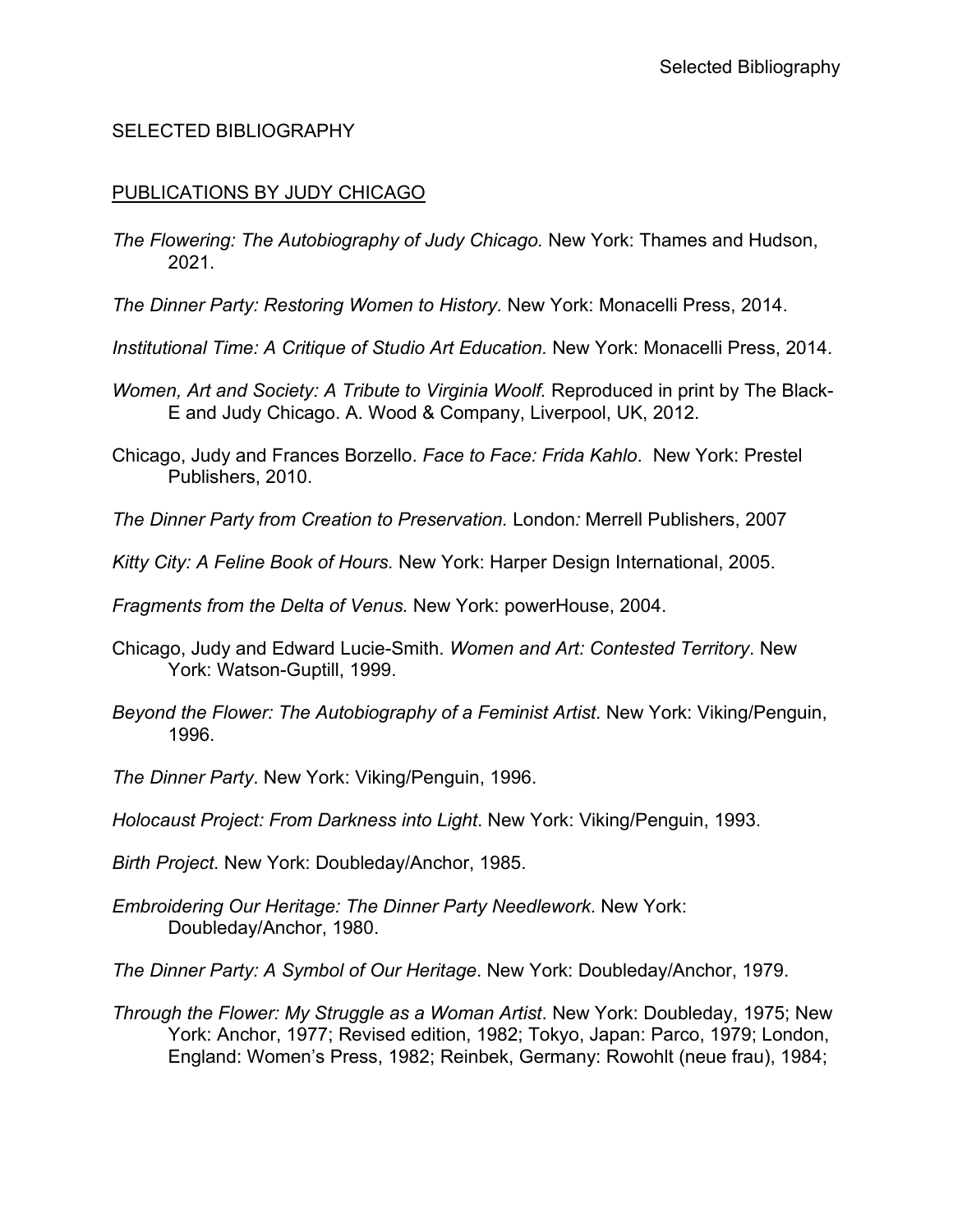New York: Penguin, 1993; Taiwan: Yuan-Liou Publishing Company, Ltd., 1997; Dijon, France: les Presses du Réel, 2018

*"Notes"* as a catalogue for *Judy Gerowitz,* One-Woman Show at the Pasadena Art Museum, April 28 – June 1969.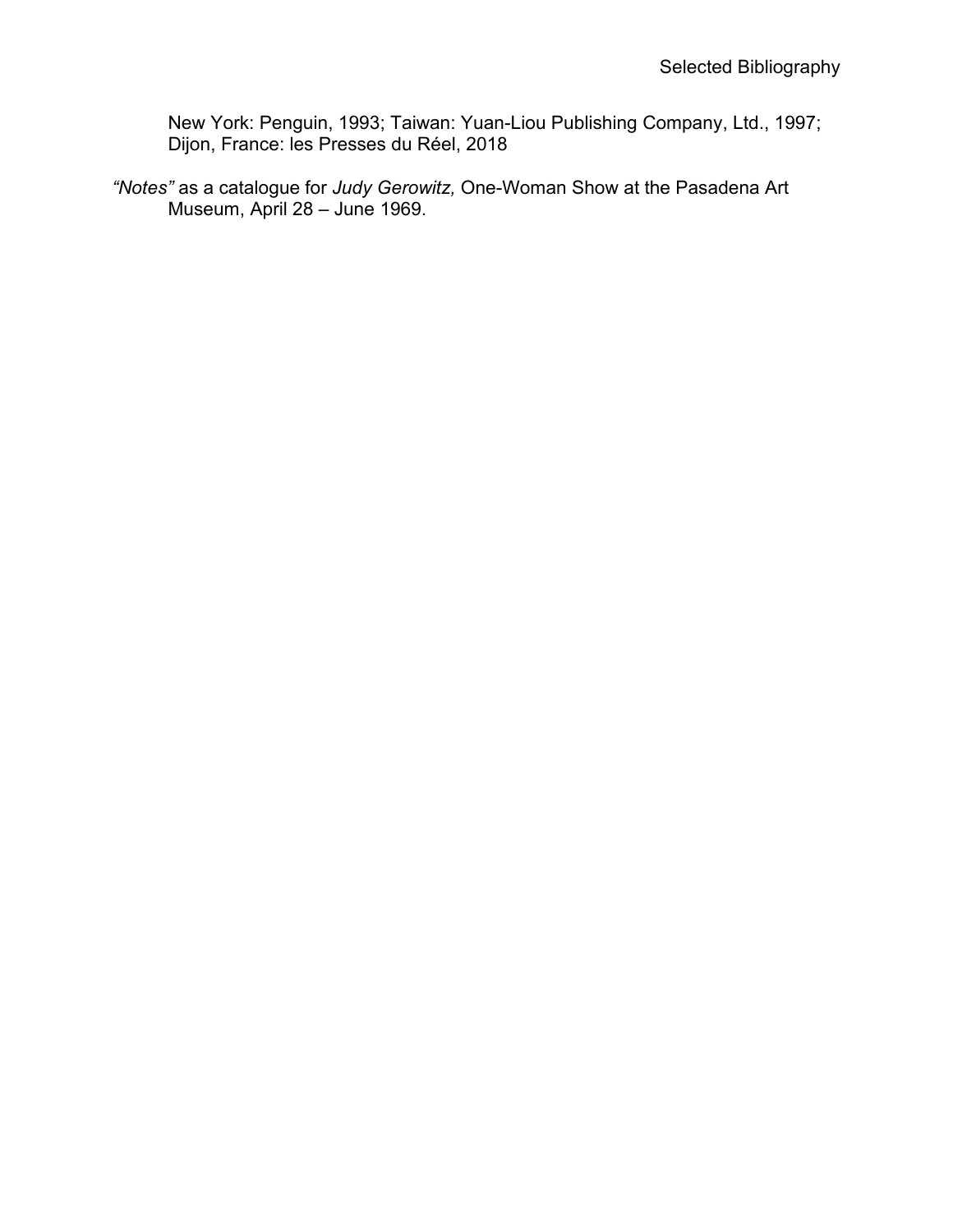#### SELECTED ESSAYS BY JUDY CHICAGO

"What Does Art Have to Do With the Coronavirus?" *New York Times,* May 28, 2020.

- "So What's the Answer." In *Forms of Education: Couldn't Get a Sense of It,* edited by Aeron Bergman, Alejandra Salinas, and Irena Borić, 232-259. Zagreb, Croatia: Institute for New Connotative Action Press, 2016.
- "We women artists refuse to be written out of history." *Guardian*, [http://www.guardian.co.uk/commentisfree/2012/oct/09/judy-chicago-women](http://www.guardian.co.uk/commentisfree/2012/oct/09/judy-chicago-women-artists-history)[artists-history,](http://www.guardian.co.uk/commentisfree/2012/oct/09/judy-chicago-women-artists-history) 10 October, 2012.
- "Made in California: Feminist Art Education" in Fields, Jill, ed. *Entering the Picture: Judy Chicago, the Fresno Feminist Art Program and the Collective Wisdom of Women Artists,* Routledge, New York, NY, 2011.
- "Women and Art." *Goddess Shift*. Ed. Stephanie Marohn. Santa Rosa, CA, Elite Books, 2010.
- "Why Study Feminism?" Text for [www.judychicago.com,](http://www.judychicago.com/) 2009.
- "A Journey of Discovery." *NCJW Journal*, Spring 1998, 16-17.
- "What is Feminist Art?" Text for an illustrated print. *Everywoman*, 1971.
- *Introduction to Invisible/Visible exhibition.* Exhibition catalogue, Long Beach Museum of Art, April 23 – 26, 1972.
- *Introduction and Statement in Womanhouse*. With Miriam Schapiro. Exhibition catalogue for the Feminist Art Program, California Institute of the Arts, Valencia, CA, 1972.

"Female Imagery*."* With Miriam Schapiro*. Womanspace Journal 1,* Summer 1973.

"Woman as Artist," *Everywoman*, Vol. 2 no. 7, 1972, 24-25.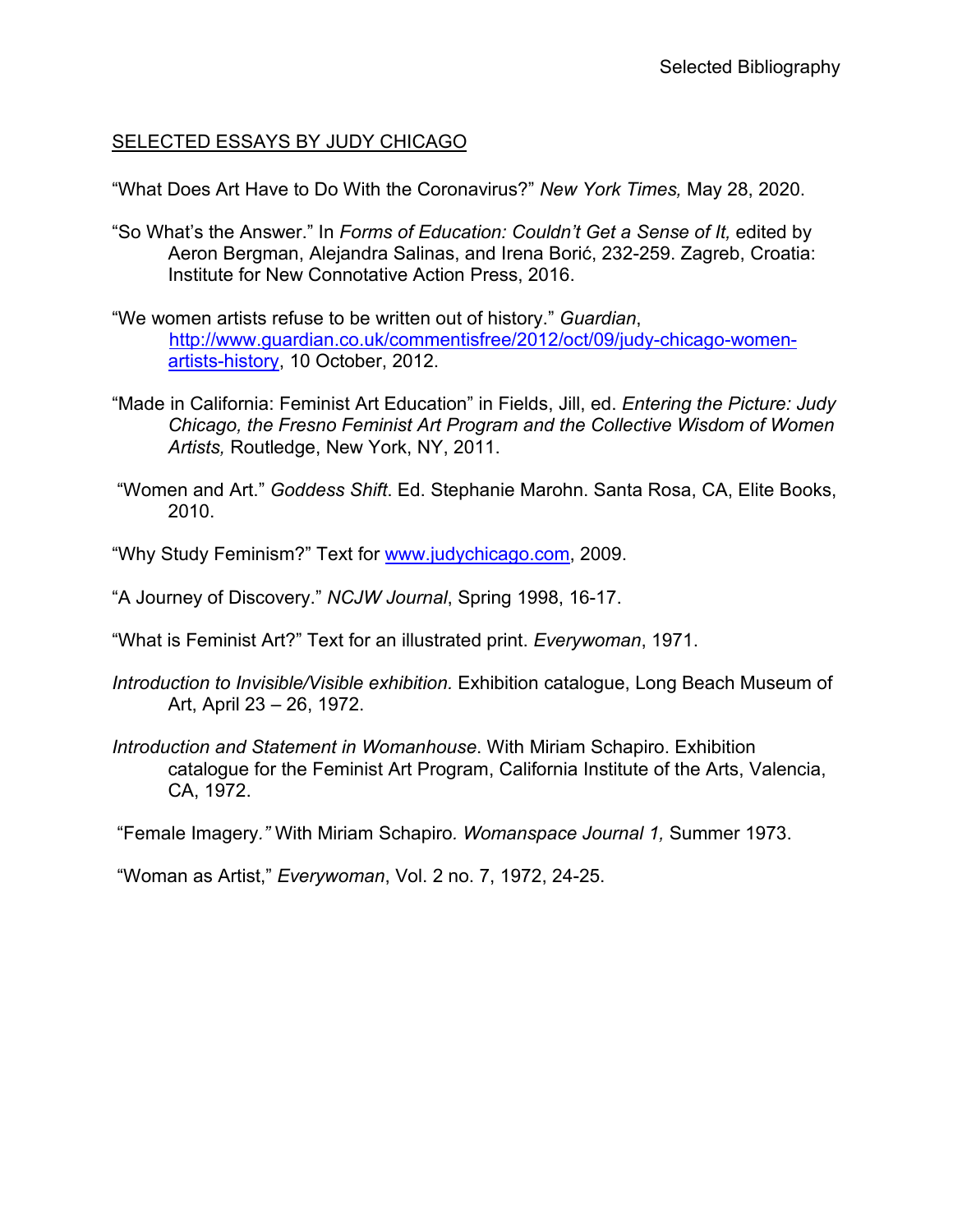# BOOKS AND PUBLICATIONS ABOUT JUDY CHICAGO

### **2021**

Schmuckli, Claudia*. Judy Chicago: In the Making.* New York: Thames and Hudson and the de Young Museum, 2021.

# **2019**

- *Judy Chicago: New Views.* New York: Scala Publishing and the National Museum of Women in the Arts, 2019.
- Gourbé, Geraldine. *Judy Chicago: To Sustain the Vision.* Nice, France, Shelter Press and Villa Arson, 2019

### **2018**

- *Judy Chicago: A Reckoning.* Exhibition Catalog, ICA Miami, December 2018 April 2019. Published by Prestel Publishing, 2019
- *Roots of the Dinner Party: History in the Making.* Exhibition Catalog, Brooklyn Museum, October 2017 - March 2018. Produced by Salon 94

### **2014**

*Judy Chicago: Heads Up.* Exhibition catalogue, David Richard Gallery, Santa Fe, NM, June 14 – July 26, 2014. Essay by Dr. Kathy Battista.

### **2013**

Gerhard, Jane. *The Dinner Party: Judy Chicago and the Power of Popular Feminism*, 1970-2007, Athens, GA, University of Georgia Press, 2013.

# **2012**

- *Deflowered: Judy Chicago*, Exhibition catalogue, Nye + Brown, Los Angeles, CA, February 17 – April 14, 2012. Essays by Tim Nye and Lexi Brown.
- Fields, Jill, ed. *Entering the Picture: Judy Chicago, The Fresno Feminist Art Program, and the Collective Visions of Women Artists.* New York, NY: Routledge, 2012.

*Judy Chicago: Reviewing PowerPlay,* Exhibition catalogue, David Richard Gallery, Santa Fe, NM, June 29 – August 11, 2012. Essay by Dr. Jonathan D. Katz.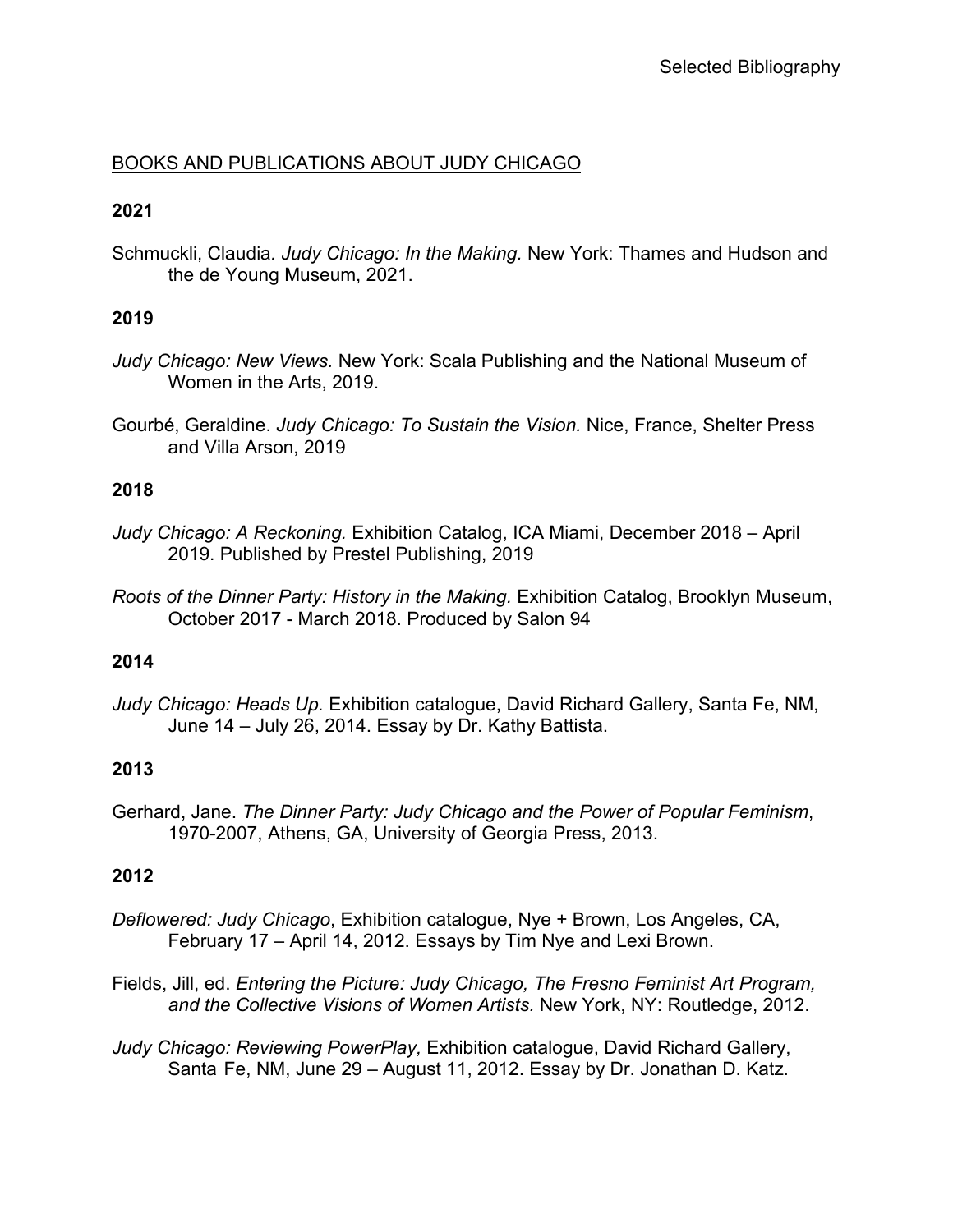*Judy Chicago,* Exhibition book, Ben Uri, The London Jewish Museum of Art, London, UK, November 14, 2012 – March 10, 2013. Essays by Frances Borzello, Andrew Perchuk, Judy Batlion, Alexandra Kokoli and Diane Gelon.

# **2011**

*Judy Chicago Tapestries: Woven by Audrey Cowan*, Exhibition catalogue, Museum of Arts and Design, New York, NY, March 1 – June 19, 2011. Essay by David Revere McFadden.

# **2010**

- *Surveying Judy Chicago: 1970-2010*, Exhibition catalogue, ACA Galleries, New York, NY, October 14 – December 4, 2010. Essay by Jenni Sorkin.
- *Judy Chicago: The Toby Heads*, Exhibition catalogue, LewAllen Contemporary, Santa Fe, NM, June 18 – July 25, 2010. Essay by Laura Addison.

# **2009**

- *When Women Rule the World: Judy Chicago in Thread, Exhibition catalogue, Co*published by the Textile Museum of Canada, Toronto and The Art Gallery of Calgary, Canada**,** 2009. Essays by Allyson Mitchell, Jennifer Sorkin, Sarah Quinton.
- *Judy Chicago: A Survey of Important Works, Exhibition catalogue, Rouge* Contemporary Projects*,* Toronto, Canada*,* February 9 – March 22, 2009. Essay by Virginia Eichhorn, Curator.

### **2007**

- *History in the Making: The Dinner Party*. Exhibition catalogue. Santa Fe, NM: LewAllen Contemporary. May 4 – June 18, 2007.
- Levin, Gail. *Becoming Judy Chicago.* New York: Harmony Books, 2007.

### **2006**

*Chicago in Glass.* Exhibition catalogue. Essay by David McFadden, Santa Fe, NM: LewAllen Contemporary. November 3 – December 31, 2006.

### **2004**

Sorkin, Jenni. *Judy Chicago: Minimalism*, 1965-1973. Exhibition catalogue. Santa Fe, NM: LewAllen Contemporary, 2004.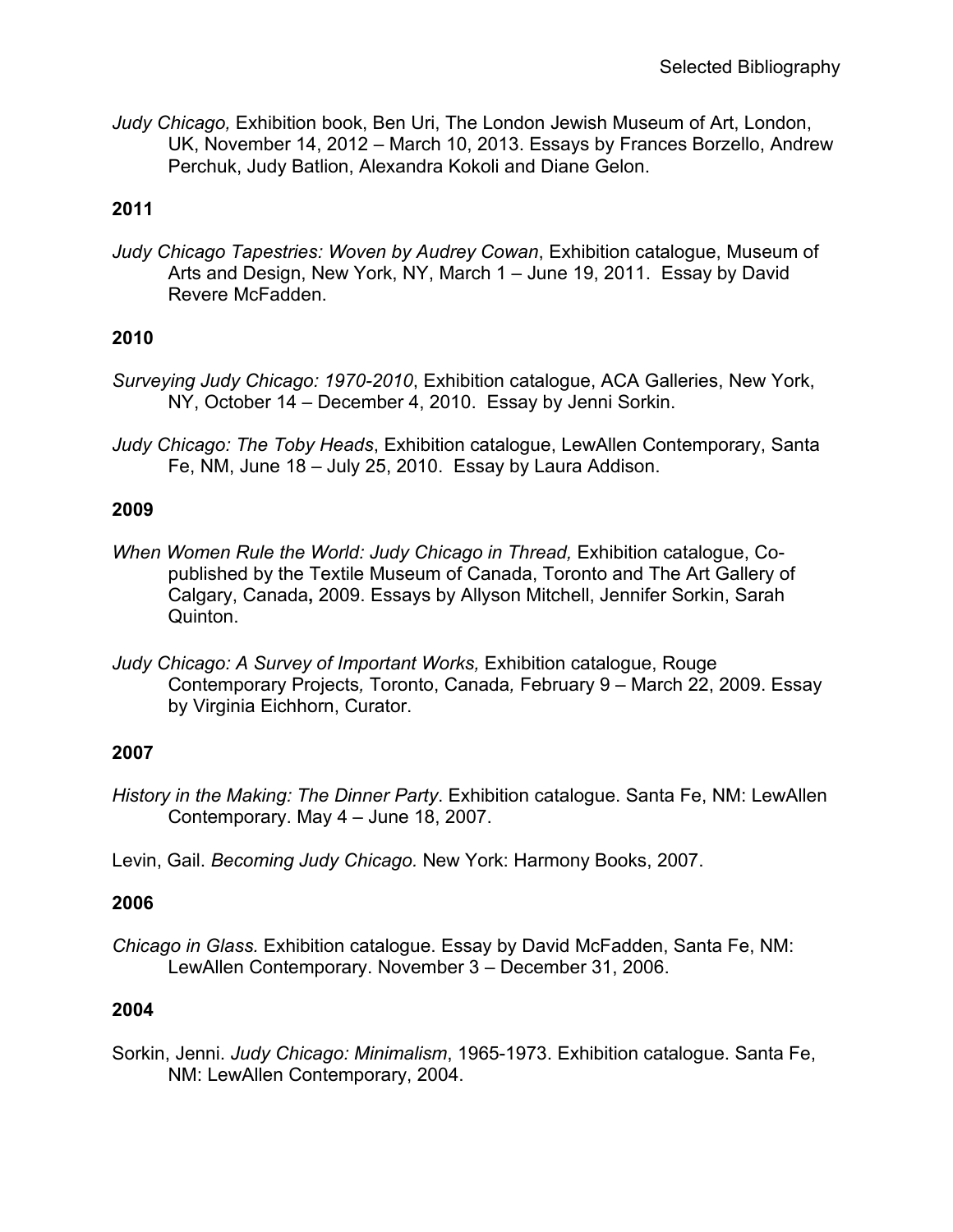### **2002**

Sackler, Dr. Elizabeth A., ed. *Judy Chicago*. New York: Watson-Guptill Publications, 2002.

### **2001**

*Judy Chicago*. Exhibition catalogue. Minneapolis, MN: Flanders, October 2001.

### **2000**

Lucie-Smith, Edward. *Judy Chicago: An American Vision*. New York: Watson-Guptill Publications, 2000.

#### **Prior to 2000**

- Butterfield, Jan. *Judy Chicago 1973-1983.* Exhibition catalogue. New York: ACA Galleries, May 1984.
- Harper, Paula. *Powerplay.* Exhibition catalogue. New York: ACA Galleries, 1985.
- Jones, Amelia, ed. *Sexual Politics: Judy Chicago's Dinner Party in Feminist Art History*. Los Angeles: University of California Press, 1996.
- Wylder, Viki D. Thompson. *Trials and Tributes*. Exhibition catalogue. Tallahassee, FL: Florida State University, 1990.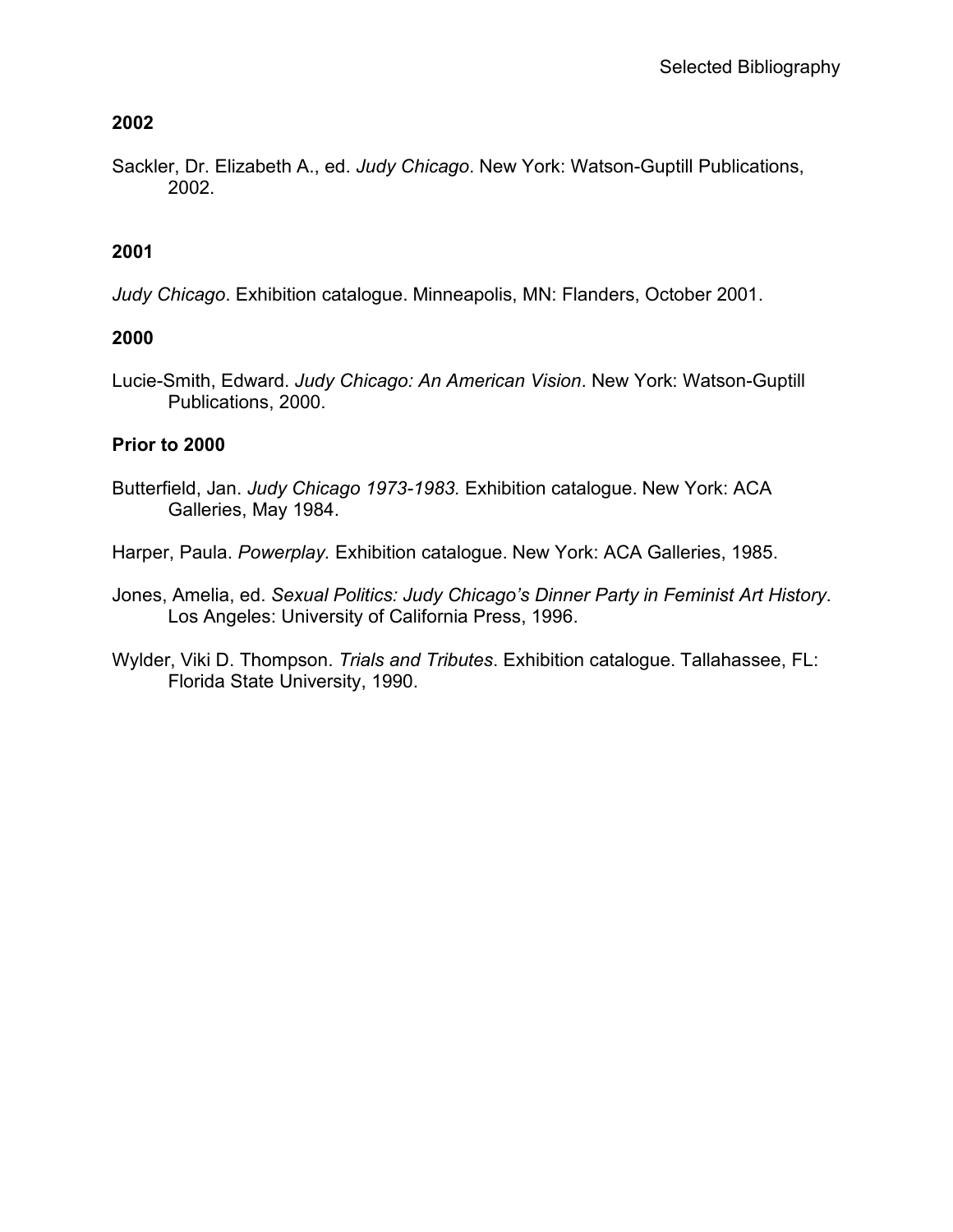#### BOOKS / ANTHOLOGIES/ CATALOGUES

- *A Batalla Dos Xeneros*. Exhibition catalogue, Xunta de Galicia. Spain: Centro Galego de Arte Contemporanea. September 13 – December 9, 2007.
- *A Studio of their Own: The Legacy of the Fresno Feminist Experiment*. Exhibition catalogue, Fresno State University at the Phebe Conley Gallery, Fresno, CA, August 26 – October 9, 2009.
- Abell, Catharine. "Printmaking as an Art." *Journal of Aesthetics and Art Criticism,* Winter 2015, Hoboken, NJ: John Wiley & Sons, 2015.
- Adams, Clinton. *Printmaking in New Mexico*. Albuquerque: University of New Mexico Press, 1991.
- Adams, Laurie Schneider. *A History of Western Art*. 2nd Edition. London: Brown & Benchmark, 1977; 5<sup>th</sup> Edition. New York: McGraw-Hill, 2010.

———. *The Methodologies of Art*. New York: HarperCollins, 1996.

- Aigen, Ronald, ed. *Renew Our Days*. Montreal: The Reconstructionist Synagogue of Montreal, 1996.
- *American Art/American Women 1965-1985*. Exhibition catalogue, Stamford Museum, Stamford, CT, 1986.
- *American Art Book*. London: Phaidon Press Limited, 1999.
- *American Artist's '76: A Celebration*. Exhibition catalogue, Marion Koogler McNay Art Institute, 1976.
- *American Women Artists, the 20th Century*. Exhibition catalogue, Knoxville Museum of Art, 1989.
- Anderson, L. Richard. *Calliope's Sisters: A Comparative Study of Philosophies of Art.* 2<sup>nd</sup> ed. Upper Saddle River, NJ: Prentice Hall, 2004.
- Anderson, Pamela Sue and Beverley Clack, ed. *Feminist Philosophy of Religion. London:* Routledge, 2004.
- Antler, Joyce. *The Journey Home: Jewish Women and the American Century*. New York: Free Press, 1997.

Aptheker, Bettina. "Standing on Our Own Ground." *Gallerie 1*, No. 1, Annual 1988.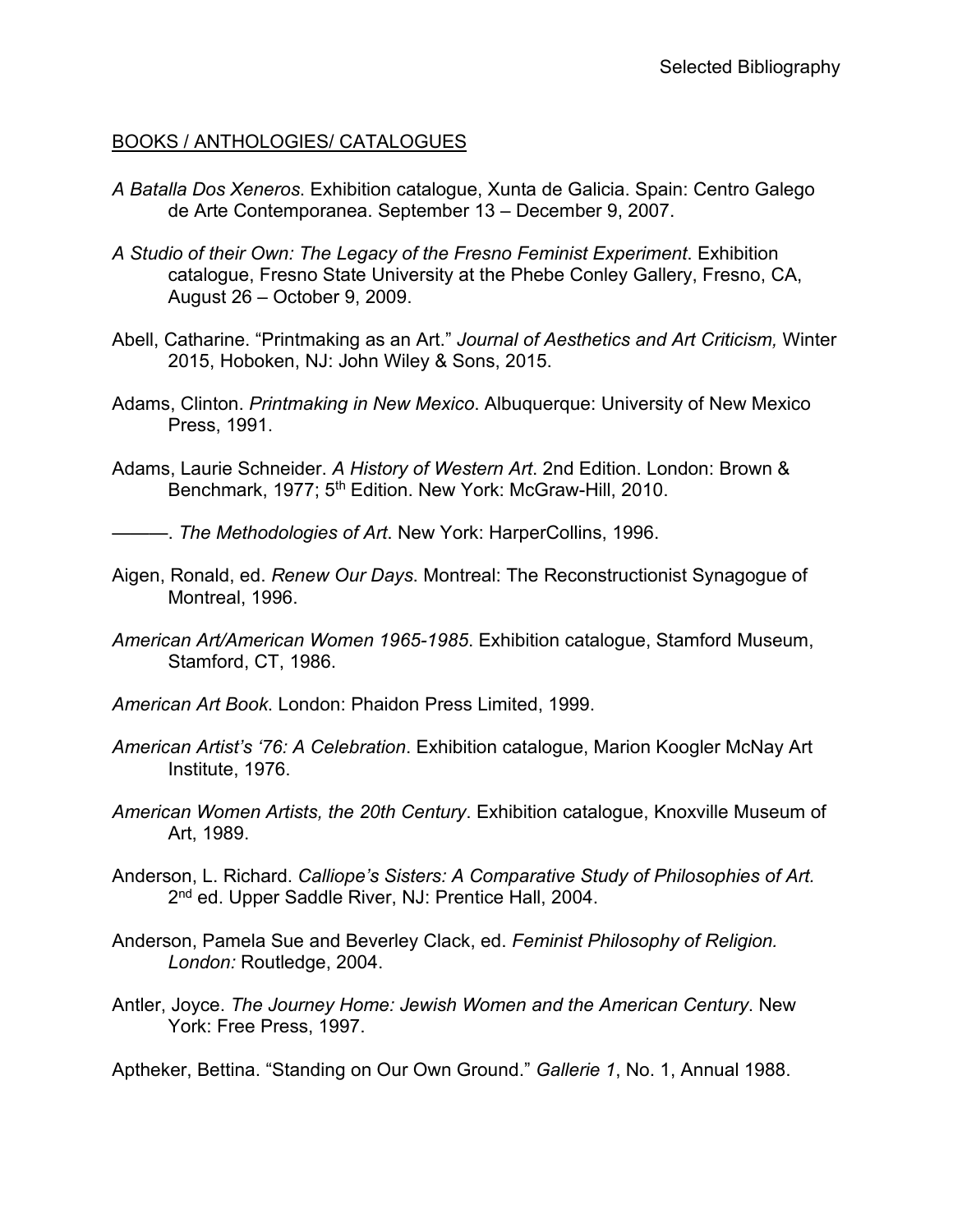- Arnason, H. H., Elizabeth C. Mansfield. *History of Modern Art*. 7th Edition, Upper Saddle River, NJ: Pearson Education, 2010.
- *Art & the Law.* Exhibition catalogue. West Publishing, 1984, 1987.
- *Art i Maternitat*, Illustrated essays, Universitat de Vic and Museu Episcopal de Vic, Spain, April, 2009.
- *Artist Plates*. Exhibition catalogue. New York: Nohra Haime Gallery. December 8 January 19, 2008.

*Arts & Foods: Rituals since 1851*. Exhibition catalogue. Milan: Expo Milano and Electa, 2015.

- *Attitude 2007*. Exhibition catalogue, Kumamoto Japan Contemporary Art Museum, Kumamoto. July 21 – October 14, 2007.
- Attityd: en Konstutstallning om Genus, Identitet Och Makt. Exhibition catalogue. Stockholm: Stockholms Lans Museum, 2004.
- Auther, Elissa. "Judy Chicago: The Vitality of Embroidery," String, Felt, Thread: The Hierarchy of Art and Craft in American Art. Minneapolis: University of Minnesota Press, 2010.
- Barasch, Moshe, and Lucy Freeman Sandler, eds. *Art, the Ape of Nature: Essays in Honor of H.W. Janson*. "Judy Chicago's *The Dinner Party*: A Personal Vision of Women's History," by Josephine Withers. New York: Harry N. Abrams, 1981.
- Barnet, Sylvan. *A Short Guide to Writing about Art.* 11<sup>th</sup> Edition, Upper Saddle River, NJ: Pearson Education, 2014.
- Barrett, Terry. *Making Art.* New York: McGraw-Hill, 2010.
- Barron, Stephanie, Sheri Bernstein and Ilene Susan Fort. *Made in California: Art*, *Image and Identity, 1900-2000.* Berkeley: University of California Press, 2000.
- Barlow, Margaret. *Women Artists*. Hong Kong: Hugh Lauter Levin Associates, Inc., 1999.
- Baskind, Samantha. *Encyclopedia of Jewish American Artists.* Connecticut: Greenwood Press, 2007.
- Battock, Gregory, ed. *Minimal Art: A Critical Anthology*. New York: E.P. Dutton & Company, 1968.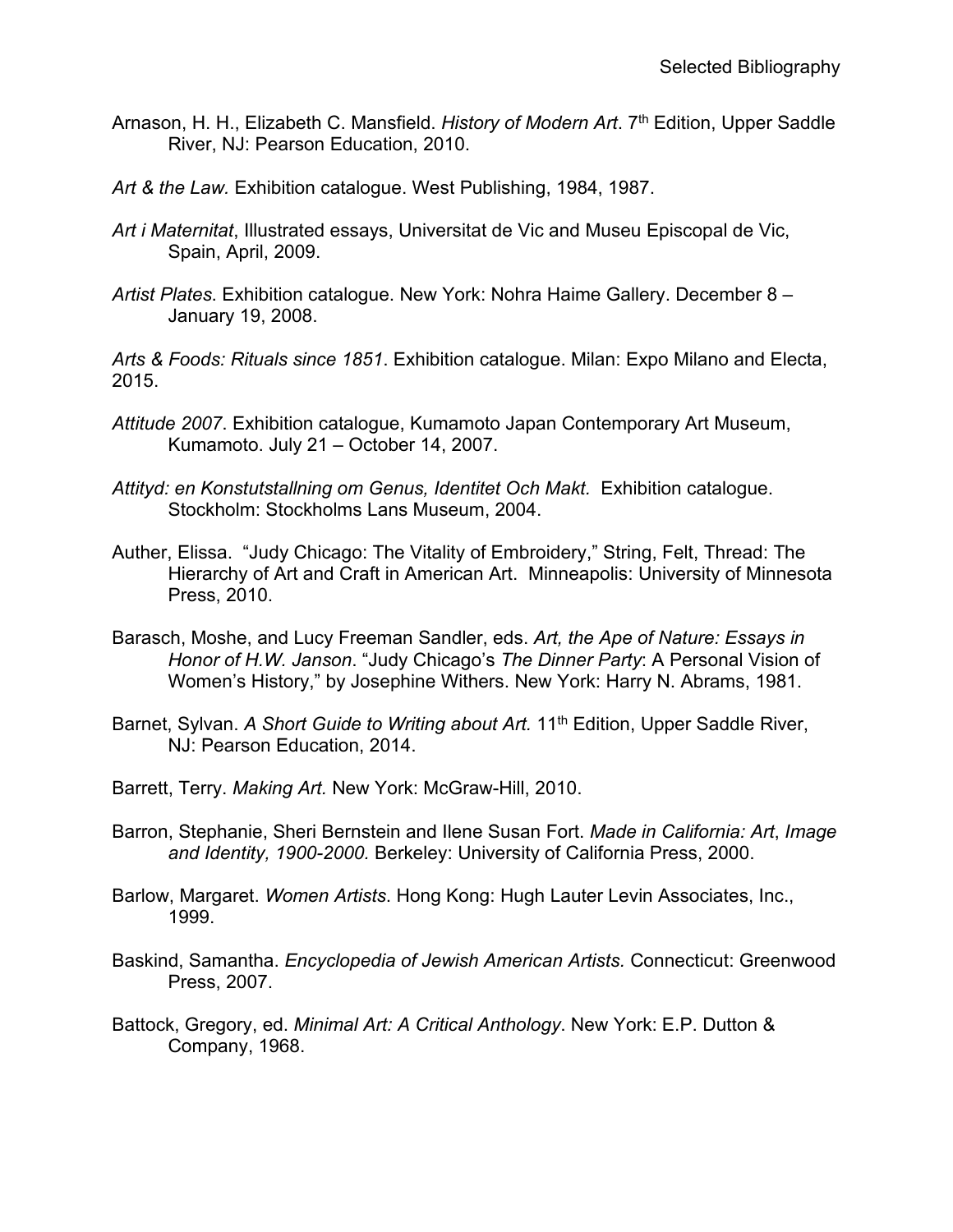- Bennett, Sophia. *The Bigger Picture: Women Who Changed the Art World.* Illus. Namjit Thapp. London, UK: Tate Publishing, 2019
- Benton, Janetta Rebold and Robert DiYanni. *Arts and Culture: An Introduction to the Humanities, Volume II.* New Jersey: Prentice-Hall, 1998.

———. *Handbook for the Humanities.* Upper Saddle River, NJ: Pearson Education, Inc. 2012.

- Bernikow, Louise. *American Women's Almanac*. New York: Berkeley Books, 1997.
- Berrin, Susan, ed. *A Heart of Wisdom: Making the Jewish Journey from Midlife through the Elder Years*. Woodstock, Vermont: Jewish Lights Publishing, 1997.
- Bersson, Robert. *Responding to Art: Form, Content and Context.* Boston: McGraw Hill, 2004.

———*. World of Art*. San Francisco: Mayfield Publishing, 1991.

- Betterton, Rosemary. *Looking On: Images of Femininity in the Visual Arts and Media*. New York: Pandora Press, 1987.
- Beyerbach, Barbara and R. Deborah Davis, ed. *Activist Art in Social Justice Pedagogy.* New York: Peter Lang, 2011.
- Blaisdell, Augustine. *Women a la Mode.* A Blaze Imprint, 2021
- Blake, Nayland, Lawrence Rinder, and Amy Scholder, eds. *In a Different Light*. San Francisco: City Lights Books, 1995.
- Blocker, Jane. *What the Body Cost: Desire, History, and Performance.* Minneapolis: University of Minnesota Press, 2004.
- Bloom, Lisa E. *Jewish Identities in American Feminist Art: Ghosts of ethnicity*. New York/London: Routledge, 2006.
- Bohm-Duchen, Monica, and Janet Cook. *Understanding Modern Art*. London: Usborne Publishing, 1991.
- Bond, Edward. *Coffee* (cover illustration). England: Methuen Drama, 1995.
- Boon, Marcus, and Gabriel Levine, eds. *Practice.* London: Whitechapel Press; Cambridge, MA: MIT Press, 2018.
- Borzello, Frances. *A World of Our Own: Women Artists Since the Renaissance*. New York: Watson-Guptill, 2000.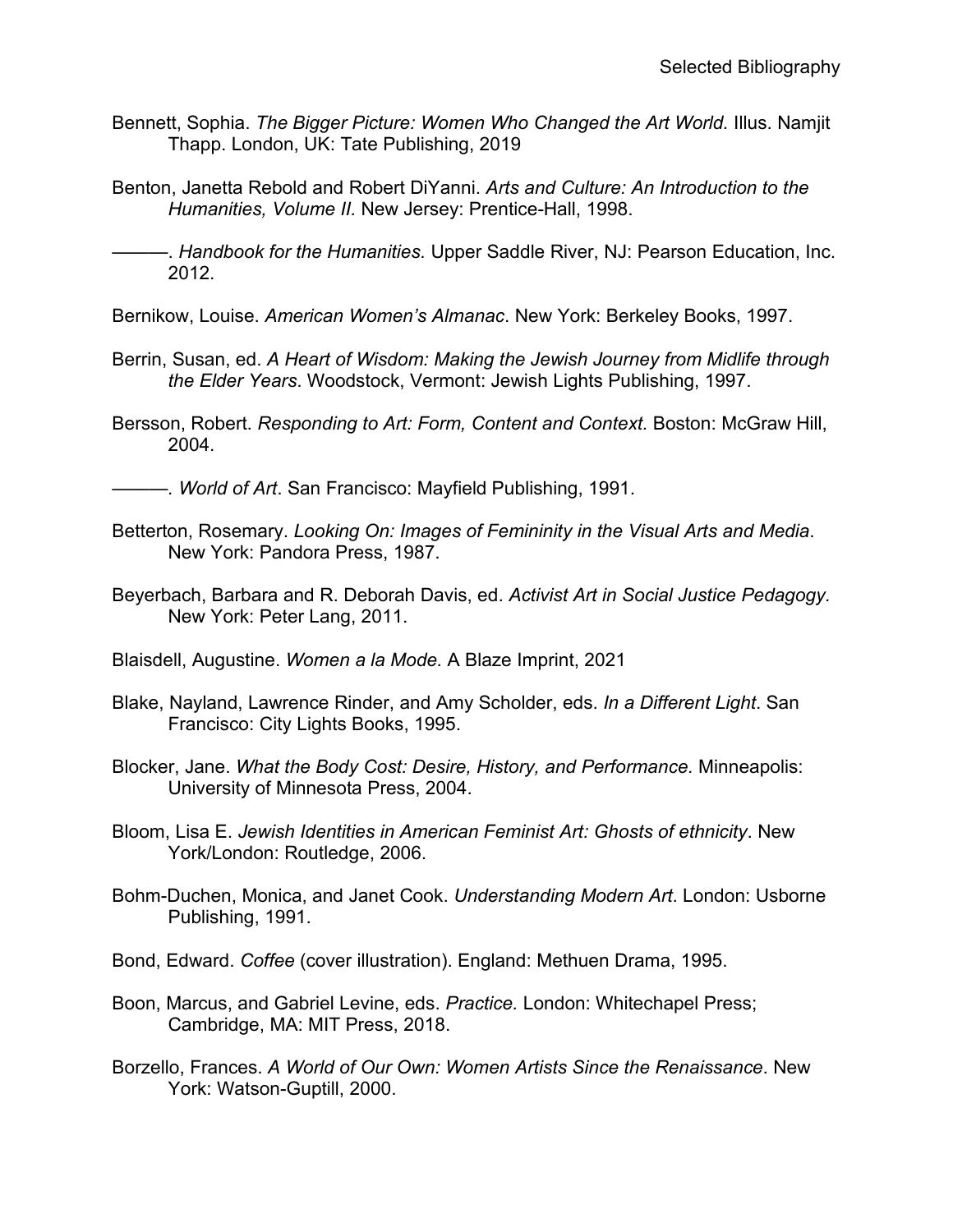Borzello, Frances. *The Naked Nude.* New York: Thames and Hudson, 2012.

- Bowers, Andrea. *Nothing is Neutral.* Los Angeles: the Roy and Edna Disney/CalArts Theater, 2006.
- Brand, Bettina and Martina Helmig. *Mafstab Beethoven? Komponistinnen im Schutien des Geniekults*. Berlin, Germany: Hdk, 2001.
- Brand, Peggy and Carolyn Korsmeyer. *Feminism and Tradition in Aesthetics*. University Park, Pennsylvania: The Pennsylvania State University Press, 1995.

Bratenberg, Gerd. *Le Figlie di Egalia*. Borgo Pinti: Estro Editrice, 1977, 1991.

Brenner, Rachel Feldhay. *Writing as Resistance: Four Women Confronting the Holocaust* (cover illustration). University Park, Pennsylvania: Pennsylvania State University Press, 1997.

- Brodsky, Judith K. & Olin, Ferris. *How American Women Artists Invented Postmodernism: 1970-1975*. Exhibition catalogue. New Jersey: Mason Gross School of the Arts Galleries. 2005/2006.
- Brommer, Gerald F. *Discovering Art History*. 3rd Edition. Worcester, MA: Davis Publications, 1996.
- Brommer, Gerald F., and George Horn. *Art in Your Visual Environment*. Worcester, MA: Davis Publications, 1985.
- Broude, Norma & Garrard, Mary D. *Claiming Space: Some American Feminist Originators*. Exhibition catalogue, the Katzen, American University Museum. November 6, 2007 – January 27, 2008.

———. *The Power of Feminist Art: The American Movement of the 1970s, History and Impact*. New York: Harry N. Abrams, 1994.

- ———. *The Expanding Discourse: Feminism and Art History*. New York: Harper Collins: 1992.
- Brown, Betty Ann, ed. *Expanding Circles: Women, Art, and Community*. New York: Midmarch Arts Press, 1996.
- Bryant, Jean Gould and L.B. Elder, eds. *Creating Women: an Anthology of Readings on Women in Western Culture, Volume II, Renaissance to the Present. Upper* Saddle River, NJ: Pearson Education, Inc. 2005.

Buser, Thomas. *Experiencing Art Around Us.* St. Paul, MN: West Publishing, 1995.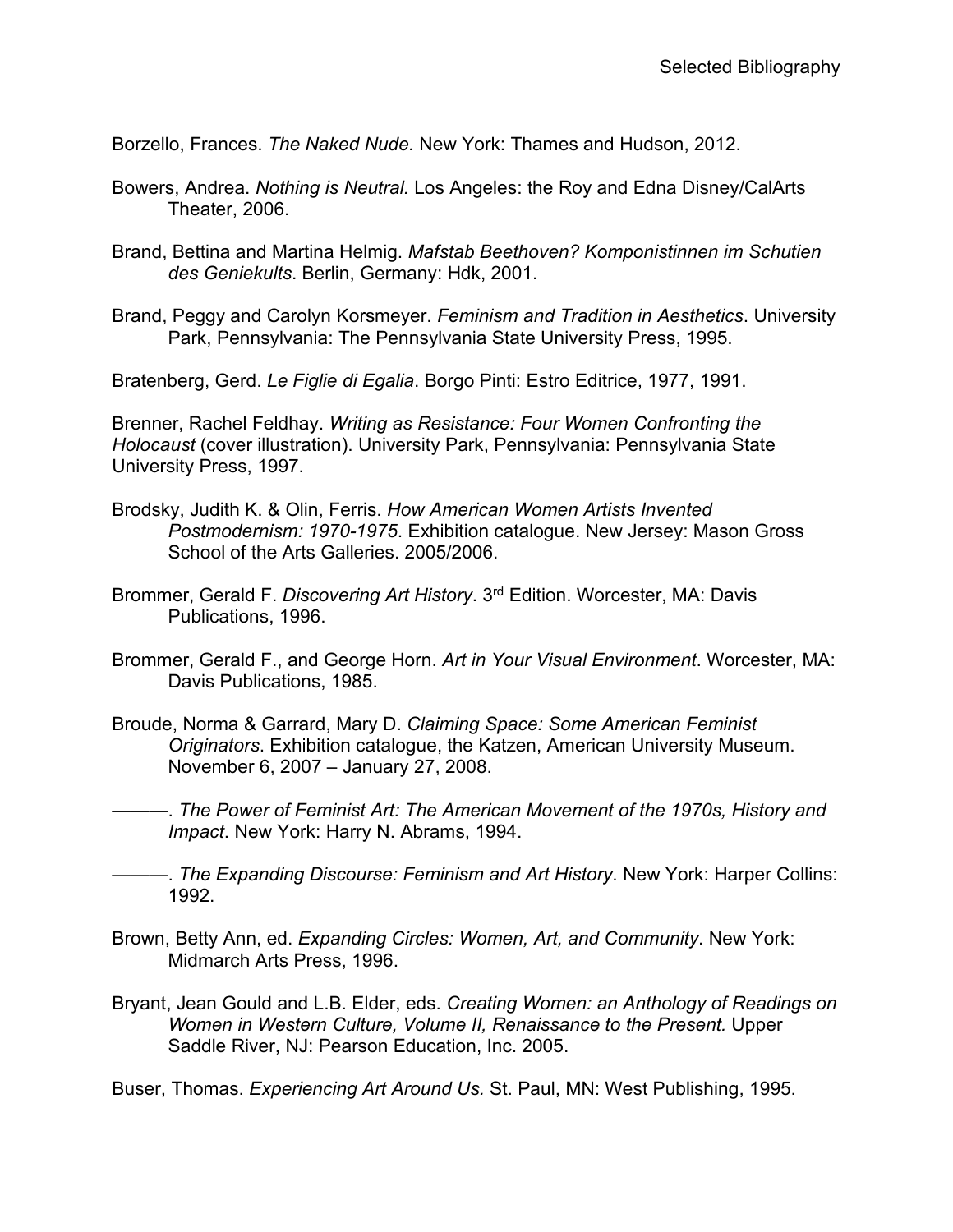Butler, Cornelia. *WACK! Art and the Feminist Revolution*. Exhibition catalogue, Los Angeles CA: The Museum of Contemporary Art Los Angeles. March 4 – July 16, 2007.

Button, John. *The Cassell Handbook of Radicalism*. England: Cassell, 1995.

*California Pop-Up Book*. Los Angeles: Universe Publishing/Museum Association, 2000.

Cantz, Hatje. *Into Me/Out of Me*. Exhibition catalogue, Ostfildern, Germany: P.S.1 Contemporary Art Center. June 25 – September 25, 2006, KW Institute for Contemporary Art, Berline, November 25, 2006 – March 2, 2007, MACRO Museo d'Arte Contemporanea di Roma, April 21 – September 30, 2007.

Cattrall, Kim. *Sexual Intelligence*. New York: Bulfinch Press, 2005.

Chadwick, Whitney. *Women, Art and Society*. London: Thames and Hudson, 1995.

Cheng, Meiling. *In Other Los Angeleses*. Berkeley: University of California Press, 2002.

———. *Renaming Untitled Flesh: Marking the Politics of Marginality*. London/New York: Hawthorne Press, 1995.

- Chesler, Phyllis, Ester Rothblum, and Ellen Cole, Eds. *Feminist Foremothers in Women's Studies, Psychology and Mental Health*. New York: Hawthorne Press, 1995.
- Chesterman, Sandra and Carole Shepheard. *The Body Inscribed: Challenging Tradition*. Auckland, New Zealand: The George Fraser Gallery, 1999.
- Collings, Jane, interviewer. *Judy Chicago: an Oral History*. Completed under the auspices of the Oral History Program, University of California, Los Angeles. Los Angeles: The Regents of the University of California, 2004.
- *Committed to Print.* Exhibition catalogue for The Museum of Modern Art, New York, 1988.
- Conrad, Peter. *Modern Times, Modern Places: Life and Art in the 20th Century*. London: Thames and Hudson, 1998.
- *Contemporary Art by American Women*. Exhibition catalogue, an Art in the Embassies Exhibition, Belgrade, Serbia, 2009.
- Cooper, Emmanuel. *Ten Thousand Years of Pottery*. London: British Museum Press, 2000.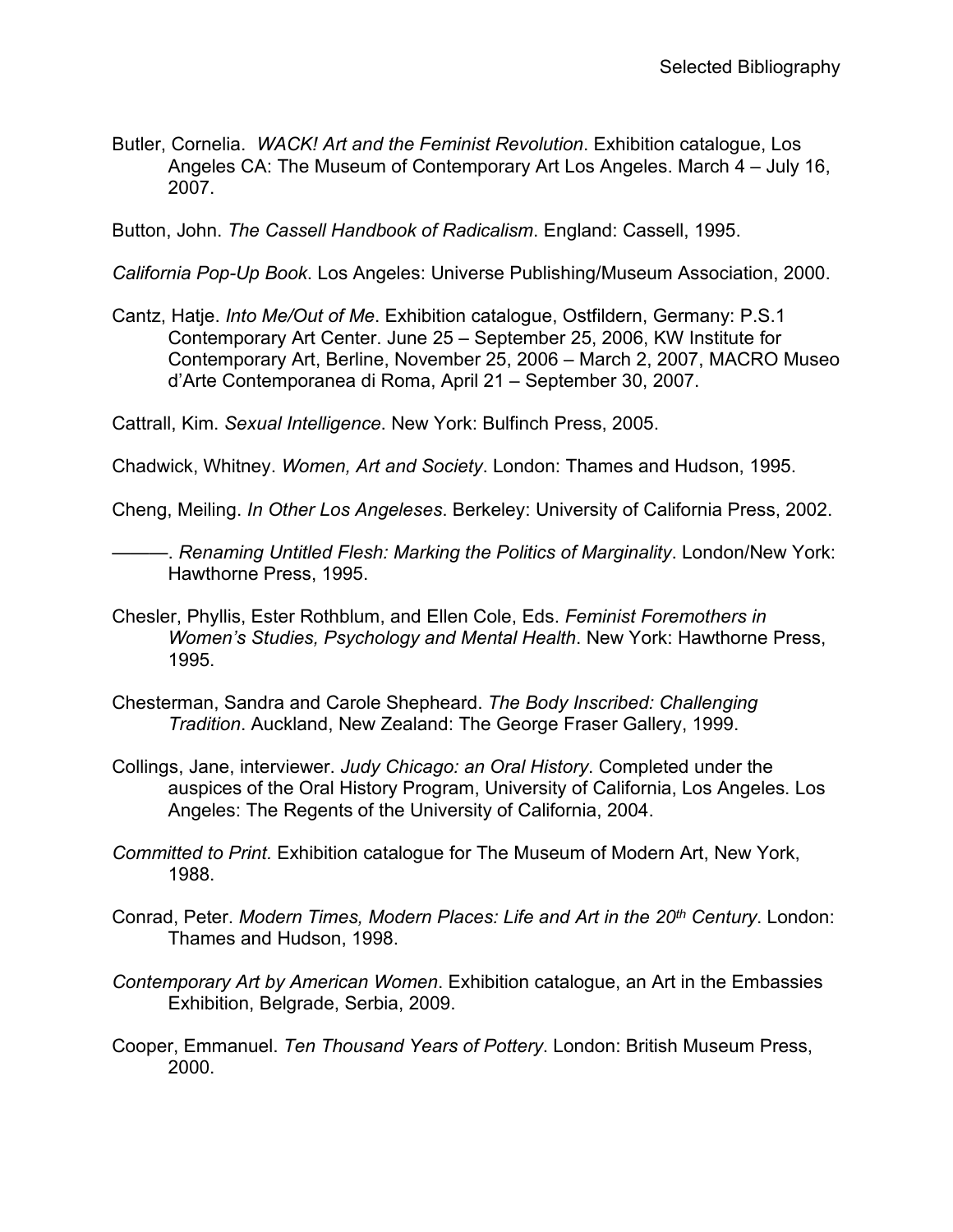Covey, Alan, ed. *A Century of Women*. Atlanta: TBS Books, 1994.

- Cozzolino, Robert, ed. *The Female Gaze: Women Artists Making Their World*. Philadelphia, PA: Pennsylvania Academy of Fine Arts, 2012.
- Craven, Wayne. *American Art: History and Culture*. Madison, WI: Brown & Benchmark, 1994.
- Creighton-Kelly, Chris, ed. *Fear of Others: Art Against Racism*. Vancouver: Arts in Action Society, 1989.
- Crompton, Abigail. *Truth Bomb.* Australia: Thames & Hudson, 2020
- Crooks, Robert, and Karla Baur. *Our Sexuality*. 4th Edition. Redwood City, CA: Benjamin/Cummins Publishing, 1990.
- Curiger, Bice and Stefan Zweifel. *Ausbruch & Rausch. Frauen Kunst Punk 1975-1980.*  Zurich, Switzerland: Edition Patrick Frey, 2020.
- Danby, Susan, ed. *Language as Object: Emily Dickinson and Contemporary Art*. Amherst, MA: Mead Art Museum, Amherst College, University of Massachusetts Press, 1997.
- Davis, Bruce. *Made in L.A. The Prints of Cirrus Editions*. Los Angeles: Los Angeles County Museum of Art, 1995.
- Dawtrey, Liz, Toby Jackson, Mary Masterson, Pam Meecham, and Paul Wood, Eds. *Investigating Modern Art*. Milton Keynes, England: Open University Press, 1996.
- De La Croix, Horst, Richard G. Tansey, and Diane Kirkpatrick. *Gardner's Art Through the Ages*. Ninth edition. New York: Harcourt Brace Jovanovich, 1991.
- De L'élève, Manuel. *REALITES Histoire et Education a la Citoyennete.* Quebec, Canada: Editions du Renouveau Pedagogique Inc., 2006.
- ———. *REGARDS sur les sociétés* Volume 2. Quebec, Canada: Les Editions CEC inc., 2006.
- Dekel, Tal. *Gendered – Art and Feminist Theory (English edition).* Newcastle upon Tyne, UK: Cambridge Scholars Publishing, 2013.
- *———. Gendered – Art and Feminist Theory (Hebrew edition).* Tel Aviv, Israel: Hakibbutz Hameuchad (The United Kibbutz), 2011.
- Delaney, Denis, Ciaran Ward, and Carla Rho Fiorna. *Fields of Vision*. Vol. 2. Essex, UK: Pearson Education, 2002.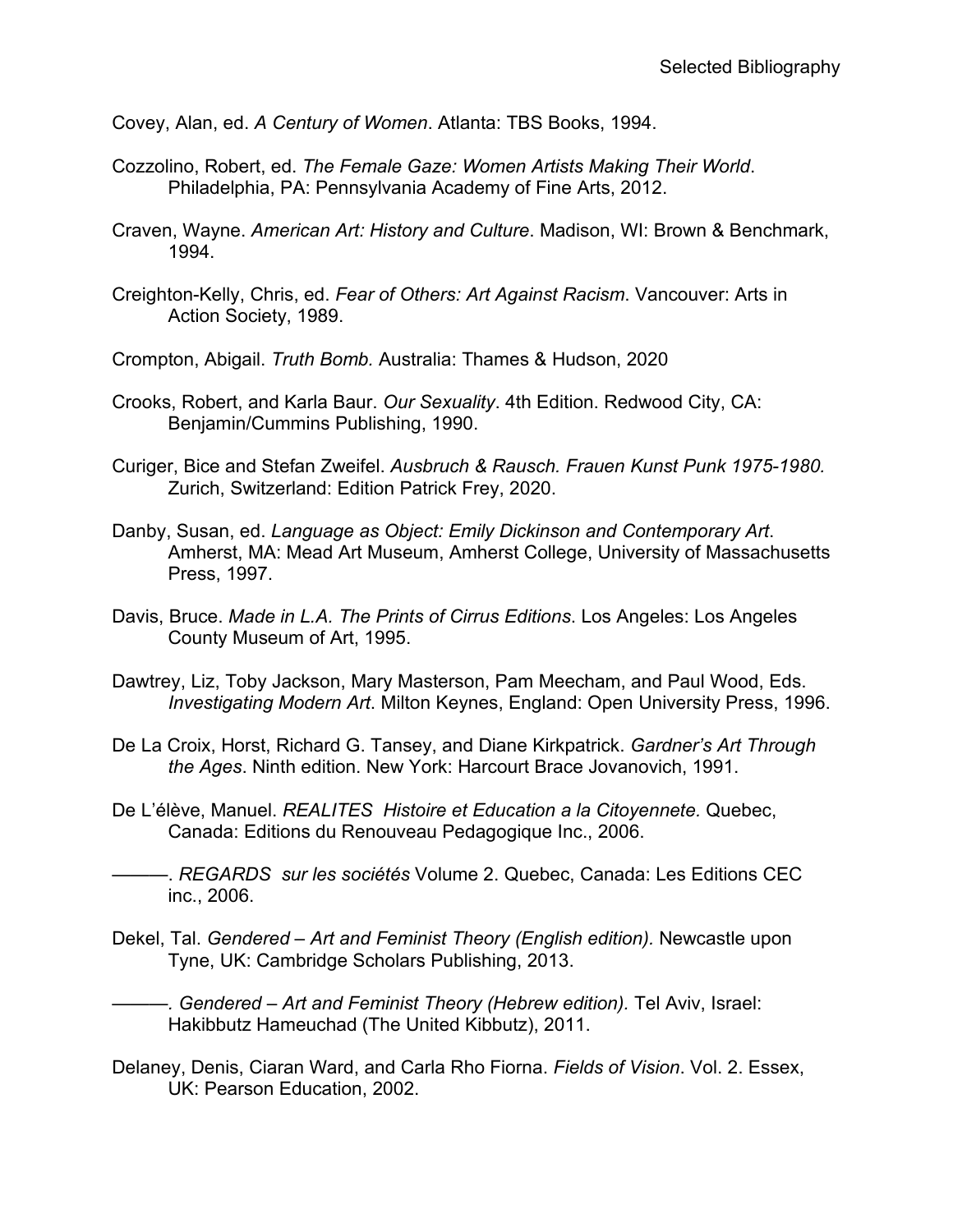- Dempsey, Amy. *Styles, Schools & Movements: An Encyclopedia Guide to Modern Art*. London: Thames & Hudson, 2002.
- Denys, Patti and Nary Holmes. *Animal Magnetism: At Home with Celebrities and their Animal Companions*. New York: Smith Mark Publishers, 1998.
- Deverell, William and David Igler. *A Companion to California History.* Wiley-Blackwell, John Wiley & Sons, Ltd., 2008.
- *Diana and Actaeon – The Forbidden Glimpse of Naked Body*. Exhibition catalogue, Duesseldorf, Germany: Kunst Palast, October 25 – February 15, 2009.
- DiQuinzio, Aspara. *New Time: Art & Feminisms in the 21st Century*. Exhibition catalogue, Berkeley, California: The University of California, Berkeley Art Museum and Pacific Film Archive, August 25, 2021 – January 30, 2022.
- Dirié, Clément, Gilles Gavillet, and Marc Spiegler, eds. *Art Basel: Year 69.* Zurich, Switzerland: JRP/Ringer, 2019
- *Discover Modern Art*. China, 2000.
- *Division of Labor: 'Women's Work' in Contemporary Art.* Exhibition catalogue for the Bronx Museum of the Arts, New York, 1995.
- Dobbins, Norm and Ruth. *Etched Glass: Techniques & Designs.* Santa Fe, NM: Vitrographics Publications, 2006.
- Donahue, M. Patricia. *Nursing: The Finest Art: An Illustrated History*. Second edition. St. Louis: Mosby, 1996.
- ———. *Nursing: An Illustrated History of the Finest Art*. St. Louis: Mosby, 1988. Roma, Antonio Delfino Editore, 1991.
- Doss, Erika. *Twentieth-Century American Art*. Oxford, UK: Oxford University Press, 2002.

Dreamer, Julie, Irene Tsatsos, and Catherine Taft. *Double Issue.* Armory Press, 2017

- *Driven to Abstraction: Southern California and the Non-Objective World.*1950-1980. Exhibition catalogue. Riverside, CA, Riverside Art Museum, August 26 – October 14, 2006
- Drohojowska-Philp, Hunter. *Rebels in Paradise: The Los Angeles Art Scene and the 1960s.* New York: Henry Holt and Company, 2011.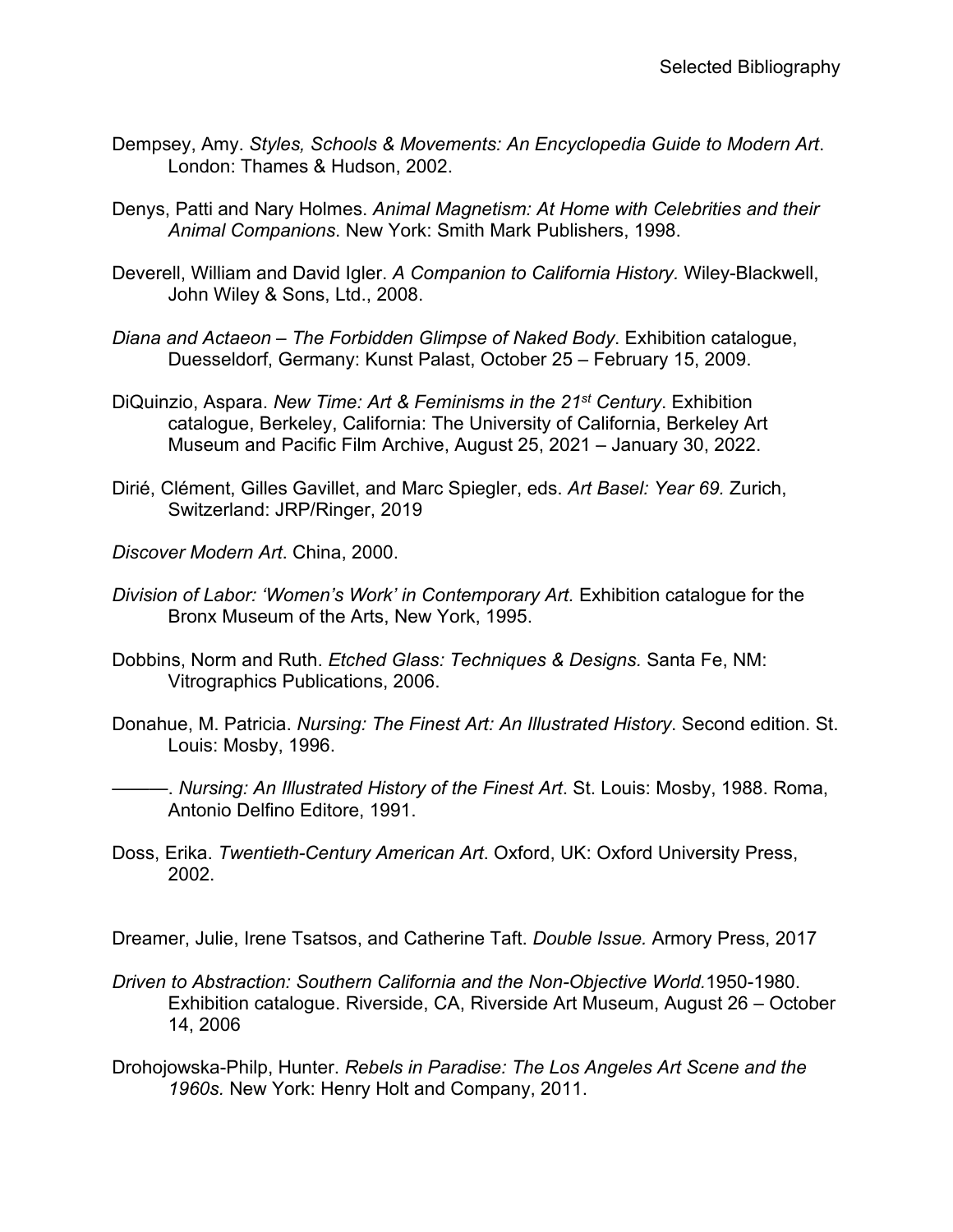- Duncan, Michael. *L.A. Raw: Abject Expressionism in Los Angeles 1945-1980, From Rico Lebrun to Paul McCarthy,* Santa Monica, CA: Foggy Notion Books, 2012.
- Eckert, Carol. *Conversing in Art: Learning the Language of the Visual Arts,* Dubuque, IA: Kendall Hunt Publishing Co., 2010.
- Edney, Andrew. *Cat: Wild Cats and Pampered Pets*. New York: Watson-Guptill, 1999.
- Edwards, Steve. *Art and Its Histories: A Reader*. New Haven: Yale University Press, 1998.
- Eidelberg, Martin. *Designed for Delight: Alternative Aspects of 20th Century Decorative Arts*. Paris/New York: Montreal Museum of Decorative Arts in association with Flammarion, 1997.
- Elliot, Marguerite and Maria Karras, ed. *The Woman's Building & Feminist Art Education: 1973-1991.* Los Angeles: Ben Maltz Gallery, Otis College of Art and Design, 2011.
- *Ends of the Earth: Land Art to 1974.* Exhibition catalogue. Los Angeles, CA, Museum of Contemporary Art, Los Angeles: The Geffen Contemporary at MOCA, May 27 – August 20, 2012.
- Epstein, Vivian Sheldon. *History of Women Artists for Children*. Denver: VSE Publisher, 1987.
- Ergas, Aimee C., ed. *Artists: From Michelangelo to Maya Lin*. Farmington Hills, MI: Gale Research, 1995.
- Eschebach, Insa, Sigrid Jacobeit and Silke Wenk. *Gedachtnis und Geschlecht.* Frankfort: Campus Verlag, 2002.
- Essling, Lena. "Judy Chicago." *Det Andra Önskemuseet/The Second Museum of Our Wishes*. Ed. John Peter Nilsson. Göttingen: Steidl, 2010.
- *Everything Loose Will Land: 1970s Art and Architecture in Los Angeles*. Exhibition catalogue. New York: Distributed Art Publishers, Inc., MAK Center for Art and Architecture, Los Angeles, CA, May 9 – Aug 4, 2013.
- *Fear of Others: Art Against Racism.* Exhibition catalogue for Arts in Action Society, Vancouver, British Columbia, Canada, September 1989.
- Feldman, Gail C. *From Crisis to Creativity: Taking Advantage of Adversity*. Wilsonville, OR: BookPartners, 1999.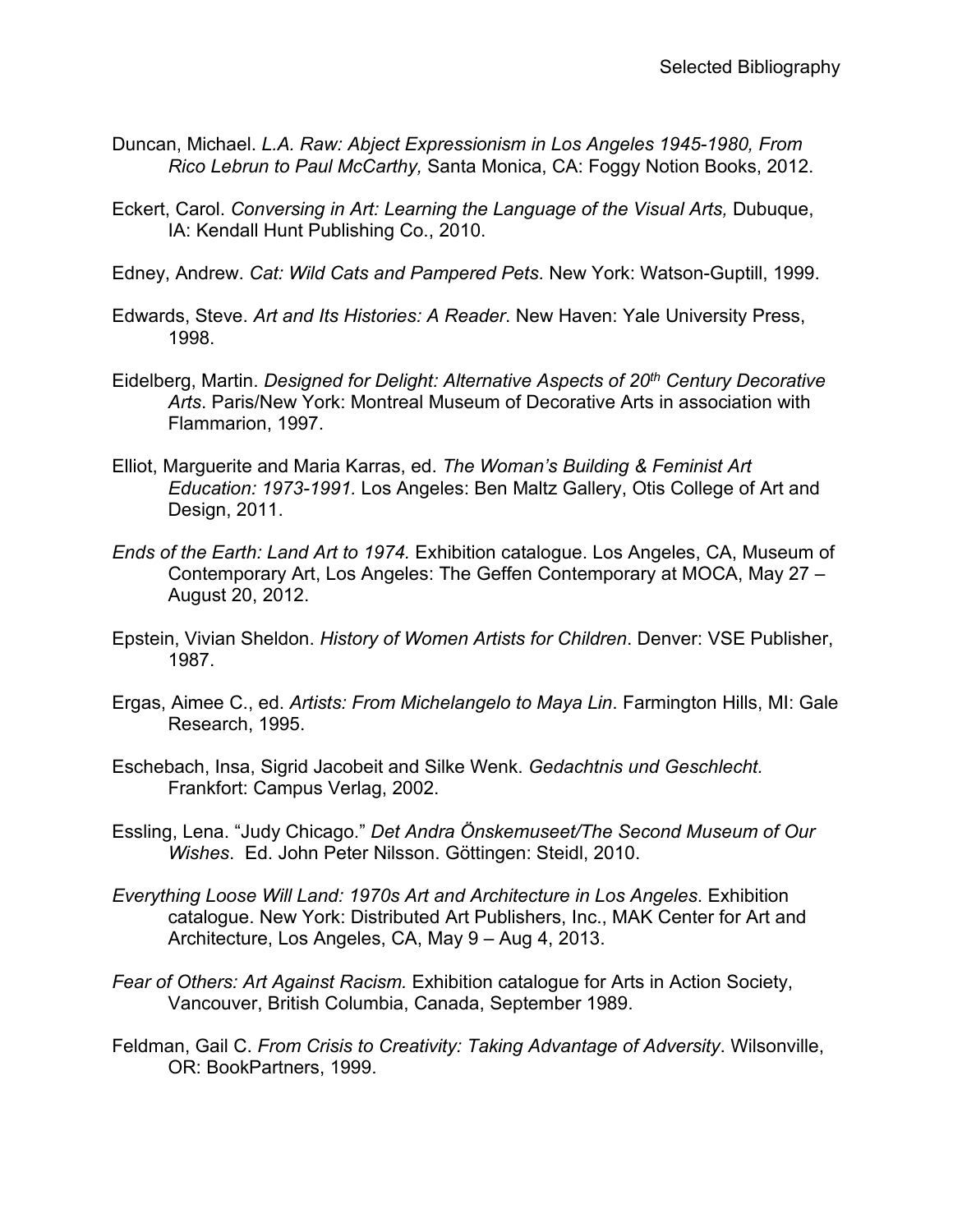- *Female Forms & Facets.* Exhibition catalogue, New Britain, CT: Central Connecticut State University. March 13 – April 18, 2008.
- Fichner-Rathus, Lois. *Understanding Art*. 7th Edition. London: Thomson Wadsworth, 2007.

———. *Understanding Art*. 2nd edition. Englewood Cliffs, NJ: Prentice-Hall, 1998.

- Fields, Harvey J. *B'chol L'vavcha: "With All Your Heart"*. New York: UAHC Press, 2001.
- Fiero, Gloria K. *The Humanistic Tradition*. 2nd edition. Madison, WI: Brown & Benchmark, 1995; Fourth edition. McGraw Hill, 2002.
- Finkel, Jori. *It Speaks to Me: Art that Inspires Artists.* New York: Prestel, 2019.
- Finlayon, Judith. *The New Woman's Diary*. New York: Crown Publishers, 1993.
- Fischer, Kathleen. *Imaging Life After Death: Love That Moves the Sun & Stars.* Muhwah, NJ: Paulist Press, 2004.
- Fitch, Noel Riley. *Anais: The Erotic Life of Anais Nin*. Boston: Little, Brown & Co., 1993.
- Foner, Moe, ed. *Images of Labor*. New York: Pilgrim Press, 1981.
- Foss, Karen and Sonja Foss. *Women Speak: The Eloquence of Women's Lives*. Prospect Heights, IL: Waveland Press, 1991.
- Foss, Sonja K. *Theoretical Criticism: Exploration and Practice*. Prospect Heights: Waveland Press, 1996.
- Fought, Simon Skov. *Tid til dansk i overbygningen – Koner og Kællinger – Herrer og homies*. Copenhagen: Alinea, 2010.
- Frankel, David, ed. *Sniper's Nest: Art That Has Lived with Lucy R. Lippard*. New York: Bard College, 1996.
- Freeman, Julian. *Art: A Crash Course*. New York: Watson-Guptill Publications, 1998.
- Frost-Knappman, Elizabeth. *The ABC-CLIO Companion to Women's Progress in America*. Santa Barbara: ABC-CLIO, 1994.
- Frueh, Joanna, Laurie Fierstein and Judith Stein. *Picturing the Amazon*. New Museum Books. New York: Rizzoli International Publications, Inc., 2000.
- Fryd, Vivien Green. *Against Our Will: Sexual Trauma in American Art Since 1970.*  University Park, PA: Pennsylvania State University Press, 2018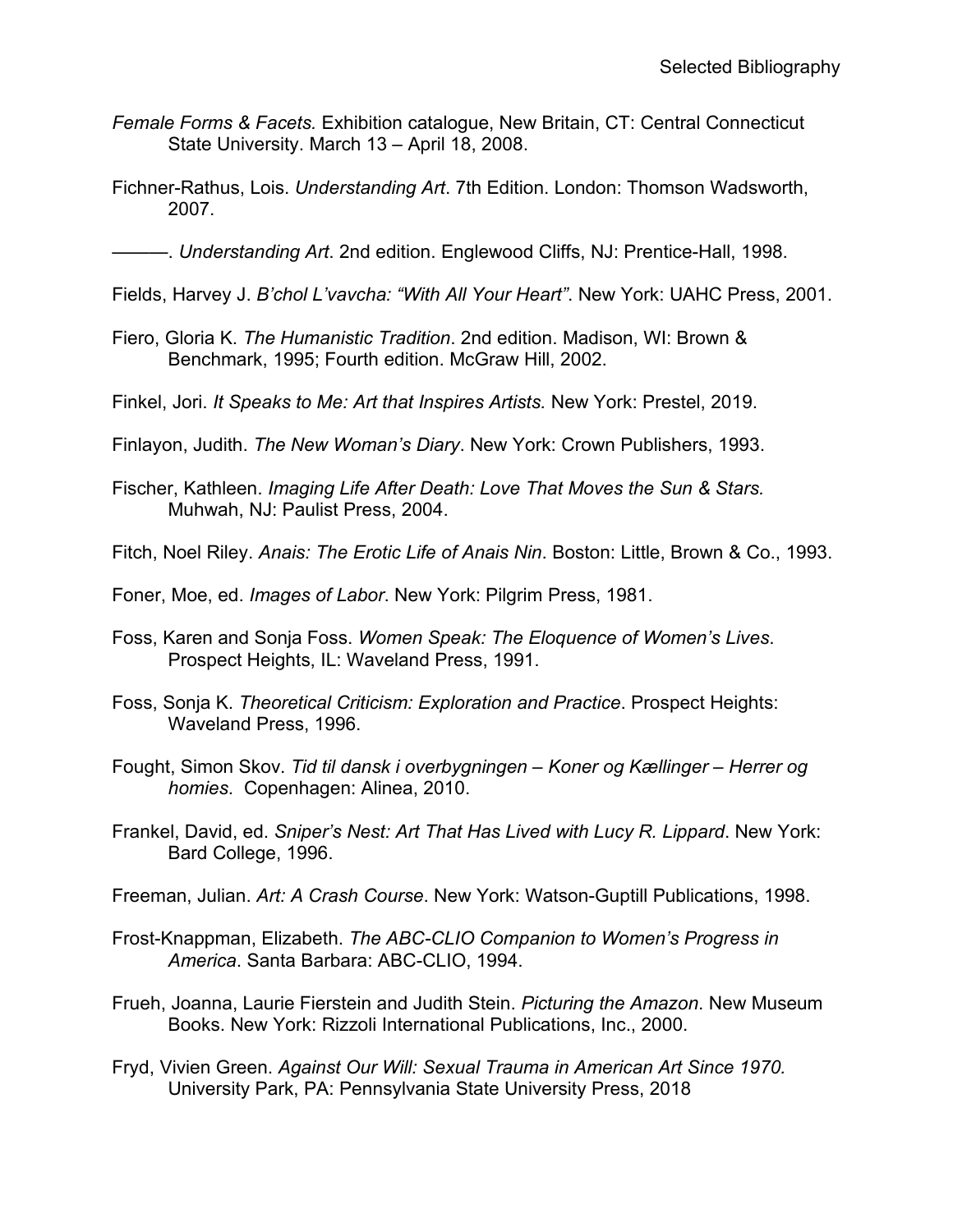Fuller, Diana Burgess and Daniela Salvoni, ed. *Art/Women/California: Parallels and Intersections 1950-2000.* Berkeley/Los Angeles/London: University of California Press, 2002.

Gadon, Elinor. *Once and Future Goddess*. San Francisco: Harper & Row, 1989.

Gadsden, Renee. *The Breakfast of Champions. Permanent Breakfast*. Exhibition catalogue. Wein, Gentzgasse: Friedemann Derschmidt, 2004.

Gale, Thomson. *Authors and Artists for Young Adults.* New York. 2002.

- Garimouth, Julia. "A Struggle for Equality." In *Feminist Avant-Garde of the 1970's: the Sammlung Verbund Collection, Vienna*, edited by Gabriele Schor, 172-178. Munich: Prestel, 2016.
- Gaze, Delia. *Dictionary of Women Artists*, Volume 2. Chicago: Fitzroy Dearbon, 1997.

Geaves, Ron. *Continuum Glossary of Religious Terms*. London: Continuum, 2002.

- *Gender in Art*. Exhibition catalogue. Krakow: MOCAK (Museum of Contemporary Art in Krakow, 2015.
- George, Demetra. *Mysteries of the Dark Moon: The Healing Power of the Dark Goddess*. New York: Harper Collins, 1992.
- Getlein, Mark. *Gilbert's Living with Art.* 7th Edition. New York: McGraw-Hill, 2005.
- Gilardi, Cristiano. *Art & Educazione, Visioni e pratiche aniautoritarie,* Tripani: Screenpress Editions, 2010.
- Gilbert, Rita, and William McCarter. *Living With Art*. New York: Alfred A. Knopf, 1988; 3rd Edition. New York: McGraw-Hill, 1991.
- Gioni, Massimiliano and Roberta Tenconi, eds. *The Great Mother: Women, Maternity, and power in Art and Visual Culture, 1900-2015*. Exhibition catalogue. Milan: Skira, 2015.
- Goldberg, Roselee. *Performance: Live Art Since 1960*. New York: Harry N. Abrams, Inc., 1998.
- Goldstein, Ann. *A Minimal Future? Art as Object 1958-1968.* Cambridge, MA: The MIT Press, 2004.

Goodman, Lizbeth, ed. *Literature and Gender*. London: Open University Press, 1996.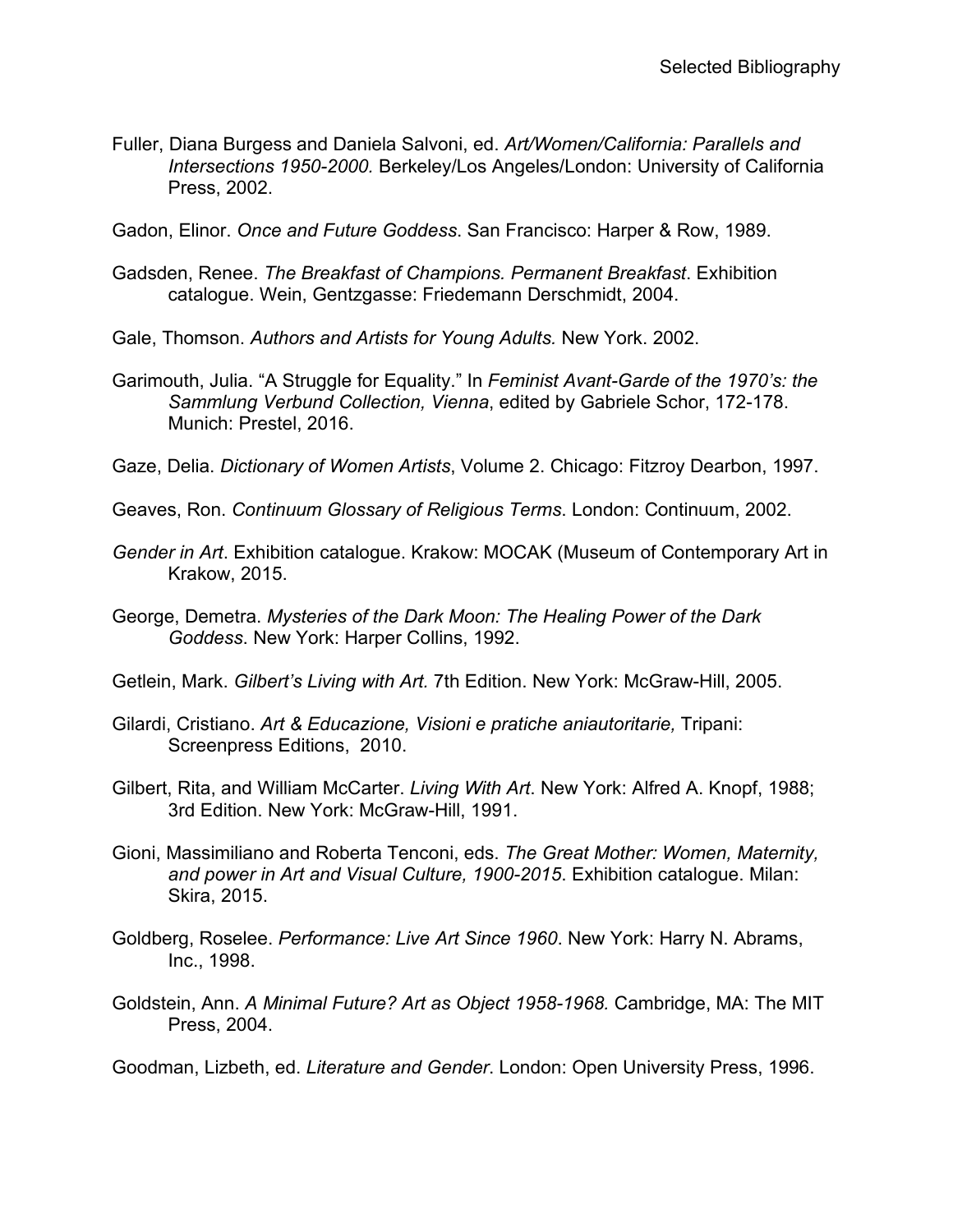- Gosline, Andrea Alban and Lisa Burnett Bossi. *Mother's Nature*. Berkeley: Conari Press, 1999.
- Govan, Michael and Christine Y. Kim. *A Retrospective: James Turrell.* Los Angeles: Museum Associates/Los Angeles Country Museum of Art and Munich, Germany: Prestel Verlag, 2013.
- Graham, Laniet. *Goddesses*. New York: Abbeville Press Publishers, 1997.
- Graham, Marilyn and Maureen Walsh. *The Female Power Within*. New York: Life Works Books, 2002.
- Green, Monica H. *Making Women's Medicine Masculine.* New York: Oxford University Press Inc., 2008
- Greer, Thomas H. and Gavin Lewis. *A Brief History of the Western World, Ninth edition.* Australia: Thomson Wadsworth, 2005.
- Hale, Sondra and Terry Wolverton, ed. *From Site to Vision: The Woman's Building in Contemporary Culture.* Los Angeles, CA: Otis College of Art and Design, 2011.
- Halper, Vicki and Diane Douglas. *Choosing Craft: The Artist's Viewpoint*. Chapel Hill: University of North Carolina Press, 2009.
- Hansen, Sidsel Meineche and Tom Vandeputte, eds. Politics of Study. London: Open Editions and Odense: Funen Art Academy, 2015.
- Harlon, Rabbi Jules. *Pray Tell A Hadassah Guide to Jewish Prayer.* Woodstock: Jewish Lights, 2003.
- Harris, Suzanne Love. *Lasting*. Rockville, Maryland: Ariadne Press, 2000.
- Hayes, Elisabeth and Daniele Flannery. *Women as Learners*. San Francisco: Jossey-Bass Publishers, 2000.
- Henry, Madeleine M. *Prisoner of History*. New York: Oxford University Press, 1995.
- Herberholz, Donald, and Barbara Herberholz. *Artworks for Elementary Teachers*. Madison, WI: Brown & Benchmark, 1994.
- Hervé, Florence and Martin Graf. *Natzweiler-Struthof*. Köln: PapyRossa, 2015.
- Hessel, Carolyn Starman, ed. *Blessed Is the Daughter*. New York: Shengold Books, 1999.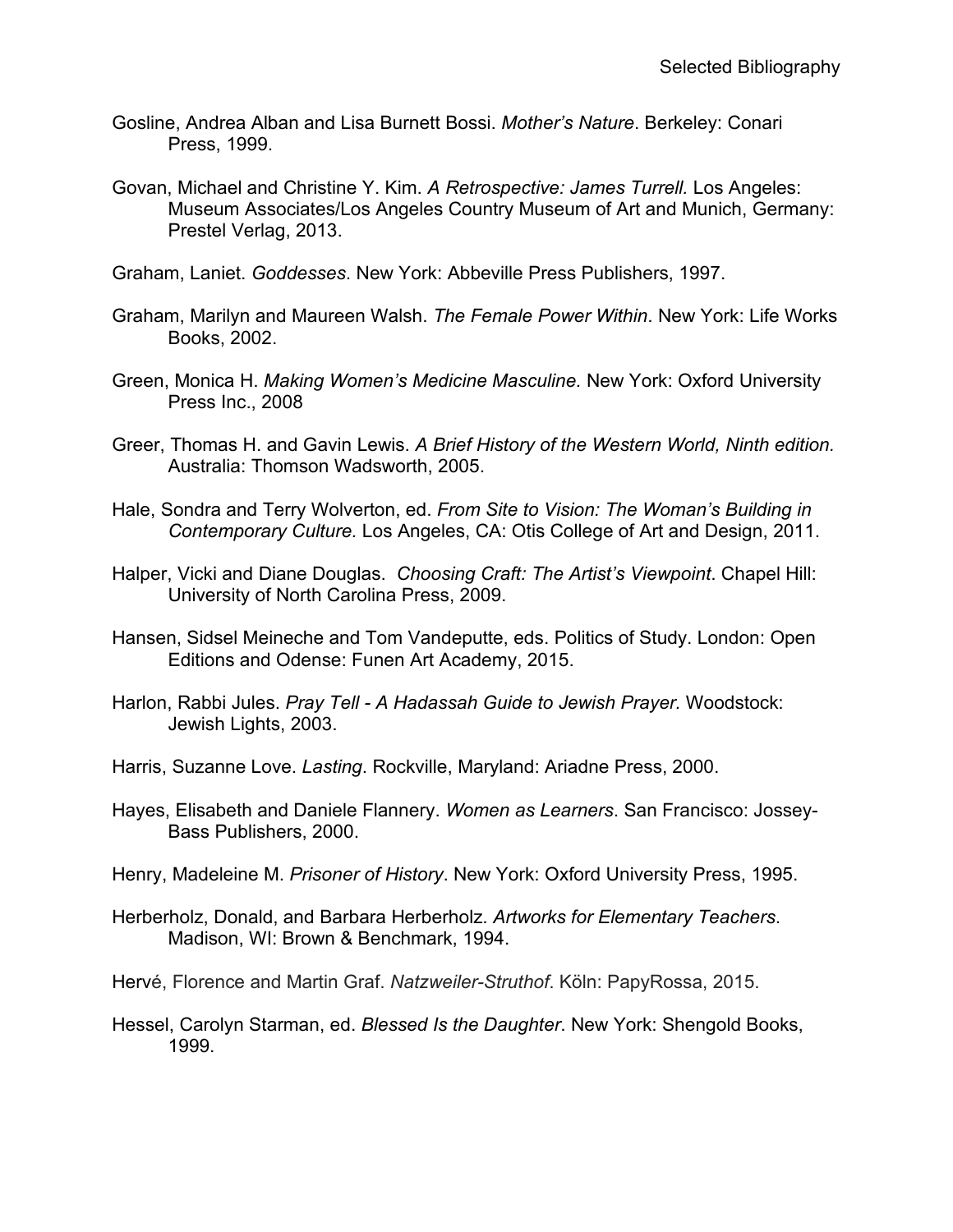- Ho, Melissa, ed. *Artists Respond: American Art and the Vietnam War, 1965-1975.*  Princeton, NJ: Princeton University Press, 2019
- Hobbs, Jack A. *Art in Context*. 3rd edition. New York: Harcourt Brace Jovanovich, 1985.
- Hobbs, Jack, Richard Salome and Ken Vieth. *The Visual Experience,* Worcester, MA: Davis Publications, 2004.
- Hoffman, Jens, ed. *The Studio.* London: Whitechapel Gallery and Cambridge, MA: MIT Press, 2012.
- Honour, Hugh, and John Fleming. *A World History of Art*, 5th edition. London: Laurence King Publishing, 1999.
- Höner, Julia, and Kerstin Schankweiler. *Affect Me: Social Media Images in Art.*  Exhibition catalog, KAI 10 Arthena Foundation, Berlin, Germany. 2017
- Hopkins, David. *After Modern Art 1945-2000.* Oxford, England: Oxford University Press, 2000.
- Hopkins, Henry. *Fifty West Coast Artists*. San Francisco: Chronicle Books, 1981.
- Hornstein, Shelley, Laura Levitt and Laurence J. Silberstein. *Impossible Images: Contemporary Art After The Holocaust.* New York: New York University Press, 2003.
- Horisch, Jochen. *Brot and Wein*. Frankfurt: Edition Suhrkamp, 1992.
- Horowitz, Frederick A. *More Than You See*. New York: Harcourt Brace Jovanovich, 1985.
- Hubbard, Guy. *Art in Action*. San Diego: Coronado Publishers, 1987.
- Hughes, James. *The Larousse Desk Reference*. New York: Larousse Kingfisher Chambers, 1995.
- Hughes, Kathleen, et. al., eds. *Reconciliation*. Archdiosese of Chicago: Liturgy Training Publications, 1997.
- Hunter College Women's Studies Collective. *Women's Realities, Women's Choices*. 2nd edition. New York: Oxford University Press, 1995.
- Hyman, Paula E. and Deborah Dash Moore, eds. *Jewish Women in America: A Historical Encyclopedia*, Volume 2. New York: Routledge, Inc., 1998.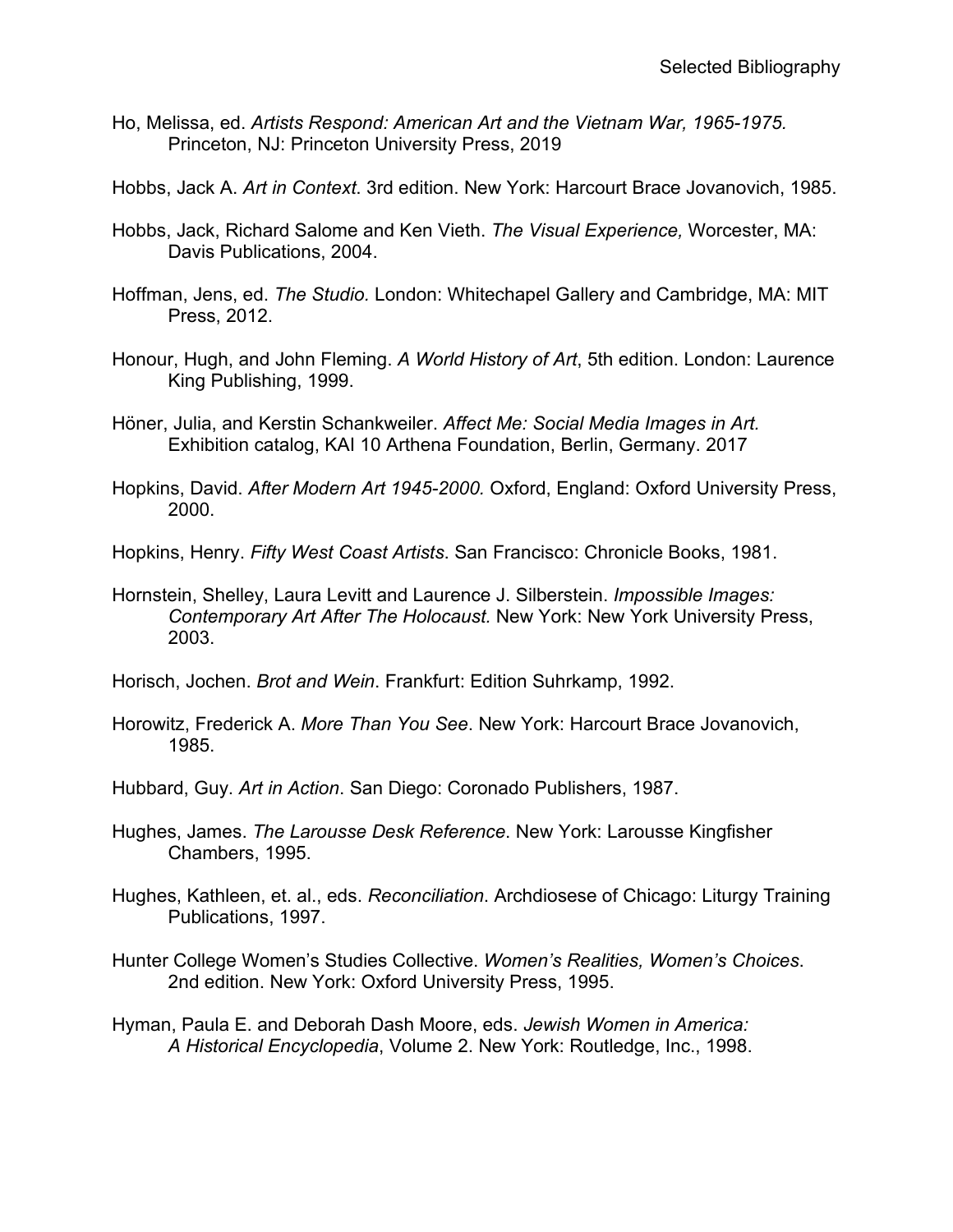- *Information Design Series: A Sea of Information,* Vol. 6. Tokyo: Kadokawa Shoten Publishing Co., Ltd., 2000.
- *International Ceramics Public Art Exhibition*. Taipei County: Taipei County Cultural Center, 1998.
- Isenberg, Barbara. *State of the Arts*. New York: Harper Collins Publishers, 2000.
- Israel, Glenis. *Artwise One: Visual Arts 7-10,* 2nd Edition. Milton, Queensland: John Wiley & Sons Australia, Ltd., 2004; Milton, Queensland: Jacaranda, 1997.
- Ito, Rika. *Iwanami Dictionary of Women's Studies.* Tokyo: Iwanami Shoten, 2002.
- Iversen, Margaret, et al. *Mary Kelly*. London: Phaidon Press, 1997.
- Janson, H.W. and Anthony F. Janson. *A Basic History of Western Art.* 7th Edition, Upper Saddle River, NJ: Prentice Hall, 2006.

——. *History of Art.* 6<sup>th</sup> Edition, Upper Saddle River, NJ: Prentice Hall, 2003.

- Johnson, Catherine and Betsy Stirratt. *Feminine Persuasion: Art and Essays on Sexuality.* Bloomington: Indiana University Press, 2003.
- Johnson, Catherine, Betsy Stirrat, and John Bancroft. *Sex and Humor: Selections from the Kinsey Institute*. Bloomington: Indiana University Press, 2002.
- Jones, Amelia, ed. *A Companion to Contemporary Art since 1945.* Oxford, UK: Blackwell Publishing Ltd. 2006.
- ———. *Sexuality: Documents of Contemporary Art.* London, UK: Whitechapel Gallery Ventures Limited. 2014.
- Jones, Derek, ed. *Censorship: A World Encyclopedia*. Fitzroy-Dearborn Publishing, 2001.
- Jones, Suzanne, ed. *Writing the Woman Artist: Essays on Poetics, Politics and Portraiture*. Pennsylvania: University of Pennsylvania Press, 1991.
- Jungermann, Eva A. *Contributions to World Artists 1980-1990.* New York: H.W. Wilson Co., 1990
- Kangas, Matthew. *Camille Patha: geography of desire.* Salem, OR: Hallie Ford Museum of Art, Willamette University, 2006
- *Katharina Grosse: Inside the Speaker.* Exhibition catalogue, Dusseldorf, Germany: Museum Kunstpalast, 2014.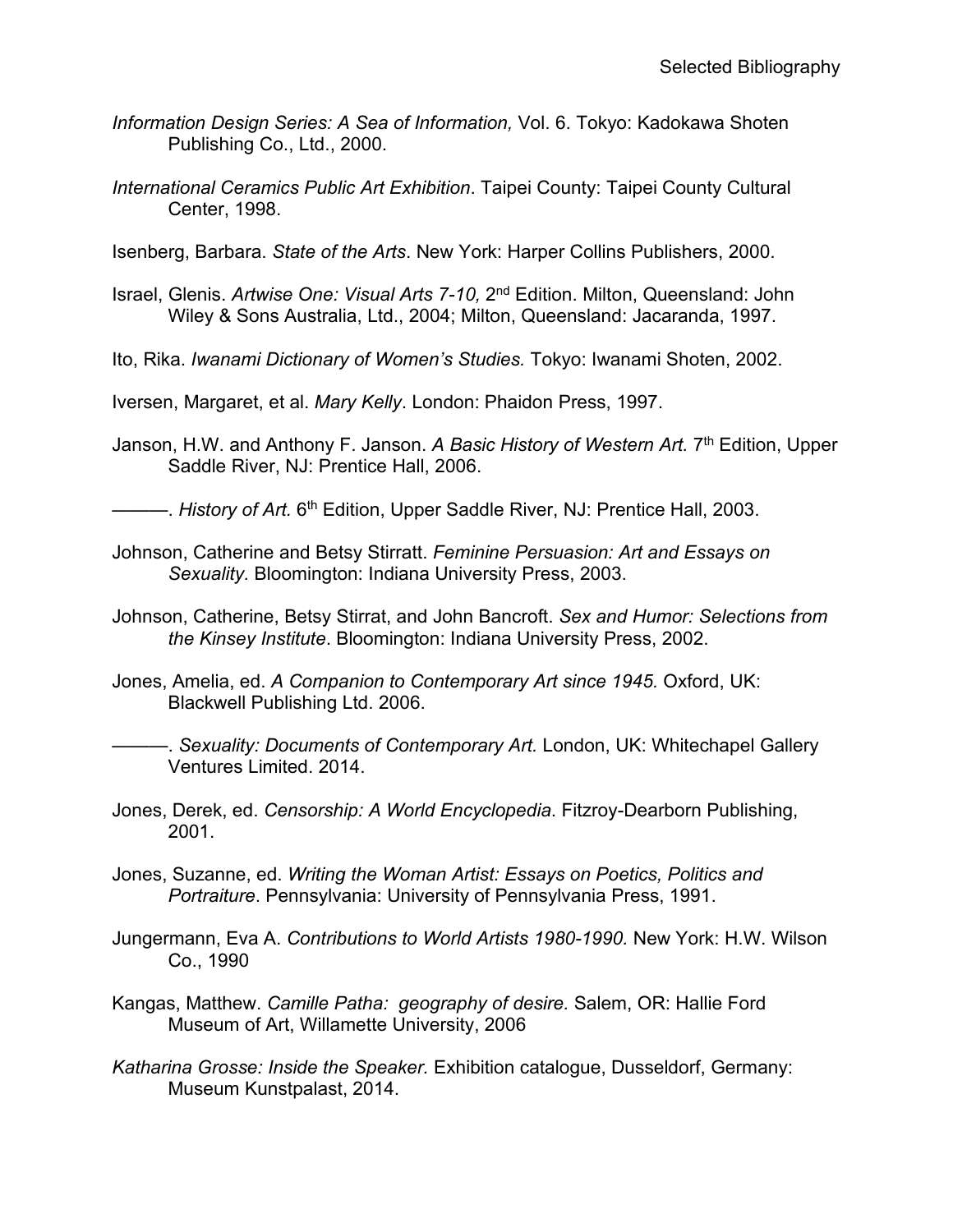- Katz, Jonathan David and Rock Hushka, eds. *Art AIDS America*. Exhibition catalogue, Tacoma Art Museum. Seattle and London: University of Washington Press, 2015.
- Keifer-Boyd, Karen. "From Content to Form: Judy Chicago's Pedagogy with Reflections by Judy Chicago." *Studies in Art Education*, Winter 2007*.*

Kelly, James J. *The Sculptural Idea*. Long Grove: Waveland Press, 2004.

Kemp, Martin. *The Oxford History of Western Art*. New York: Oxford Publishing, 2001.

Kimball, Gayle. *Women's Culture in a New Era: A Feminist Revolution?* Scarecrow Press, 2005.

Kinchin, Juliet. *Automania.* New York: The Museum of Modern Art, 2021

King, Alan. *Matzo balls for breakfast and other memories of growing up Jewish.* New York: Free Press, 2004.

Kissick, John. *ART: Context and Criticism*. Madison, WI: Brown & Benchmark, 1993.

- Kittrie, Dr. Nicholas N., KSTJ, H. E. Rodrigo Carazo and H.E. James R. Mancham, KBE. *The Future of Peace in the Twenty-First Century.* Durham: Carolina Academic Press, 2003.
- Klien, Wymer, and Edwards. *Great Ideas: Conservations between Past and Present*. Fort Worth, TX: Holt, Rinehart and Winston, 1991.
- Kramarae, Cheris, ed. *Technology and Women's Voices: Keeping in Touch*. New York: Routledge & Kegan Paul, 1988.
- Krull, Craig. *Photographing the L.A. Art Scene 1955-1975.* Exhibition catalogue, Santa Monica, CA: Smart Art Press, 1996.
- Kubitza, Annette. *Die Kunst, das Loch, die Frau*: *Feministische Kontroversen um Judy Chicago's Dinner Party*. Pfaffenweiler, Germany: Centaurus-Verlagsgesellschaft, 1994.
- ———. *Judy Chicago's 'The Dinner Party' Im Kontext Feministischer Diskurse*. Wissenschaftliche Hausarbeit zur Erlangung des akademischen Grades eines Magister Atrium der Universitat Hamburg. Hamburg, Germany, 1991.

<sup>———.</sup> *Women's Culture: The Women's Renaissance of the Seventies*. Metuchen, NJ/London: The Scarecrow Press, 1981.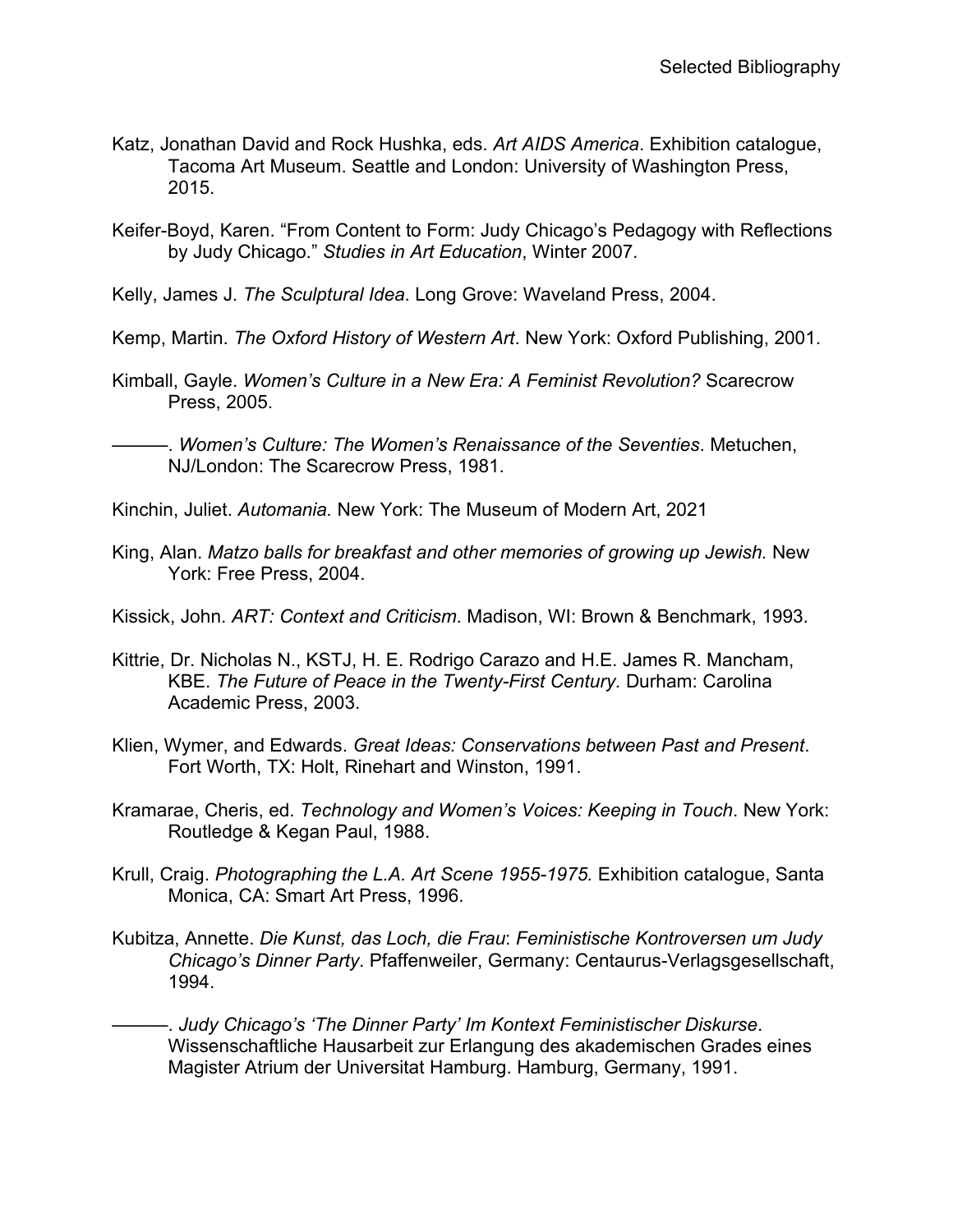- *Kustom Kulture: Von Dutch, Ed 'Big Daddy' Roth, Robert Williams and Others.* Exhibition catalogue for the Laguna Art Museum, 1993.
- Lancaster, Roger N. *The Trouble with Nature/Sex in Science and Popular Culture.* Berkeley: University of California Press, 2003.
- Lande, Marilyn. *Jewish Women: Their History and Relationships to the Visual Arts*. Denver: Central Agency for Jewish Education, 1990.
- Langdon, Ann. *Women Visual Artists You Might Like To Know*. New Haven, CT: William J. Mack, 1990.
- Lacy, Suzanne, ed. *Mapping the Terrain: Genre Public Art*. Seattle, WA: Bay Press, 1995.
- *Les Amazones du Pop: She-Bam Pow Pop Wizz!* Exhibition catalogue for MAMAC, Nice, 2020. Paris, France: Flammarion, 2020.
- Lerat, Jean-François, ed. *JJ Lerat et Les Amazones de Bourges.* Lavaur, France: Art et caractère, 2021.
- Levin, Gail. *Censorship, Politics and Sexual Imagery in the Work of Jewish-American Feminist Artists.* Fall, 2007, *Nashim,* edited by Judith Margolis. Hanover, PA: Sheridan Press, Inc., 2007.

———. *Judy Chicago: Fragments from the Delta of Venus and Other Femmerotica: a Thirty-five Year Survey*. Exhibition catalogue. New York: ACA Galleries, 2004.

Lewing, Paul. *China Paint & Overglaze,* OH: American Ceramic Society, 2007.

- Lewis, Melissa, ed. *The Chaffey Review,* Fall 2012*,* Rancho Cucamonga, CA: Chaffey College, 2013.
- Lewis, Richard, and Susan L. Lewis. *The Power of Art*. Fort Worth, TX: Harcourt Brace Jovanovich, 1995.
- Linton, Meg, Sue Maberry and Elizabeth Pulsinelli, ed. *Doin' It in Public: Feminism and Art at the Woman's Building.* Los Angeles, CA: Otis College of Art and Design, 2011.
- Lippard, Lucy. *Drawing on Strength.* Trials and Tributes exhibition catalogue, Tallahassee, FL: Florida State University, 1999.

———. *The Pink Glass Swan: Selected Essays on Art*. New York: New Press, 1995.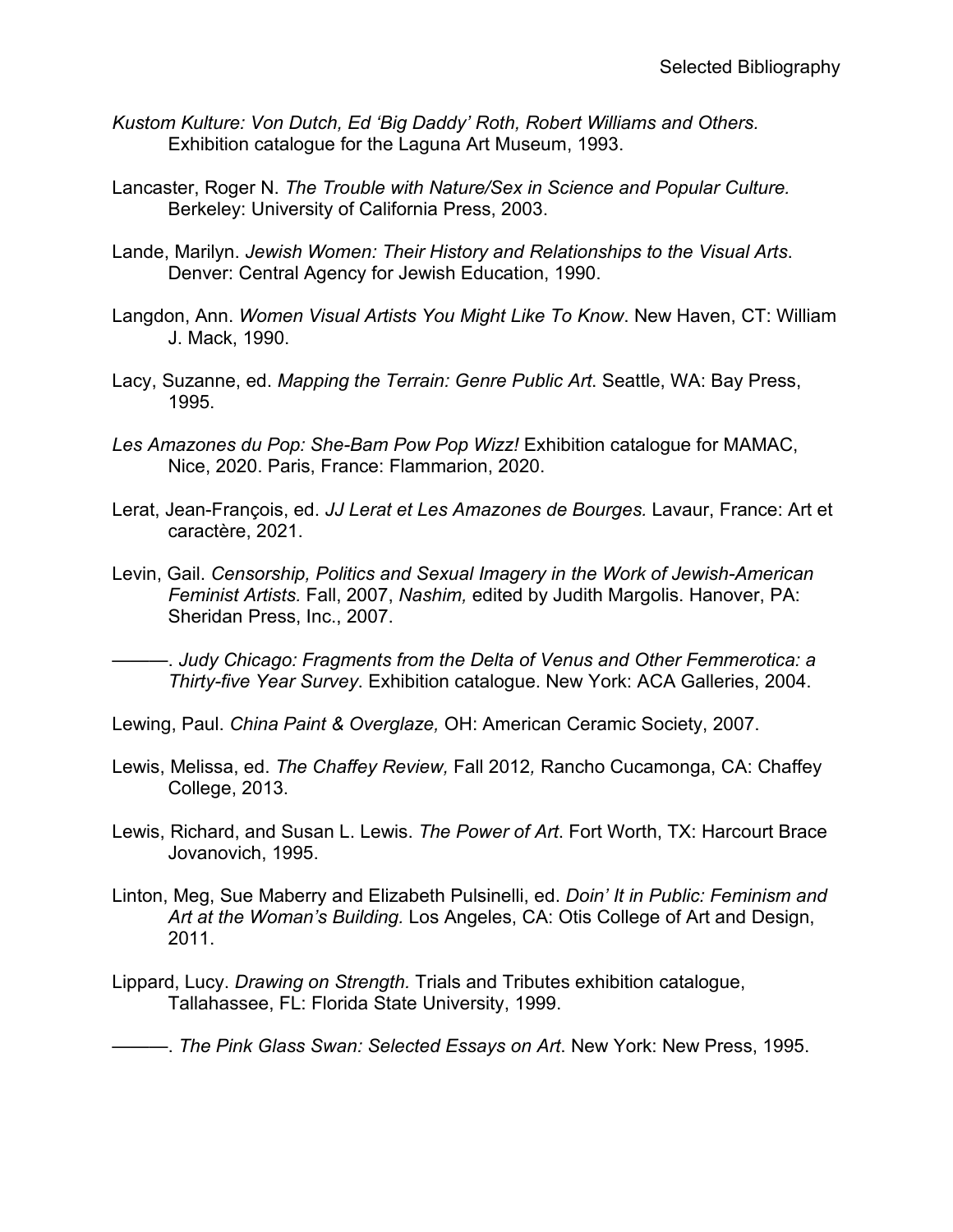- ———. *Por Encima Del Bloqueo.* Exhibition catalogue for Ministerio de Cultura de Cuba, 1986.
- ———. *Overlay: Contemporary Art and the Art of Prehistory*. New York: New Press, 1983.

———. *From the Center: Feminist Essays on Women's Art*. New York: Dutton, 1976.

- *Lord of the Rim: In Herself/for Herself*. Exhibition catalogue.Taipei, Taiwan: Hanart Gallery, 1997.
- Lordahl, Jo Ann. *The End of Motherhood: New Identities, New Lives*. Deerfield Beach, FL: Health Communications, 1990.
- *Los Angeles 1955-1985*. Exhibition catalogue. Paris, France: Centre Pompidou, March 8 – July 17, 2006.
- Lucie-Smith, Edward. *Lives of the Great Modern Artists.* London: Thames & Hudson Ltd., 1999 and 2009.
- ———. *Adam: The Male Figure in Art*. London: Weidenfeld & Nicolson, 1998.
- ———. *Zoo*. London: Aurum Press, 1998.
- ———. *Art and Civilization*. Englewood Cliffs, NJ: Prentice-Hall, 1992.
- *Macht und Forsorge*. Trinitatiskerche, Koln, Germany: Oktagon, 1999.
- Mahon, Alyce. *Eroticism and art.* New York: Oxford University Press Inc., 2005.
- Marashi, Dr. Amir. *A Woman's Right to Pleasure.* BlackBook Publishing, New York, 2020
- Marion, Joanne. *Polish: Mary Kavanagh.* Exhibition catalogue. Medicine Hat, AB, Canada: Medicine Hat Museum & Art Gallery, 2004.
- Mark, Lisa Gabrielle, ed. *Under the Big Black Sun.* Los Angeles: The Museum of Contemporary Art, 2011.
- Marquardt, Janet and Stephen Eskilson. *Frames of Reference: Art, History and the World.* Boston: McGraw Hill, 2005.
- Martin, Elizabeth and Vivian Meyer. *Female Gazes: Seventy-five Women Artists*. Toronto: Second Story Press, 1997.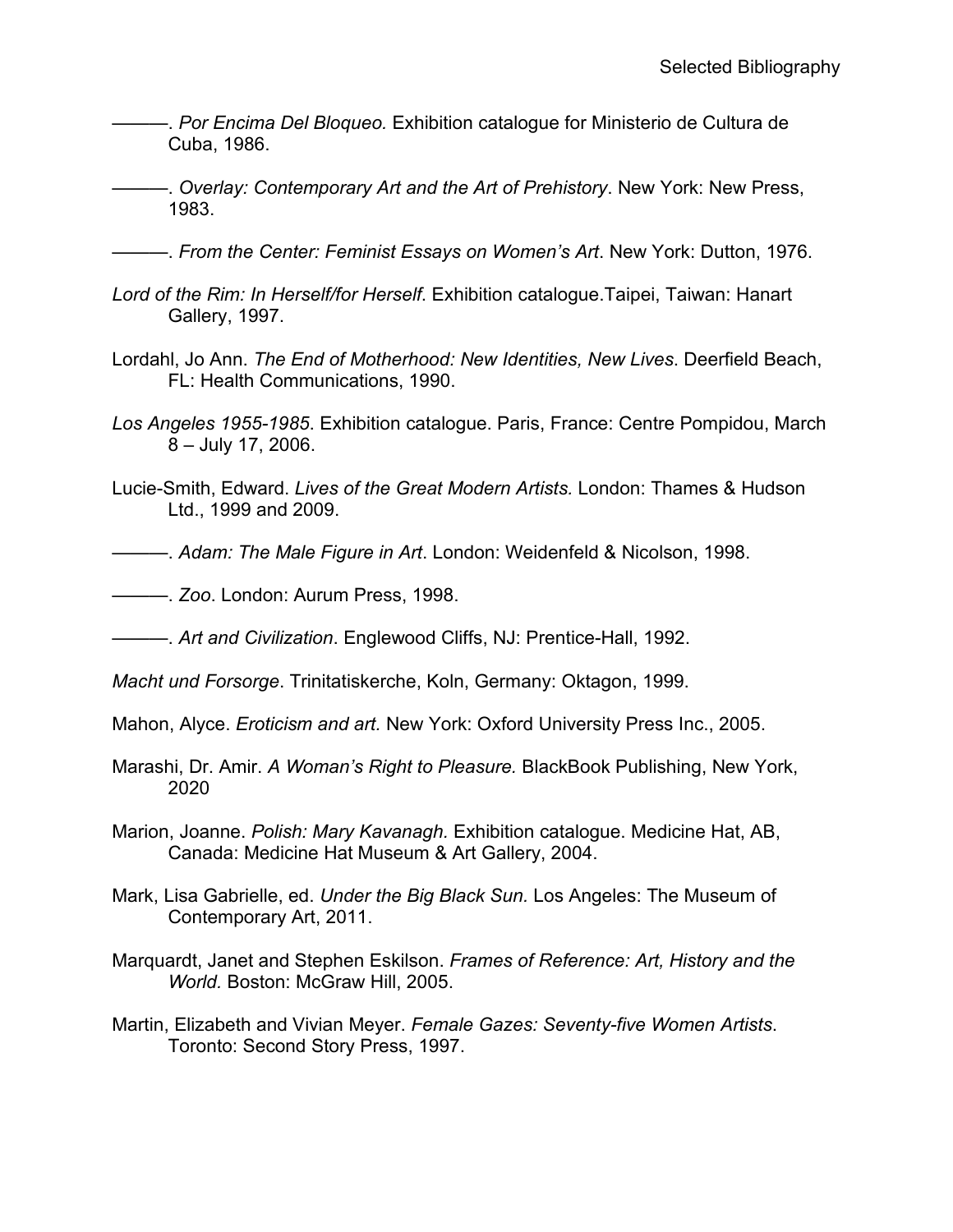- Martin, Katherine. *Women of Courage: Inspiring Stories from the Women Who Lived Them*. Novoto, CA: New World Library, 1999.
- Masters, Sharon Kay, Judy A. Hayden and Kim Vaz, ed. *Florida Without Borders: Women at the Intersections of the Local and Global.* Newcastle-upon-Tyne, UK: Cambridge Scholars Publishing, 2008.
- *Mater*. Exhibition catalogue, Universidad de Jaen, Jaen, Spain, March 5 26 April 26, 2009.
- Matthews, Roy T., F. DeWitt Platt and Thomas F. X. Noble. *Experience Humanities.* New York: McGraw-Hill, 2014.

———.*The Western Humanities.* 7th Edition, New York: McGraw-Hill, 2010.

- Matthews, Roy T. and F. DeWitt Platt. *The Western Humanities*. Mountain View, CA: Mayfield Publishing, 1992.
- McFadden, David Revere*. Pricked Extreme Embroidery*. Exhibition catalogue, Museum of Arts & Design, New York, November 8, 2007 – February 24, 2008.
- McGrew, Rebecca, ed. *It Happened at Pomona: Art at the Edge of Los Angeles 1969- 1973.* New York: Distributed Art Publishers, Inc., 2011.

McLaughlin, Laurel and Mechella Yezernitskaya. *Beyond Boundaries: Feminine Forms.*  Exhibition catalog, Pennsylvania Academy of the Fine Arts, September 2017 – March 2018.

Mey, Kerstin. *Art & Obscenity.* London: I.B.Tauris, 2007.

Meyer, James. *Minimalism: Themes and Movements*. London: Phaiden Press Limited, 2000.

Milinaire, Catherine. *Birth*. New York: Harmony Books, 1987.

- Mirus, Helma, and Erika Wisselinck, eds. *Mit Mut und Phantasie*. Strasslach, Germany: Sophia Verlag, 1987.
- Monaghan, Kathleen. *Of, for, and by Georgia O'Keeffe*. Exhibition catalogue for Whitney Museum of Art, New York, February 1994.

Montreynaud, Florence. *Le Xxe Siecle Des Femmes*. Paris: Editions Nathan, 1989.

Moran, Macu. *Indomitable Women.* Barcelona, Spain: VideoArtWorld, 2012.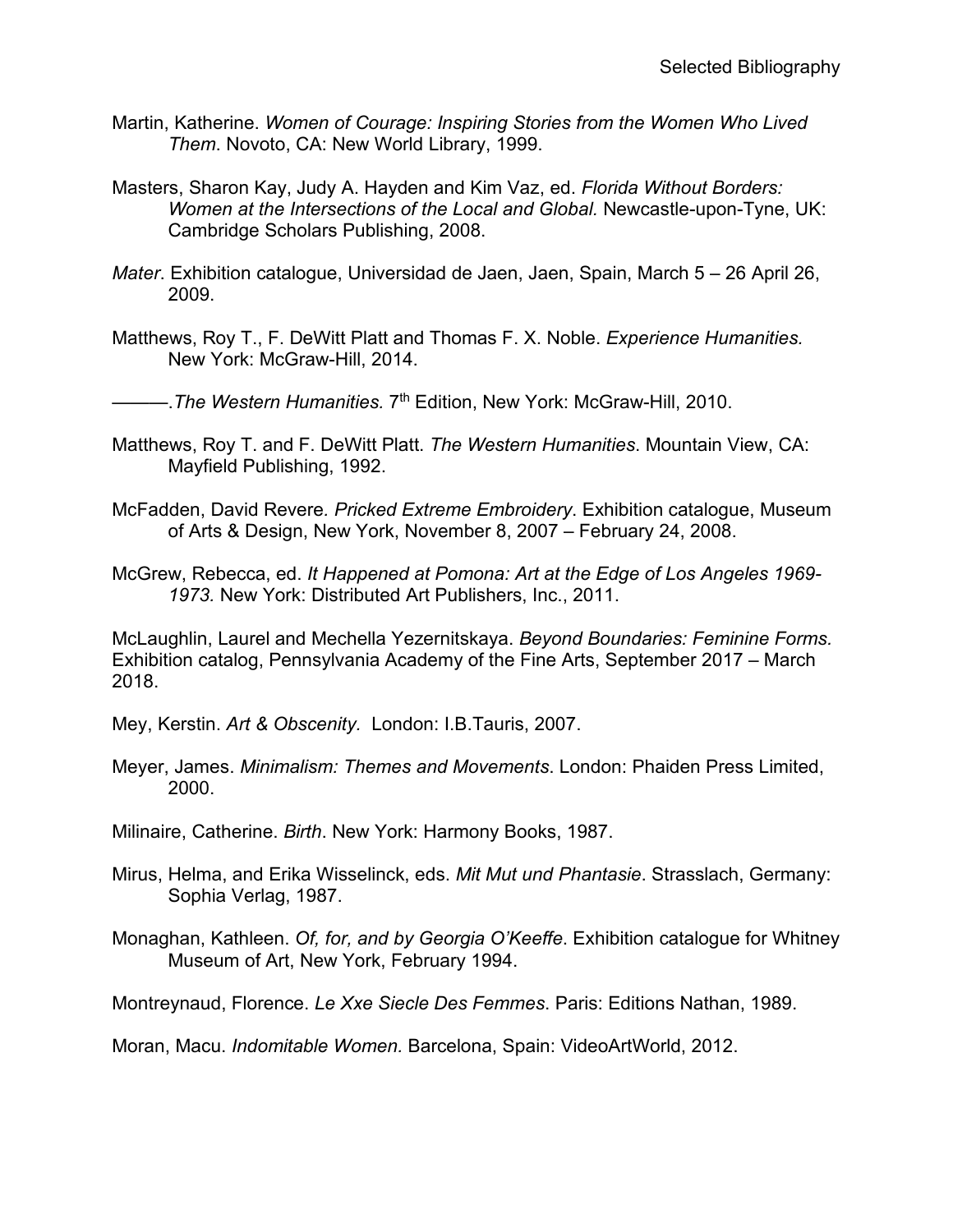- Morgan, Jessica and Flavia Frigeri, eds. *The EY Exhibition The World Goes Pop*. London: Tate Publishing, 2015.
- Moss, Dorothy, ed. *Hung Liu: Portraits of Promised Lands.* New Haven and London: Yale University Press, 2021.
- Moure, Nancy Dustin Wall. *California Art: 450 Years of Painting and Other Media*. Los Angeles: Dustin, 1998.
- Munro, Eleanor. *Originals: American Women Artists*. New York: Simon & Schuster, 1979.
- Museo de Bellas Artes de Bilbao. *Kiss Kiss Bang Bang 45 years of Art and Feminism*. Exhibition catalogue, Bilbao Spain. June 11 – September 9, 2007.
- Museum voor Moderne Kunst. *Between Heaven and Earth*. Exhibition catalogue. Museum voor Monderne Kunst, Ostende, 2001.
- Muten, Burleigh, ed. *Return of the Goddess*. New York: Stewart, Tabori & Chang, 1997 and 1999.

———. *Return of the Great Goddess*. Boston: Shambhala Publications, 1994.

- NGBK (Neue Gesellschaft für Bildende Kunst). *Hannah Wilke: 1940-1993.* Berlin, 2000.
- Nayor, Colin, ed. *Contemporary Masterworks*. Chicago: St. James Press, 1991.
- Newmann, Dana. *New Mexico Artists at Work.* Santa Fe, NM: Museum of New Mexico Press, 2005.
- *New Highland Art Agents: Double Issue: Pacific Standard Time Performance and Public Art Festival 2012.* Armory Press with the Getty Foundation, 2017
- *New Mexico Committee. Originals 2007.* Exhibition catalogue, Taos, NM: Harwood Museum of Art, Millicent Rogers Museum. September 25 – December 30, 2007.
- Nisley, E.J. *The Pattern of Life* (Cover illustration). Houston: G.G. Jung Educational Center, 1998.
- Nittve, Lars, and Helle Grenzien, eds. *Sunshine Noir: Art in L.A. 1960-1997.* Exhibition catalogue. Louisianna Museum of Modern Art, Humbelback, Denmark, 1998.
- Northup, JoAnn Severns. *Finish Fetish: LA's Cool School.* Judy Chicago. Exhibition catalogue for Fisher Gallery, University of Southern California, 1991.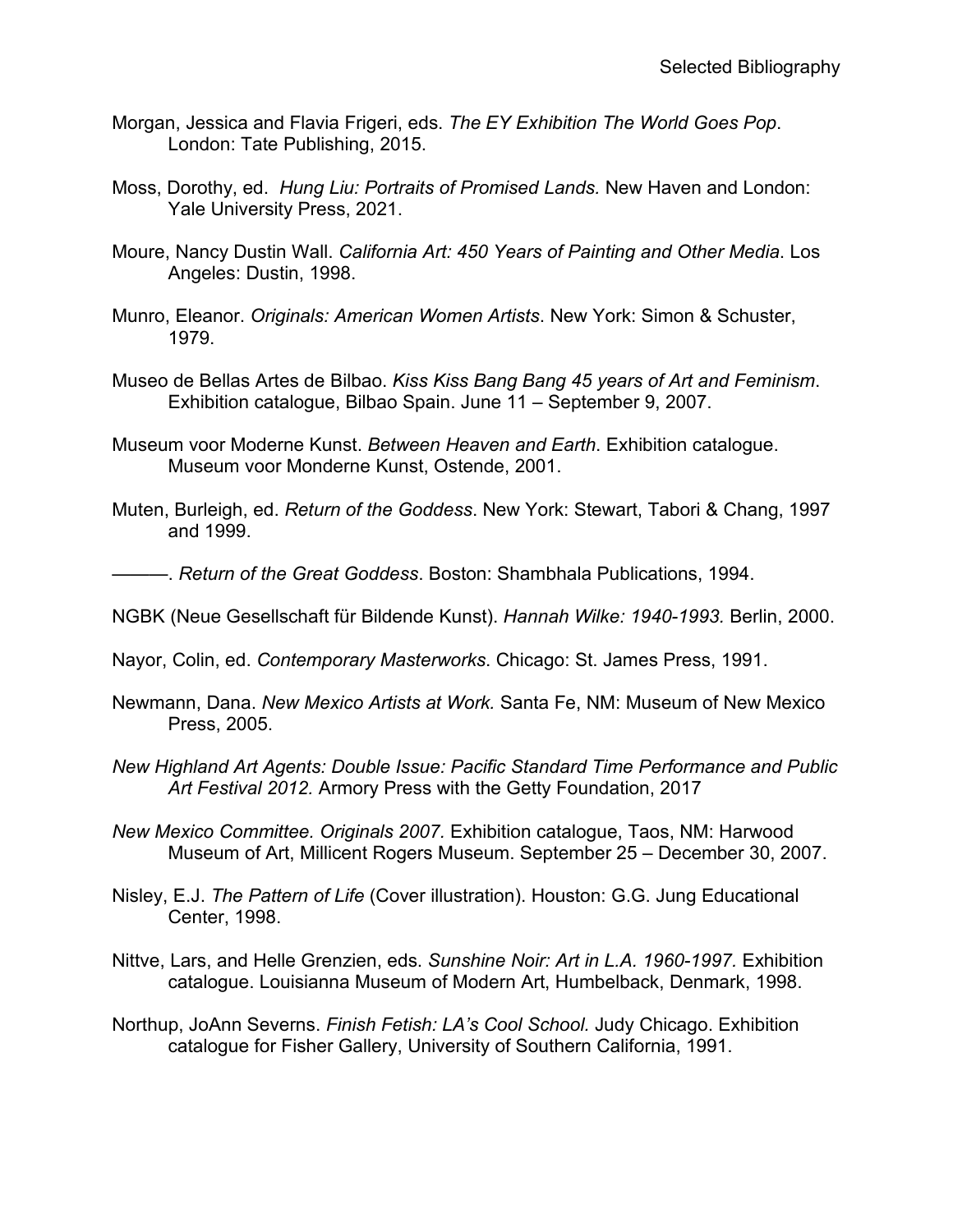- Obrist, Hans Ulrich and Kostas Stasinopoulos, eds. *Remember Nature: 140 Artist's Ideas for Planet Earth.* London: Penguin Random House, 2021.
- Ocvirk, Otto G. Art Fundamentals Theory and Practice. 10<sup>th</sup> Edition. New York: McGraw-Hill, 2006.
- Oppenheim, Lois. *A Curious Intimacy: Art and Neuro-psychoanalysis.* London: Routledge, 2005.
- *Overglaze Imagery: Cone 019-016.* Exhibition catalogue for Visual Arts Center, California State University Fullerton, 1977.
- *Pacific Light: A Survey of Californian Watercolour 1908 – 2008*. Exhibition catalogue, Skärhamn, Sweden: Nordiska Akvarellmuseet, May 18 – September 14, 2008.
- *Painting and Sculpture in California: The Modern Era.* Exhibition catalogue for San Francisco Museum of Modern Art. 1977.
- Panzacchi, Cornelia. *A World of Our Own*. London: Thames and Hudson, 2000.
- Papadakis, Brenda Manges. *Dear Hannah: In the Style of Jane A. Stickle.* Paducah: American Quilter's Society, 2003.
- Peabody, Rebecca, Andrew Perchuk, Glenn Phillips and Rani Singh, ed. *Pacific Standard Time: Los Angeles Art 1945-1980.* Los Angeles, CA: Getty Publications, 2011.
- Pedersen, Anna Margrethe and Ditte Soria, eds. *Motherload.* Exhibition catalog for *Motherload,* Skovsnogen – Deep Forest Artland, Denmark, September 8 – December 1, 2018.
- Pedrosa, Adriano, and André Mesquita, eds. *Histórias da Sexualidade: Antologia.*  Museu de Arte de São Paulo Assis Chateaubriand, 2017.
- Perry, Gill. *Gender and Art*. New Haven, Connecticut: Yale University Press and London: The Open University, 1999.
- *Personal and Political: the Women's Art Movement, 1969-1975*. Exhibition catalogue. East Hampton, NY: Guild Hall of East Hampton, Inc., 2002.
- PETA's *Animal Times*. Fall 1998 (Full-page insert of *Would You Wear Your Dog*?).
- Peterson, Susan. *The Craft and Art of Clay*. Englewood Cliffs, NJ: Prentice-Hall, 1992.
- Phillips, Lisa. *The American Century: Art and Culture 1950-2000.* New York: W.W. Norton & Company, 2000.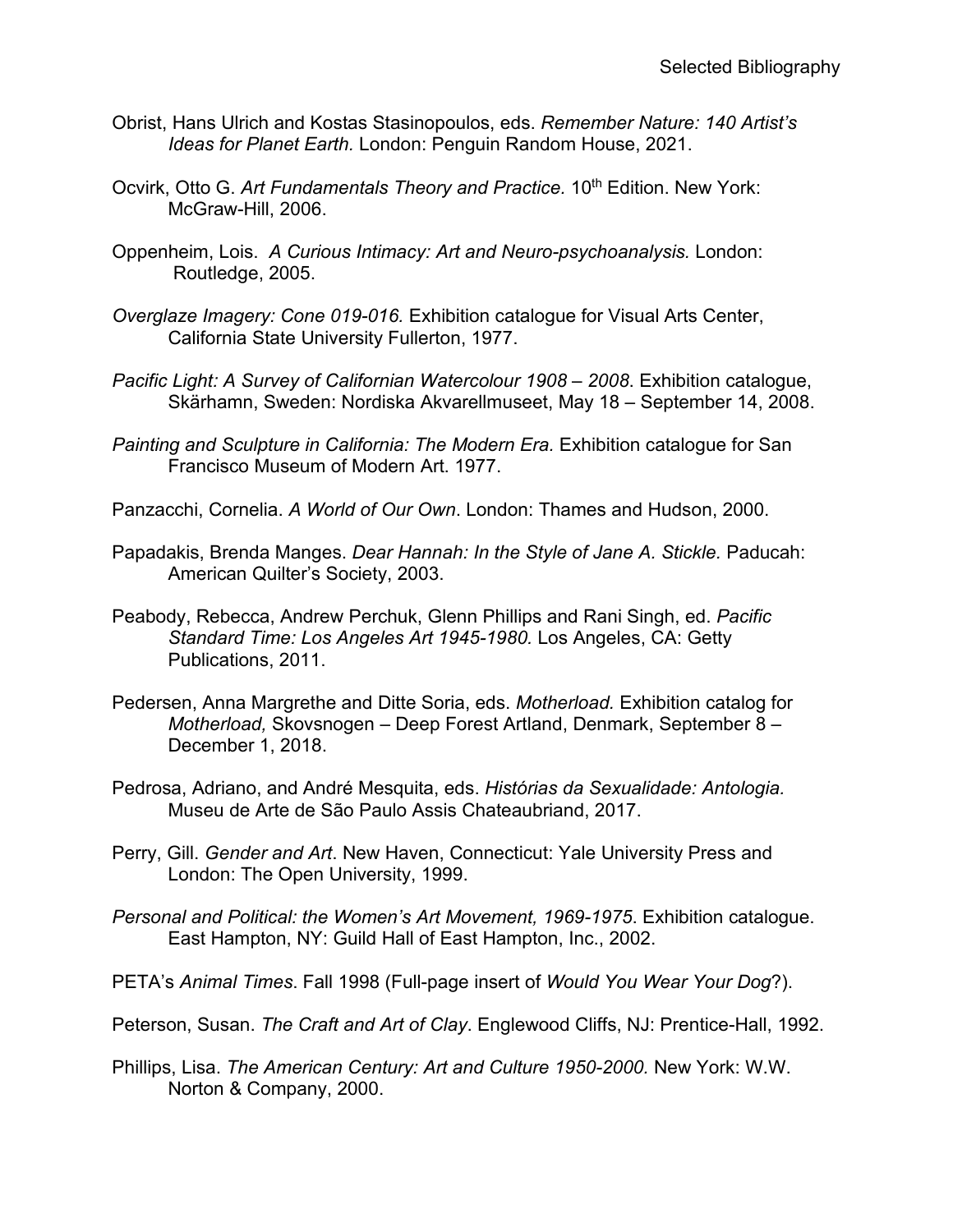- Phipps, Richard. *Invitation to the Gallery*. Dubuque, IA: William C. Brown Publishers, 1987.
- Pisano, Ronald. *One Hundred Years: A Centennial Celebration of the National Association of Women Artists.* Exhibition catalogue for Nassau County (NY) Museum of Fine Art, 1988.
- *Positive Fragmentation: Prints from the Collections of Jordan D. Schnitzer and His Family Foundation.* Portland, OR: Jordan Schnitzer Family Foundation, 2022.
- Preble, Duane and Sarah and Patrick Frank. *Artforms*. New York: Longman, 1999.
- Princenthal, Nancy. *Unspeakable Acts: Women, Art, and Sexual Violence in the 1970's.*  New York: Thames & Hudson, 2019
- Raczka, Bob. *The Art of Freedom: How Artists See America.* Minneapolis, MN: Millbrook Press, 2008.
- Raven, Arlene. *Crossing Over: Feminism and Art of Social Concern*. Ann Arbor, MI: UMI Research Press, 1988.
- ———. *At Home*. Long Beach, CA: Long Beach Museum, 1983.
- Reckitt, Helena. *Art and Feminism.* New York: Phaidon Press, Inc., 2001.
- Reid, Robert Leonard. *America, New Mexico.* Tucson, AZ: University of Arizona Press, 1998.
- Remer, Amy. *Pioneering Spirits*. Worcester, MA: Davis Publications, 1997.
- Richardson, John. *Sacred Monsters, Sacred Masters*. New York: Random House, 2001.
- Riedel, Ingrid. *Formen*. Stuttgart, Germany: Kreuz: 2002.
- Roberts, Helene, ed. *Encyclopedia of Comparative Iconography*. Vols. 1 and 2. Chicago/London: Fitzroy Dearborn Publishers, 1998.
- Robinson, Hilary, ed. *Visibly Female: Feminism and Art Today*. New York: Universe Books, 1988.
- Roth, Moira, ed. *Conversations: Interviews with 28 Bay Area Women Artists*. Oakland, CA: Mills College, 1988.
- Roundtree, Cathleen. *Coming into Our Fullness: On Turning Forty*. Freedom, CA: Crossing Press, 1991.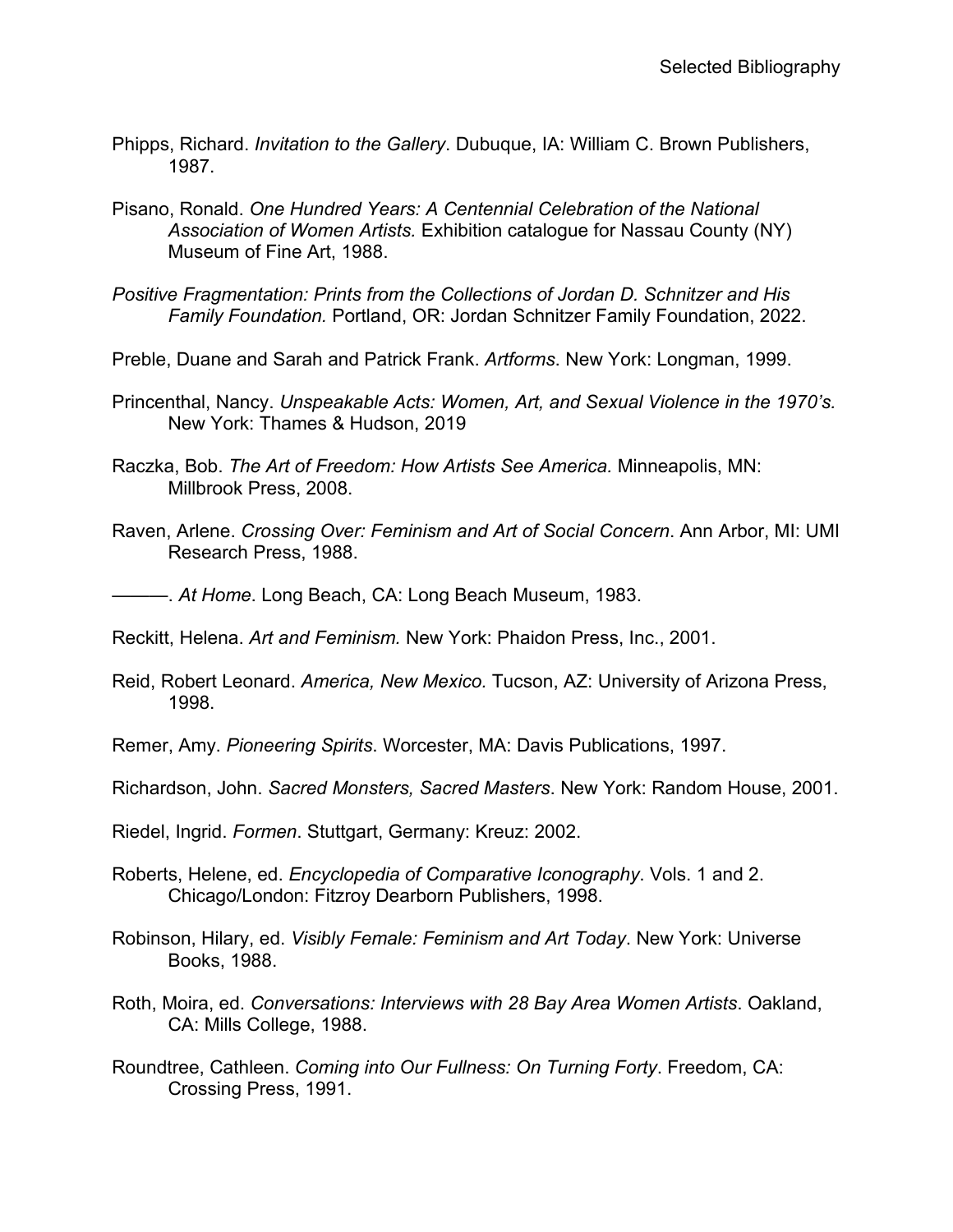- Rubin, David S., ed. Psychedelic: Optical and Visionary Art Since the 1960s. Cambridge, MA: MIT Press, 2010.
- Rubinstein, Charlotte. *American Women Sculptors: A History of Women Working in Three Dimensions*. Boston: G.K. Hall & Co., 1990.
- Rugoff, Ralph. *Scene of the Crime*. Los Angeles: UCLA at the Armand Hammer Museum of Art and Cultural Center, 1997.

Russell, Carol. *Fiber Art Today.* Atglen, PA: Schiffer Publishing Ltd., 2011

———. *The Tapestry Handbook*. Asheville, NC: Lark Books, 1990.

———. *The Tapestry Handbook: The Next Generation*, Atglen, PA: Schiffer Publishing Ltd., 2007.

Russell, Stella Pandell. *Art in the World*. 4th edition. New York: Harcourt Brace Jovanovich, 1993.

———. *Art in the World.* 2nd edition. New York: Holt, Reinhart and Winston, 1984;

Sandler, Irving. *Art of the Postmodern Era*. New York: Harper Collins, 1996.

Sayre, Henry M. *A World of Art.* 3rd Edition. Upper Saddle River, NJ: Prentice Hall, 2000.

- ———. *The Humanities: Culture Continuity and Change.* 3rd Edition,Upper Saddle River, NJ: Pearson Education, 2014.
- ———. *The Object of Performance*. Chicago: University of Chicago Press, 1989.
- Schaup, Susanne. *Sophia: Aspects of the Divine Feminine Past and Present*. York Beach, ME: Nicolas Hays, Inc., 1997.
- Scheuermann, Barbara J. and Anna Dӧbbelin, eds. *Up in the Air*. Exhibition catalogue. Germany, Bonn: Kunstmuseum Bonn and snoeck, 2022.
- Schor, Mira. *Some Notes on Women and Abstraction and a Curious Case History: Alice Neel as a Great Abstract Painter*, *differences,* Volume 17, no. 2, 2006.
- Schneider, Dorothy, and Carl J. Schneider. *The ABC-CLIO Companion to Women in the Workplace*. Santa Barbara, CA: ABC-CLIO, 1993.
- Schneider Adams, Laurie. *Exploring the Humanities*. Upper Saddle River, NJ: Prentice-Hall, 2006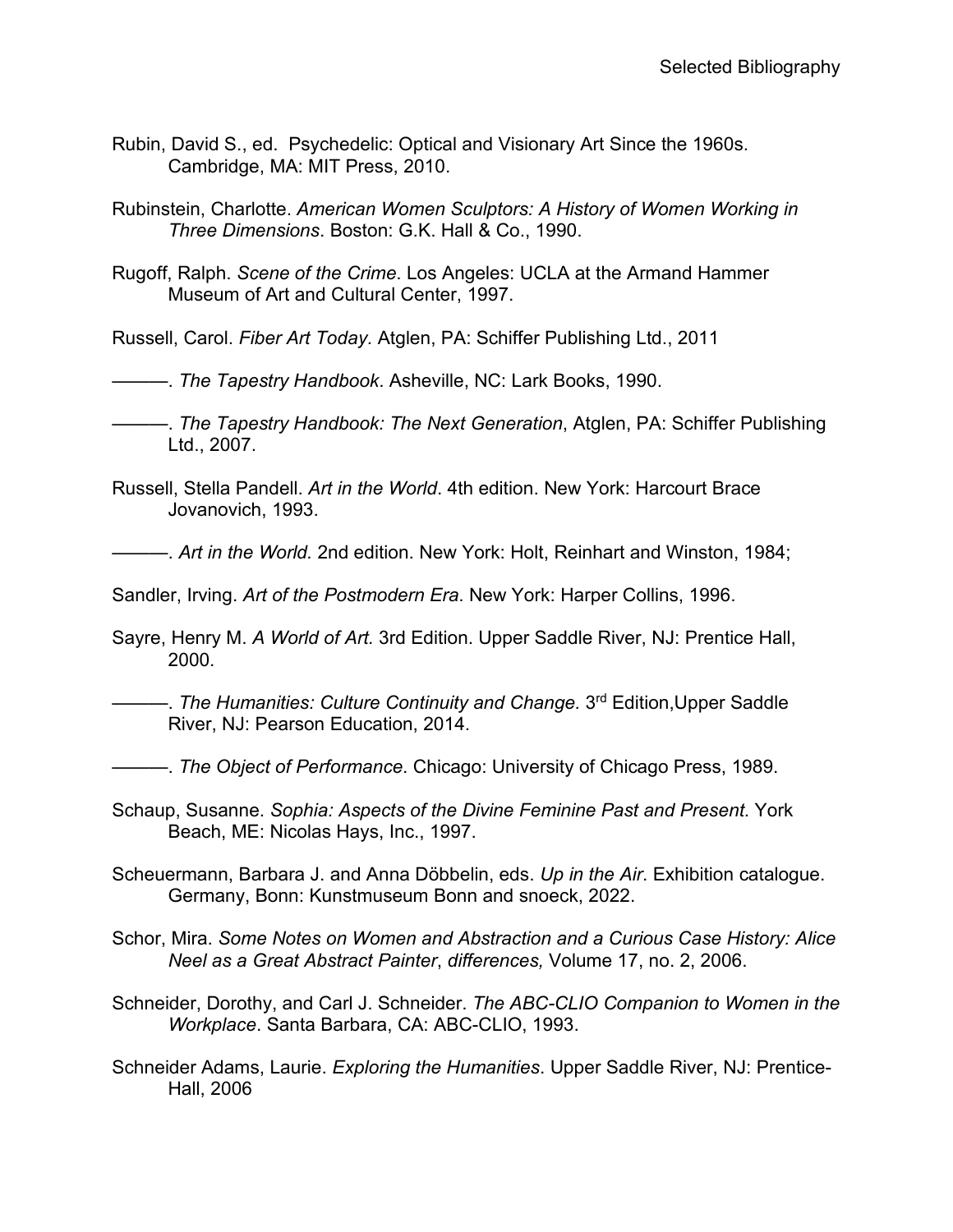- Seftel, Laura. *Grief Unseen: Healing Pregnancy Loss through the Arts.* London and Philadelphia: Jessica Kingsley Publishers, 2006.
- Seigel, Judy, ed. *Mutiny and the Mainstream: Talk That Changed Art, 1975-1990.* New York: Midmarch Arts Press, 1991.
- Selz, Peter. *Art of Engagement.* Berkeley, CA: University of California Press, 2006.
- *Sie*. *Selbst. Nackt. (You. Self. Naked.)* Exhibition catalogue. Germany, Hatje Cantz Verlag, Paula Modersohn-Becker Museum, Bremen, Germany, October 10, 2013 – February 2, 2014.
- Siegel, Katy, ed. *"The heroine Paint" After Frankenthaler*. Exhibition catalogue. New York: Gagosian Gallery, 2015.
- Slatkin, Wendy. *Women Artists in History*. Upper Saddle River, NJ: Prentice-Hall, 1989.
- Smith, Terry. *Contemporary Art World Currents.* Upper Saddle River, NJ: Prentice-Hall, 2011.
- Smolan, Rick, and David Elliot Cohen. *New Mexico 24/7*. New York: DK Publishing, Inc., 2004.
- Soltes, Ori Z. *The Ashen Rainbow. Laurel,* MD: Eshel Books, 2007.
- Soussloff, Catherine M., ed. *Jewish Identity in Modern Art History*. Berkeley: University of California Press, 1999.
- South London Women Artists. *I'm Inside, Ring the Bell: A contemporized interpretation of Judy Chicago's The Dinner Party (1974-1979)*.Exhibition catalogue. United Kingdom: South London Women Artists, 2014.
- *Southern Cal Artists 1940-80.* Exhibition catalogue from Laguna Beach Museum of Art, California, 1981.
- Sparks, Karen Jacobs, ed. *Encyclopedia Britannica 2003 Year in Review.* Chicago: Encyclopedia Britannica, Inc., 2004.
- *Still I Rise: Feminisms, Gender, Resistance.* Nottingham Contemporary and De La Warr Pavilion, 2018.
- Stokstad, Marilyn. *Art: A Brief History.* 2nd Edition. Upper Saddle River, NJ: Pearson Education, 2004.

———. *Art History*. New York: Harry N. Abrams, 1995.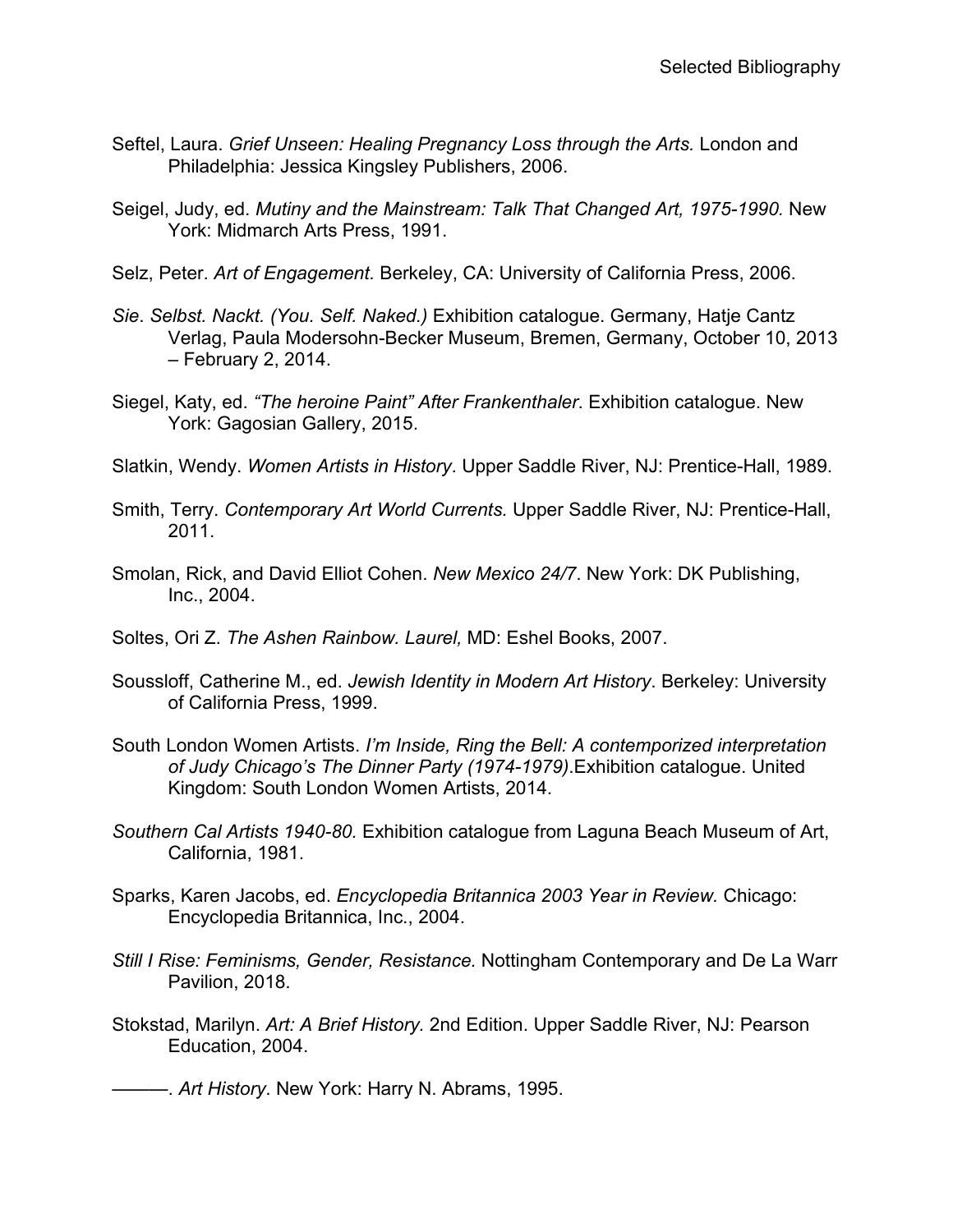- Stoops, Susan L., ed. *More than Minimal: Feminism and Abstraction in the 70's*. Waltham, MA: Rose Art Museum, Brandeis University, 1996.
- Strong, Brian and Christine De Vault. *Human Sexuality*. Mountain View, CA: Mayfield, Publishing, 1994.
- Sundquist, Eric J. *Strangers in the Land: Blacks, Jews, Post-Holocaust America.*Cambridge, MA: Belknap Press of Harvard University Press, 2005.
- Sussman, Elizabeth, ed. *Eva Hesse*. Exhibition catalogue. San Francisco: SFMOMA, 2002.
- Talbot, Jonathan, Leslie Fandrich and Steven M. Specht, eds. *Identity and Anonymity: An Artful Anthology*. Mizzentop Publishing, 2016.
- Tansy, Richard G., and Fred S. Kleiner. *Gardner's Art Through the Ages*. 10th Edition. Fort Worth, TX: Harcourt Brace Jovanovich, 1996.
- Taylor, Brandon. *Avant-Garde and After: Rethinking Art Now*. New York: Harry N. Abrams, 1995.
- Taylor, Simon and, Natalie Ng. *Personal and Political: The Women's Art Movement*, *1969-1975.* New York: Guild Hall Museum, 2002.
- Theisen, Michael. *Sexuality: Challenges and Choices*. Winona, MN: Christian Brothers Publications, 1995.
- *Time & Place: Los Angeles 1957 – 1968.* Exhibition catalogue, Stockholm, Sweden: Moderna Museet. October 4 – January 6, 2009.
- *The 21st Century: The Feminine Century, the Century of Diversity and Hope.* Exhibition catalogue for 2009 Incheon Women Artists' Biennale, Incheon, South Korea, August 1-31, 2009.
- *The Art of Participation: 1950 to Now*. Exhibition catalogue, San Francisco Museum of Modern Art. November 8, 2008 – February 8, 2009.
- *The West Coast Now – Current Work from the Western Seaboard*. Exhibition catalogue for Portland Art Museum, 1968.
- Thornton, Jill Shapiro. *A Women's Seder*. Atlanta, GA: Jill Shapiro Thornton, 1996.
- *Thread of Life.* Exhibition catalogue, Tallahassee, FL, Museum of Fine Arts, February 10 – March 25, 2012.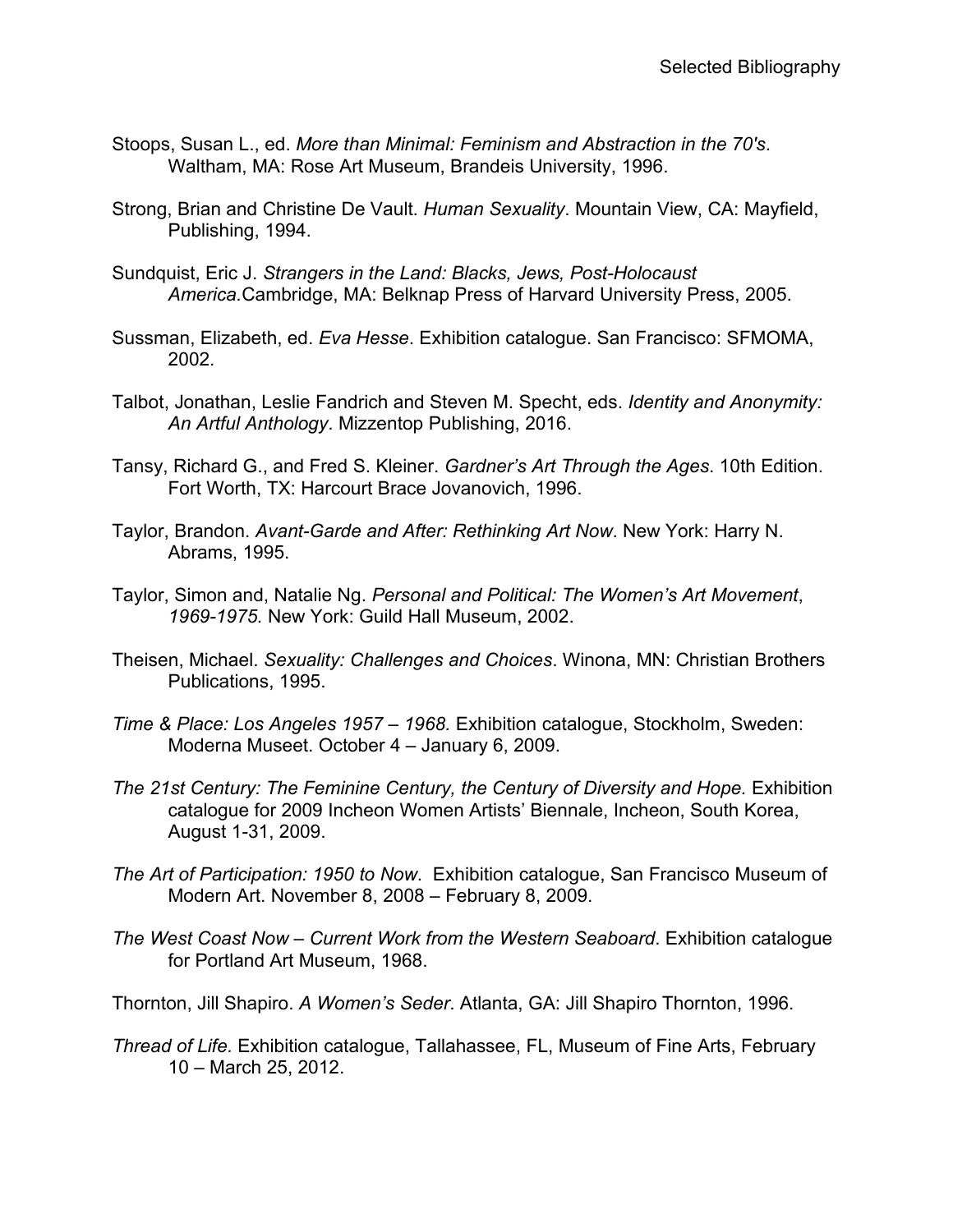- *To Eat Or Not To Eat Or Relationships of Art with Food in the 20th Century.* Salamanca: Centro do Arte de Salamanca, 2002.
- Todey, Susan. *The Art of Motherhood*. New York: Abbeville Press, 1990.
- Traugott, Joseph. *Visualizing Albuquerque: Art of Central New Mexico.* Albuquerque: Albuquerque Museum, 2015.

Tsatsos, Irene, ed. *New Highland Art Agents: Double Issue: Pacific Standard Time Performance and Public Art Festival, 2021.* Pasadena, CA: Armory Press with assistance from the Getty Foundation, 2017

- Tseng, Yu-Chuan. *Female Body and Arts – From "Beauty Symbol" to "Meanings of Subject."* Taipei*:* National Taiwan University, 2005
- *Twentieth Century Art Book*. London: Phaidon Press Limited, 1996.
- *Upstarts and Matriarchs: Jewish Women Artists and the Transformation of American Art.* Exhibition catalogue. Denver: Mizel Center for Arts and Culture, 2005.
- Vanceburg, Martha. *A New Life: Daily Readings for a Happy Healthy Pregnancy*. New York: Bantam Books, 1990.

Verlag, Sophia. *Mit Mut and Phantasie*. Germany: StraBlach, 1987.

- Viso, Olga M. *Ana Mendieta: Earth Body: Sculpture and Performance, 1972 – 1985.* Washington, DC: Hirshhorn Museum and Sculpture Garden, Smithsonian Institution, 2004.
- Von Blum, Paul. *Other Visions, Other Voices*. Lanham, MD: University Press of America, 1994.
- Wagner, Anne Middleton. *Three Artists (Three Women): Modernism and the Art of Hesse, Krasner and O'Keeffe*. Berkeley/Los Angeles: University of California Press, 1996.

Walker, John A. *Art and Celebrity*. London/Sterling, VA: Pluto Press, 2003.

Wallace-Sanders, Kimberly, ed. *Skin Deep, Spirit Strong: The Black Female Body in American Culture*. Ann Arbor, MI: University of Michigan Press, 2002.

Warr, Tracy and Amelia Jones. *The Artist's Body*. London: Phaidon, 2000.

Watanabe, Kazuko, ed. *American Studies and Gender*. Kyoto, Japan: Sekaishio-Sha, Inc., 1997.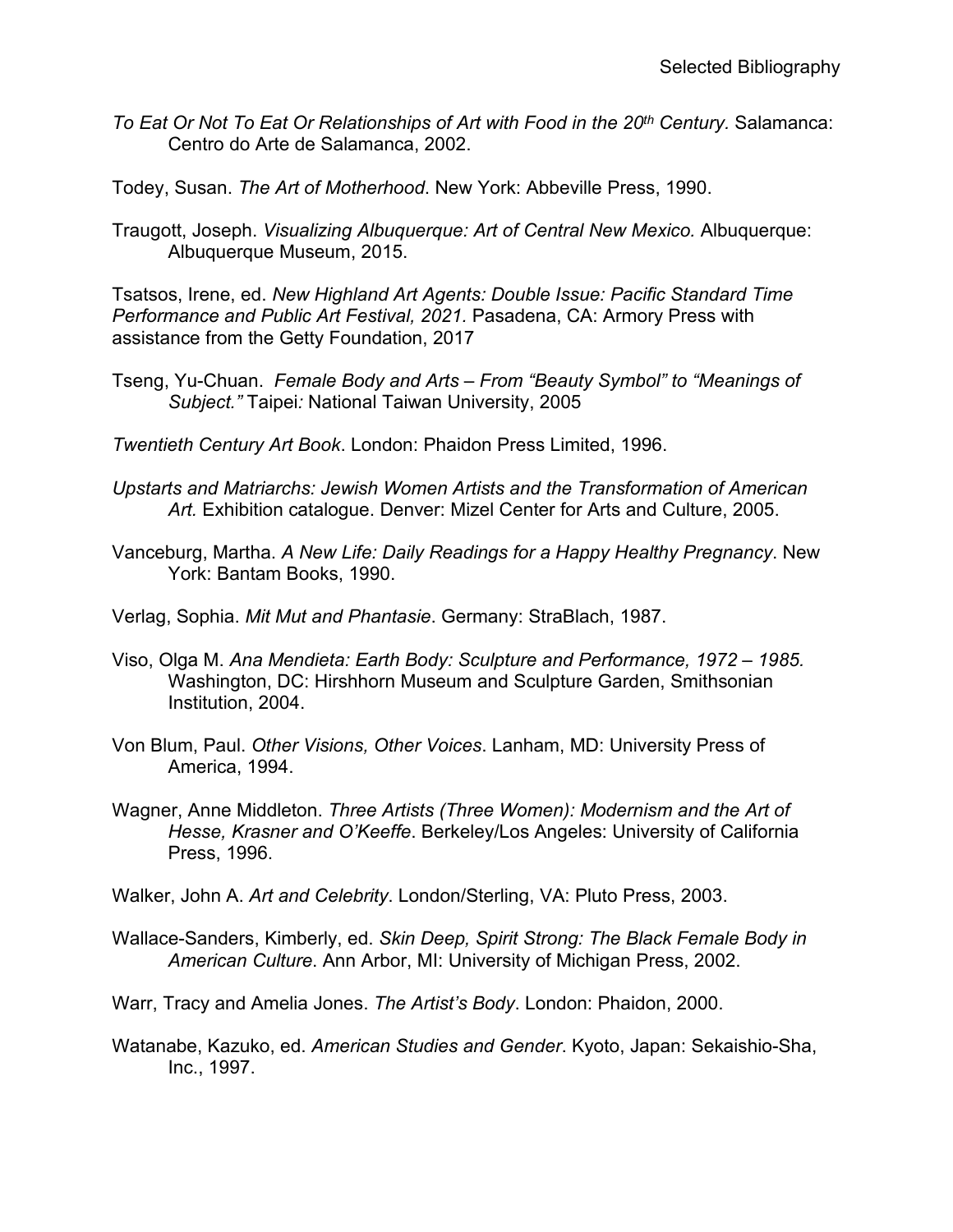- Weigle, Martha. *Creation and Procreation-Feminist Reflections on Cosmogony and Parturition*. Philadelphia: University of Pennsylvania, 1989.
- Wen, Liao. No More Nice Girls: Interviews with American Feminist Critics and Artists. Tokyo, 2002.
- *Western Biennale of Art*. Exhibition catalogue. Davis, CA: John Natsoulas Press, 2005.
- Wetzel, Jodi, et al. *Women's Studies: Thinking Women*. Dubuque, IA: Kendall/Hunt Publishing, 1993.
- Whitcomb, Holly. *Feasting with God: Adventures in Table Spirituality*. Cleveland: United Church Press, 1996.
- Whiting, Cecile. *Pop L.A.* Berkeley/Los Angeles: University of California Press, 2006.
- Williams, Arthur. *Beginning Sculpture. "The Dinner Party: A Collaborative Installation Project".* Worcester, MA: Davis Publications, 2005.
- Witt, Mary Ann Frese, et al. *The Humanities: Cultural Roots and Continuities*. 3rd Edition, Vol. II. Lexington, MA: D.C. Heath and Company, 1989; 5th Edition, Vol. II. Boston: Houghton Mifflin, 1997.
- Witzling, Mara, ed. *Voicing Our Visions: Writings by Women Artists*. New York: Universe, 1991.
- Wolff, Janet. *Postmodernism and Society*. London: Macmillan, 1990.
- Wolverton, Terry. *Insurgent Muse: Life and Art at the Woman's Building*. San Francisco: City Lights, 2002.
- *Women Forward: Celebrating Women's History Month.* Williamsburg Art & Historical Center. March 3 – May 31, 2009.
- *Women House,* Exhibition catalog, 11 Conti, la Monnaie de Paris, Paris, France, October 20, 2017 and the National Museum of Women in the Arts, Washington DC, March 9 -May 28, 2018.
- *WWW.Women.* Exhibition catalogue, Toronto, Canada: Headbones Gallery, The Drawers. February 16 – March 20, 2008.
- Yoko, Hayashi, ed. *Study of Art – Modern Art 2*. Kyoto, Japan, Kyoto University of Art and Design, 2013.
- Yoshioka, Hiroshi. *Information Design*, Vol. 6. Japan: Kadokawa Shoten Publishing Co., Ltd., 2000.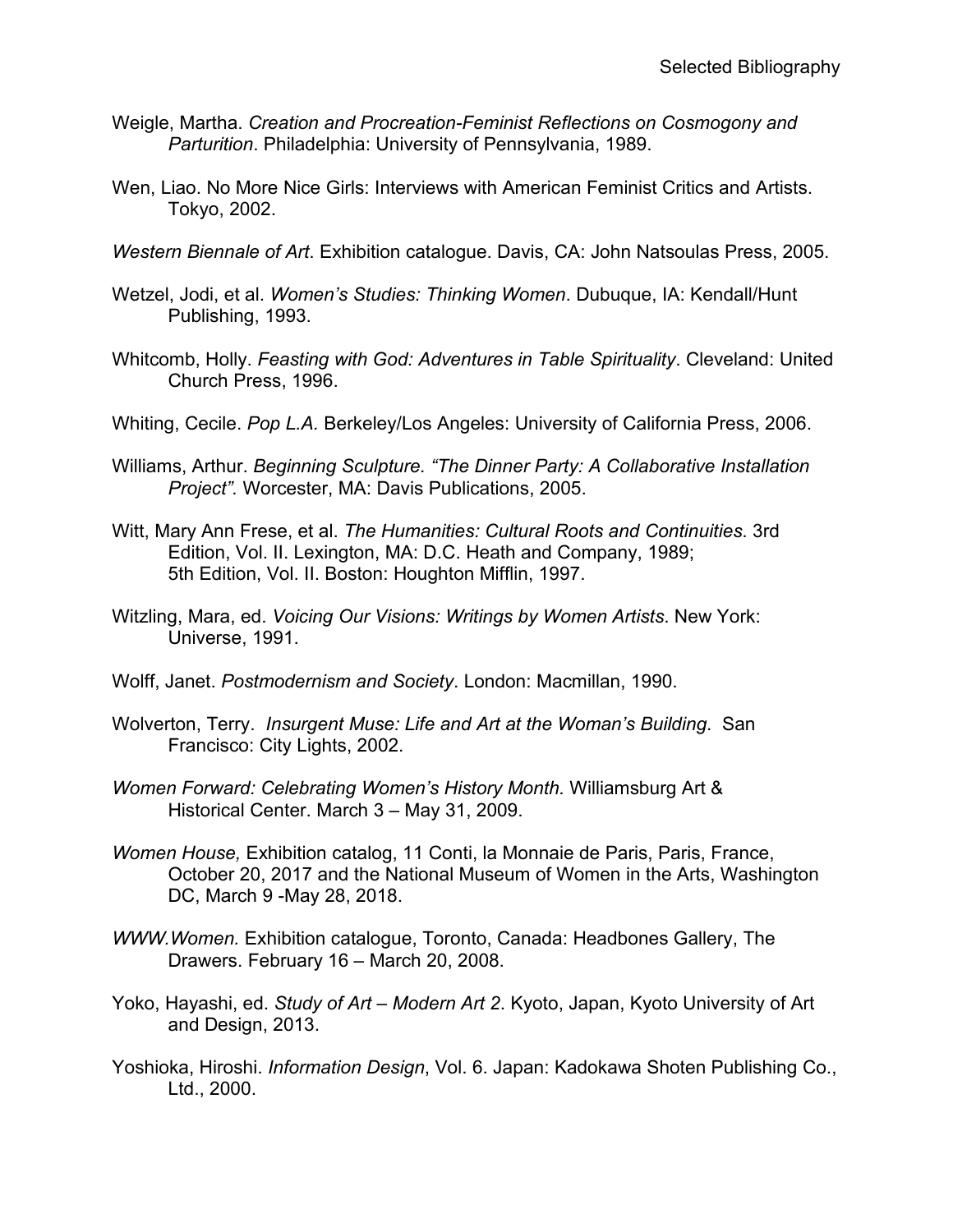Ziesche, Angela. *Das Schwere und das Leichte*. Koln, Germany: DuMont, 1995.

- Zona, Louis and M. Melissa Wolfe. *Masterworks from the Butler Institute of American Art.* Youngstown, OH: Butler Institute of American Art, 2010.
- Zophy, Angela Howard, ed. *Handbook of American Women's History*. New York: Garland Publishing, 1990.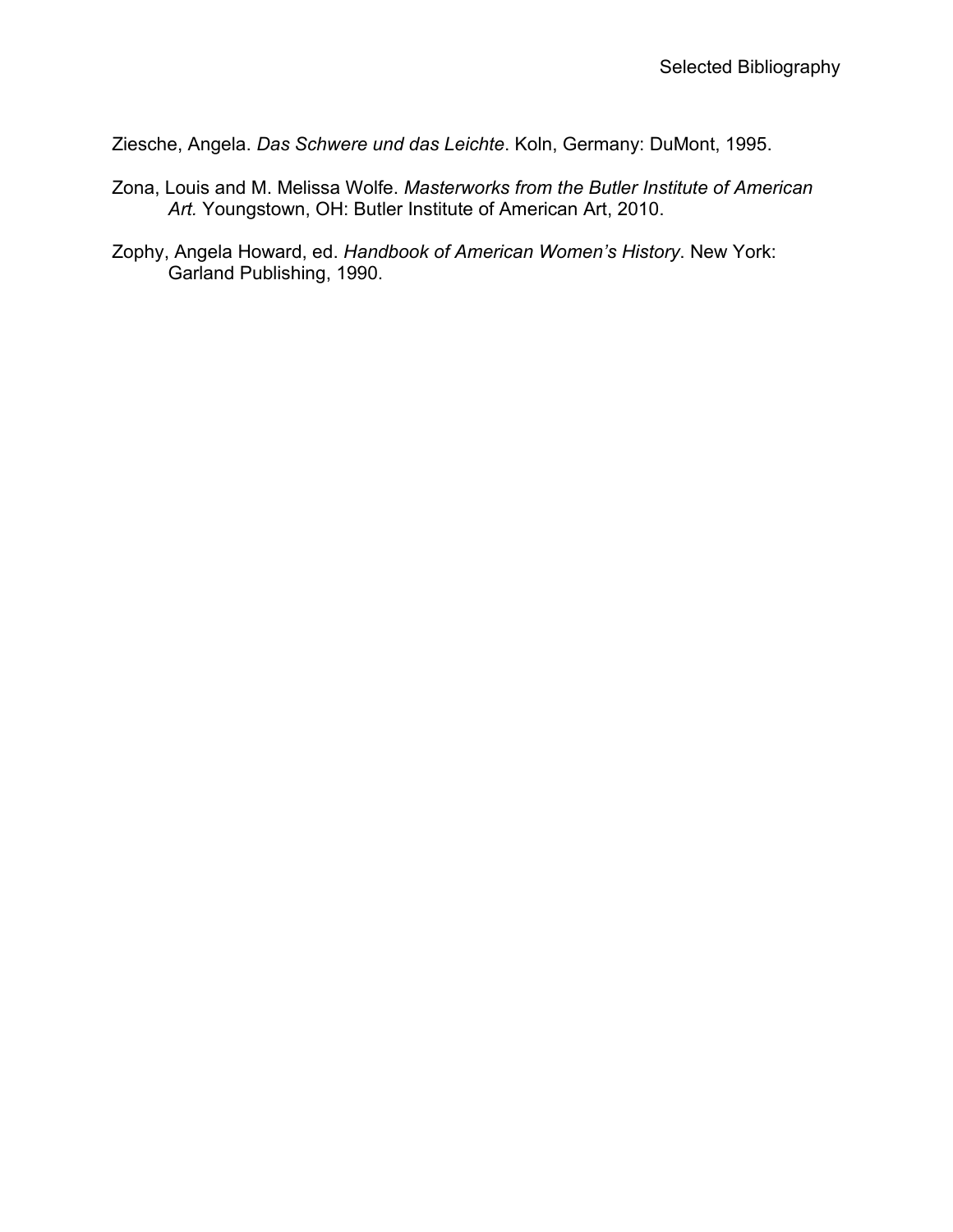# ARTICLES

#### **2022**

- Batycka, Dorian. "An Opera House That Literally Straddles the U.S.-Canada Border Is the Subject of a Thrilling New Film at the Toronto Biennial." *Artnet,* March 24, 2022
- Carlberg, Amy. "A Billowing Smoke Sculpture Will Soon Overtake Toronto's Waterfront." *BlogTO,* April 27, 2022
- Carter, Sue. "From Jeffrey Gibson's colourful clubhouse to Judy Chicago's smoke sculpture, what to look forward to at the Toronto Biennial of Art." *The Star,* March 25, 2022
- CBS. "Judy Chicago, Founding Mother of Feminist Art." *CBS Sunday Morning,* January 2, 2022
- Chávez, Caitlin. "Judy Chicago Reprises 50-Year-Old Piece at a Donated, Small-Town House." *Southwest Contemporary,* April 25, 2022
- Cohn, Terri. "Judy Chicago: A Retrospective." *CAA Reviews,* February 22, 2022
- Collins, Leah. "Ready to see the city in a different way? These 7 projects are a great place to start." *CBC,* March 24, 2022
- Cooper, Ashton. "In Formation: How Early SoCal Feminist Artists Forged their Identities through Collaborative Practice." *Contemporary Art Review LA,* May 18, 2022
- Crerar, Belinda and Lucy Dahlsen. "An introduction to Feminine power." *The British Museum,* April 11, 2022
- Dendinger, Julia M. "Mid-century mainstay to reflect artists' exploration of home." *Valencia County News-Bulletin,* May 5, 2022
- Dinsdale, Emily. "Judy Chicago on her radical feminist art project, Womanhouse." *Dazed,* May 5, 2022
- Djinis, Elizabeth. "Global Cultures Have Always Worshipped—and Feared—Women." *Smithsonian Magazine,* May 23, 2022
- Duron, Maximiliano. "Can Land and Water Be Archives? A Pandemic-Era Toronto Biennial Mines the Histories Beneath Our Feet." *ArtNews*, March 23, 2022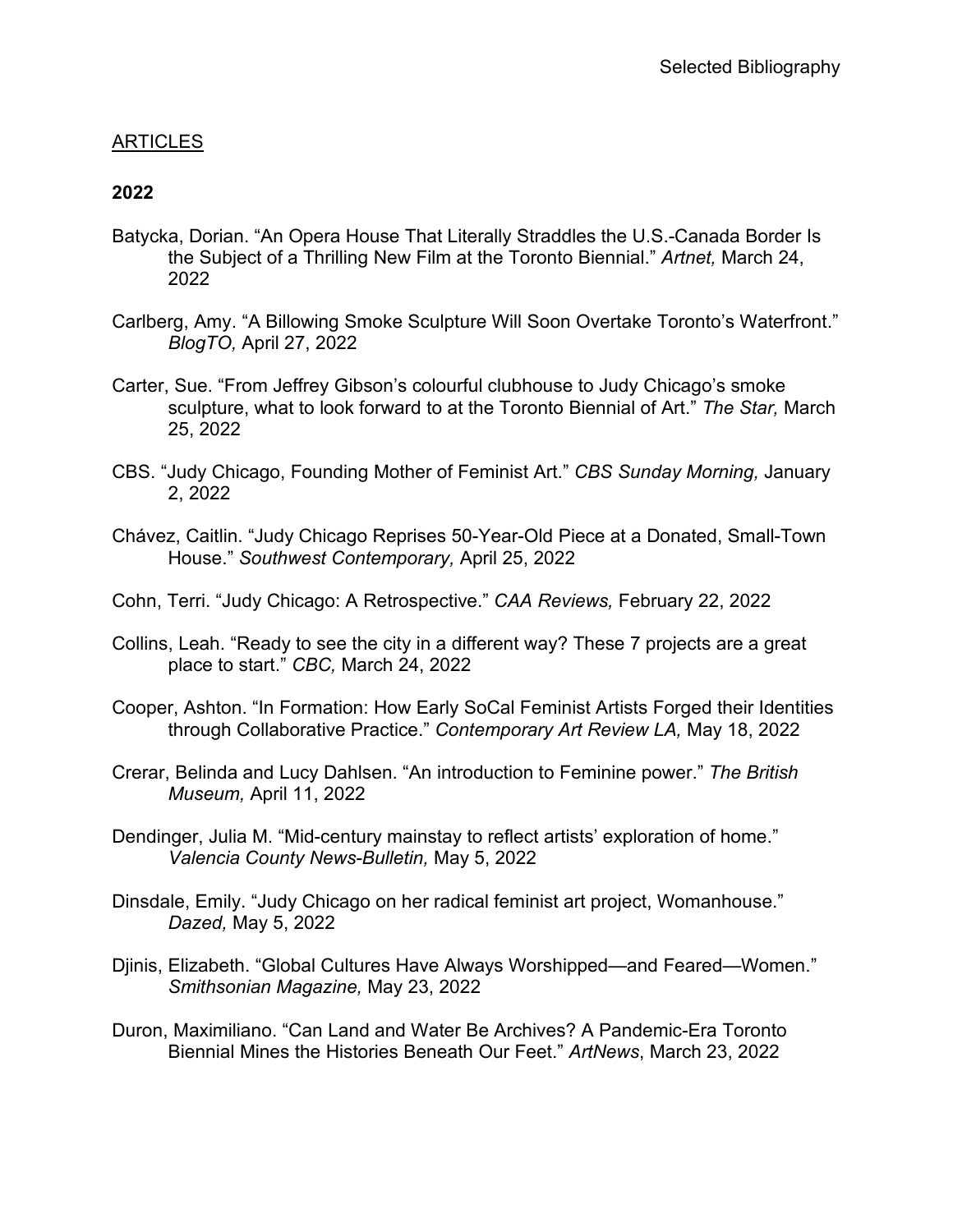Finkel, Jori. "The Women Artists Altering Our Perception of the Light and Space Movement." *The Art Newspaper*, February 17, 2022.

-- "Womanhouse – The Original Matrix for Feminist Art – Turns 50." *The Art Newspaper,* February 17, 2022

-- "In Conversation with Feminist Art Pioneers Judy Chicago, Penny Slinger & Jann Haworth." *Something Curated,* January 12, 2022

- Graeber, Laurel. "In Dishes and Dolls, a Foundation of Feminist Art." *The New York Times,* April 27, 2022
- Hogeveen, Esme. "Judy Chicago's Smoke Sculpture Heads to the Toronto Biennial of Art This June." *S Magazine,* April 18, 2022
- Kale, Sirin, Leah Harper, and Ann Lee. "'It's a hell of a scary time': Leading US feminists on the threat to Roe v Wade." *The Guardian,* May 4, 2022
- Kaminer, Michael. "Worldwise: Artist Judy Chicago's Favorite Things." *Penta Magazine*, March 23, 2022

La Force, Thessaly. "Advice to a Late Career Artist." *T Magazine,* April 24, 2022 Lloyd-Smith, Harriet. "Judy Chicago wind Best Fireworks: Wallpaper\* Design Awards 2022." *Wallpaper\*,* January 9, 2022

- Pfohl, Katie. "Judy Chicago's Paintings Encourage Female Artists to Find Their Own Voice and Platform." *NOLA,* January 17, 2022
- Rees, Lucy. "8 Standout Works to See at FOG Design+Art in San Francisco." *Galerie,* January 14, 2022
- Roberts, Kathaleen. "Artist Judy Chicago to launch 'Wo/Manhouse 2022' Project in Belen." *Albuquerque Journal,* January 29, 2022
- Rose, Michael. "Inside Art with Michael Rose WaterFire Exhibition Puts Earth in Focus." *Go Local Providence,* April 6, 2022
- Silveira, Regina. "What do See in Brazil During SP-Arte." *Frieze,* April 8, 2022
- Small, Rachel. "'It Happens': Breaking Glass with Judy Chicago." *Interview Magazine,* January 5, 2022
- "Spring Things to Do in Toronto Canada at the Waterfront." *Waterfront BIA,* April 27, 2022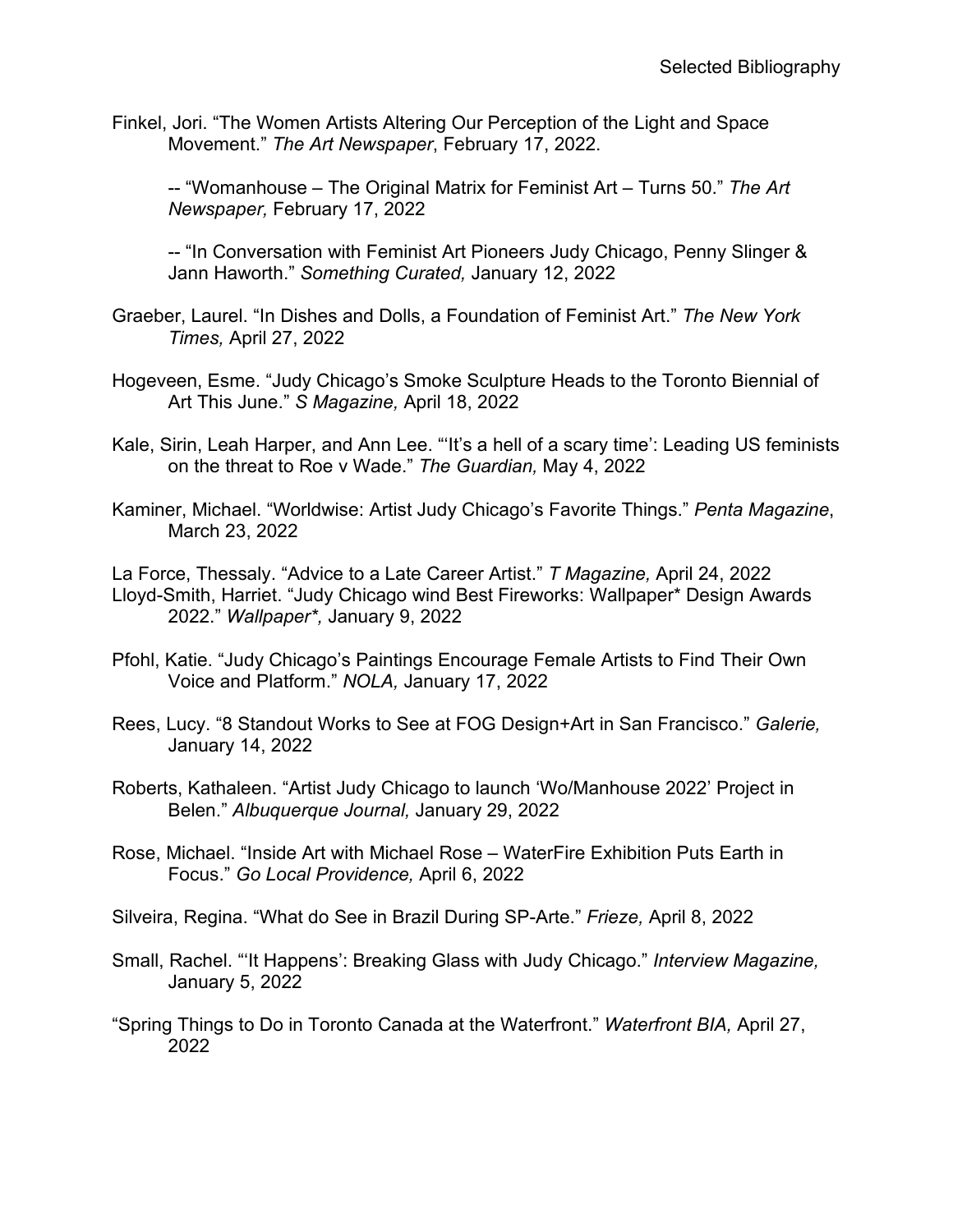- Whittle, Andrea. "Judy Chicago Confronts Her Younger Self." *W Magazine,* January 21, 2022
- Wild, Stephi. "Toronto Biennial of Art Presents Judy Chicago Smoke Sculpture in June." *Broadway World,* April 27, 2022

#### **2021**

- Anderson, Sharon. "Judy Chicago: A Retrospective at the de Young Museum." *Marina Times,* August 02, 2021
- Apollo. "Judy Chicago: A Retrospective." *Apollo Magazine,* August 20, 2021
- Art. "Land in Sicht! Pionierin Judy Chicago im Interview." Art Sad Kunstmagazin, August 2021
- Artforum. "Judy Chicago Artwork Planned for Desert X Canceled Over Environmental Concerns." *Artforum,* March 2, 2021
- Azzarello, Nina. "Unearthing the Past, Present, and Future of Land Art The Movement Made in Monumental Natural Expanses." *Design Boom*, June 25, 2021
- Barmann, Jay. "Artist Judy Chicago to Perform Colorful 'Smoke' Piece Outside de Young Next Week." *SFist,* October 4, 2021
- Bellamy, Dodie. "On Judy Chicago." *ArtForum*, November 1, 2021
- Bieber, Susanneh. "Technology, Engineering, and Feminism: The Hidden Depths of Judy Chicago's Minimal Art." *Art Journal,* vol. 80:1, pp 106-123, March 25, 2021
- Biller, Steven. "Smoke Signal." *Palm Springs Life,* February 19, 2021
- Bolz, Diane. "Notable Books on Art and Artists." *Moment Magazine,* November 8, 2021

"Visual Moment | Judy Chicago's Revolutionary Art." *Moment Magazine*, November 8, 2021

- Booklist. "*The Flowering: The Autobiography of Judy Chicago* Review." *Booklist,* June 1, 2021
- Bowles, Hamish. "Inside 'Christian Dior: Designer of Dreams' at the Brooklyn Museum." Vogue, September 11, 2021
- Bravo, Tony. "Bay Area Art Spaces Back on Feet for Fall, Focusing on the Traditionally Underrepresented." *San Francisco Chronicle,* September 8, 2021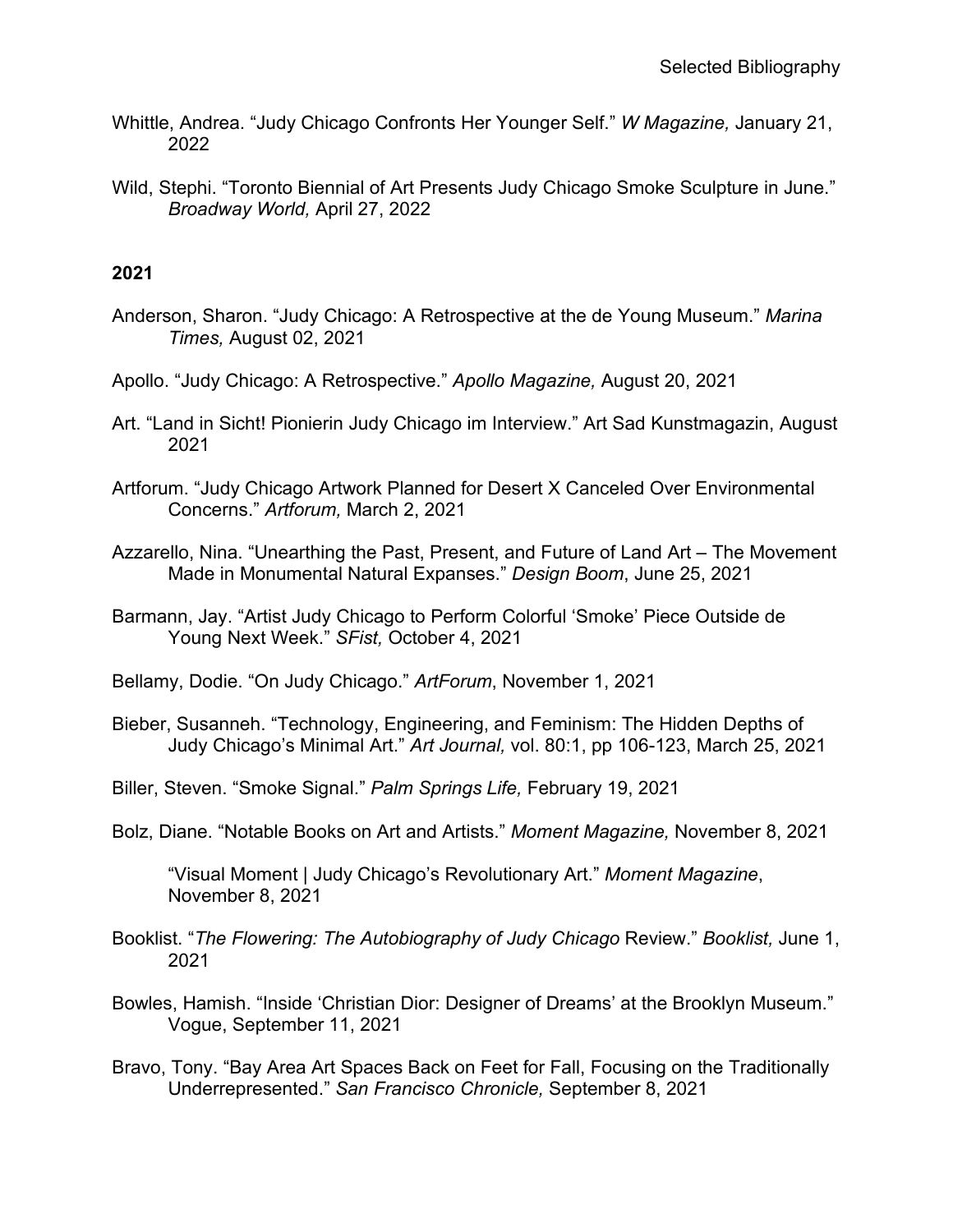-- "Essential Judy Chicago Works to See on View in the Bay Area This Fall." *San Francisco Chronicle,* August 20, 2021

-- "Has Culture Finally Caught Up to Artist Judy Chicago?" *San Francisco Chronicle,* August 20, 2021

--"Judy Chicago Colors Golden Gate Park with Smokey Sculpture 'Forever de Young'." *San Francisco Chronicle*, October 17, 2021

Bruner, Raisa, Annabel Gutterman and Cady Lang. "36 New Books You Need to Read This Summer." *Time,* May 25, 2021

Bulbul, Nuray. "140 Artists on Saving Planet Earth." *Wallpaper,* August 27, 2021

Cascone, Sarah. "A Wildlife Habitat Has Cancelled Judy Chicago's Smoke Sculpture for Desert X After Environmental Activists Raised Alarms." *Artnet News,* March 1, 2021

-- "After Six Decades, Judy Chicago Is Finally Getting Her First Retrospective (and 'The Dinner Party' Isn't in It)." *Artnet News*, October 28, 2021

CBS. "'Automania' at MoMA: How Our Love of Cars Fueled Art." *CBS Sunday Morning,*  September 26, 2021

-- "The New Season in Art: The Academy Museum of Motion Pictures premieres." *CBS Sunday Morning,* September 19, 2021

- Cheng, Scarlet. "Desert X Loses Venue for Judy Chicago 'Smoke Sculpture.'" *The Art Newspaper,* March 2, 2021
- Chicago, Judy. "How Judy Chicago Became Part of Art History." Interview by PJ Grisar. *Forward,* July 14, 2021

-- "Judy Chicago on How to Build a Lasting Art Career." Interview by Sarah Cascone. *The Art Angle Podcast,* October 22, 2021

--"Judy Chicago on Setting the Patriarchal Art World Ablaze." Interview by Miss Rosen. *Dazed,* July 23, 2021

-- "Judy Chicago Reflects on Prolific Artistic Career in New Memoir." Interview by Scott Simon. *NPR,* July 24, 2021

-- "Museum Confidential." Interview by Jeff Martin. *Public Radio Tulsa*, October 21, 2021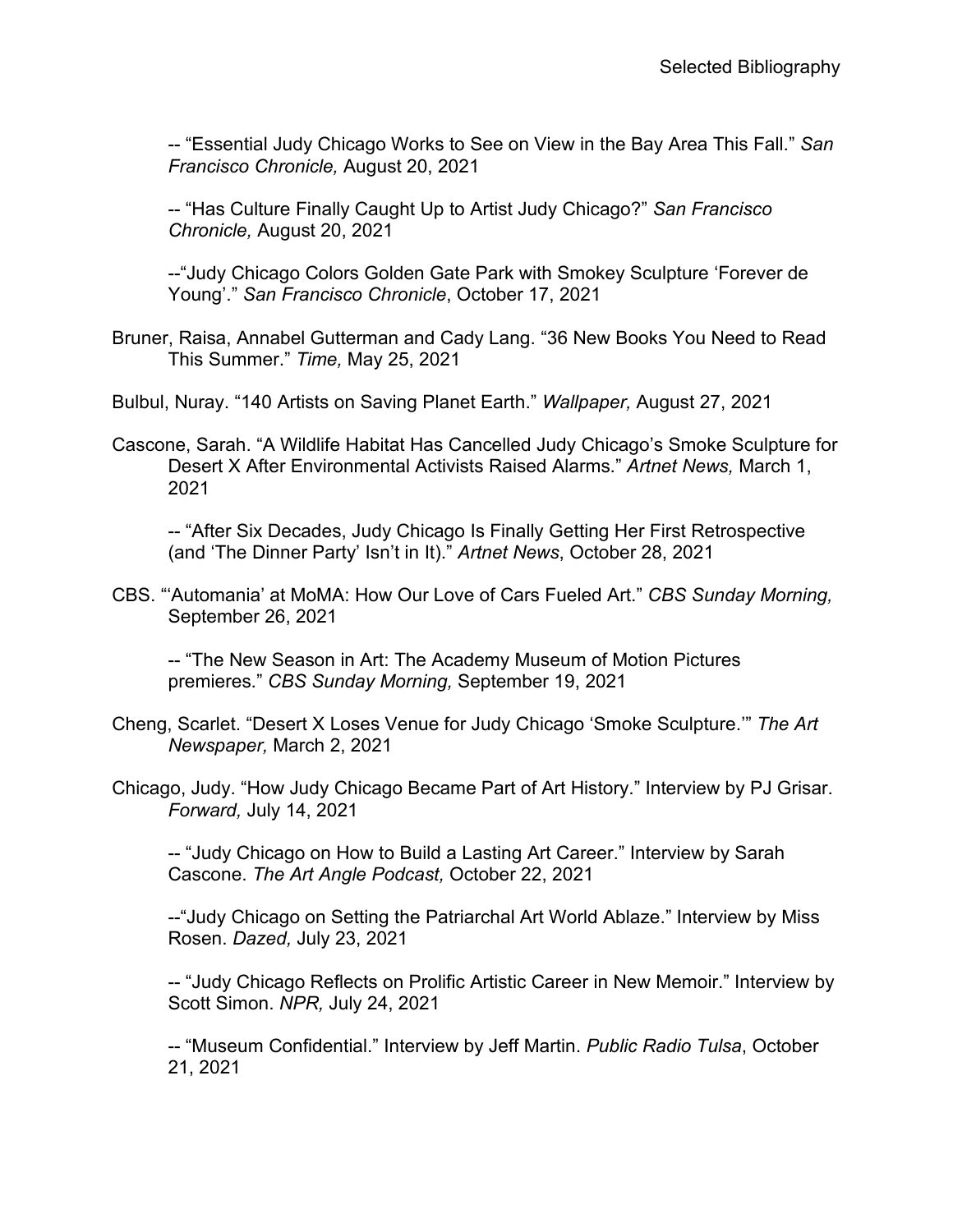- Curiel, Jonathan. "At the de Young, Judy Chicago Finally Gets the Retrospective She Wanted." *SF Weekly,* September 3, 2021
- Delson, Susan. "Artists Explore New Ways of Sculpting the Land." *Wall Street Journal*, July 23, 2021
- Denys, Patricia and Mary Holmes. "The 'Extinction' Series by Judy Chicago." *Animal Culture,* March Issue 2021

--"Life in Judy Chicago's Kitty City." *Animal Culture,* March Issue 2021

- Di Liscia, Valentina. "Judy Chicago Desert X Artwork on Hold Following Claims of Environmental Concerns." *Hyperallergic,* March 1, 2021
- Dressen, Anne. "Sisterhoods The Amazons of Bourges (France) and Their Distant Cousins in Charleston (England) and Brooklyn." *ParisLA*, 2021/2022
- Enszer, Julie R. "The Flowering: The Autobiography of Judy Chicago." *Jewish Book Council,* September 13, 2021
- Fanning Andrews, Arden. "As She Prepares to Release Her Autobiography, Judy Chicago Reflects on What it Takes to Preserve an Artistic Legacy." *Artnet News,*  March 24, 2021
- Ferri, Jessica. "It's High Time to Put 'Women in the Picture,' an Art Historian Argues." *LA Times,* November 18, 2021
- Finkel, Jori. "Smoky Artwork by Judy Chicago at Desert Zoo Is Canceled." *The New York Times,* February 27, 2021
- Gaskin, Sam. "How the Seventh Athens Biennale Would Queer History Itself." *Ocula,*  August 11, 2021
- Gilbert, Andrew. "Contemporary Artists Riff on Leonard Cohen's Music in New CJM Exhibit." *Jweekly,* July 23, 2021
- Ghassemitari, Shawn. "de Young Museum to Honor the Great Judy Chicago in a New Retrospective Exhibition." *Hypebeast,* July 20, 2021
- Grisar, PJ. "Feminist icon Judy Chicago Gets First Retrospective at de Young and a New Autobiography." *Forward*, November 1, 2021
- Gould, Rachel. "Becoming Judy Chicago." *Elysian,* January 1, 2021
- Hawke, Nena. "de Young Museum's 'Judy Chicago, A Retroscpetive' Surveys a Radical Feminist Art Journey." *BlackBook Magazine,* August 30, 2021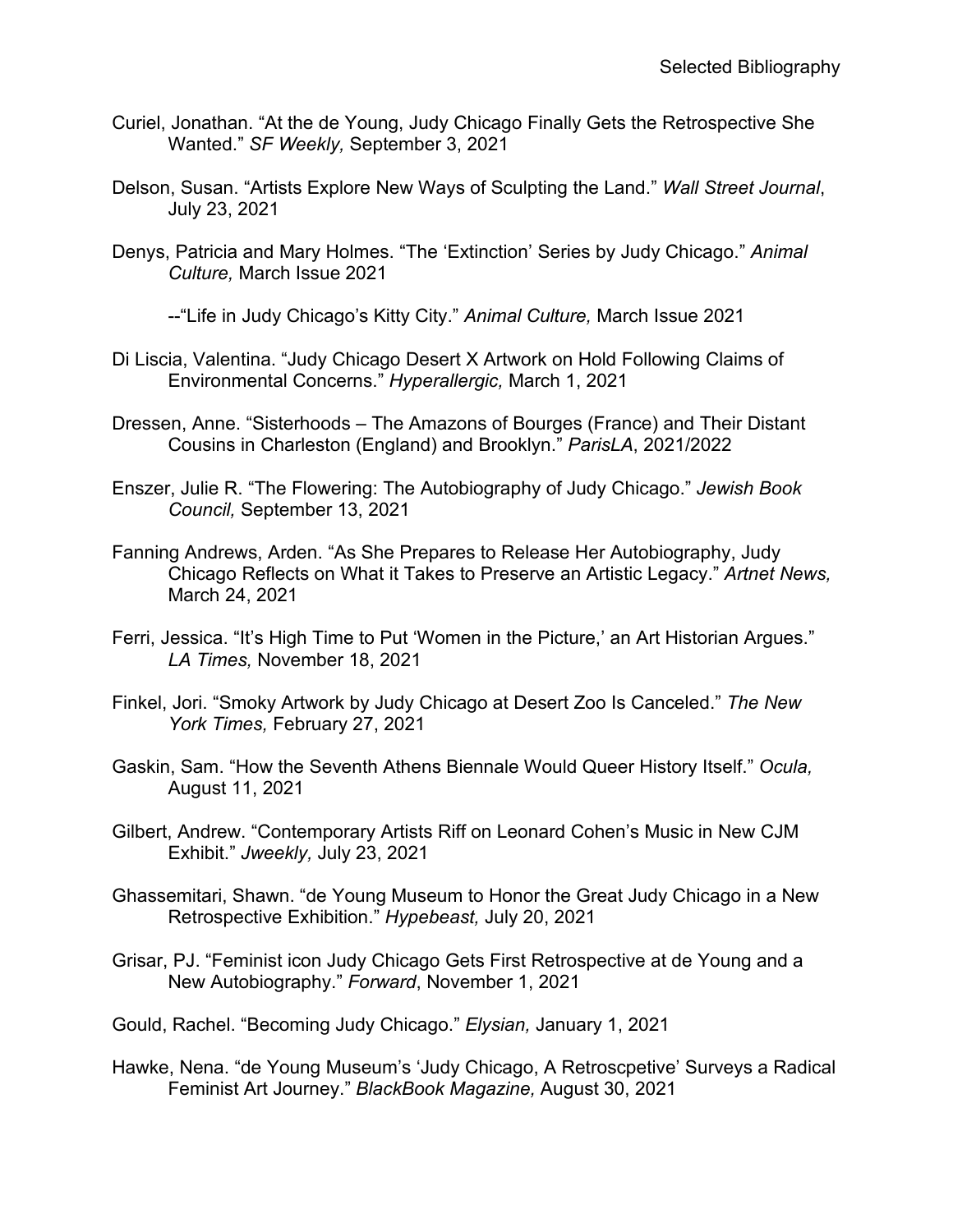Hotchkiss, Sarah. "Judy Chicago (Finally) Gets Her Due in de Young Retrospective." *KQED,* September 16, 2021

--"If You See Smoke Coming from Golden Gate Park, Don't Worry – It's Art." *KQED,* September 28, 2021

- Kane, Peter-Astrid. "'I'm That Little Lady Who Made All This Big Stuff!': Judy Chicago's 60 Years of Monumental Feminist Art." *The Guardian,* September 1, 2021
- Kwan, Kevin. "Ready Juicy Memoirs and Novels." Interview by Amy Sutherland. *Boston Sunday Globe*, May 23, 2021
- Lempesis, Dimitris. "ART-PREVIEW: Judy Chicago- A Retrospective." *dreamideamachine ART VIEW,* August 15, 2021
- Levitt, Linda. "Judy Chicago's Feminist Art is Still Flowering." *Pop Matters,* October 21, 2021

Livingstone, Jo. "Who's Afraid of Judy Chicago?" *New Republic,* September 17, 2021

Lloyd-Smith, Harriet. "Judy Chicago's Smouldering Recipe for Niçoise Salad." *Wallpaper,* September 9, 2021

--" 'I just didn't fit': Feminist Icon Judy Chicago on Revolutionising Art History." *Wallpaper Magazine,* September 21, 2021

- Lucie-Smith, Edward. "Judy Chicago Unleashes Her New Autobiography." *Artlyst,* July 6, 2021
- McGreevy, Nora. "How the Automobile Changed the World, for Better or for Worse." *Smithsonian Magazine,* July 6, 2021
- Nevada Museum of Art. "The Nevada Museum of Art Commemorates 50 Years of Land Art." *Hyperallergic,* June 22, 2021
- Prasad, Grace Loh. "Judy Chicago Retrospective Brings the Artist Full Circle." *Hyperallergic,* October 4, 2021

Quinn, Bridget. "A Retrospective Long Overdue." *Alta Magazine,* September 27, 2021

--"Judy Chicago in Her Own Words." *Alta Magazine,* September 27, 2021

Roberts, Kathaleen. "Chicago State of Mind." *Albuquerque Journal,* July 16, 2021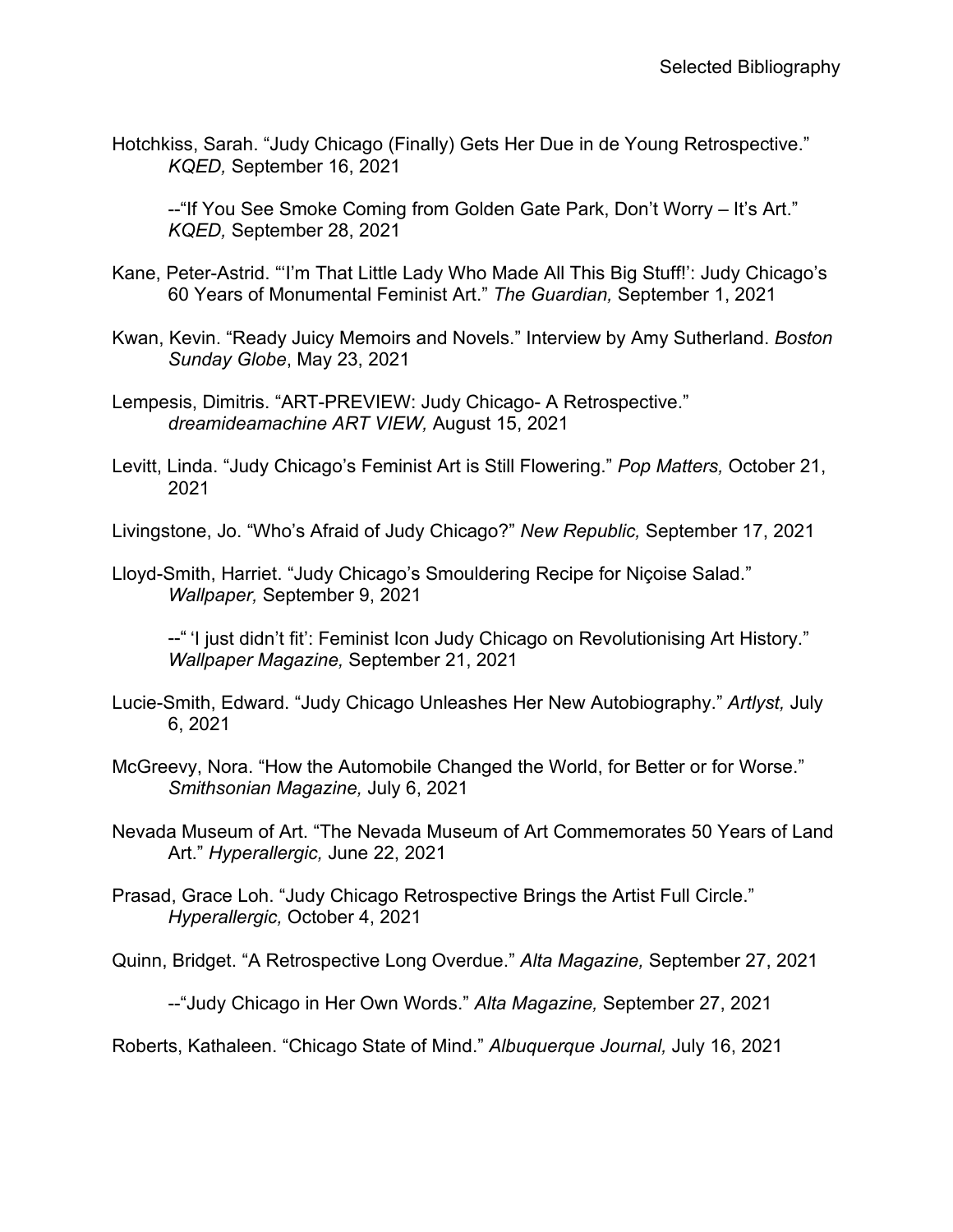- Sadek, Mohamed. "Fashion Returns to the Museum." *The New York Times,* September 15, 2021
- Savig, Mary. Introduction to "What is Feminist Art?" *Archives of American Art Journal,*  no 60.1, Spring 2021
- Schacht, Spencer. "Belen Hopeful After New Judy Chicago Smoke Sculpture Performance." *KOB-TV,* July 18, 2021
- See All This. "379 Pretty Brilliant Women in the Arts." *See All This,* issue #20, 2020/2021
- Singh-Kurtz, Sangeeta. "Judy Chicago Is Tired of *The Dinner Party*." *The Cut,*  December 7, 2021
- The Economist. "The First Full Retrospective of Judy Chicago's Career." *The Economist,* August 28, 2021
- Upshaw, Reagan. "Judy Chicago's Memoir Settles Old Scores with the Art World." *The Washington Post,* July 12, 2021
- Valencia County News-Bulletin. "Judy Chicago's 'Diamonds in the Sky' Smoke Sculpture and Other Art District Events Scheduled." *Valencia County News-Bulletin,* July 8, 2021
- Vankin, Deborah. "Judy Chicago on her Desert X smoke sculpture and feminizing land art." *LA Times,* February 18, 2021

- Angeleti, Gabriella. "Nevada Museum of Art acquires Judy Chicago's full 'fireworks' archive." *The Artnewspaper,* May 21, 2020
- Artlyst.com. "Judy Chicago Launches Smoke Sculpture Her First Virtual Artwork." *Artlyst.com,* November 2020
- Artnews.com. "Feminist Pioneer Judy Chicago's Seminal Fireworks Heads to Nevada." *artnews.com,* May 19,2020
- Binlot, Ann."Judy Chicago's 1983 Sketches Still Threaten the Patriarchy." *Document Journal,* April 30, 2020. Interviewed by Nancy Princental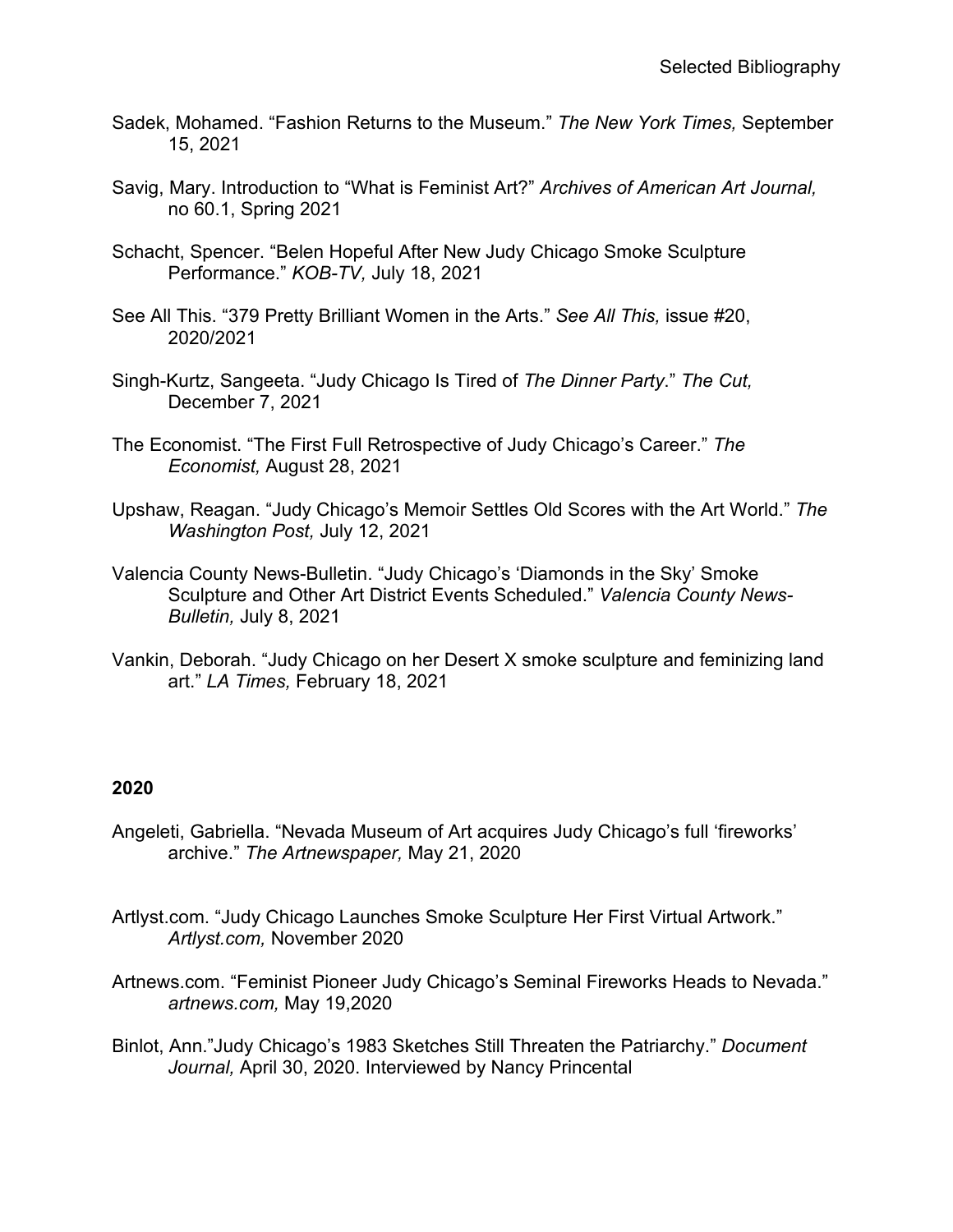- Brara, Noor. "'This Has Been the Greatest Creative Opportunity of My Life': Judy Chicago on Her Collab with Dior." *artnet news,* January 22, 2020 <https://news.artnet.com/art-world/judy-chicago-dior-couture-paris-1758699>
- Cavanagh, Alice. "Inside Judy Chicago's Monumental Goddess Sculpture for Dior." *New York Times: T Magazine,* January 20, 2020
- Chicago, Judy. "Judy Chicago Illustrates a Cautionary Tale for our Post-COVID Future." Interview by Hannah Ongley, text by Caroline Reagan. *Document Journal,* May 27, 2020

--"Judy Chicago, Art Shaman." Interview by Thibaut Wychowanok. *Numéro, France,* December/January 2020/2021

--"Cultural Rebels: The Art of Defiance: Judy Chicago in Conversation with Coco Dolle." Interview by Coco Dolle, *Whitehot Magazine,* December 8, 2020

- Davis, Jessica. "Judy Chicago: Meet the woman behind Dior's couture show set." *Harpers Bazaar UK,* January 21, 2020. https://www.harpersbazaar.com/uk/culture/culture-news/a30606220/judychicago-diors-couture-show-set/
- Diderich, Joelle. "Artist Judy Chicago Creates Installation for Dior Couture Show Set." *Women's Wear Daily,* January 13, 2020. https://wwd.com/fashion-news/fashionscoops/judy-chicago-dior-set-maria-grazia-chiuri-1203418128/

 "Judy Chicago Reunites with Dior for Handbag Project." *Women's Wear Daily,*  October 1, 2020

- Dinsdale, Emily. "Pioneering artist Judy Chicago on turning her art to the climate crisis." *DAZED,* November 24, 2020
- Dolle, Coco. "Cultural Rebels: The Art of Defiance: Judy Chicago in Conversation with Coco Dolle." *Whitehot Magazine,* December 8, 2020
- Duponchelle, Valérie. "Judy Chicago, the feminist artist with the pseudonym of a boxer." *Le Figaro,* January 21, 2020

Fensom, Sarah E. "The Great Mother." *Art and Antiques,* May 27, 2020

Friedman, Vanessa. "If Women Ruled the World, What Would They Wear?" *New York Times,* January 21, 2020. https://www.nytimes.com/2020/01/21/style/chanel-dioriris-van-herpen-couture-paris.html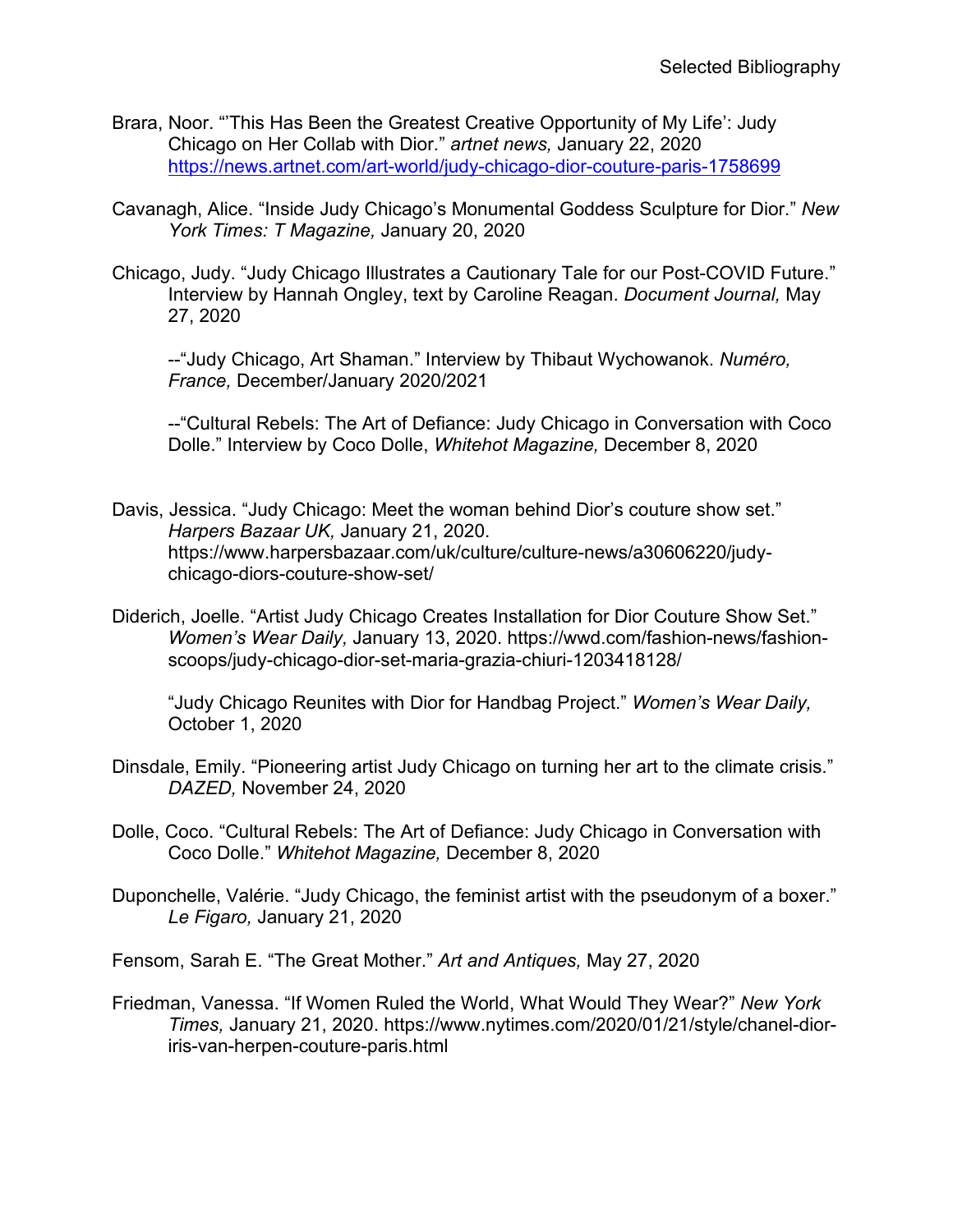Frieze.com. "Jane Fonda and Judy Chicago on Art and the Climate Emergency." *Frieze.com,* February 12, 2020

Garcia-Furtado, Laia. "A Seat at the Table." *Garage Magazine,* May 3, 2020

- Heron-Langton, Jessica. "Judy Chicago will design the set for Dior's upcoming couture show." *Dazeddigital.com,* January 13, 2020. https://www.dazeddigital.com/fashion/article/47434/1/judy-chicago-dior-aw20 couture-paris-maria-grazia-churi-female-devine
- Jothianandan, Shakthi. "What Artist Judy Chicago Can't Live Without." *Wall Street Journal,* April 24, 2020
- Judah, Hettie. "If women ruled the world: Dior's Judy Chicago tribute is more than a gimmick." *The Guardian,* January 21, 2020
- Kenny, Nancy. "Oregon foundation acquires Judy Chicago print archive." *The Art Newspaper,* August 13, 2020
- Luckel, Madeleine. "10 Famous Artists Refashion Dior's Iconic Lady Dior Bag." *Architectural Digest,* December 15, 2020
- Marani, Simona. "Con la sua prima opera d'arte virtuale Judy Chicago ci porta Over the Rainbow (letteralmente)." *Elle, Italia,* December 13, 2020
- Martinique, Elena. "Create Art For Earth with Judy Chicago, Swoon, and Jane Fonda!" *Widewalls,* April 22, 2020
- Nys Dambrot, Shana. "Earth Mamas: Judy Chicago, Swoon, and Jane Fonda Want to See your Big Ideas." *LA Weekly,* May 25, 2020
- Sancho, Mateo. "Feminism by Hand." *Vogue Spain,* November, 2020
- Sauer, Jennifer. "What if Women Ruled the World?" *CR Fashion Book,* January 23, 2020
- Stromberg, Matt. "Judy Chicago's California Comback." *C Magazine*, March 10, 2020
- Tucker, Emma. "Judy Chicago's first virtual artwork is an AR smoke sculpture." *thespaces.com,* November 11, 2020
- Varnell, Elizabeth. "How an L.A. Artist Stole the Show at Dior Couture." *C Magazine,*  January 24, 2020
- Vitello, Gywnned. "Judy Chicago: A Retrospective." *Juxtapose,* March 2020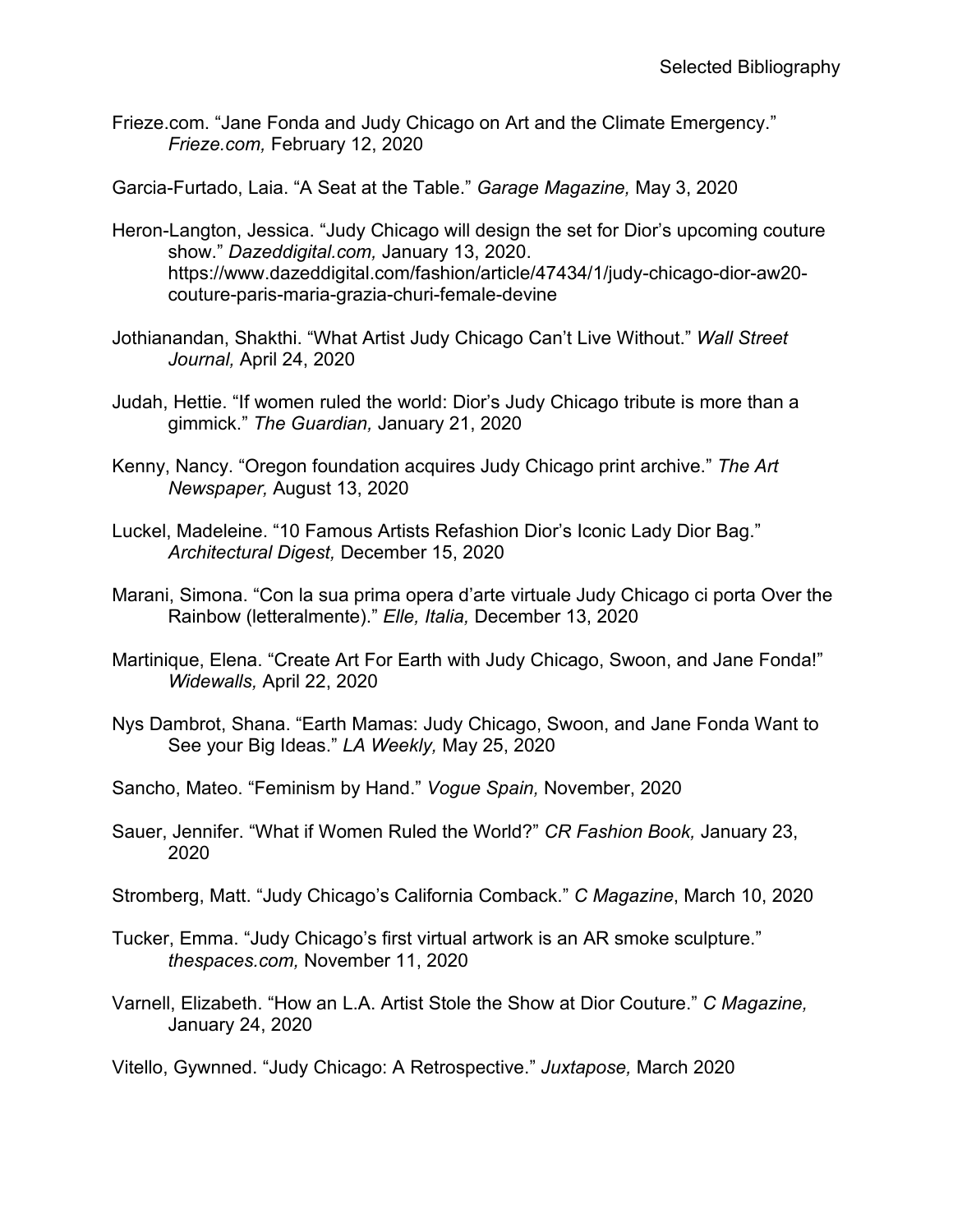Von Bardeleben, Elvire. " Dior's Maria Grazia Chiuri: we need to "let women know that they are free.'" *Le Monde,* January 27, 2020

## **2019**

- Artnet news. "How the Feminist Art Icon is Building a Merchandise Empire Out of Soaps, Skateboards, and Wine." *Artnet,* September 10, 2019
- Berardini, Andrew. "The Orgasmic Capacity of Color: Judy Chicago's Los Angeles." *Momus,* October 2, 2019
- Bohn, Alex. "Die Neue Schwesternschaft." *Frankfurter Allgemeine,* Q115 Issue 11, June 2019
- Bullock, Maggie "Inside Judy Chicago and Donald Woodman's New Mexico Art Mecca." *Architectural Digest,* September 11, 2019

Casey,Liam. "Judy Chicago: Los Angeles; Judy Chicago, Andrea Bowers and Connie Butler in Conversation at Deitch Gallery." *Flaunt*, September 6,2019

- Chicago, Judy. "Object Lessons." *Sculpture Magazine,* Vol.38, no. 2, p. 96, March-April, 2019
- Chicago, Judy. "In Conversation: Judy Chicago and Sarah Thornton." Interview by Sarah Thornton. *L'Officiel,* March, 2019
- Chicago, Judy. "Judy Chicago on Rescuing Women From Art History's Sidelines." *The New York Times,* September 19, 2019

Clugston, Hannah. "Judy Chicago review – a soul-baring showdown with the grim reaper." *The Guardian,* November 15, 2019

- Collins, Bianca "Taking a Piece of Chicago Home in LA." *Artillery Magazine*, September 10, 2019
- Crawford, Marisa. "Feminist Icon Judy Chicago on Resisting the Cycle of Erasure." *Hyperallergic,* September 23, 2019

Dazed Digital, "Artist Judy Chicago on capturing the highs and lows of being human." *Dazed,* November 21, 2019

Deitch, Jeffrey and Judy Chicago, "Jeffrey Deitch Interview with Judy Chicago." *Purple Magazine: Judy Chicago the Cosmos Issue*, Autumn/Winter, 2019

De Watcher, Ellen Mara, "Judy Chicago: The Fight for Gender Equality is Not Over." *Frieze,* November 25, 2019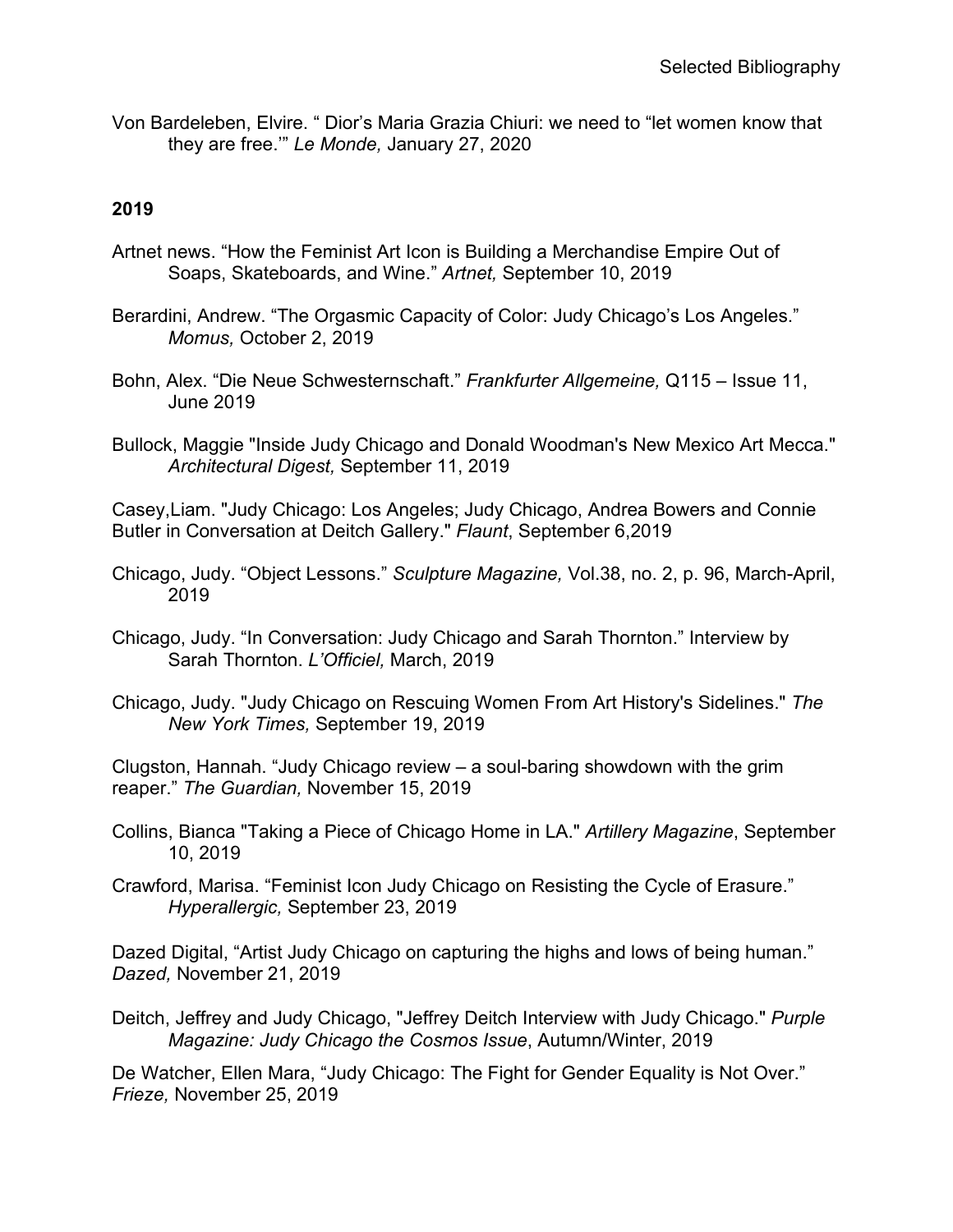- Espinosa, Guillermo. "Judy Chicago: the 80 Year Old Distruptor." *Fashion & Arts,*  December 22, 2019
- Estiler, Keith. "Jeffrey Deitch LA Spotlights Works by Influential Feminist Artist Judy Chicago." *Hypebeast*, September 5, 2019
- Financial Times (staff writer). "Judy Chicago: Vibrant Celebration of the Female Body." *Financial Times,* December 2, 2019
- Flock, Elizabeth. "At 80, Judy Chicago Isn't Done with the Mysteries of Life and Death." *PBS News Hour,* July 31, 2019
- Gauthier, Olivia. "Judy Chicago: Los Angeles." *Brooklyn Rail,* October 1, 2019
- Greenberger, Alex. "Feminist Art Pioneer Judy Chicago Will Get First-Ever Retrospective in 2020." *Art News,* July 20, 2019
- Garcia, Clara. " Through The Flower Art Space." *Valencia County News-Bulletin*, July 18, 2019
- Garcia, Clara. "TTF Art Space & Belen Arts District." *Valencia County News-Bulletin*, July 25, 2019
- Griffin, Johnathan. "Ahead of the Game." *Apollo Magazine,* January 2019, pp 54-50
- Haupt, Angela. "Judy Chicago contemplates death, and all it means, in this powerful exhibition." *Washington Post,* October 8, 2019
- Hedges, Frances. "Rebel with a cause." *Harper's Bazaar Art, Women in Art* Issue, November 2019
- Jansen, Charlotte. "At 80, Judy Chicago is Finally Being Recognized for the Full Range of her Work." *Artsy,* November 14, 2019
- Judah, Hettie. "Judy Chicago's extinction rebellion: 'I went face-to-face with a new level of horror." *The Guardian,* November 27, 2019
- Kahn, Mattie. "Judy Chicago Never Wanted to Have It All." *Glamour*, September 25, 2019
- Katz, Brigit. "Judy Chicago Retrospective to Look Beyond 'The Dinner Party'." *Smithsonian SmartNews,* July 22, 2019
- Kennicott, Philip. "Judy Chicago doesn't have time for games. The planet is dying, and so are we." *The Washington Post,* September 24, 2019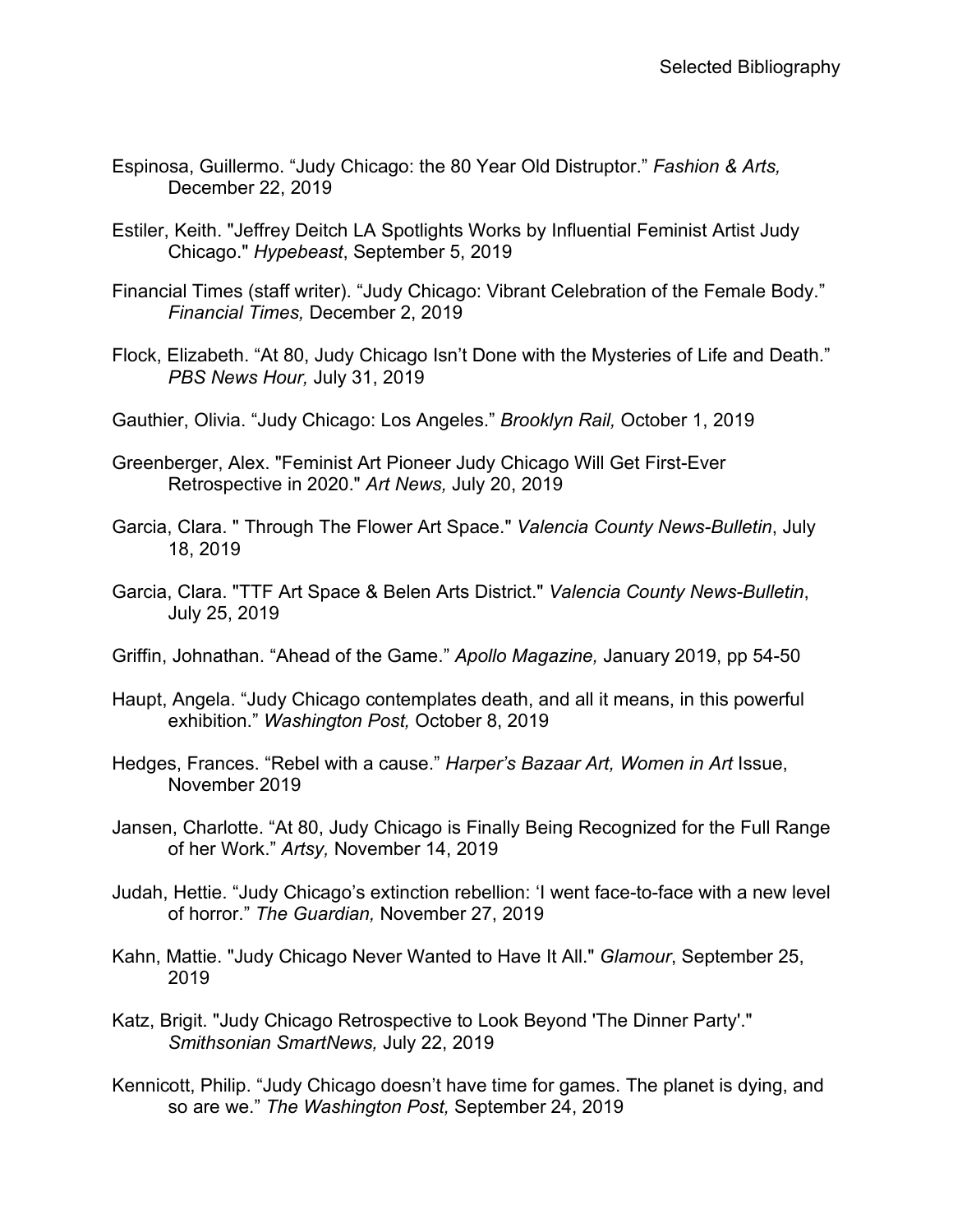LaForce, Thessaly. "Life Goes On." *New York Times T Magazine,* August 18, 2019

- LaForce, Thessaly. "What Should an Artist Save?" *New York Times T Magazine,*  August 6, 2019
- Langmuir, Molly. "Meet the Seven Creative Tastemakers Shedding Light on Critical Issues." *Elle,* January 1, 2018
- Lazarus, Emma. "Ladies of Liberty." *Harpers Bazaar,* November 2019, pp 160-163
- Levin, Jennifer. "Battles, many and hard won: Judy Chicago." *Pasatiempo, Santa Fe New Mexican*, July 19, 2019
- Lucie-Smith, Edward. "Judy Chicago: Baltic Gateshead" *Artlyst,* November 2019
- Malone, Calahan. "Judy Chicago Talks Venus, Bronze, and Creating Change One Step at a Time." *Cultured,* January 28, 2019
- Miller, Dena. "Judy Chicago's 'Birth Project' Comes to Taos: Groundbreaking show headlines feminist art exhibition at the Harwood Museum." *Tempo*, May 30 - June 5, 2019
- Miranda, Carolina A., "Judy Chicago says, 'I was being erased' from Southern California art history." *Los Angeles Times*, September 6, 2019
- Niiyama, Keiko. "Godmother of Feminist Art." *Harper's Bazaar, Japan,* Women in Art vol.4, November, 2019
- Olivier, Ellen "Jordan Peele, Judy Chicao receive honors at Hammer Museum's Gala in the Garden." *Los Angeles Times,* October 13, 2019
- O'Neill, Zora. "This Woman's Work." *The National,* October November, 2019, pp 42- 44
- Ray, Sharmistha. "Filling Art History's Feminist Gaps." *Hyperallergic,* January 20, 2019
- Riefe, Jordan. "Best of LA Arts: Fall Preview Pick: Judy Chicago at Jeffrey Deitch." *LA Weekly,* August 27, 2019
- Roberts, Kathleen. " 'I choose hope' Judy Chicago opens new art space in Belen historic building." *The Sunday Journal*, July 14, 2019

Sayej, Nadja. "At 80, Judy Chicago is Still Breaking Rules." *Garage*, July 19, 2019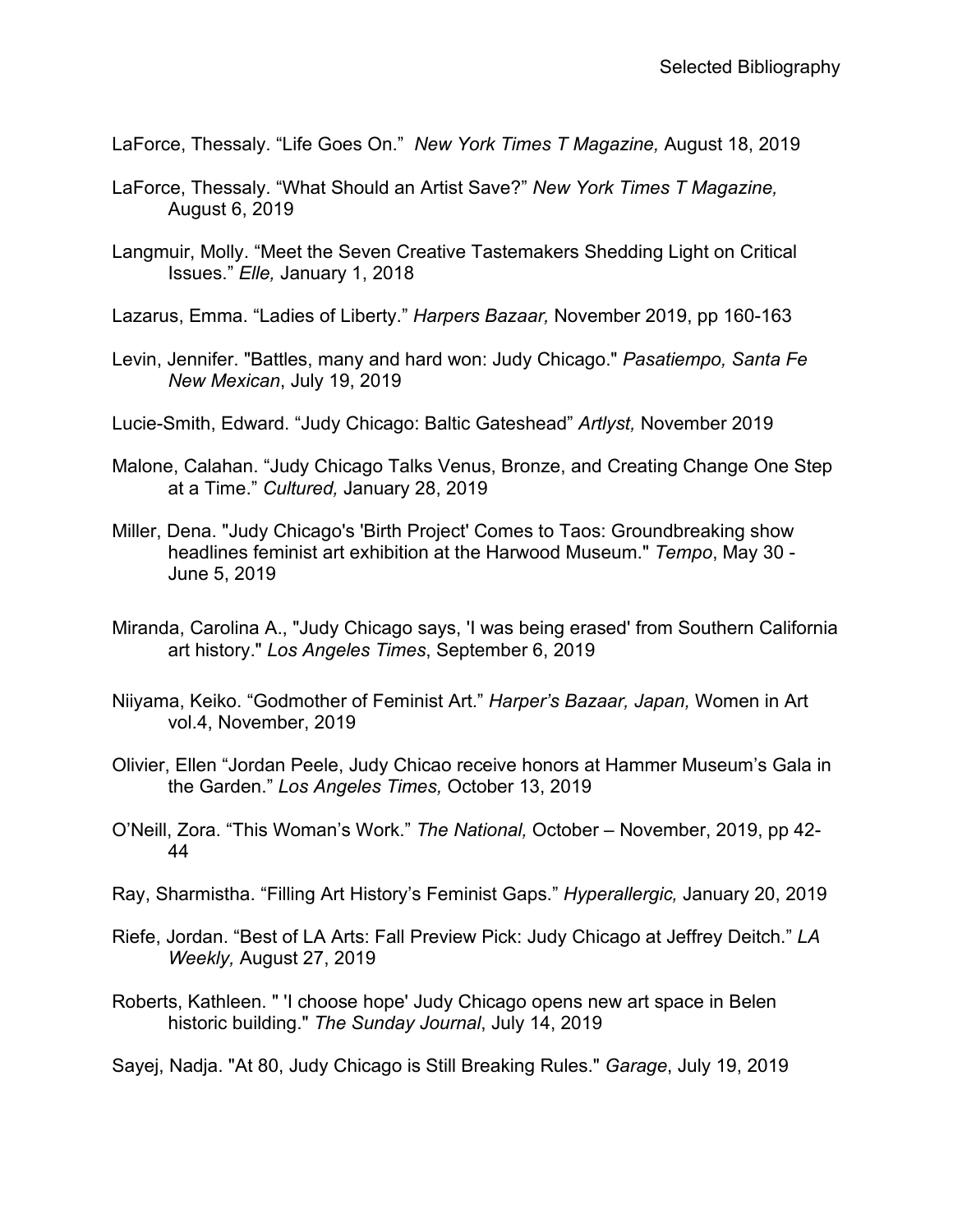- Scott, Chadd. "Judy Chicago Brings 'The Birth Project' Home To New Mexico." *Forbes*, July 18, 2019
- Slenske, Michael, "At 80, Judy Chicago Is Claiming Her Rightful Place in L.A Art History", *Los Angeles Magazine*, September 10, 2019
- Synnott, Amy. " Art Pioneer Judy Chicago's Women and Smoke." *Harper's Bazaar,* April 2019
- Takac, Balasz. "Is This The End? Judy Chicago Meditates on Extinction and Death at NMWA." *Widewalls*, September 19, 2019
- "The 25 Works of Art That Define the Contemporary Age." *The New York Times Style Magazine*, July 15, 2019
- Trujillo, Maria. "Judy Chicago and Her 'Purple Poem for Miami.'" art-critique.com, March 14, 2019. https://www.art-critique.com/en/2019/03/judy-chicago-and-her-purplepoem-for-miami/
- Tschida, Anne. "A #metoo 'Reckoning' put Feminism Back on the Table. It Never Left Judy Chicago's." *Miami Herald,* January 24, 2019

Wickouski, Sheila, "Judy Chicago's Latest Reckoning." *Ms.*, September 20, 2019

Wolfson, Julie. "Judy Chicago: Los Angeles at Jeffery Deitch." *Cool Hunting*, September 16, 2019

### **2018**

- Allen, Esther and Judy Chicago. "A Place at the Table: An Exchange." *NY Review of Books,* July 11, 2018
- Allen, Gwen. "Judy Chicago, Jessica Silverman Gallery." *Artforum International,*  January 2018

 "Making Things Public: Art Magazines, Art Worlds, and the #MeToo Movement." *Portable Gray,* Vol 1, No. 1, Fall 2018

*Artsy* Editors. "The Most Influential Artists of 2018." *Artsy,* December 2108

- Aurelle, Cedric. "À la Villa Arson à Nice, Judy Chicago Avant Judy Chicago." *Art Newspaper Daily, French Edition,* July 11, 2018
- Azimi, Roxana, "Judy Chicago, Artiste Envers et Contre Tous." *le Monde,* August 3, 2018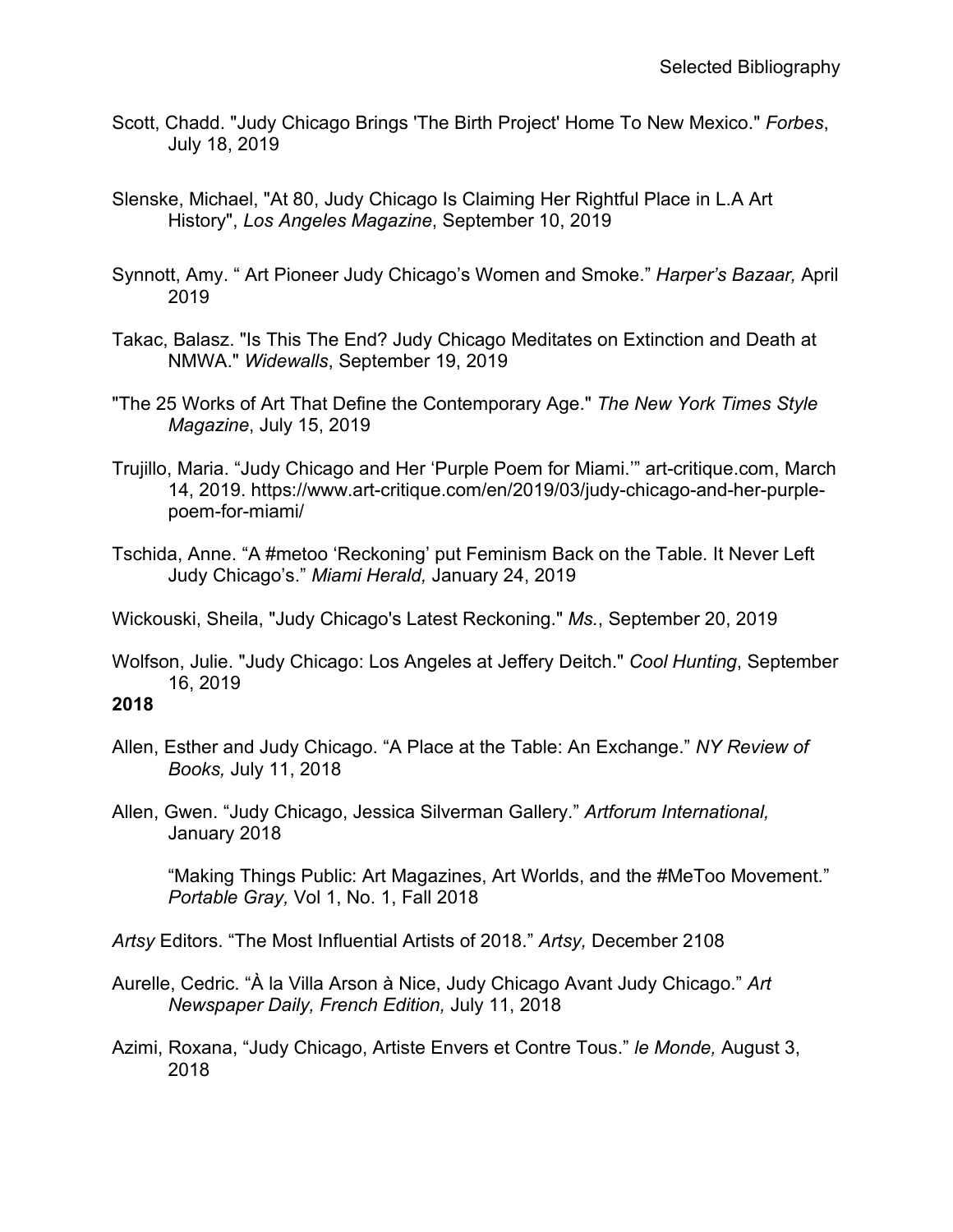- "Brooklyn Museum: Roots of The Dinner Party: History in the Making." *The New Yorker,*  Feb 12 & 19, 2018
- Carrigan, Margaret. "Judy Chicago's Career and Journey into the Art-Historical Canon Celebrated in New Show." *The Art Newspaper,* December 3, 2018
- Cascone, Sarah. "Judy Chicago is Releasing a Line of Plates Inspired by Her Classic Feminist Work, *The Dinner Party." Artnet,* April 4, 2018

-- "Judy Chicago's After-Party is Here: The Pioneering Artist Gets a Major Museum Survey at the ICA Miami." *Artnet,* May 15, 2018

-- "'A Long-Held Wish Come True': With an Overdue Museum Survey Under Her Belt, Judy Chicago Plans Her Legacy." *Artnet,* December 21, 2018

"Chicago Takes Over Brooklyn." *The New York Post Page Six,* April 5, 2018

Chicago, Judy. "Jeffrey Deitch by Judy Chicago." *Town and Country,* October, 2018

Christian, Re'al. "Judy Chicago, PowerPlay at Salon 94." *Art in America,* May 2018

- Cohen, Alina. "Judy Chicago's Survey in Miami Shows off the Many Twists of Her Fascinating Career," *Artsy,* December 5, 2018
- Corbett, Rachel. "Cards on the Table: Five Facts about Judy Chicago." *Sotheby's,*  November 26, 2018
- Daley, Jason. "Now You Too Can Eat Off of Judy Chicago's Famous Feminist Dinnerware." *Smithsonian.com,* April 9, 2018
- "Eight of the World's Most Controversial Artists from the Last 50 Years." *Herald Magazine,* August, 2018
- Estape, Taylor. "Museum's Across Miami Explore Themes of Identity and History." *Miami New Times,* October 5, 2018
- Fan, Jiayang. *The New Yorker.* August, 2018
- Fawthrop, Wendy. "When Art and Feminism Collided at Cal State Fullerton." *Orange County Register,* February 28, 2018
- Felder, Rachel. "Art Basel Miami Beach 2018: ICA Miami and Max Mara Celebrate Renowned Feminist Artist Judy Chicago." *WWD,* December 3, 2018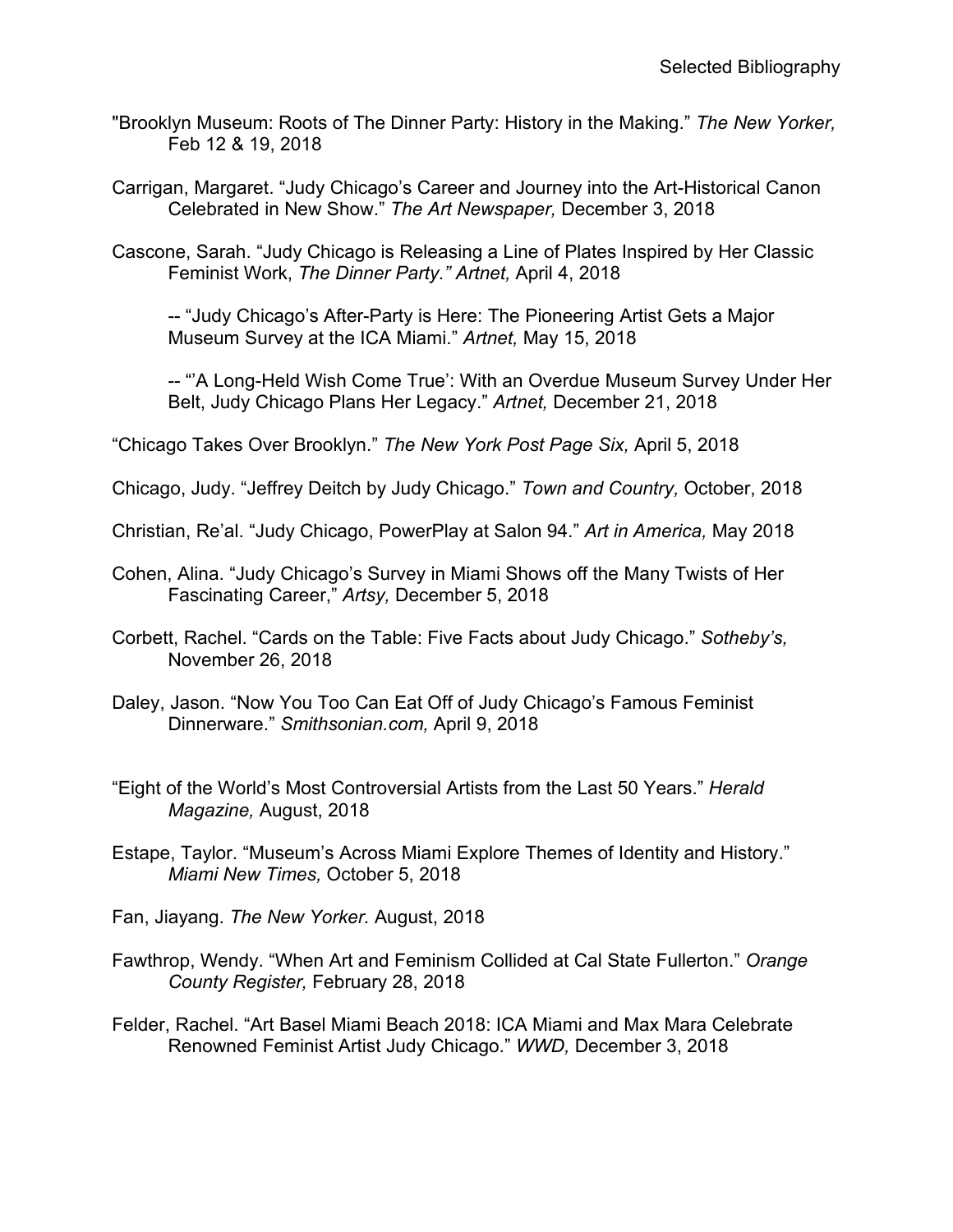- Gauthier, Olivia. "Toxic Masculinity and Rainbows: Judy Chicago Interviewed by Olivia Gauthier." *BOMB,* March 1, 2018. https://bombmagazine.org/articles/toxicmasculinity-and-rainbows-judy-chicago-interviewed/
- Gotthardt, Alexxa. "The Making of Judy Chicago's Feminist Masterpiece, The Dinner Party." Artsy, February 7, 2018. [https://www.artsy.net/article/artsy-editorial](https://www.artsy.net/article/artsy-editorial-making-judy-chicagos-feminist-masterpiece-dinner-party)[making-judy-chicagos-feminist-masterpiece-dinner-party](https://www.artsy.net/article/artsy-editorial-making-judy-chicagos-feminist-masterpiece-dinner-party)
- Gourbe, Géraldine, Stephanie Seidel, William Simmons, Viki Thompson Wylder. *Flash Art.* November 1, 2018.
- Gregory, Mary. "Chicago in New York." *Our Town NY,* February 14, 2018. http://www.ourtownny.com/city-arts-news/20180214/chicago-in-new-york

--"Judy Chicago's Dinner Party." *Long Island Pulse Magazine,* February 26, 2018

- Greenberger, Alex. "Winter Preview: The Most Promising Museum Shows and Biennials Around the World." *ARTnews,* November 19, 2018
- Hijazi, Jennifer. "The Epic, 40-Year-Old Feminist Art Piece that We're Still Learning from Today." *PBS News Hour,* March 20, 2018
- "House Notes." *SOHO Beach House Magazine,* October 2018
- Judkis, Maura. "Women House asks: Is the home a sanctuary or a prison?," *The Washington Post,* March 9, 2018
- "Judy Chicago: A Reckoning." *Apollo Magazine,* November, 2018
- Katz, Jonathan D. "What Judy Chicago's Work Reveals about Toxic Masculinity." *Artsy,*  October 4, 2018
- Kim, E. Tammy. "The Feminist Power of Embroidery." *The New York Times,* December 29, 2018
- Kinsella, Eileen. "Feminist Artist Judy Chicago is Finally Gaining Attention for More than Just *The Dinner Party.* Will Her Market Follow?" *Artnet,* December 3, 2018
- Kordic, Angie. "4 Stories Behind Judy Chicago's New *The Dinner Party* Plate Collection." *Widewalls,* April, 2018
- Krentcil, Faran. "Judy Chicago Needs You to Keep Fighting." *Elle Magazine,* December 4, 2018

Lavrador, Judicael. "Judy Chicago, le Combat dans l'Oeil." *Liberation,* August 26, 2018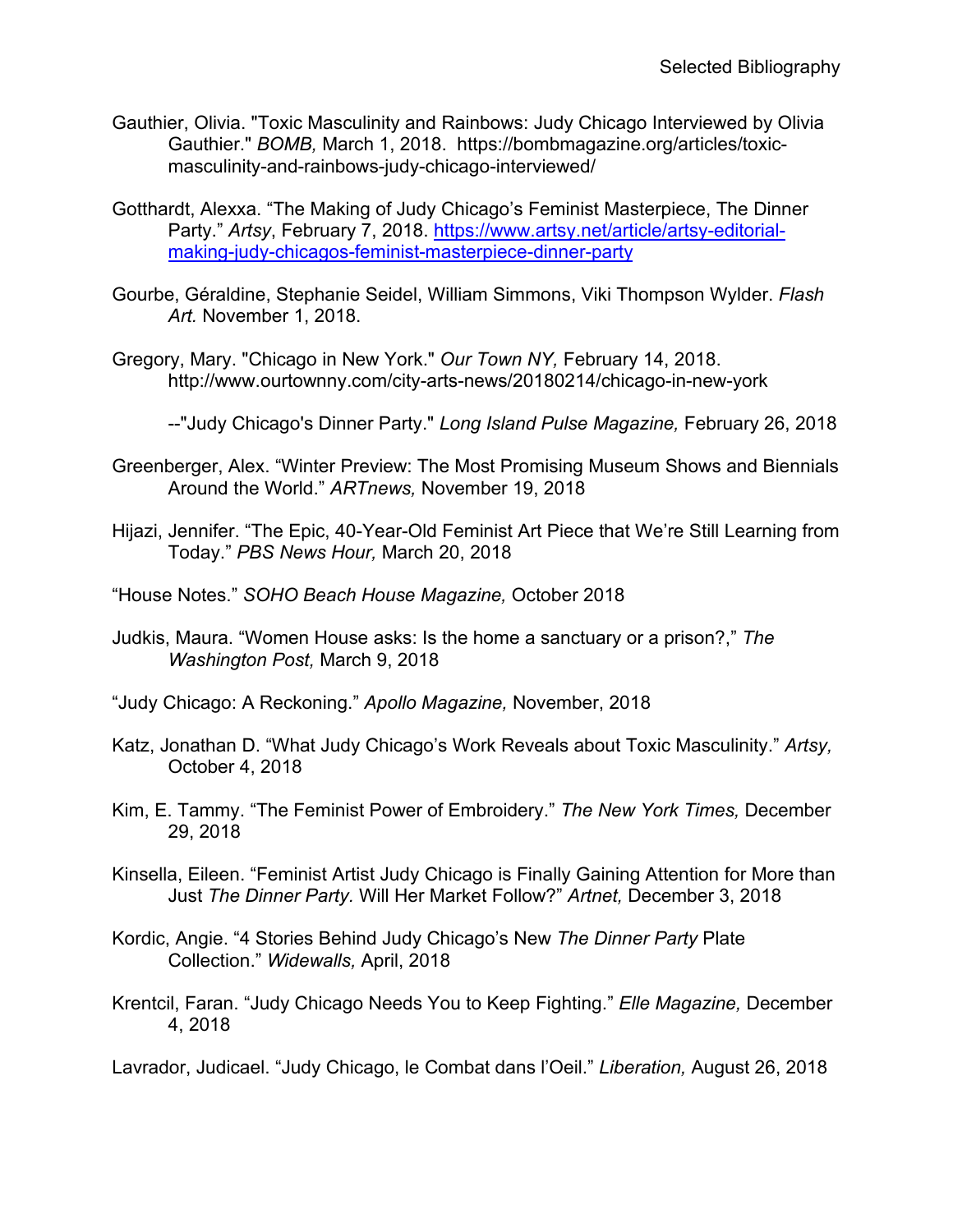- Lopez, Ruth. "Proposal for a Judy Chicago Museum Divides a New Mexico Town." *Art Newspaper,* November 28, 2018
- Lucie-Smith, Edward. "Women Need More Recognition for Their Contributions to Visual Arts." *Artlyst,* August 20, 2018. http://www.artlyst.com/news/women-need-recognition-contribution-visual-artsedward-lucie-smith/
- Macabasco, Lisa Wong. "What Did Historical Feminist Icons Eat for Dinner?" *Vogue,*  July 30, 2018
- Malafronte, Allison. "Life of the Party." *Artists Magazine,* March 2018
- Manatakis, Lexi. "The Feminist History of Women Artists Taking Nudes in Nature." *DAZED,* September 28, 2018
- Marcelis, Bernard. "Judy Chicago. Los Angeles, les Années Cool." *Art Press,* July 30, 2018
- Martin, Olivia. "Renowned Feminist Artist Judy Chicago and Max Mara Release a Limited Edition T-Shirt.." *Town & Country,* December 4, 2018
- Moran, Fiontán. "Lights, Camera, Action: A Brief History of Photographs and Performance." *EXIT - Image and Culture,* Spring 2018
- Nayeri, Farah. "Miami Show Explores the Evolution of Judy Chicago." *The New York Times,* November 30, 2018
- Noyes, Chandra. "An Emerging Icon: Early Works from Judy Chicago at the ICA Miami." *Art and Object,* December 2018
- Pilat, Kasia. "From 'Vicious' to Celebratory: The Times's Reviews of Judy Chicago's 'The Dinner Party.'" *The New York Times,* February 28, 2018
- Riefe, Jordan. "Judy Chicago on Life and Rebirth After 'The Dinner Party.'" *Observer,*  August 23, 2018
- Romero, Simon. "Outré Feminist Art? Not in My 'Sleepy Little Town.'" *New York Times,*  December 16, 2018
- Rosen, Miss. "Judy Chicago on How She Liberated Herself from Minimalism and the Patriarchy." *DAZED,* November 19, 2018

-- "A Guide to Feminist Artist Judy Chicago's Most Boundary-Shifting Works." *DAZED,* December 17, 2018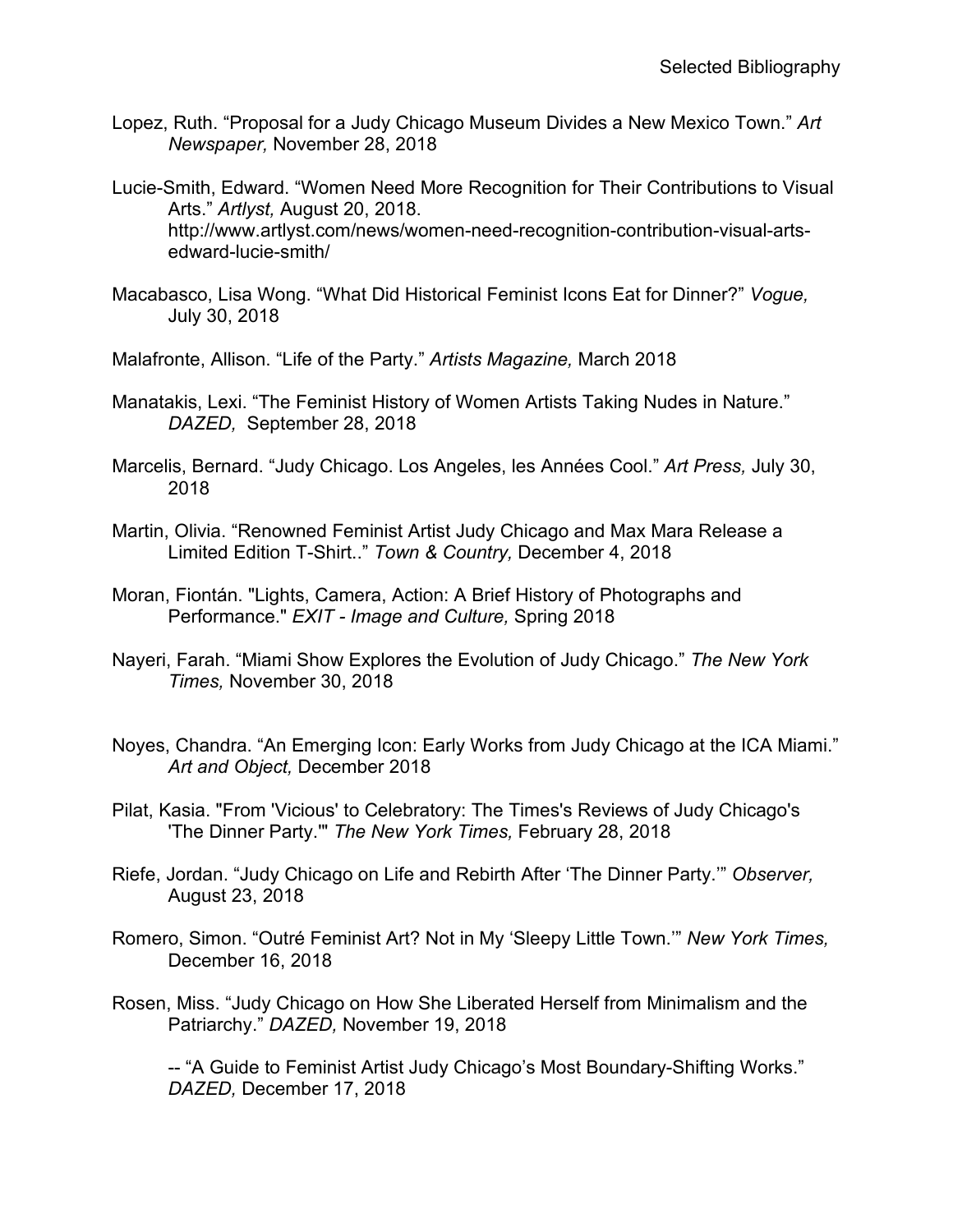- Siegler, Mara. "Judy Chicago on her Career, Advice for Young Women." *Page Six,*  December 8, 2018
- Snider, Amber. "Why Judy Chicago's *Dinner Party* Still Matters, Nearly 40 Years Later." *Culture Trip,* December 20, 2018
- Solloway, Jill. "Judy Chicago: Feminist Genius, The 100 Most Influential People in the World." *Time Magazine,* April 30, 2018
- Storch, Julia Valentini. "Hey Judy." *Elle Brasil,* February 2018
- Strauss, Alix. "Women, Art and the Houses They Built." *The New York Times,* March 12, 2018
- Swanson, Carl. "Judy Chicago is Going to Set Off Feminist Fireworks During Art Basel Miami Beach." *Vulture,* November 2018
- Tennant, Donna. "It Happened in Houston: Judy Chicago's *The Dinner Party at UH Clear Lake."* Arts + Culture, July 19, 2018
- Tindle, Hannah. "The Legendary Feminist Artist Speaks to AnOther Ahead of a New Show Opening at ICA Miami." *AnOther Magazine,* November 27, 2018
- Vail, H.W. "Judy Chicago Is Fine Marketing Her Feminism." *Vanity Fair,* December 2018
- Van Straaten, Laura. "The Long-Awaited After Party for Judy Chicago." *Art Basel Miami Beach Magazine,* November, 2018
- Weber, Jasmine. "Judy Chicago Responds to Criticisms About *The Dinner Party." Hyperallergic,* August, 2018
- Weiss, Sasha. "The Godmother." *T: The New York Times Style Magazine,* February 18, 2018, pp 198-205
- Wilson, Lena. "So I Have to Give Up Lesbian History to Participate in Queer Culture?" *Slate,* August 16, 2018

Aksich, Caroline. "What was served at 'The Dinner Party,' a 30-chef affair with three seven-course meals." *Toronto Life,* [https://torontolife.com/food/served-dinner](https://torontolife.com/food/served-dinner-party-30-chef-affair-three-seven-course-meals/)[party-30-chef-affair-three-seven-course-meals/,](https://torontolife.com/food/served-dinner-party-30-chef-affair-three-seven-course-meals/) October 30, 2017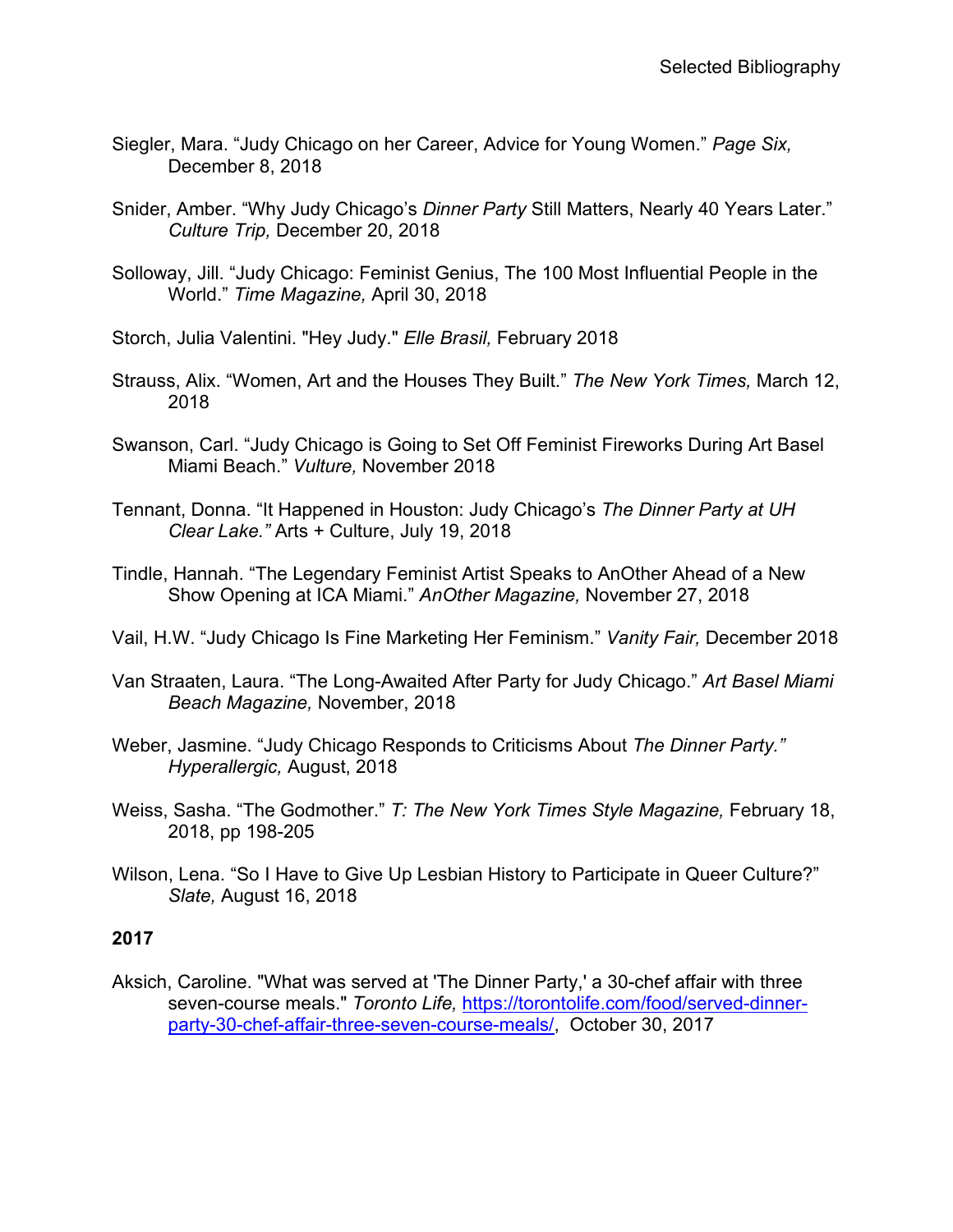- Barliant, Claire. "We Need Judy Chicago's *Dinner Party* Now, More than Ever." *Garage*  [https://garage.vice.com/en\\_us/article/mb7zmq/we-need-judy-chicagos-dinner](https://garage.vice.com/en_us/article/mb7zmq/we-need-judy-chicagos-dinner-party-now-more-than-ever)[party-now-more-than-ever](https://garage.vice.com/en_us/article/mb7zmq/we-need-judy-chicagos-dinner-party-now-more-than-ever)*,* October 2017
- Campion, Chris. "Judy Chicago on the Beatles: 'They Represent Things We Have Lost-Hope and Freedom.'" *The Guardian*, [https://www.theguardian.com/artanddesign/2017/may/25/judy-chicago-beatles](https://www.theguardian.com/artanddesign/2017/may/25/judy-chicago-beatles-sgt-pepper-50-fixing-a-hole-mural-liverpool-feminist-art)[sgt-pepper-50-fixing-a-hole-mural-liverpool-feminist-art,](https://www.theguardian.com/artanddesign/2017/may/25/judy-chicago-beatles-sgt-pepper-50-fixing-a-hole-mural-liverpool-feminist-art) May 25, 2017.
- Cascone, Sarah. "How--and Why--'The Dinner Party' Became the Most Famous Feminist Artwork of All Time." *Artnet,* [https://news.artnet.com/exhibitions/the](https://news.artnet.com/exhibitions/the-brooklyn-museum-does-its-homework-on-judy-chicagos-the-dinner-party-1131506)[brooklyn-museum-does-its-homework-on-judy-chicagos-the-dinner-party-](https://news.artnet.com/exhibitions/the-brooklyn-museum-does-its-homework-on-judy-chicagos-the-dinner-party-1131506)[1131506](https://news.artnet.com/exhibitions/the-brooklyn-museum-does-its-homework-on-judy-chicagos-the-dinner-party-1131506) November 7, 2017
- Corbett, Rachel. "Judy Chicago Takes Her Seat." *Cultured Magazine,* September, 2017
- Da Silva, José. "Liverpool Celebrates The Beatles' Sgt Pepper Album With a Little Help From Artist Friends." *The Art Newspaper*, [http://theartnewspaper.com/news/liverpool-celebrates-the-beatles-sgt-pepper](http://theartnewspaper.com/news/liverpool-celebrates-the-beatles-sgt-pepper-album-with-a-little-help-from-artist-friends/)[album-with-a-little-help-from-artist-friends/,](http://theartnewspaper.com/news/liverpool-celebrates-the-beatles-sgt-pepper-album-with-a-little-help-from-artist-friends/) June 1, 2017.
- Deskins, Sally. "Ways of Seeing Judy Chicago's 'The Dinner Party', " *Artslant,* October 2017
- Eckardt, Stephanie. "Why Judy Chicago, 78-Year-Old Feminist Godmother of Vagina Art, Is Having a Revival." *W Magazine,* October 23, 2017
- Gotthardt, Alexxa. "When Judy Chicago Rejected a Male-Centric with a Puff of Smoke*.*" *Artsy Editorial,* July 26, 2017.
- Hegert, Natalie. "Potent Pussy // Judy Chicago." *The Seen*, No. 4, 78-83. [http://theseenjournal.org/wp-content/uploads/2017/05/THE-SEEN-Issue-04-](http://theseenjournal.org/wp-content/uploads/2017/05/THE-SEEN-Issue-04-WEB.pdf) [WEB.pdf,](http://theseenjournal.org/wp-content/uploads/2017/05/THE-SEEN-Issue-04-WEB.pdf) May 23, 2017.
- Jones, Jonathan. "Judy Chicago, Canaletto and Marc Quinn: This Week's Best UK Exhibitions." *The Guardian*, [https://www.theguardian.com/artanddesign/2017/may/26/judy-chicago-canaletto](https://www.theguardian.com/artanddesign/2017/may/26/judy-chicago-canaletto-marc-quinn-best-uk-exhibitions)[marc-quinn-best-uk-exhibitions,](https://www.theguardian.com/artanddesign/2017/may/26/judy-chicago-canaletto-marc-quinn-best-uk-exhibitions) May 26, 2017.
- Lutz, Leora. "Potent Pussies in San Francisco." *Elephant,* September 11, 2017.
- McGrath, Katie. "8 Artworks That Self-Destruct." *Artsy Editorial* [https://www.artsy.net/article/artsy-editorial-8-artworks-self-destruct,](https://www.artsy.net/article/artsy-editorial-8-artworks-self-destruct) June 14, 2017.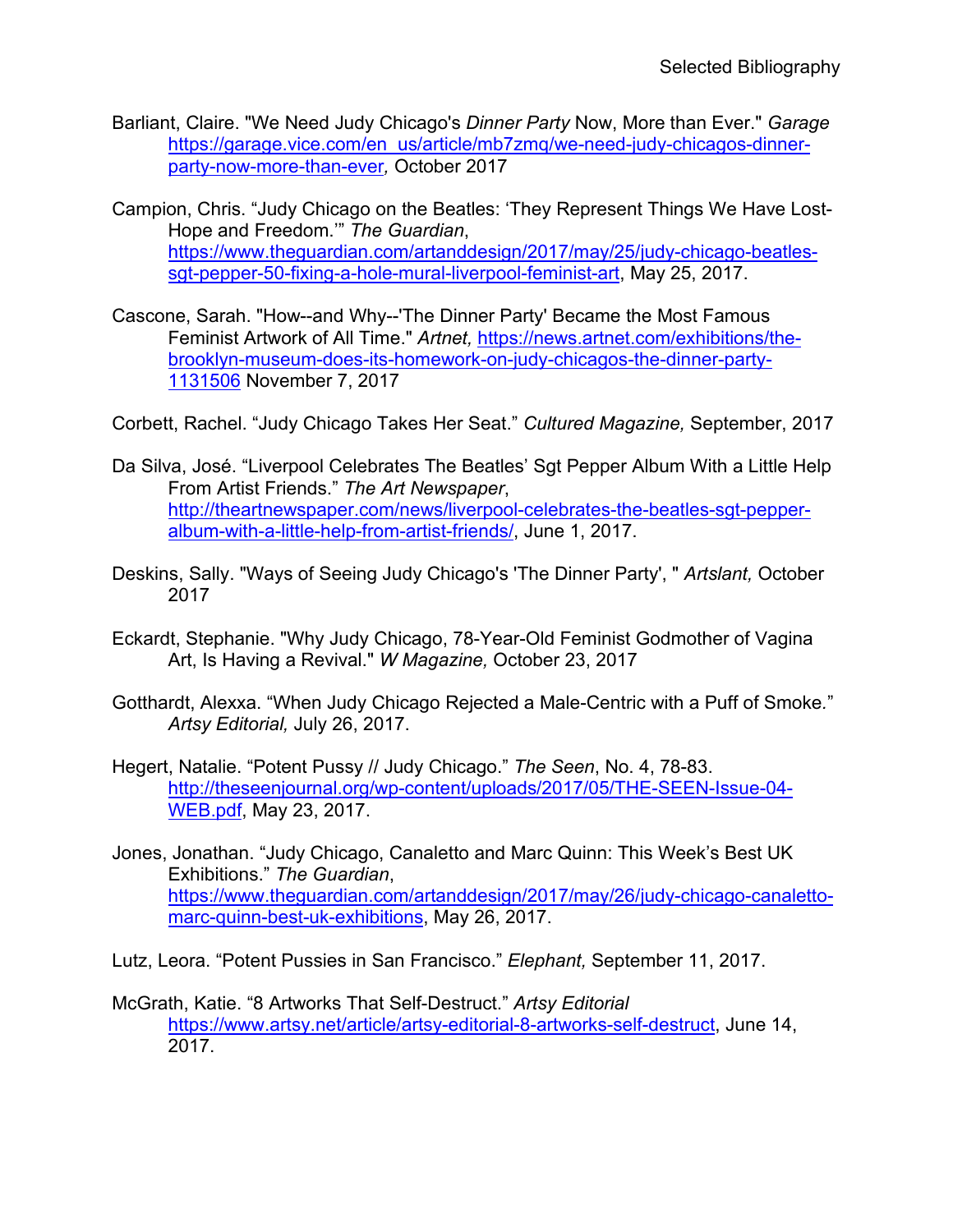- Paull, Laura. "Feminist Art Icon, Judy Chicago, Returns to SF with *Pussies* Exhibit." *J Magazine,* August 31, 2017.
- Reid, Deborah. "A table set by Judy Chicago." *The Globe and Mail, Toronto,*  [https://beta.theglobeandmail.com/news/toronto/toronto-dinner-celebrating](https://beta.theglobeandmail.com/news/toronto/toronto-dinner-celebrating-female-chefs-draws-inspiration-from-judy-chicagos-feministart/article36752801/?ref=http://www.theglobeandmail.com&%20)[female-chefs-draws-inspiration-from-judy-chicagos](https://beta.theglobeandmail.com/news/toronto/toronto-dinner-celebrating-female-chefs-draws-inspiration-from-judy-chicagos-feministart/article36752801/?ref=http://www.theglobeandmail.com&%20)[feministart/article36752801/?ref=http://www.theglobeandmail.com&](https://beta.theglobeandmail.com/news/toronto/toronto-dinner-celebrating-female-chefs-draws-inspiration-from-judy-chicagos-feministart/article36752801/?ref=http://www.theglobeandmail.com&%20)*,* October 2017
- Rosen, Miss. "That Time Artist Judy Chicago Served Vulvas for Dinner." *Dazed,* [http://www.dazeddigital.com/art-photography/article/37787/1/that-time-artist-judy](http://www.dazeddigital.com/art-photography/article/37787/1/that-time-artist-judy-chicago-served-vulvas-for-dinner-the-dinner-party)[chicago-served-vulvas-for-dinner-the-dinner-party](http://www.dazeddigital.com/art-photography/article/37787/1/that-time-artist-judy-chicago-served-vulvas-for-dinner-the-dinner-party)*,* October, 2017
- Russell, Anna. "An Overdue Celebration for an Unruly Landmark of Feminist Art." *The New Yorker* [https://www.newyorker.com/culture/culture-desk/an-overdue](https://www.newyorker.com/culture/culture-desk/an-overdue-celebration-for-an-unruly-landmark-of-feminist-art)[celebration-for-an-unruly-landmark-of-feminist-art](https://www.newyorker.com/culture/culture-desk/an-overdue-celebration-for-an-unruly-landmark-of-feminist-art) October 2017
- Sayej, Nadja. "Judy Chicago, In the 1960's, I Was the Only Visible Woman Artist." *The Guardian* [https://www.theguardian.com/artanddesign/2017/oct/20/judy-chicago](https://www.theguardian.com/artanddesign/2017/oct/20/judy-chicago-the-dinner-party-history-in-the-making)[the-dinner-party-history-in-the-making](https://www.theguardian.com/artanddesign/2017/oct/20/judy-chicago-the-dinner-party-history-in-the-making) October 2017
- Sayej, Nadja. "Judy Chicago, Our Most Important Feminist Artist, is Finally Getting a Seat at the Table." *I-D Magazine, [https://i-d.vice.com/en\\_us/article/d3dzaj/judy](https://i-d.vice.com/en_us/article/d3dzaj/judy-chicago-our-most-important-feminist-artist-is-finally-getting-a-seat-at-the-table)*[chicago-our-most-important-feminist-artist-is-finally-getting-a-seat-at-the-table](https://i-d.vice.com/en_us/article/d3dzaj/judy-chicago-our-most-important-feminist-artist-is-finally-getting-a-seat-at-the-table)*,*  October, 2017
- Shea, Christopher D. "'Sgt Pepper' Celebration Kicks Off in Liverpool With a Little Help From International Artists." *The New York Times*, [https://www.nytimes.com/2017/06/02/arts/music/beatles-sgt-peppers](https://www.nytimes.com/2017/06/02/arts/music/beatles-sgt-peppers-anniversary-liverpool.html?_r=0)[anniversary-liverpool.html?\\_r=0,](https://www.nytimes.com/2017/06/02/arts/music/beatles-sgt-peppers-anniversary-liverpool.html?_r=0) June 2, 2017.
- Staff, "National Museum of Women in the Arts Celebrates Judy Chicago's Landmark *Dinner Party*." *DC-ist,* September 12, 2017.
- Whyte, Murray. "For Art Toronto, a Chicago-style feast for the senses." *Toronto Star,*  [https://www.thestar.com/entertainment/visualarts/2017/10/25/for-art-toronto-a](https://www.thestar.com/entertainment/visualarts/2017/10/25/for-art-toronto-a-chicago-style-feast-for-the-senses.html)[chicago-style-feast-for-the-senses.html](https://www.thestar.com/entertainment/visualarts/2017/10/25/for-art-toronto-a-chicago-style-feast-for-the-senses.html)*,* October 25, 2017

- Angeleti, Gabriella, Dan Duray, Ben Luke, and Pac Pobric. "How Art Went Back to Basics." *The Art Newspaper*, [http://theartnewspaper.com/features/how-art-went](http://theartnewspaper.com/features/how-art-went-back-to-basics/)[back-to-basics/,](http://theartnewspaper.com/features/how-art-went-back-to-basics/) April 2016.
- Arakistain, Xabier. "Musée d'art contemporain de Bordeaux opens major Judy Chicago retrospective." *ArtDaily*, [http://artdaily.com/news/86148/Mus-e-d-art](http://artdaily.com/news/86148/Mus-e-d-art-contemporain-de-Bordeaux-opens-major-Judy-Chicago-retrospective#.Vv1X1vkrKCh)[contemporain-de-Bordeaux-opens-major-Judy-Chicago](http://artdaily.com/news/86148/Mus-e-d-art-contemporain-de-Bordeaux-opens-major-Judy-Chicago-retrospective#.Vv1X1vkrKCh)[retrospective#.Vv1X1vkrKCh,](http://artdaily.com/news/86148/Mus-e-d-art-contemporain-de-Bordeaux-opens-major-Judy-Chicago-retrospective#.Vv1X1vkrKCh) March 30, 2016.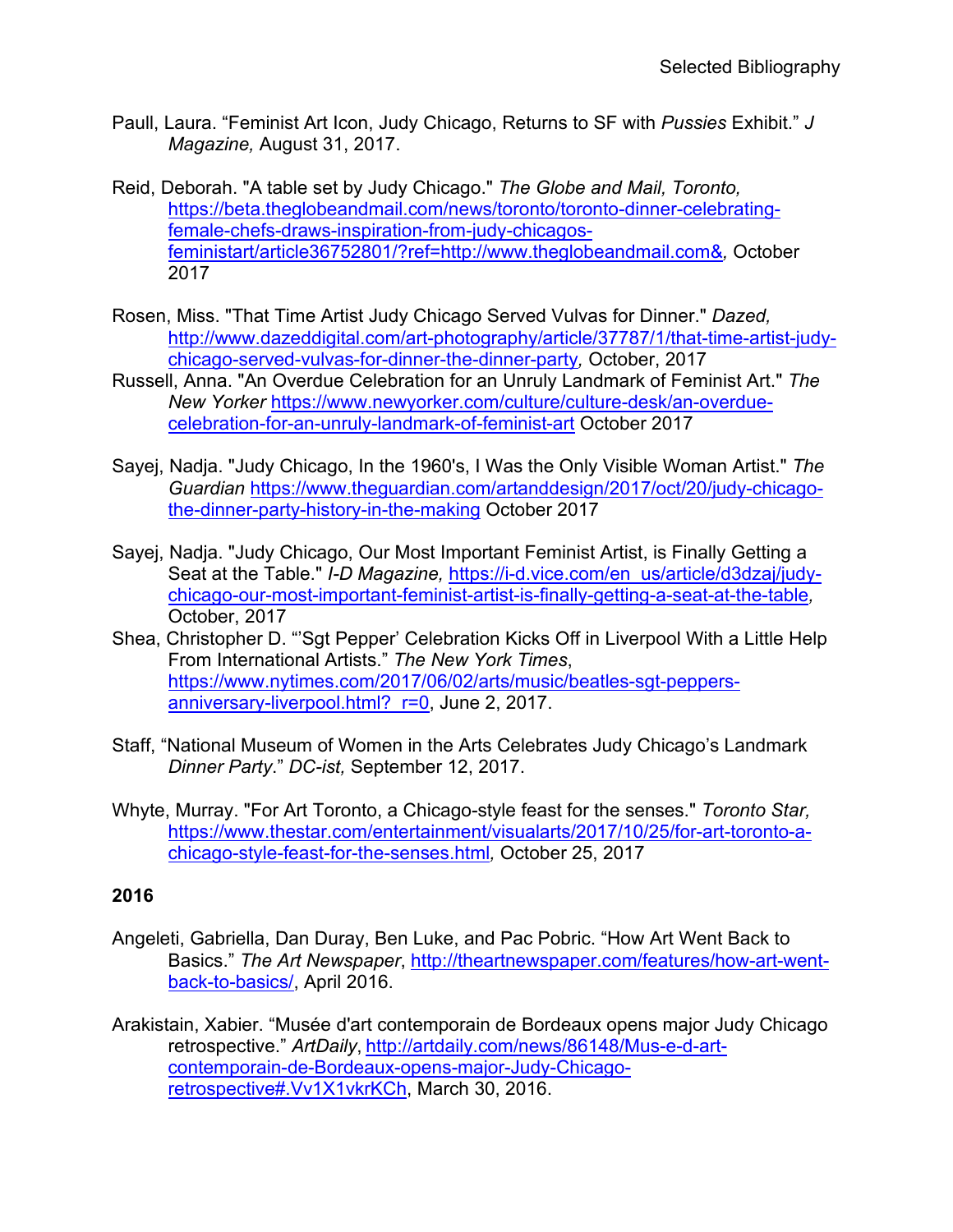- Benoit, Raina. "Feminist Mythmakers in the Age of Ambivalence: An Interview with Judy Chicago." *Temporary Art Review*, [http://temporaryartreview.com/feminist](http://temporaryartreview.com/feminist-mythmakers-in-the-age-of-ambivalence-an-interview-with-judy-chicago/)[mythmakers-in-the-age-of-ambivalence-an-interview-with-judy-chicago/,](http://temporaryartreview.com/feminist-mythmakers-in-the-age-of-ambivalence-an-interview-with-judy-chicago/) April 11, 2016.
- Browning, Frank. "Gender Frontlines: Remembrance of Vulvas Passed By." *HuffPost Arts and Culture*, [http://www.huffingtonpost.com/frank](http://www.huffingtonpost.com/frank-browning/post_11489_b_9608670.html)browning/post 11489 b 9608670.html, April 4, 2016.
- Chicago, Judy. "Thinking Again about Georgia O'Keeffe." *Tate Etc*. Issue 37. Summer 2016.
- Cotter, Holland. "Frieze New York, a Visual Circus Under the Big Top." *The New York Times*. Vol. CLXV. No. 57,224. May 6, 2016.
- Gallot, Clementine. "Judy Chicago: Phallo, Le Peuple Aura Ta Peau." *Liberation*, [http://next.liberation.fr/arts/2016/04/01/judy-chicago-phallo-le-peuple-aura-ta](http://next.liberation.fr/arts/2016/04/01/judy-chicago-phallo-le-peuple-aura-ta-peau_1443417)[peau\\_1443417,](http://next.liberation.fr/arts/2016/04/01/judy-chicago-phallo-le-peuple-aura-ta-peau_1443417) April 1, 2016.
- Greenberger, Alex. "Jessica Silverman Gallery Now Represents Judy Chicago." *ARTnews*. July 18, 2016.
- Kennedy, Christopher. "Review: *Institutional Time: A Critique of Studio Art Education* by Judy Chicago." *Radical Teacher*, no. 104, winter 2016.
- Molina, Angela. "Judy Chicago: Bandera Roja." *El Pais*. June 13, 2016.
- Pogrebin, Robin. "Judy Chicago Does TV." *The New York Times*. Vol. CLXV. No. 57,224. May 6, 2016.
- Russeth, Andrew. "A Few Delights at Frieze New York." *ARTnews*. May 5, 2016.
- "Textiles." *Perspective : Actualité en histoire de l'art*, Vol.1, 2016.
- ———. "Judy Chicago: Questionnaire." *Frieze,* no. 176, January February 2016.
- Thornton, Sarah. "The Essentials: Gender, Sexuality, and Art Today." *Art Basel Miami Beach,* December, 2016.

Barnes, Freire. "Judy Chicago Interview." *TimeOut London*, [http://www.timeout.com/london/art/judy-chicago-interview,](http://www.timeout.com/london/art/judy-chicago-interview) 9 September, 2015.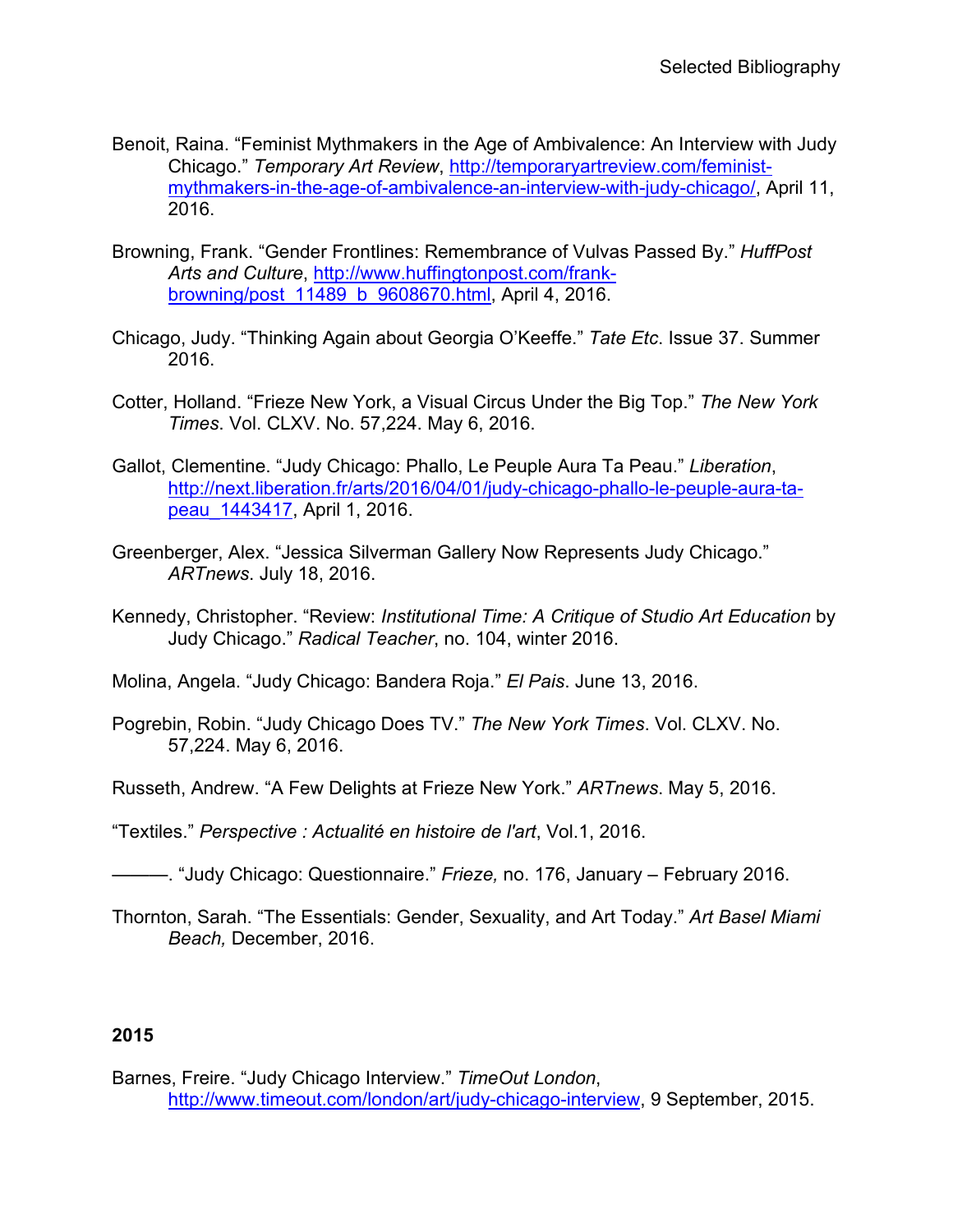Baumgardner, Julie. "The Most Iconic Artists of the 1970s." *Artsy*, [https://www.artsy.net/article/artsy-editorial-the-most-iconic-artists-of-the-](https://www.artsy.net/article/artsy-editorial-the-most-iconic-artists-of-the-1970s?utm_source=Current+Users&utm_campaign=24c7858bd2-Weekly+email+261_Editorial45_8_11CurrentUsersA&utm_medium=email&utm_term=0_c67eb1f0a4-24c7858bd2-413140725&goal=0_c67eb1f0a4-24c7858bd2-413140725)[1970s?utm\\_source=Current+Users&utm\\_campaign=24c7858bd2-](https://www.artsy.net/article/artsy-editorial-the-most-iconic-artists-of-the-1970s?utm_source=Current+Users&utm_campaign=24c7858bd2-Weekly+email+261_Editorial45_8_11CurrentUsersA&utm_medium=email&utm_term=0_c67eb1f0a4-24c7858bd2-413140725&goal=0_c67eb1f0a4-24c7858bd2-413140725) [Weekly+email+261\\_Editorial45\\_8\\_11CurrentUsersA&utm\\_medium=email&utm\\_t](https://www.artsy.net/article/artsy-editorial-the-most-iconic-artists-of-the-1970s?utm_source=Current+Users&utm_campaign=24c7858bd2-Weekly+email+261_Editorial45_8_11CurrentUsersA&utm_medium=email&utm_term=0_c67eb1f0a4-24c7858bd2-413140725&goal=0_c67eb1f0a4-24c7858bd2-413140725) [erm=0\\_c67eb1f0a4-24c7858bd2-413140725&goal=0\\_c67eb1f0a4-24c7858bd2-](https://www.artsy.net/article/artsy-editorial-the-most-iconic-artists-of-the-1970s?utm_source=Current+Users&utm_campaign=24c7858bd2-Weekly+email+261_Editorial45_8_11CurrentUsersA&utm_medium=email&utm_term=0_c67eb1f0a4-24c7858bd2-413140725&goal=0_c67eb1f0a4-24c7858bd2-413140725) [413140725,](https://www.artsy.net/article/artsy-editorial-the-most-iconic-artists-of-the-1970s?utm_source=Current+Users&utm_campaign=24c7858bd2-Weekly+email+261_Editorial45_8_11CurrentUsersA&utm_medium=email&utm_term=0_c67eb1f0a4-24c7858bd2-413140725&goal=0_c67eb1f0a4-24c7858bd2-413140725) 11 August, 2015.

- Brooks, Katherine. "11 Women Artists Who Should Have Their Own MoMA Retrospectives." *Huffington Post*, [http://www.huffingtonpost.com/entry/11](http://www.huffingtonpost.com/entry/11-women-artists-who-should-have-their-own-moma-retrospectives-now_55b23c1de4b0a13f9d1826e1) [women-artists-who-should-have-their-own-moma-retrospectives](http://www.huffingtonpost.com/entry/11-women-artists-who-should-have-their-own-moma-retrospectives-now_55b23c1de4b0a13f9d1826e1)[now\\_55b23c1de4b0a13f9d1826e1,](http://www.huffingtonpost.com/entry/11-women-artists-who-should-have-their-own-moma-retrospectives-now_55b23c1de4b0a13f9d1826e1) 7 August, 2015.
- Brown, Mark. "'It's Never Too Late': Female Artists Recognised at Last." *The Guardian*, 15 September, 2015.
- Dendinger, Julia M. "A Butterfly for Brooklyn." *La Vida Valencia County News-Bulletin*, 2 July, 2015, 1B and 6B.
- Driggs, Janet Owen. "The Fine Art of Fireworks." *KCET Los Angeles*, [http://www.kcet.org/arts/artbound/counties/los-angeles/fireworks-in-art-history](http://www.kcet.org/arts/artbound/counties/los-angeles/fireworks-in-art-history-kenneth-anger-judy-chicago-cai-guo-qiang.html)[kenneth-anger-judy-chicago-cai-guo-qiang.html#,](http://www.kcet.org/arts/artbound/counties/los-angeles/fireworks-in-art-history-kenneth-anger-judy-chicago-cai-guo-qiang.html) July 2015.
- Eguskiza, Leyre. "Judy Chicago." *Deia*, October 2015.
- Elola, Joseba. "Necesitamo más hombres y mujeres desobedientes." *El Pais*, 18 October, 2015.
- Epstein, Nadine. "What Makes Art Jewish?" *Moment Magazine,* March/April 2015, 44- 57.
- Esteban, Inaki. "Judy Chicago: Artista." *El Correo*, 8 October, 2015.
- Fernandez, Lizette. "La Fiesta de Judy." *Marie Claire Mexico and Latin America*, May 2015, 109-113.
- Frank, Priscilla. "Photographer Captures 100 Female Artists in their Homes and Studios." *Huffington Post,* [http://www.huffingtonpost.com/2015/02/05/female](http://www.huffingtonpost.com/2015/02/05/female-artist-portraits_n_6615342.html)[artist-portraits\\_n\\_6615342.html,](http://www.huffingtonpost.com/2015/02/05/female-artist-portraits_n_6615342.html) 2015.
- Gosling, Emily. "Sex, war and vacuum cleaners: Tate's The World Goes Pop makes pop art exciting again." *It's Nice That*, [http://www.itsnicethat.com/features/tate](http://www.itsnicethat.com/features/tate-modern-world-goes-pop)[modern-world-goes-pop,](http://www.itsnicethat.com/features/tate-modern-world-goes-pop) 15 September, 2015.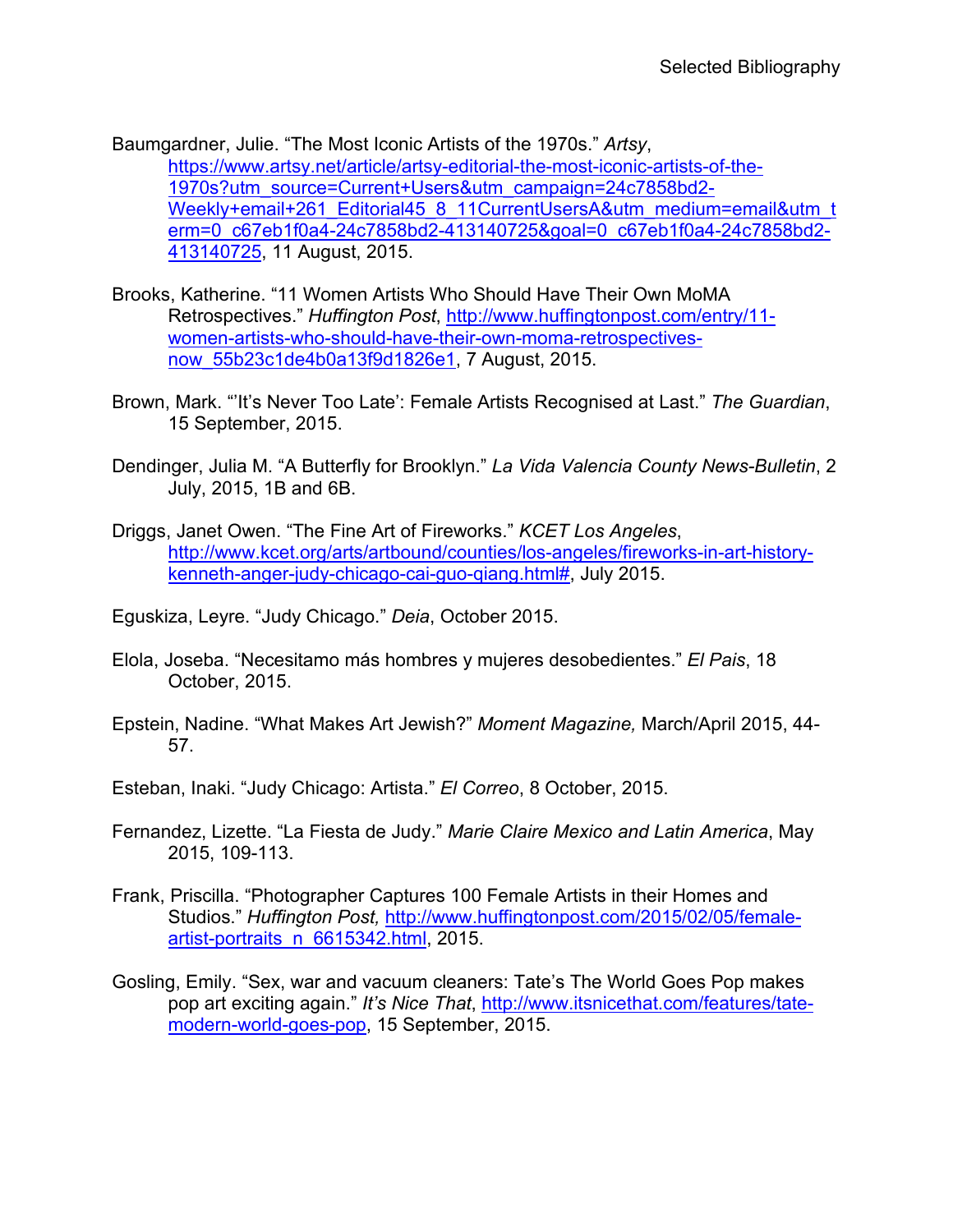- Kinsella, Ray. "Art and Culture: Judy Chicago: Star Cunts and other Attractions." *Madame Soho*, [http://madamesoho.com/2015/10/07/art-and-culture-judy](http://madamesoho.com/2015/10/07/art-and-culture-judy-chicago-star-cunts-and-other-attractions/)[chicago-star-cunts-and-other-attractions/,](http://madamesoho.com/2015/10/07/art-and-culture-judy-chicago-star-cunts-and-other-attractions/) October 2015.
- Marceau, Caitlin. "Jewish Hall of Fame: Judy Chicago." *Shalom Life,*  [http://www.shalomlife.com/culture/2797/jewish-hall-of-fame-judy-chicago/,](http://www.shalomlife.com/culture/2797/jewish-hall-of-fame-judy-chicago/) January 2015.
- McNay, Anna. "Judy Chicago: 'I'll leave it to others to change the world.'" *Studio International*, [http://www.studiointernational.com/index.php/judy-chicago](http://www.studiointernational.com/index.php/judy-chicago-interview-world-goes-pop-tate-modern)[interview-world-goes-pop-tate-modern,](http://www.studiointernational.com/index.php/judy-chicago-interview-world-goes-pop-tate-modern) 9 September, 2015.
- Pickford, James. "Unveiled: Tate displays little-known pop artists." *Financial Times*, 15 September, 2015.
- Robertson, Emma. "Judy Chicago: 'Get Used to it!'" *The Talks*, [http://the](http://the-talks.com/interviews/judy-chicago/)[talks.com/interviews/judy-chicago/,](http://the-talks.com/interviews/judy-chicago/) 2 September, 2015.
- Rudnick, Lois P. "The Arts of Nuclear (Dis)Enchantment." *El Palacio Magazine,* Spring 2015, 35-45.
- Scorranese, Roberta. "Il personaggio: Judy Chicago Story: l'artista che cerca le donne eccezionali." *Corriere della Sera*, October 2015.
- Sharp, Rob. "Tate Modern Finally Gives Pop Art's Long-Ignored Female and Global Artists Their Due." *Artsy*, [https://www.artsy.net/article/artsy-editorial-tate-modern](https://www.artsy.net/article/artsy-editorial-tate-modern-finally-gives-pop-art-s-long)[finally-gives-pop-art-s-long,](https://www.artsy.net/article/artsy-editorial-tate-modern-finally-gives-pop-art-s-long) 17 September, 2015.
- Simmons, William. "Artist in Focus." *Public Catalogue Foundation*, [http://www.thepcf.org.uk/artists/116/reference/42/,](http://www.thepcf.org.uk/artists/116/reference/42/) July 2015.
- "Six things the Pope should do when he visits NYC." *Time Out,*  [http://www.timeout.com/newyork/things-to-do/six-things-the-pope-should-do](http://www.timeout.com/newyork/things-to-do/six-things-the-pope-should-do-when-he-visits-nyc)[when-he-visits-nyc,](http://www.timeout.com/newyork/things-to-do/six-things-the-pope-should-do-when-he-visits-nyc) February 2015.
- Smith, Jennifer. "Feeding the Spirit: Inmate Art Pays Tribute to Female Heroes." *The Wall Street Journal*, [http://www.wsj.com/articles/feeding-the-spirit-inmate-art](http://www.wsj.com/articles/feeding-the-spirit-inmate-art-pays-tribute-to-female-heroes-1439169667)[pays-tribute-to-female-heroes-1439169667,](http://www.wsj.com/articles/feeding-the-spirit-inmate-art-pays-tribute-to-female-heroes-1439169667) 9 August, 2015.
- Smith, Roberta. "Burnishing A Legacy." *The New York Times*, 4 June, 2015, C1 and C5.
- Sooke, Alastair. "World God Pop, Tate Modern, review: 'exhilarating'". *The Telegraph, [http://www.telegraph.co.uk/art/what-to-see/world-goes-pop-tate-modern-review/,](http://www.telegraph.co.uk/art/what-to-see/world-goes-pop-tate-modern-review/)*  15 September, 2015.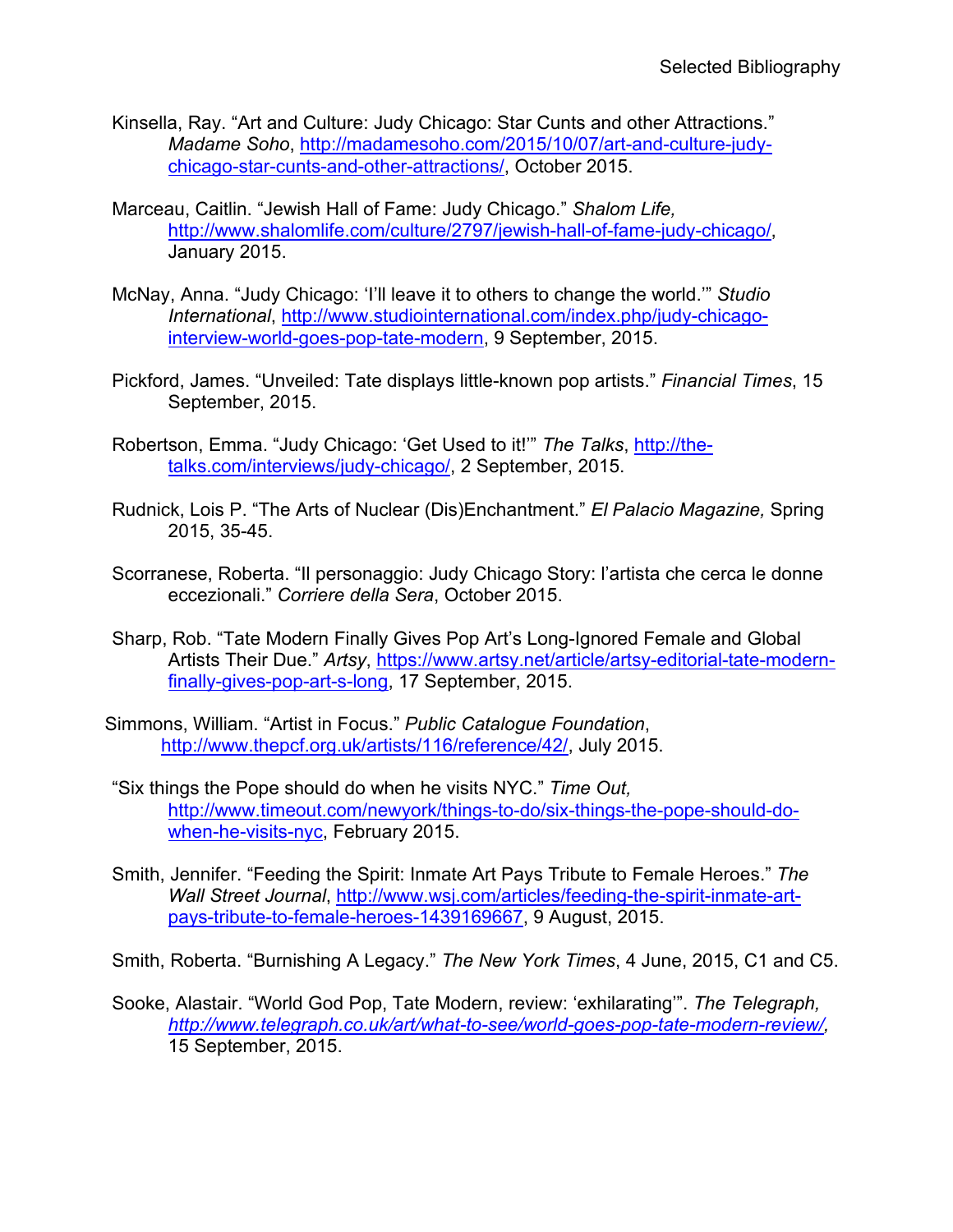- Swanson-Johnston, Suzanna. "A preview of Judy Chicago's Star Cunts & Other Attractions." *Rooms Magazine*, [http://www.roomsmagazine.com/artpeople/2/9/2015/y7zwf4sctdem6lw3g8csdc7n](http://www.roomsmagazine.com/artpeople/2/9/2015/y7zwf4sctdem6lw3g8csdc7n4s76yu) [4s76yu,](http://www.roomsmagazine.com/artpeople/2/9/2015/y7zwf4sctdem6lw3g8csdc7n4s76yu) 3 September, 2015.
- Williams, Holly. "Tate Modern's autumn show, The World Goes Pop, finally gives female pop artists their dues." *The Independent*, [http://www.independent.co.uk/arts](http://www.independent.co.uk/arts-entertainment/art/features/tate-modern-s-autumn-show-the-world-goes-pop-finally-gives-female-pop-artists-their-dues-10487047.html)[entertainment/art/features/tate-modern-s-autumn-show-the-world-goes-pop](http://www.independent.co.uk/arts-entertainment/art/features/tate-modern-s-autumn-show-the-world-goes-pop-finally-gives-female-pop-artists-their-dues-10487047.html)[finally-gives-female-pop-artists-their-dues-10487047.html,](http://www.independent.co.uk/arts-entertainment/art/features/tate-modern-s-autumn-show-the-world-goes-pop-finally-gives-female-pop-artists-their-dues-10487047.html) 5 September, 2015.
- Zuazo, Pello A. "Museoetan, emakumeok sotoan jarraitzen dugu." *Berria*, [http://www.berria.eus/paperekoa/1761/031/001/2015-10-](http://www.berria.eus/paperekoa/1761/031/001/2015-10-06/museoetan_emakumeok_sotoan_jarraitzen_dugu.htm) [06/museoetan\\_emakumeok\\_sotoan\\_jarraitzen\\_dugu.htm,](http://www.berria.eus/paperekoa/1761/031/001/2015-10-06/museoetan_emakumeok_sotoan_jarraitzen_dugu.htm) September 2015.
- ———. "Art Guide: Must See London." *ArtForum,* November 2015.
- ———. "Fragen an Judy Chicago." *Monopol,* November 2015.
- ———. "Judy Chicago: Get used to it." *The Talks,* [http://the-talks.com/interviews/judy](http://the-talks.com/interviews/judy-chicago/)[chicago/](http://the-talks.com/interviews/judy-chicago/)*.* September 2015.
- ———. "Judy Chicago has the last laugh." *The Art Newspaper,*  [http://theartnewspaper.com/news/in-the-frame/judy-chicago-has-the-last-laugh/,](http://theartnewspaper.com/news/in-the-frame/judy-chicago-has-the-last-laugh/) September 2015.
- ———. "The EY Exhibition: The World Goes Pop." *Wall Street International,*  [http://wsimag.com/art/16012-the-ey-exhibition-the-world-goes-pop,](http://wsimag.com/art/16012-the-ey-exhibition-the-world-goes-pop) September 2015.
- ———. "15 Badass Art World Heroines Over 70 Years Old." *Huffington Post,*  [http://www.huffingtonpost.com/2015/01/08/female-artists-over-](http://www.huffingtonpost.com/2015/01/08/female-artists-over-70_n_6424730.html)[70\\_n\\_6424730.html,](http://www.huffingtonpost.com/2015/01/08/female-artists-over-70_n_6424730.html) January 2015.

- Abatemarco, Michael. "Feminism plus: Judy Chicago at 75." *Pasatiempo*, [http://www.santafenewmexican.com/pasatiempo/art/museum\\_shows/feminism](http://www.santafenewmexican.com/pasatiempo/art/museum_shows/feminism-plus-judy-chicago-at/article_32a0e3dc-395d-5e9d-afcc-ce8ef01be0e8.html)[plus-judy-chicago-at/article\\_32a0e3dc-395d-5e9d-afcc-ce8ef01be0e8.html,](http://www.santafenewmexican.com/pasatiempo/art/museum_shows/feminism-plus-judy-chicago-at/article_32a0e3dc-395d-5e9d-afcc-ce8ef01be0e8.html) 6 June, 2014.
- Berkovitch, Ellen. "Chicago, NM." *New Mexico Magazine*, [http://www.nmmagazine.com/article/?aid=85934#.VIYUfHZ0yM8,](http://www.nmmagazine.com/article/?aid=85934#.VIYUfHZ0yM8) June 2014.
- Bradley, Paige K. "Judy Chicago." *ArtForum,* [http://artforum.com/words/id=45961,](http://artforum.com/words/id=45961) 28 March, 2014.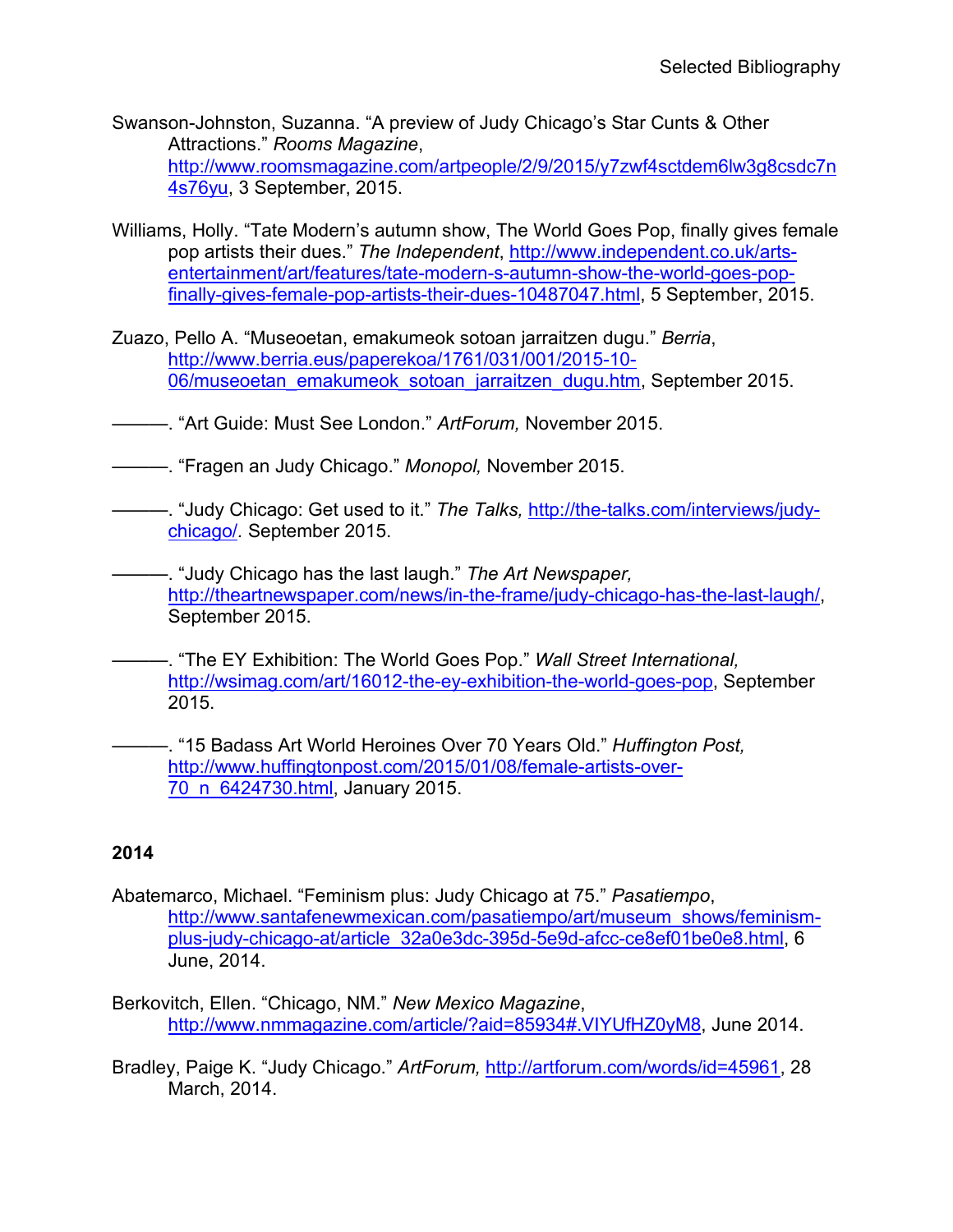- Brooks, Katherine. "Judy Chicago Is Connecting The Dots Of Feminist History, One Exhibition At A Time." *Huffington Post*, [http://www.huffingtonpost.com/katherine](http://www.huffingtonpost.com/katherine-brooks/judy-chicago-retrospective-_b_5086900.html)brooks/judy-chicago-retrospective- b 5086900.html, 4 April, 2014.
- Calluori Holcombe, Anna. "The Dinner Party: Restoring Women to History." CHOICE Connect, December 2014.

"Chicago Everywhere." *Art in America*, April 2014, 23.

- Cooper, Ashton. "'She Takes No Prisoners': At 75, Judy Chicago is Still Making Waves." *Blouin Art Info*, [http://www.blouinartinfo.com/news/story/1027838/she-takes-no](http://www.blouinartinfo.com/news/story/1027838/she-takes-no-prisoners-at-75-judy-chicago-is-still-making)[prisoners-at-75-judy-chicago-is-still-making,](http://www.blouinartinfo.com/news/story/1027838/she-takes-no-prisoners-at-75-judy-chicago-is-still-making) 22 April, 2014.
- Davis, Kathryn M. "Judy Chicago marks thirty years in New Mexico." *El Palacio*, [http://tinyurl.com/lu8ewxt,](http://tinyurl.com/lu8ewxt) Spring 2014.
- Duggan, Bob. "Why Judy Chicago Still Fights for Feminist Art at 75." *Big Think,* [http://bigthink.com/Picture-This/why-judy-chicago-still-fights-for-feminist-art-at-75,](http://bigthink.com/Picture-This/why-judy-chicago-still-fights-for-feminist-art-at-75) 3 April, 2014.
- Front, Christian L. "'Judy Chicago: A Butterfly for Oakland' revisited." *San Francisco Gate/San Francisco Chronicle,* [http://www.sfgate.com/art/article/Judy-Chicago-A-](http://www.sfgate.com/art/article/Judy-Chicago-A-Butterfly-for-Oakland-revisited-5590989.php#photo-6526071)[Butterfly-for-Oakland-revisited-5590989.php#photo-6526071,](http://www.sfgate.com/art/article/Judy-Chicago-A-Butterfly-for-Oakland-revisited-5590989.php#photo-6526071) 30 June, 2014.
- Graham, McKenzie. "The (After) Dinner Party." *The Artist's Magazine*, July/August, 2014, 8.
- Habash, Gabe. "PW Picks: Books of the Week, April 14, 2014." *Publisher's Weekly*, [http://www.publishersweekly.com/pw/by-topic/industry-news/tip](http://www.publishersweekly.com/pw/by-topic/industry-news/tip-sheet/article/61812-pw-picks-books-of-the-week-april-14-2014.html)[sheet/article/61812-pw-picks-books-of-the-week-april-14-2014.html,](http://www.publishersweekly.com/pw/by-topic/industry-news/tip-sheet/article/61812-pw-picks-books-of-the-week-april-14-2014.html) 11 April, 2014.
- Hale, Mike. "Butterflies (Nearly) Over Brooklyn." *The New York Times*, [http://artsbeat.blogs.nytimes.com/2014/04/27/butterflies-nearly-over](http://artsbeat.blogs.nytimes.com/2014/04/27/butterflies-nearly-over-brooklyn/?_r=0)[brooklyn/?\\_r=0,](http://artsbeat.blogs.nytimes.com/2014/04/27/butterflies-nearly-over-brooklyn/?_r=0) April 27, 2014.
- Halperin, Julia. "Guess who's coming to dinner this time?" *The Art Newspaper,* April 2014, 30.
- Harris, Kyle. "Judy Chicago Talks About Feminism, Art and Life at 75." *Denver Westword Blogs*, [http://blogs.westword.com/showandtell/2014/10/judy\\_chicago\\_talks\\_feminism](http://blogs.westword.com/showandtell/2014/10/judy_chicago_talks_feminismart_and_life_at_75.php) art and life at 75.php, 15 October, 2014.

Harrison, Pat. "Judy Chicago at 75." *News from the Schlesinger Library,* Spring 2014, 7.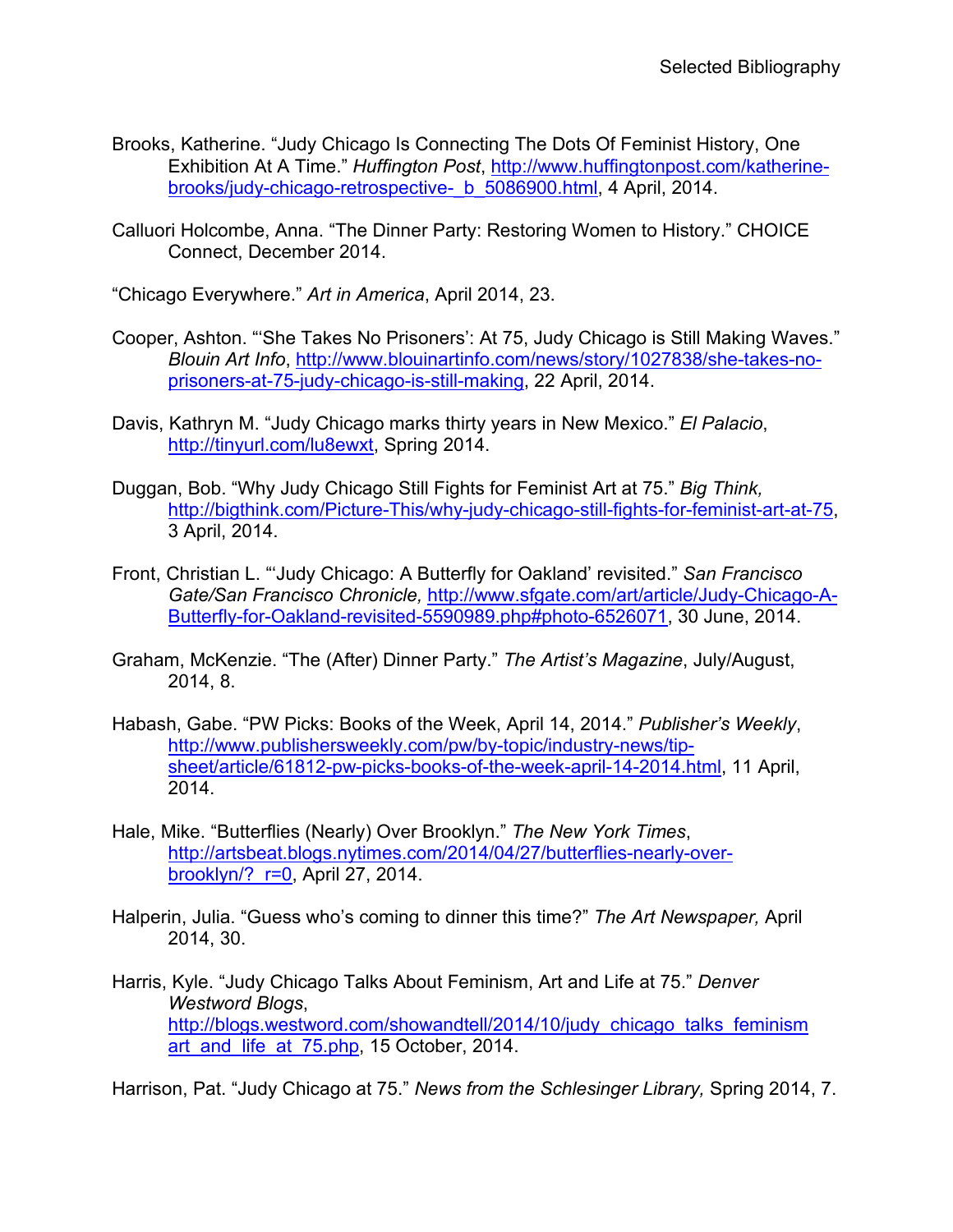- Heimbach, Birgit. "Judy Chicago: Dinner Party." *Deutsche Hebammen Zeitschrift.* December 2014, cover art, 83-86.
- Holliday Smith, Rachel. "Artist Judy Chicago's Feminist Fireworks Display Coming to Prospect Park." *DNAinfo*, [http://www.dnainfo.com/new-york/20140416/prospect](http://www.dnainfo.com/new-york/20140416/prospect-heights/artist-judy-chicagos-feminist-fireworks-display-coming-prospect-park)[heights/artist-judy-chicagos-feminist-fireworks-display-coming-prospect-park,](http://www.dnainfo.com/new-york/20140416/prospect-heights/artist-judy-chicagos-feminist-fireworks-display-coming-prospect-park) 16 April, 2014.
- "Institutional Time: A Critique of Studio Art Education." *Publisher's Weekly*, [http://www.publishersweekly.com/978-1-58093-366-7,](http://www.publishersweekly.com/978-1-58093-366-7) February 2014.
- Irish, Anni. "Judy Chicago: Early Work at the Brooklyn Museum." *New York Arts Magazine*, [http://www.nyartsmagazine.com/?p=17878,](http://www.nyartsmagazine.com/?p=17878) 21 May, 2014.
- Jadmak, Jackie. "Judy Chicago has ranged far since 'Dinner.'" *Albuquerque Journal*, [http://www.abqjournal.com/414994/news/judy-chicago-has-ranged-far-since](http://www.abqjournal.com/414994/news/judy-chicago-has-ranged-far-since-dinner.html)[dinner.html,](http://www.abqjournal.com/414994/news/judy-chicago-has-ranged-far-since-dinner.html) 13 June, 2014.
- Johnson, Ken. "The Breakfast That Preceded 'The Dinner Party.'" *The New York Times*, [http://www.nytimes.com/2014/04/11/arts/design/chicago-in-la-focuses-on-judy](http://www.nytimes.com/2014/04/11/arts/design/chicago-in-la-focuses-on-judy-chicagos-early-work.html)[chicagos-early-work.html,](http://www.nytimes.com/2014/04/11/arts/design/chicago-in-la-focuses-on-judy-chicagos-early-work.html) 10 April, 2014.
- "Judy Chicago's Early Work, 1963-1974." *American Art Review,* October 2014. 112.
- Kennicott, Phillip. "Can Judy Chicago make D.C. her sister city?" *The Washington Post*, [http://www.washingtonpost.com/entertainment/museums/can-judy-chicago](http://www.washingtonpost.com/entertainment/museums/can-judy-chicago-make-dc-her-sister-city/2014/01/17/cf7d1d14-7d56-11e3-95c6-0a7aa80874bc_story.html?tid=hpModule_ef3e52c4-8691-11e2-9d71-f0feafdd1394)[make-dc-her-sister-city/2014/01/17/cf7d1d14-7d56-11e3-95c6-](http://www.washingtonpost.com/entertainment/museums/can-judy-chicago-make-dc-her-sister-city/2014/01/17/cf7d1d14-7d56-11e3-95c6-0a7aa80874bc_story.html?tid=hpModule_ef3e52c4-8691-11e2-9d71-f0feafdd1394) 0a7aa80874bc story.html?tid=hpModule\_ef3e52c4-8691-11e2-9d71[f0feafdd1394,](http://www.washingtonpost.com/entertainment/museums/can-judy-chicago-make-dc-her-sister-city/2014/01/17/cf7d1d14-7d56-11e3-95c6-0a7aa80874bc_story.html?tid=hpModule_ef3e52c4-8691-11e2-9d71-f0feafdd1394) 17 January, 2014.
- Kuan, Christine. "In Conversation with Judy Chicago, Icon of Feminist Art." *Artsy*, [https://artsy.net/post/christine-in-conversation-with-judy-chicago-icon-of,](https://artsy.net/post/christine-in-conversation-with-judy-chicago-icon-of) May 2014.
- Lambert, N. M. "Institutional Time: A Critique of Studio Art Education." *Choice: Current Reviews for Academic Libraries*, November 2014.
- Lampe, Lilly. "Judy Chicago Proves She's About More Than Vagina Plates at Brooklyn Museum Show." *The Village Voice*, [http://www.villagevoice.com/2014-04-](http://www.villagevoice.com/2014-04-23/art/judy-chicago-brooklyn-museum/) [23/art/judy-chicago-brooklyn-museum/,](http://www.villagevoice.com/2014-04-23/art/judy-chicago-brooklyn-museum/) 23 April, 2014.
- Morgan, Tiernan. "The Birth and Education of Judy Chicago." *Hyperallergic,* [http://hyperallergic.com/134957/the-birth-and-education-of-judy-chicago/,](http://hyperallergic.com/134957/the-birth-and-education-of-judy-chicago/) 14 July, 2014.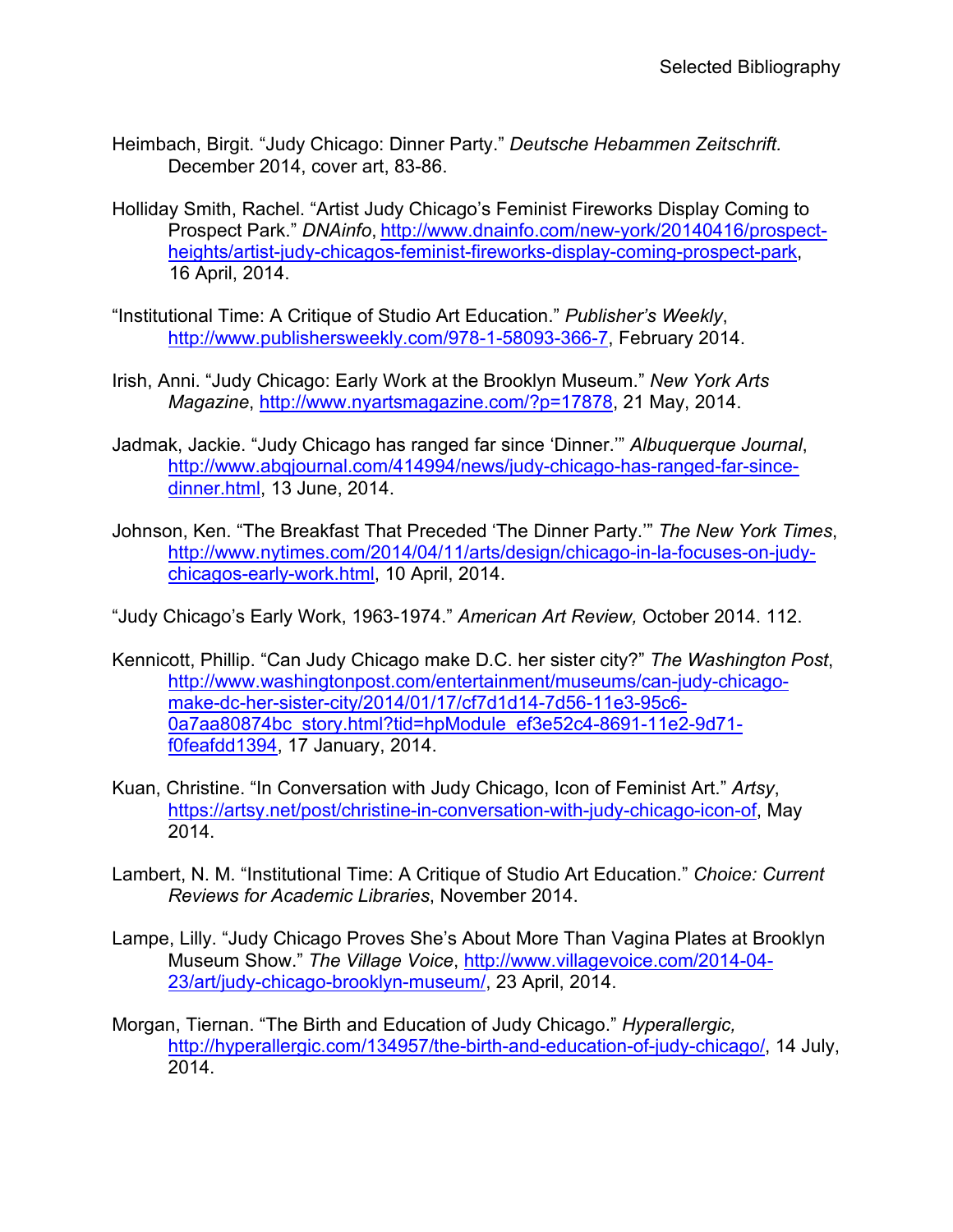Musumeci, Natalie. "Art with a bang! Iconic feminist artist Judy Chicago to light up Prospect Park with feminist fireworks show." *New York Daily News*, [http://www.nydailynews.com/new-york/brooklyn/iconic-feminist-artist-judy](http://www.nydailynews.com/new-york/brooklyn/iconic-feminist-artist-judy-chicago-light-prospect-park-feminist-fireworks-show-article-1.1768155)[chicago-light-prospect-park-feminist-fireworks-show-article-1.1768155,](http://www.nydailynews.com/new-york/brooklyn/iconic-feminist-artist-judy-chicago-light-prospect-park-feminist-fireworks-show-article-1.1768155) 25 April, 2014.

Peiffer, Prudence. "Judy Chicago: Brooklyn Museum." *ArtForum*, November 2014, 280.

- Plummer, Todd. "Chicago is Everywhere." *Interview*, [http://www.interviewmagazine.com/art/judy-chicago-chicago-in-la-a-butterfly-for](http://www.interviewmagazine.com/art/judy-chicago-chicago-in-la-a-butterfly-for-brooklyn/)[brooklyn/,](http://www.interviewmagazine.com/art/judy-chicago-chicago-in-la-a-butterfly-for-brooklyn/) April 2014.
- Pollack, Maika. "'Chicago in L.A.: Judy Chicago's Work, 1963-74' at the Brooklyn Museum." *Gallerist,* [http://galleristny.com/2014/04/chicago-in-l-a-judy-chicagos](http://galleristny.com/2014/04/chicago-in-l-a-judy-chicagos-early-work-1963-74-at-the-brooklyn-museum/)[early-work-1963-74-at-the-brooklyn-museum/,](http://galleristny.com/2014/04/chicago-in-l-a-judy-chicagos-early-work-1963-74-at-the-brooklyn-museum/) 9 March, 2014.
- Rinaldi, Ray Mark. "'Judy Chicago' at Denver's RedLine honors great American troublemaker." *Denver Post*, [http://www.denverpost.com/art/ci\\_26780449/judy](http://www.denverpost.com/art/ci_26780449/judy-chicago-at-denvers-redline-honors-great-american)[chicago-at-denvers-redline-honors-great-american,](http://www.denverpost.com/art/ci_26780449/judy-chicago-at-denvers-redline-honors-great-american) 23 October, 2014.
- Roberts, Kathaleen. "Happy Birthday, Judy Chicago." *Albuquerque Journal*, [http://www.abqjournal.com/408067/entertainment/happy-birthday-judy](http://www.abqjournal.com/408067/entertainment/happy-birthday-judy-chicago.html)[chicago.html,](http://www.abqjournal.com/408067/entertainment/happy-birthday-judy-chicago.html) 30 May, 2014.
- Schwiegershausen, Erica. "Q&A: Judy Chicago Has a Simple Solution for Art-World Sexism." *The Cut,* [http://nymag.com/thecut/2014/03/judy-chicagos-easy-answer](http://nymag.com/thecut/2014/03/judy-chicagos-easy-answer-to-art-world-sexism.html)[to-art-world-sexism.html,](http://nymag.com/thecut/2014/03/judy-chicagos-easy-answer-to-art-world-sexism.html) 24 March, 2014.
- Simmons, William J. "Of Vulvas and Car Hoods: William J. Simmons Interviews Judy Chicago." *Big Red and Shiny,* [http://www.bigredandshiny.com/cgi](http://www.bigredandshiny.com/cgi-bin/BRS.cgi?section=article&issue=155&article=2014-01-28-075141240375155062)[bin/BRS.cgi?section=article&issue=155&article=2014-01-28-](http://www.bigredandshiny.com/cgi-bin/BRS.cgi?section=article&issue=155&article=2014-01-28-075141240375155062) [075141240375155062,](http://www.bigredandshiny.com/cgi-bin/BRS.cgi?section=article&issue=155&article=2014-01-28-075141240375155062) 19 May, 2014.
- "The Dinner Party: Restoring Women to History." *Publisher's Weekly*, [http://www.publishersweekly.com/978-1-58093-389-6,](http://www.publishersweekly.com/978-1-58093-389-6) March 2014.
- "Top 11 Museum Shows & Biennials of 2014." *Artsy*, [https://artsy.net/article/artsy](https://artsy.net/article/artsy-editorial-top-11-museum-shows-biennials-of-2014)[editorial-top-11-museum-shows-biennials-of-2014,](https://artsy.net/article/artsy-editorial-top-11-museum-shows-biennials-of-2014) 18 December, 2014.
- Treanor, Virginia. "Judy Chicago: Circa '75." *National Museum of Women in the Arts Magazine*, Winter/Spring 2014.
- Vande Panne, Valerie. "Chicago on Chicago." *Harvard Gazette*, [http://www.radcliffe.harvard.edu/news/in-news/chicago-chicago,](http://www.radcliffe.harvard.edu/news/in-news/chicago-chicago) 5 March, 2014.

Week, The. "Exhibit of the Week: Chicago in L.A.: Judy Chicago's Early Work, 1963-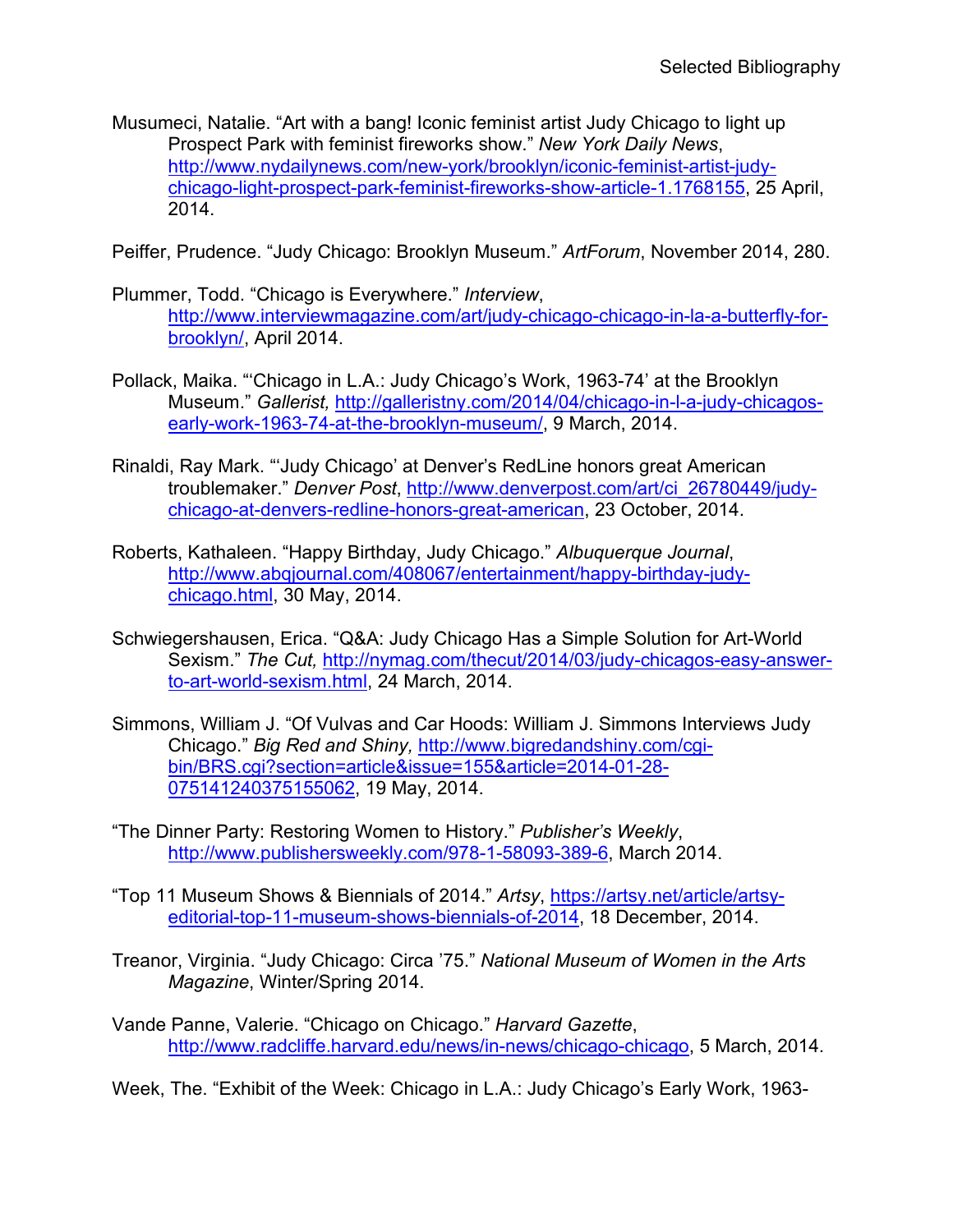1974." *The Week,* 16 May, 2014.

Wilkes, Rob. "Scorched Earth: Judy Chicago's war protests from the Californian desert illustrate the power of transformation." *We Heart*, [http://www.we](http://www.we-heart.com/2014/12/17/judy-chicago-benny-merris-sascha-braunig-trioceros/)[heart.com/2014/12/17/judy-chicago-benny-merris-sascha-braunig-trioceros/,](http://www.we-heart.com/2014/12/17/judy-chicago-benny-merris-sascha-braunig-trioceros/) 17 December, 2014.

### **2013**

- Freeman, Liam. "Portrait of an artist. Day 3: Judy Chicago (Frieze London)." *Vogue (UK),* [http://www.vogue.co.uk/blogs/the-culture-edit/2013/10/14/portrait-of-an](http://www.vogue.co.uk/blogs/the-culture-edit/2013/10/14/portrait-of-an-artist)[artist,](http://www.vogue.co.uk/blogs/the-culture-edit/2013/10/14/portrait-of-an-artist) October 2013.
- Hubbard, Sue. "Judy Chicago and Louise Bourgeois, Helen Chadwick, Tracey Emin: Ben Uri Gallery, London." *3 Quarks Daily (UK)*, [http://www.3quarksdaily.com/3quarksdaily/2013/02/judy-chicago-and-louise](http://www.3quarksdaily.com/3quarksdaily/2013/02/judy-chicago-and-louise-bourgeois-helen-chadwick-tracey-emin-ben-uri-gallery-london.html)[bourgeois-helen-chadwick-tracey-emin-ben-uri-gallery-london.html,](http://www.3quarksdaily.com/3quarksdaily/2013/02/judy-chicago-and-louise-bourgeois-helen-chadwick-tracey-emin-ben-uri-gallery-london.html) 4 February, 2013.
- Joseph-Lowery, Frédérique. "La Céramique du Nouveau Monde." *Artpress 2 (France),*  November/December 2013.
- "Judy Chicago Exhibition Announced for Frieze Masters in October." *ArtLyst (UK),*  [http://www.artlyst.com/articles/judy-chicago-exhibition-announced-for-frieze](http://www.artlyst.com/articles/judy-chicago-exhibition-announced-for-frieze-masters-in-october)[masters-in-october,](http://www.artlyst.com/articles/judy-chicago-exhibition-announced-for-frieze-masters-in-october) 2 August, 2013.
- Knowles, Beverley. "Chicago in London." *Apollo Magazine (UK),* [http://www.apollo-magazine.com/judy-chicago/,](http://www.apollo-magazine.com/judy-chicago/) 7 November, 2013.

Lamarre, Rebecca. "Judy Chicago: The Feminist Classroom." *HUSK (UK)*, Winter 2012.

- Malone, Theresa. "Judy Chicago's best photograph: woman and smoke." *The Guardian (UK),* [http://www.theguardian.com/artanddesign/2013/oct/17/judy-chicago-best](http://www.theguardian.com/artanddesign/2013/oct/17/judy-chicago-best-photograph-woman-smoke)[photograph-woman-smoke](http://www.theguardian.com/artanddesign/2013/oct/17/judy-chicago-best-photograph-woman-smoke), 17 October 2013.
- Mason, Paul. "Money vs Monet when art becomes an asset." *Channel 4 (UK),*  [http://www.channel4.com/news/frieze-fine-art-fair-rich-prices-money-grayson](http://www.channel4.com/news/frieze-fine-art-fair-rich-prices-money-grayson-perry)[perry,](http://www.channel4.com/news/frieze-fine-art-fair-rich-prices-money-grayson-perry) 16 October, 2013.
- Mielke, Wolfgang. "Meeting in London with the artist Judy Chicago." *Perinique (Germany),* Issue 16, 2013.
- Oppenheim, Leonora. "London's Frieze Art Fair with Clay Ketter." *Cool Hunting,* [http://www.coolhunting.com/culture/frieze-art-fair-clay-ketter.php,](http://www.coolhunting.com/culture/frieze-art-fair-clay-ketter.php) 22 October, 2013.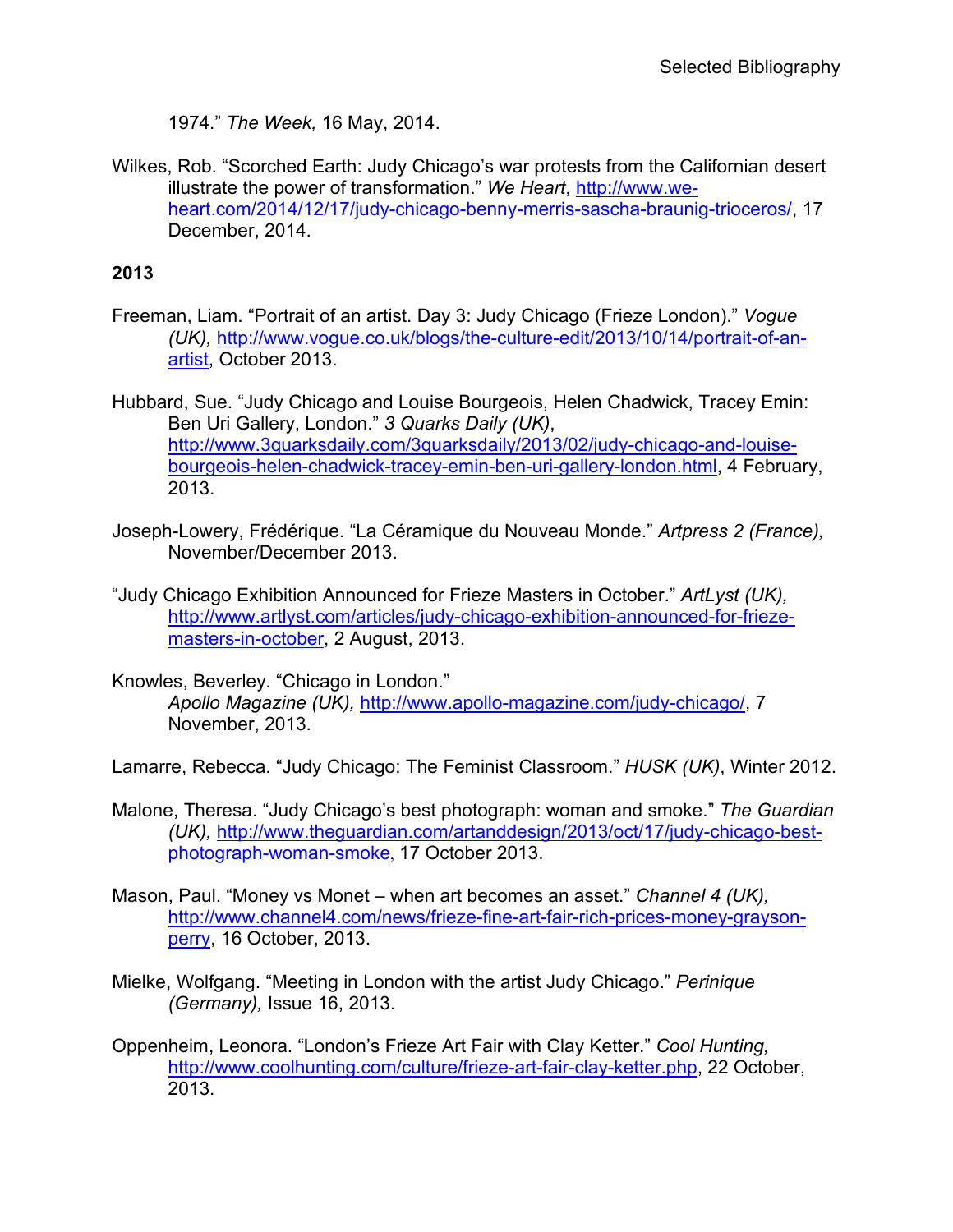- Potter, Claire. "After the Dinner Party: An Evening With Judy Chicago." [http://chronicle.com/blognetwork/tenuredradical/2013/07/after-the-dinner-party](http://chronicle.com/blognetwork/tenuredradical/2013/07/after-the-dinner-party-an-evening-with-judy-chicago/)[an-evening-with-judy-chicago/,](http://chronicle.com/blognetwork/tenuredradical/2013/07/after-the-dinner-party-an-evening-with-judy-chicago/) 13 July, 2013.
- Preuss, Sebastian. "Ich wollte arbeiten wie die Kerle." *Wetlkunst* (Germany)*,* October 2013.
- Rinaldi, Ray Mark. "Art by Judy Chicago and Dorothea Lange, and their husbands, highlighted in Colorado shows." *The Denver Post,*  [http://www.denverpost.com/news/ci\\_22792717,](http://www.denverpost.com/news/ci_22792717) 15 March, 2013.
- Roberts, Soraya. "Naked if I want to: Lena Dunham's body politic." *salon.com*, [http://www.salon.com/2013/02/09/naked\\_if\\_i\\_want\\_to\\_lena\\_dunhams\\_body\\_polit](http://www.salon.com/2013/02/09/naked_if_i_want_to_lena_dunhams_body_politic) [ic,](http://www.salon.com/2013/02/09/naked_if_i_want_to_lena_dunhams_body_politic) 9 February, 2013.
- Shaw, Anne. "Sisters are doing it for themselves." *The Art Newspaper,*  [http://www.theartnewspaper.com/articles/Sisters-are-doing-it-for](http://www.theartnewspaper.com/articles/Sisters-are-doing-it-for-themselves/30671)[themselves/30671,](http://www.theartnewspaper.com/articles/Sisters-are-doing-it-for-themselves/30671) 14 October, 2013.
- Spence, Rachel. "Judy Chicago's battle with sexism." *Financial Times (UK),* [http://www.ft.com/intl/cms/s/2/64b935c6-2ab8-11e3-8fb8-](http://www.ft.com/intl/cms/s/2/64b935c6-2ab8-11e3-8fb8-00144feab7de.html#axzz2hoSK8J18) [00144feab7de.html#axzz2hoSK8J18,](http://www.ft.com/intl/cms/s/2/64b935c6-2ab8-11e3-8fb8-00144feab7de.html#axzz2hoSK8J18) 11 October, 2013.
- Sweeney, Patrick. "Deflowered: Judy Chicago." GAYLETTER.com, [http://www.gayletter.com/deflowered-judy-chicago/,](http://www.gayletter.com/deflowered-judy-chicago/) 30 August, 2013.

- Berryman, Andrea and Jennifer Patterson. "Why Feminist Art matters now." *the f word*, [http://www.thefword.org.uk/reviews/2012/11/why\\_feminist\\_art\\_matters,](http://www.thefword.org.uk/reviews/2012/11/why_feminist_art_matters) 30 November, 2012.
- Biller, Steven. "L.A. Woman." *Palm Springs Life*, February 2012.
- Borzello, Frances. "Dishing Up Meaningful Art: A feast of 'Dinner Party' artist Judy Chicago's work." *Camden New Journal,* [http://www.camdennewjournal.com/reviews/cinema/2012/dec/dishing](http://www.camdennewjournal.com/reviews/cinema/2012/dec/dishing-meaningful-art-feast-dinner-party-artist-judy-chicagos-work)[meaningful-art-feast-dinner-party-artist-judy-chicagos-work,](http://www.camdennewjournal.com/reviews/cinema/2012/dec/dishing-meaningful-art-feast-dinner-party-artist-judy-chicagos-work) 13 December, 2012.

Cheng, Scarlet. "Judy Chicago, Nye+Brown." *Artillery* magazine, June 2012.

Chicago, Judy. "We women artists refuse to be written out of history." *The Guardian (UK),* [http://www.guardian.co.uk/commentisfree/2012/oct/09/judy-chicago](http://www.guardian.co.uk/commentisfree/2012/oct/09/judy-chicago-women-artists-history)[women-artists-history,](http://www.guardian.co.uk/commentisfree/2012/oct/09/judy-chicago-women-artists-history) 10 October, 2012.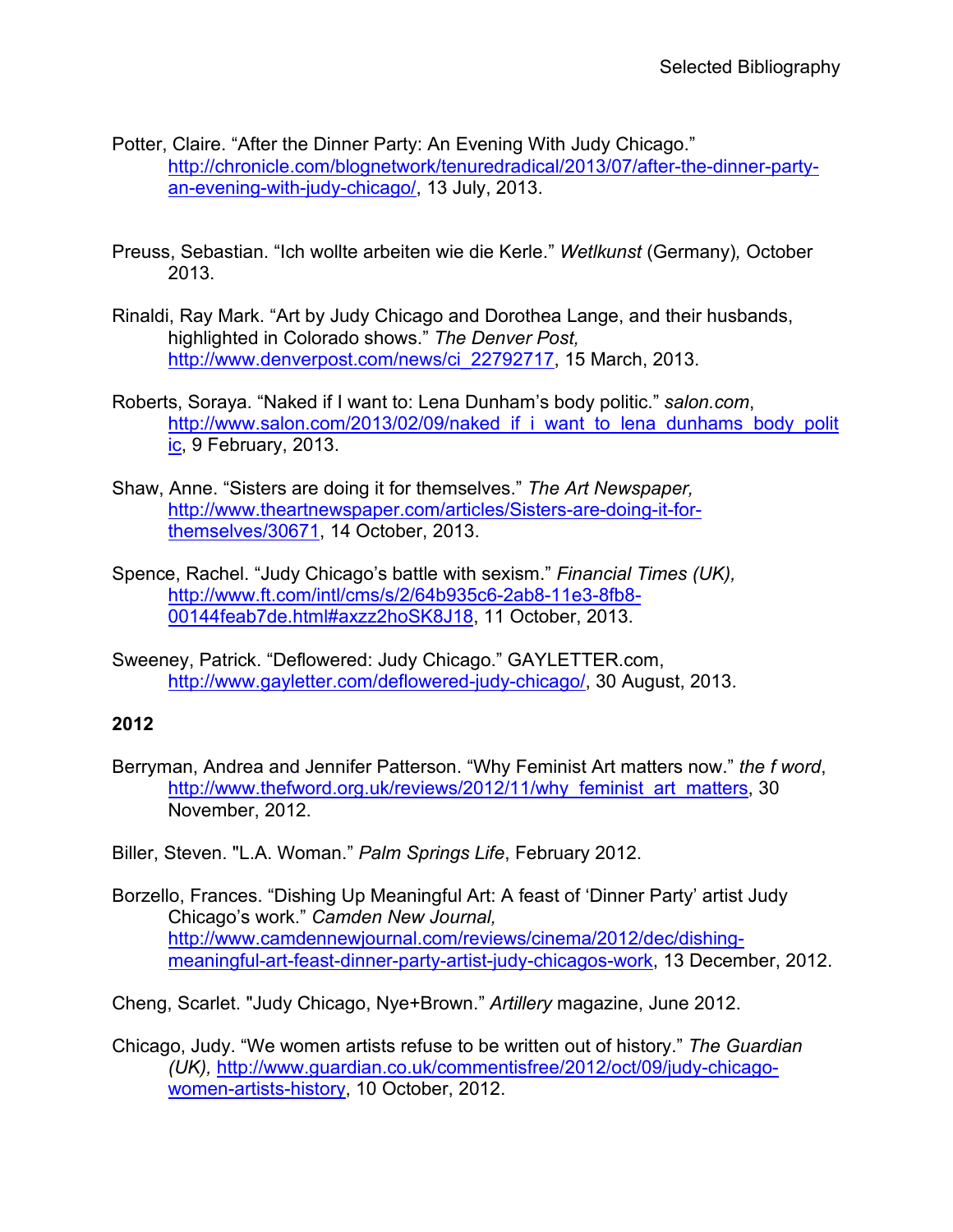Cooke, Rachel. "The art of Judy Chicago." *The Observer (UK),* [http://www.guardian.co.uk/artanddesign/2012/nov/04/judy-chicago-art-feminism](http://www.guardian.co.uk/artanddesign/2012/nov/04/judy-chicago-art-feminism-britain)[britain,](http://www.guardian.co.uk/artanddesign/2012/nov/04/judy-chicago-art-feminism-britain) 3 November, 2012.

- Dalkey, Victoria. "Judy Chicago's work, at Crocker, stands up strongly for women." *The Sacramento Bee,* [http://www.sacbee.com/2012/03/18/4341624/judy-chicagos](http://www.sacbee.com/2012/03/18/4341624/judy-chicagos-work-at-crocker.html)[work-at-crocker.html,](http://www.sacbee.com/2012/03/18/4341624/judy-chicagos-work-at-crocker.html) 18 March, 2012.
- Dambrot, Shana Nys. "Los Angeles: PST's Temporary Outdoor Contemporary." *art ltd.*, May/June, 2012.
- Filimonov, Sasha. "Feminist artist Judy Chicago talks at Whitechapel Gallery." *East London Lines (UK),* [http://www.eastlondonlines.co.uk/2012/11/founding-feminist](http://www.eastlondonlines.co.uk/2012/11/founding-feminist-artist-judy-chicago-talks-at-whitechapel-gallery/)[artist-judy-chicago-talks-at-whitechapel-gallery/,](http://www.eastlondonlines.co.uk/2012/11/founding-feminist-artist-judy-chicago-talks-at-whitechapel-gallery/) 15 November, 2012.

Frank, Peter. A review. *Huffington Post Arts,*  [http://www.huffingtonpost.com/2012/03/31/haiku](http://www.huffingtonpost.com/2012/03/31/haiku-reviews_n_1380166.html?ref=email_share#s813818)[reviews\\_n\\_1380166.html?ref=email\\_share#s813818,](http://www.huffingtonpost.com/2012/03/31/haiku-reviews_n_1380166.html?ref=email_share#s813818) 31 March, 2012.

Garvey, Jane. "Woman's Hour." *BBC Radio 4 (UK) (audio),*  [http://www.bbc.co.uk/programmes/p01121z6,](http://www.bbc.co.uk/programmes/p01121z6) 13 November, 2012.

"Going into the unknown: Judy Chicago." *Crafts Magazine (UK),* November/December 2012.

Goldman. Edward. "Art Talk." *KCRW-FM*, [http://www.kcrw.com/etc/programs/at/at120124he\\_sold\\_us\\_sharks\\_di,](http://www.kcrw.com/etc/programs/at/at120124he_sold_us_sharks_di) 24 January, 2012.

- Gourbe, Geraldine. "Goddess: de l'hypericône à l'hypertrophie du visible." *Inter, art actuel (Quebec),* Fall 2012, 49.
- Haden-Guest, Anthony. "Penny Slinger, Judy Chicago and Feminist Art Today." *Spear's Wealth Management Survey (UK),* [http://www.spearswms.com/spears](http://www.spearswms.com/spears-world/article-of-the-week/41002/penny-slinger-judy-chicago-and-feminist-art-today.thtml)[world/article-of-the-week/41002/penny-slinger-judy-chicago-and-feminist-art](http://www.spearswms.com/spears-world/article-of-the-week/41002/penny-slinger-judy-chicago-and-feminist-art-today.thtml)[today.thtml](http://www.spearswms.com/spears-world/article-of-the-week/41002/penny-slinger-judy-chicago-and-feminist-art-today.thtml)*,* 20 November, 2012.
- Hilgenstock. Andrea. "Judy Chicago über Kunst aus Los Angeles." Feature interview, *Tip Magazine* (Germany), 26 March, 2012.
- Joseph, Anne. "Judy Chicago Returns to London." *The Jewish Daily Forward,* [http://blogs.forward.com/the-arty-semite/167134/judy-chicago-returns-to-london/,](http://blogs.forward.com/the-arty-semite/167134/judy-chicago-returns-to-london/) 4 December, 2012.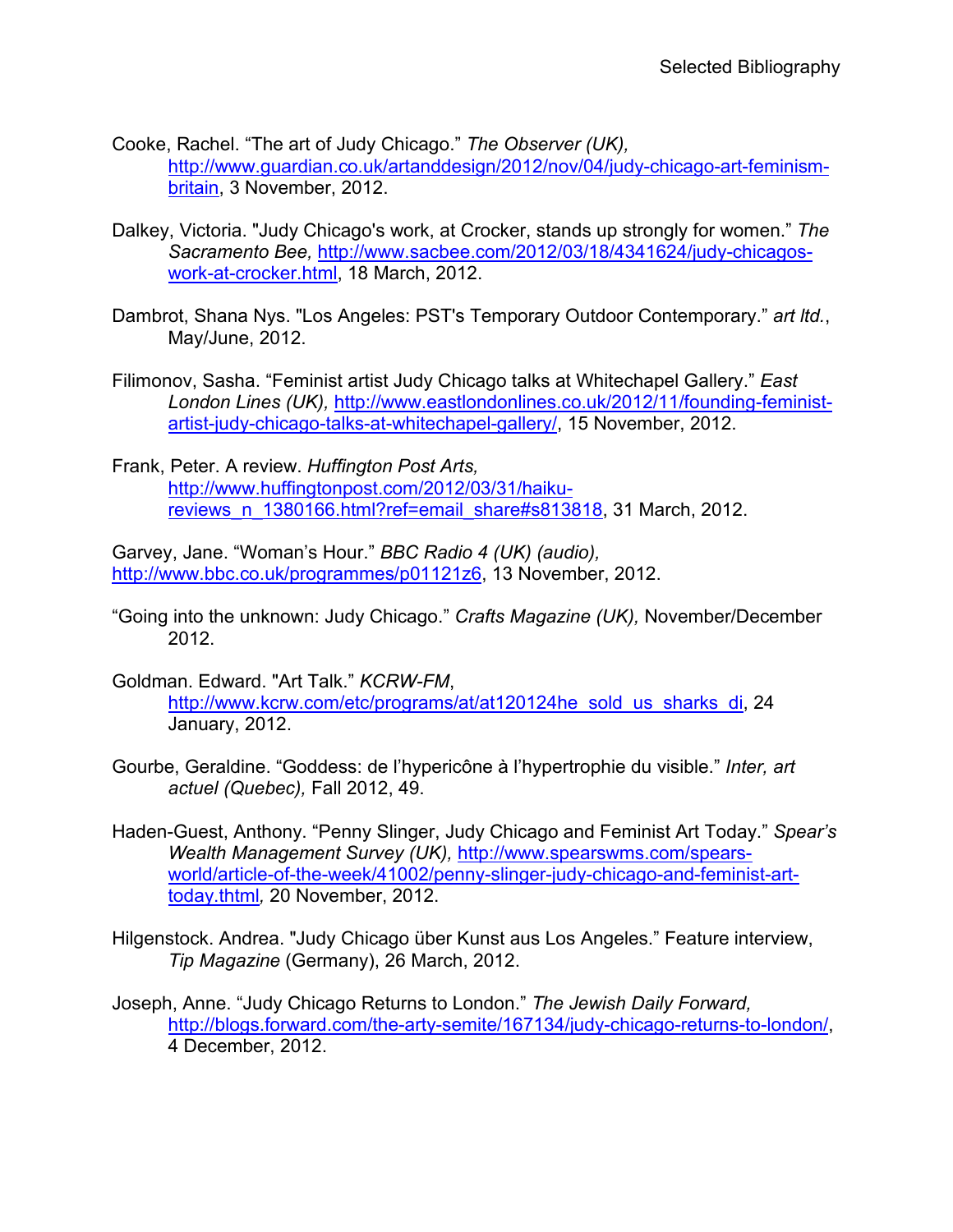- Leaver, John. "Like Smoke: Los Angeles and the Vaporous Origins of Contemporary Art." *X-TRA Contemporary Art Quarterly,* Summer 2012.
- Mana, Galit. "Judy Chicago in the UK." *Jewish Renaissance (UK)*, October 2012.
- McGarry, Kevin. "Out There: Encore Performances." *The New York Times Magazine, T Style Magazine,* [http://tmagazine.blogs.nytimes.com/2012/01/27/out-there](http://tmagazine.blogs.nytimes.com/2012/01/27/out-there-encore-performances/)[encore-performances/,](http://tmagazine.blogs.nytimes.com/2012/01/27/out-there-encore-performances/) 27 January, 2012.
- McNamee, Anna. "The Strand." BBC World Service (UK) (audio), [http://www.bbc.co.uk/programmes/p0109q6b,](http://www.bbc.co.uk/programmes/p0109q6b) 16 November, 2012.
- McNay, Anna. "Art review: feminist artist Judy Chicago." *DIVA Magazine (UK)*, [http://www.divamag.co.uk/category/arts-entertainment/review-artist-judy](http://www.divamag.co.uk/category/arts-entertainment/review-artist-judy-chigago)[chigago's-deflowered-and-ben-uri.aspx,](http://www.divamag.co.uk/category/arts-entertainment/review-artist-judy-chigago) 19 December, 2012.
- Messofiore, Gianluca. "Pussy Riot: Women Still a Potent Force, Says Feminist Art Founder Judy Chicago." *International Business Times (UK),*  [http://www.ibtimes.co.uk/articles/378923/20120830/judy-chicago-pussy-riot](http://www.ibtimes.co.uk/articles/378923/20120830/judy-chicago-pussy-riot-feminist-art-nadezhda.htm)[feminist-art-nadezhda.htm,](http://www.ibtimes.co.uk/articles/378923/20120830/judy-chicago-pussy-riot-feminist-art-nadezhda.htm) 30 August, 2012.
- Pataczek, Anna. "Kämpfen, Nähen, tafeln Zu Gast: Judy Chicago, Ikone des Feminismus." Feature interview: *Der Tagesspiegel* (Germany), 15 March, 2012.
- Phillips, Sam. "Judy Chicago at Ben Uri Gallery." *Royal Academy of Arts (UK),* [http://www.royalacademy.org.uk/ra-magazine/blog/judy-chicago-at-ben-uri](http://www.royalacademy.org.uk/ra-magazine/blog/judy-chicago-at-ben-uri-gallery%2c322%2cBAR.html)[gallery%2c322%2cBAR.html,](http://www.royalacademy.org.uk/ra-magazine/blog/judy-chicago-at-ben-uri-gallery%2c322%2cBAR.html) 21 November, 2012.
- Pilger, Zoe. "Judy Chicago (with works by Tracey Emin, Helen Chadwick & Louise Bourgeois), Ben Uri: The London Jewish Museum of Art, London." *The Independent (UK)*, [http://www.independent.co.uk/arts](http://www.independent.co.uk/arts-entertainment/art/reviews/judy-chicago-with-works-by-tracey-emin-helen-chadwick--louise-bourgeois-ben-uri-the-london-jewish-museum-of-art-london-8329177.html)[entertainment/art/reviews/judy-chicago-with-works-by-tracey-emin-helen](http://www.independent.co.uk/arts-entertainment/art/reviews/judy-chicago-with-works-by-tracey-emin-helen-chadwick--louise-bourgeois-ben-uri-the-london-jewish-museum-of-art-london-8329177.html)[chadwick--louise-bourgeois-ben-uri-the-london-jewish-museum-of-art-london-](http://www.independent.co.uk/arts-entertainment/art/reviews/judy-chicago-with-works-by-tracey-emin-helen-chadwick--louise-bourgeois-ben-uri-the-london-jewish-museum-of-art-london-8329177.html)[8329177.html,](http://www.independent.co.uk/arts-entertainment/art/reviews/judy-chicago-with-works-by-tracey-emin-helen-chadwick--louise-bourgeois-ben-uri-the-london-jewish-museum-of-art-london-8329177.html) 19 November, 2012.
- Rothman, Tibby. "A Dry Ice Sculpture That Pokes Fun at Our Obsession with shopping." *LA Weekly,*  [http://blogs.laweekly.com/arts/2012/01/judy\\_chicago\\_disappearing\\_envi\\_1.php,](http://blogs.laweekly.com/arts/2012/01/judy_chicago_disappearing_envi_1.php) 24 January, 2012.
- Schiefler, Lena. "I was sick of pretending." *EXBERLINER (Germany)*, [http://www.exberliner.com/culture/art/i-was-sick-of-pretending/,](http://www.exberliner.com/culture/art/i-was-sick-of-pretending/) 11 April, 2012.
- Schneider, Janet. "Judy Chicago was an inspiration for a generation," *Indystar.com,* [http://www.indystar.com/apps/pbcs.dll/article?AID=2012212020307&gcheck=1&n](http://www.indystar.com/apps/pbcs.dll/article?AID=2012212020307&gcheck=1&nclick_check=1) click check=1, 30 November, 2012.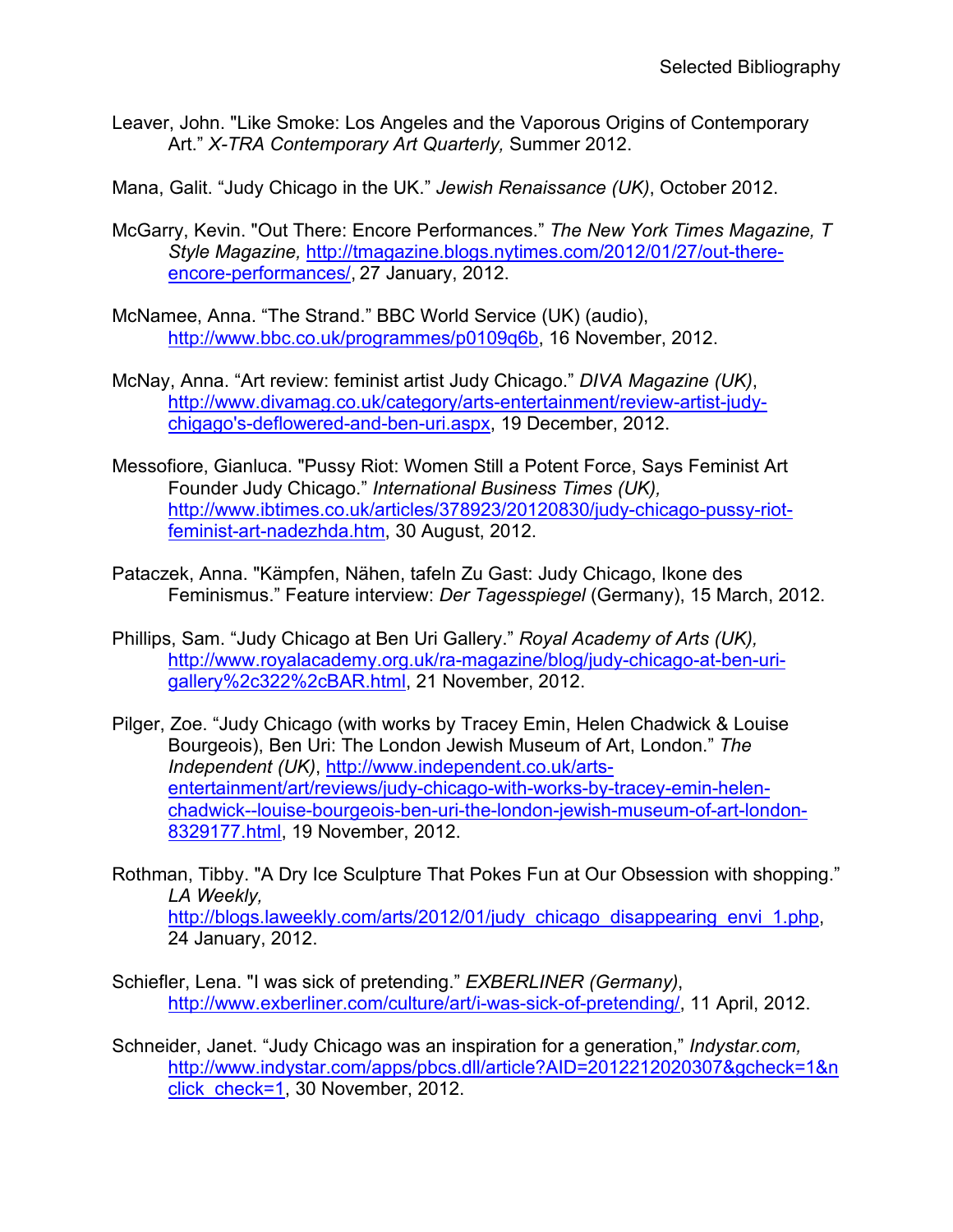Scholz, Nina. "Interview: Judy Chicago." *Interview (Germany),* 19 March, 2012.

- Sheerin, Mark. "Pioneering feminist Judy Chicago is back after long absence with three UK shows." [http://www.culture24.org.uk/art/art408198,](http://www.culture24.org.uk/art/art408198) *Culture 24 (UK)*, 6 November, 2012.
- Simmons, William. "Singing *Songs:* revisiting Feminism and the Politics of Memory." *Notes: Oxford and Cambridge (UK),* [http://notespublication.com/2012/10/20/singing-songs-revisiting-feminism-and](http://notespublication.com/2012/10/20/singing-songs-revisiting-feminism-and-the-politics-of-memory-1/)[the-politics-of-memory-1/,](http://notespublication.com/2012/10/20/singing-songs-revisiting-feminism-and-the-politics-of-memory-1/) 15 October, 2012.
- Simmons, William. "Tackling Feminism, Education, and the Arts. A conversation with the legendary Judy Chicago." *Harvard Independent,* 5 April, 2012.
- "Snapshot: Judy Chicago, 1970." *The Financial Times (UK),* [http://www.ft.com/intl/cms/s/2/3c7d6e36-2f34-11e2-b88b-](http://www.ft.com/intl/cms/s/2/3c7d6e36-2f34-11e2-b88b-00144feabdc0.html#axzz2CQEhaAuu)[00144feabdc0.html#axzz2CQEhaAuu,](http://www.ft.com/intl/cms/s/2/3c7d6e36-2f34-11e2-b88b-00144feabdc0.html#axzz2CQEhaAuu) 16 November, 2012.
- Storey, Richard. "Judy Chicago: The Long Road to Acceptance," *Art Magazine* (Royal West of England Academy), Summer 2012.
- Thompson, Helen. "Judy Chicago returns to London." *Women's Views on News (UK),*  [http://www.womensviewsonnews.org/2012/10/judy-chicago-returns-to-london/,](http://www.womensviewsonnews.org/2012/10/judy-chicago-returns-to-london/) 2 October, 2012.
- Vincent, Alice E. "What Inspires Me: Judy Chicago." *HuffPost Culture, (UK),* [http://www.huffingtonpost.co.uk/2012/11/12/judy-chicago](http://www.huffingtonpost.co.uk/2012/11/12/judy-chicago-interview_n_2117721.html?ncid=edlinkusaolp00000003&just_reloaded=1)[interview\\_n\\_2117721.html?ncid=edlinkusaolp00000003&just\\_reloaded=1,](http://www.huffingtonpost.co.uk/2012/11/12/judy-chicago-interview_n_2117721.html?ncid=edlinkusaolp00000003&just_reloaded=1) 14 November, 2012.

Wagley, Catherine. "Deflowered: Judy Chicago." *VoicePlaces,* March 2012.

### **2011**

- Abatemarco, Michael. "Super 8, 2011 Governor's Awards for the Excellence in the Arts. Flower Child." *Pasatiempo*, 16 September, 2011, 45.
- Allmer, Patricia. "Judy Chicago-Face to Face with Frida Kahlo." *Cassone-International Online Magazine of Art and Art Books,* July 2011.
- Bloch, Sam. "Judy Chicago's Upcoming *Disappearing Environments*: How Do You Make Art Out of Gigantic Pyramids of Ice?" *LA Weekly,* 24 October, 2011.
- Boehm, Mike. "Robert Wilson to revisit '77 L.A. performance piece at REDCAT." *Los Angeles Times,* 18 August, 2011.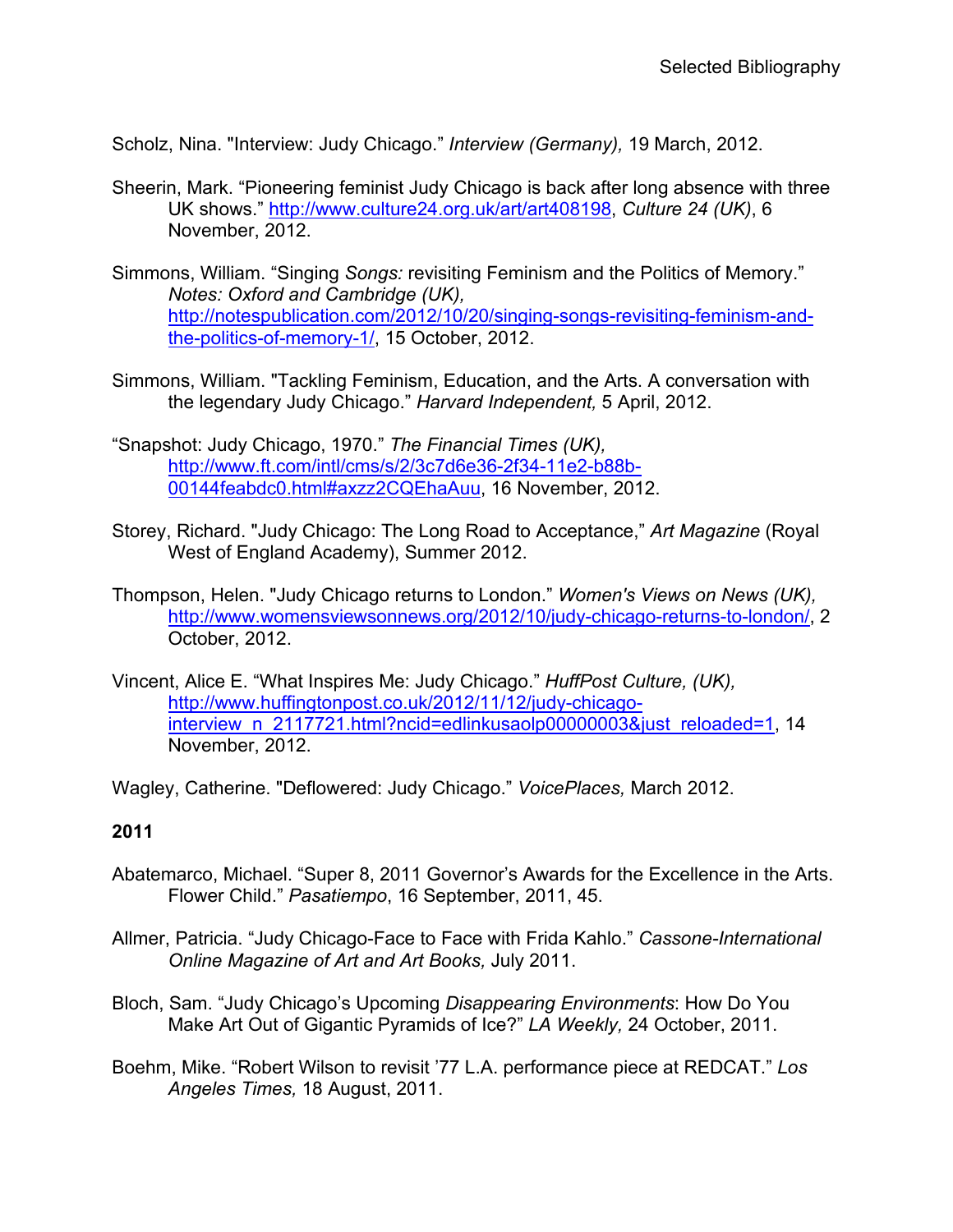- Chicago, Judy. "Judy Chicago: What I Learned From Male Chauvinists." *LA Weekly*, 22 September, 2011.
- Chicago, Judy. "The Origins of Jewish Creativity." *Moment,* November/December 2011, 36.
- Drohojowska-Philip, Hunter. "Pacific Standard Time: How L.A. artists took 60's scene by storm." *Los Angeles Times*, 18 September, 2011.
- Elist, Jasmine. "Subliminal Projects Gallery's 'Eve' is all about female creation." *Los Angeles Times,* 28 July, 2011.
- Finkel, Jori and Reed Johnson. "Pacific Standard Time makes a bid for L.A. in art history." *Los Angeles Times*, 17 September, 2011.
- Finkel, Jori. "Lesser-known artists are poised for a breakthrough." *Los Angeles Times*, 18 September, 2011.
- Finkel, Jori. "Q&A: Judy Chicago." *Los Angeles Times*, 30 October, 2011.
- Henry, Bill. "Exhibit sets table for *The Dinner Party*." *Owen Sound Sun Times,* Canada, 13 May, 2011
- Hoban, Phoebe. "Feminist, Political Artist Judy Chicago is Thriving When Feminism and Political Art Aren't." Spring Arts Preview, *The New York Observer*, 8 March, 2011.
- Hoban, Phoebe. "That Seventies Sensibility." *ARTnews,* November 2011, 90.
- Kamerick, Megan. "Flower Power." *New Mexico Journey*, January/February 2011, 32.
- Kort, Michele. "When Feminist Art Went Public." *Ms. Magazine,* Summer 2011, 40-43*.*
- LaPalma, Marina. "Southern California Painting: Painting Per Se." *THE magazine,* August 2011, 69.
- Lippert, Connie. "Interview: A Conversation with Audrey Cowan." *Tapestry Topics*, Winter 2011, 20-23.
- Lourenco, Joana. "The Pioneer Wonder Woman." *Elle Canada,* August 2011
- Moorhead, Joanna. "Freedom for Frida." *The Guardian,* 6 June, 2011.
- Weiner, Julia. "After the Dinner Party." *The Jewish Chronicle*, 9 September, 2011.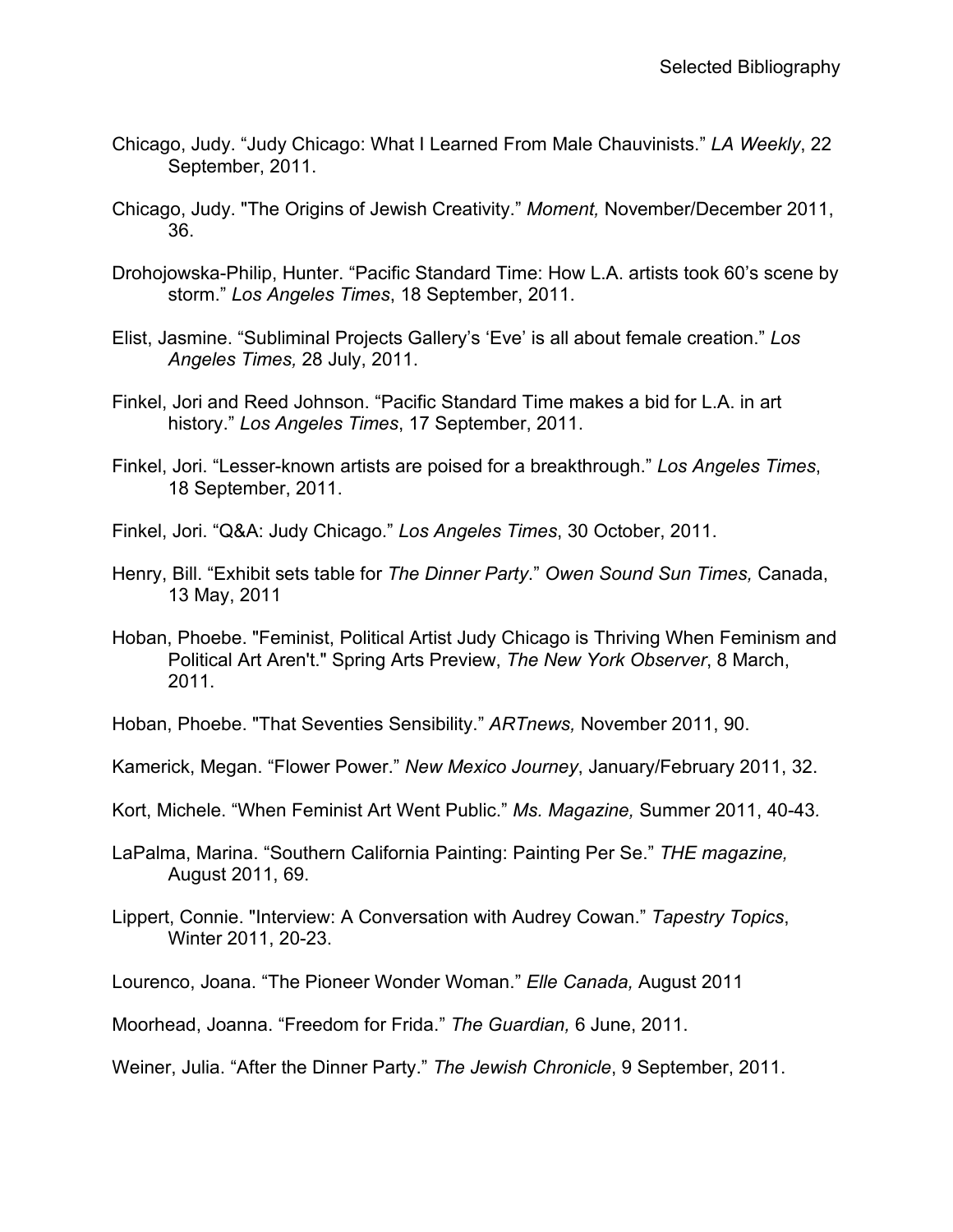Wilson-Powell, Malin. "California State of Mind." *Albuquerque Journal, Santa Fe/North Edition,* 15 July, 2011.

Zeisler, Andi. "Frida Kahlo: Face to Face." *Bitch Magazine*, Spring 2011, 23.

## **2010**

Herschthal, Eric. "The Jewish Side of Judy (Cohen) Chicago." *The Jewish Weekly*, 24 August, 2010.

Levy, Ariel. "Party Girl." *The New Yorker*, 9 August, 2010, 25.

Reese, Beth. "Judy Chicago in Glass." *Corpus Christi Caller-Times*, 26 March, 2010.

Smith, Quincy. "Using her Head: Renowned Artist Uses Local Woman as Model for Art." *Corpus Christi Caller-Times*, 26 March, 2010.

Wilder, Robert. "Judy Chicago." an interview. *El Palacio*, Summer 2010, 28-35.

### **2009**

- Adair-Hodges. "What's a Feminist Like You Doing in a Place Like This? Judy Chicago's Belen vs. The Hometown I Narrowly Missed." *Weekly Alibi,* 21 May, 2009*,*  20- 22.
- Burk, Martha. "Still Serving: Artist Judy Chicago Helps Create 'Dinner Party' School Curriculum." an interview. *Albuquerque Journal, Monthly Magazine for Women,* April 2009, 9.
- Cohen, James Baldwin. "Women Artists in Williamsburg Brooklyn: Celebrating Women's History Month." [http://wahcenter.net,](http://wahcenter.net/) August 2009.
- Davies, Elisabeth. "Toutes à table!" an interview. *féminin pluriel,* Autumn/Winter 2009, 58-63.

"Judy Chicago." an interview, *Monthly Art Magazine*, September 2009, 202-205.

"Judy Chicago: When Women Rule the World." [www.canadianart.ca,](http://www.canadianart.ca/) February 2009.

"Hands in Glass by Judy Chicago." [www.persimontree.org,](http://www.persimontree.org/) March 2009.

Karich, Swantje. "Feminism as Parodistic Art." *Frankfurter allgemeine Zeitung* (FAZ), July 20, 2009. Trans. Anne Hatzius, 3 October, 2009.

Laviolette, Mary-Beth. "Woman's Work." *Gallerieswest*, Fall/Winter 2009, 7, 16, 48-53.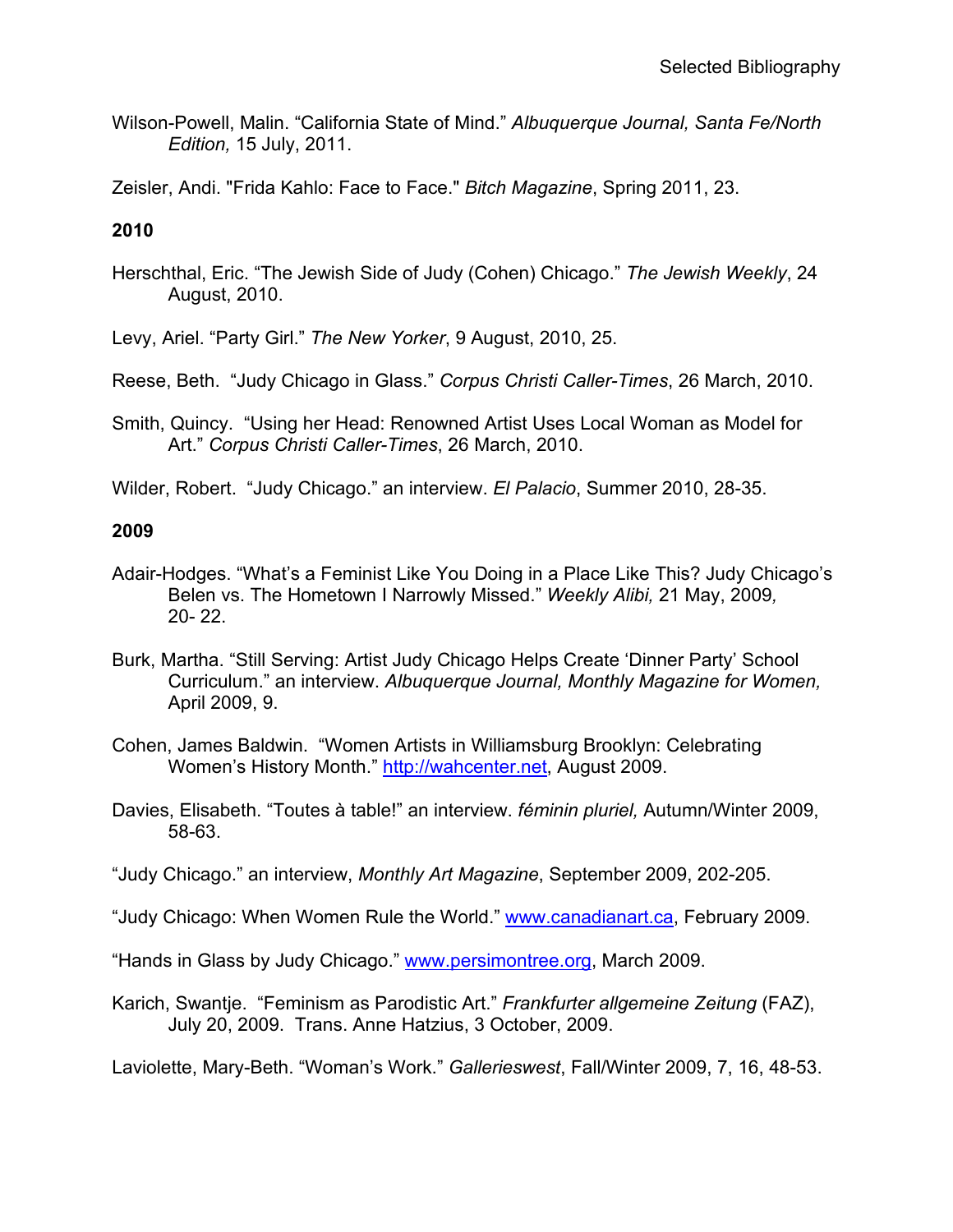- Levin, Gail. "Chi ha paura di Judy Chicago?" Le Voci della Luna, March 2009, 12-15.
- Molyneux, Jaelyn. "Stitching Together History." *Avenue* (Calgary), September 2009.
- Moore, Jacquie. "Judy with a 'V'." *Calgary Herald*, 4 September, 2009.
- Munro, Donald. "Symposium reunites Judy Chicago students." [www.fresnobee.com,](http://www.fresnobee.com/) 13 September, 2009.
- Munro, Donald. "Fresno State helped birth feminist art." [www.fresnobee.com,](http://www.fresnobee.com/) 30 August, 2009.
- Oakes, Julie. "When Women Rule the World: Judy Chicago in Thread." *Vie des Arts*, Spring 2009, 11, 17.
- Palomo, Anna. "Maternitat I Art Contemporani." *Art I Maternitat*, April 2009, 84.
- Sandals, Leah. "Chicago in Toronto." *Avenue: Questions & Artists, National Post,* 12 February, 2009.
- Shanahan, Noreen. "When Women Rule." *Herizons: Women's News and Feminist Views*, Spring 2009, 14.
- "Textile Museum of Canada exhibition weaves art and feminism." [http://artthreat.net/2009/03/judy-chicago-women-rule-world/,](http://artthreat.net/2009/03/judy-chicago-women-rule-world/) 18 March, 2009.
- "Top 200 Artists of the 20<sup>th</sup> Century to Now." [http://www.thetimes.co.uk/tto/arts/visualarts/article2423361.ece,](http://www.thetimes.co.uk/tto/arts/visualarts/article2423361.ece) 19 February, 2009.
- Yerman, Marcia G. "Who Owns Feminist Art History?" [www.huffingtonpost.com/marcia](http://www.huffingtonpost.com/marcia-g-yerman/who-owns-feminist-art-his_b_184072)[g-yerman/who-owns-feminist-art-his\\_b\\_184072,](http://www.huffingtonpost.com/marcia-g-yerman/who-owns-feminist-art-his_b_184072) 7 April, 2009.

- "1000 artworks to see before you die." *The Guardian*, 27 October, 2008.
- Bui, Phong. "That Being Said Judy Chicago." *Museum of Modern Art P.S.1 Newspaper Special Edition*, [http://momaps1.org/images/pdf/newspaper/08spring/Newspaper\\_Winter%20200](http://momaps1.org/images/pdf/newspaper/08spring/Newspaper_Winter%202008_OK.pdf) 8 OK.pdf, Winter/Spring 2008.

Buszek, Maria Elena. "The Feminist Art Project." *Review*, January 2008, 18-19.

Cohn, Robert A. "Q and A with Judy Chicago." *St. Louis Jewish Light*, 1 March, 2008.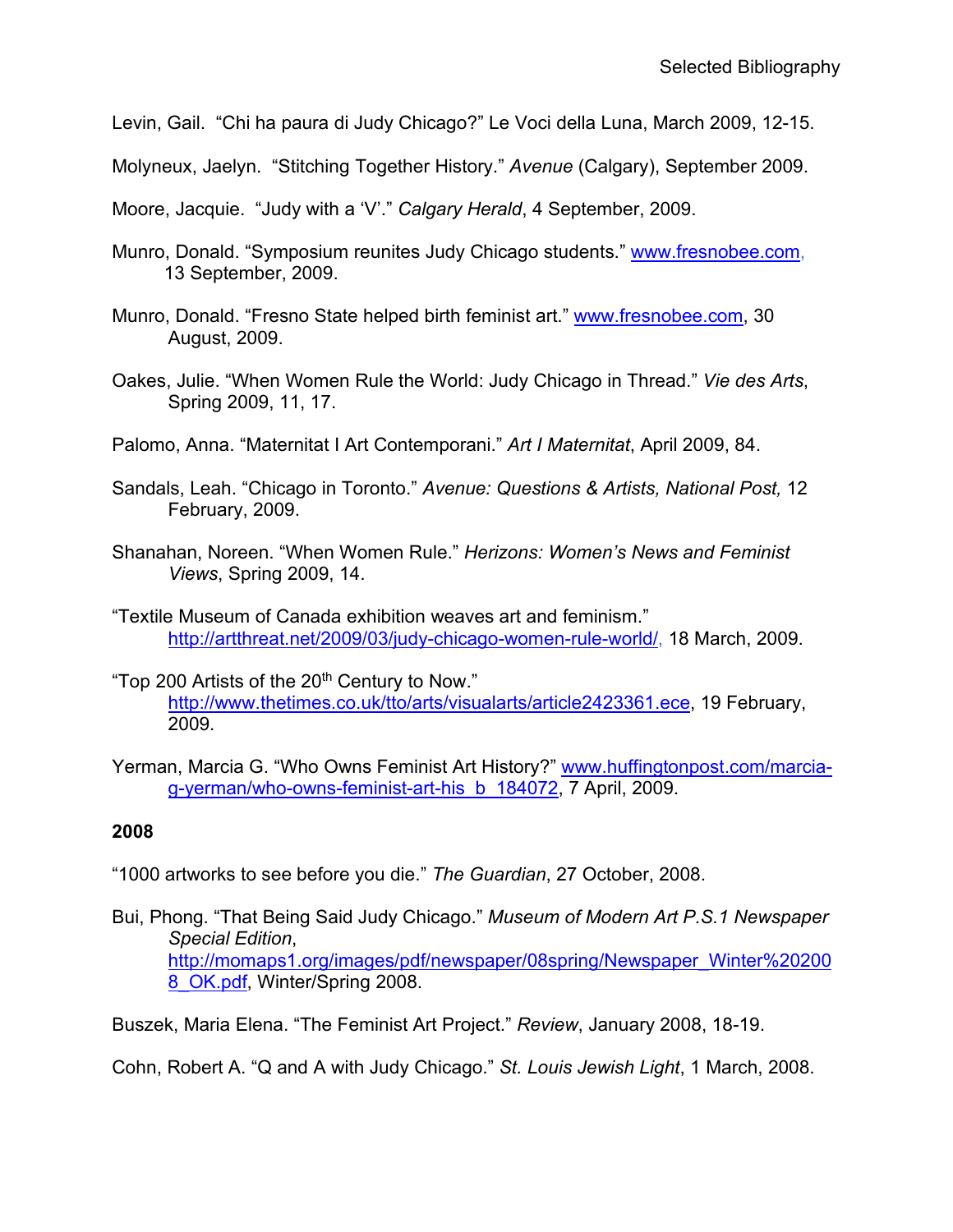Eagan, Matt. "Art Of and By Women." *The Hartford Courant*, 10 March, 2008.

Hart, Jeffrey. "Anais Nin and the Women's Revolution." *The Dartmouth Review,* 21 October, 2008.

Jones, Amelia. "1970/2007: The Return of Feminist Art." X-TRA, Summer 2008, 4-18.

- Longchamps, Denis. "Chicago in Glass, sculptures and installations by Judy Chicago." *Espace Sculpture*, June 2008, 39-41.
- MacNeill, Kate. "When Historic Time Meets Julia Kristeva's Women's Time: the Reception of Judy Chicago's *The Dinner Party* in Australia." *Outskirts: Feminisms Along the Edge,*  [http://www.chloe.uwa.edu.au/outskirts/archive/volume18/macneill,](http://www.chloe.uwa.edu.au/outskirts/archive/volume18/macneill) May 2008.

Phillips, Lynn. "And the Winner Is…." *New York Times Style Magazine*, Spring 2008, 28.

- Skelly, Andrea. "We Are All In Glass: Chicago in Glass." *Fusion*, Winter 2008, 16-17.
- Wooten, Amy. "Feminist Judy Chicago's over for 'Dinner'." *Windy City Times: [http://www.windycitymediagroup.com/gay/lesbian/news/ARTICLE.php?AID=1805](http://www.windycitymediagroup.com/gay/lesbian/news/ARTICLE.php?AID=18055) [5](http://www.windycitymediagroup.com/gay/lesbian/news/ARTICLE.php?AID=18055)*, 16 April, 2008.

### **2007**

- Ammann, Jean-Christophe. "The impact female artists have had." *UBS art banking news,* June 2007, 2.
- Astilleros, Maria. "Judy Chicago asegura en Murcia que 'el arte feminista no ha muerto'." *elfaro*, 17 October, 2007.
- Beckman, Rachel. "Judy Chicago's 'Dinner Party' Still a Conversation Piece." *Centre Daily Times*, 27 April, 2007.

Beckman, Rachel. "Her Table is Ready." *Washington Post:* 22 April, 2007

"Becoming Judy Chicago by Gail Levin." *Interview*, March, 2007, 142-144.

"Becoming Judy Chicago." a Book Review, *THE Magazine*, May 2007, 3.

"Books." *American Craft,* June/July 2007, 26.

Camhi, Leslie. "Breast Intentions." *The Village Voice*, 9 April, 2007.

Caviness, Madeline H. "Revisiting Vaginal Iconography." *Quintana*, no. 6, 2007, 30-37.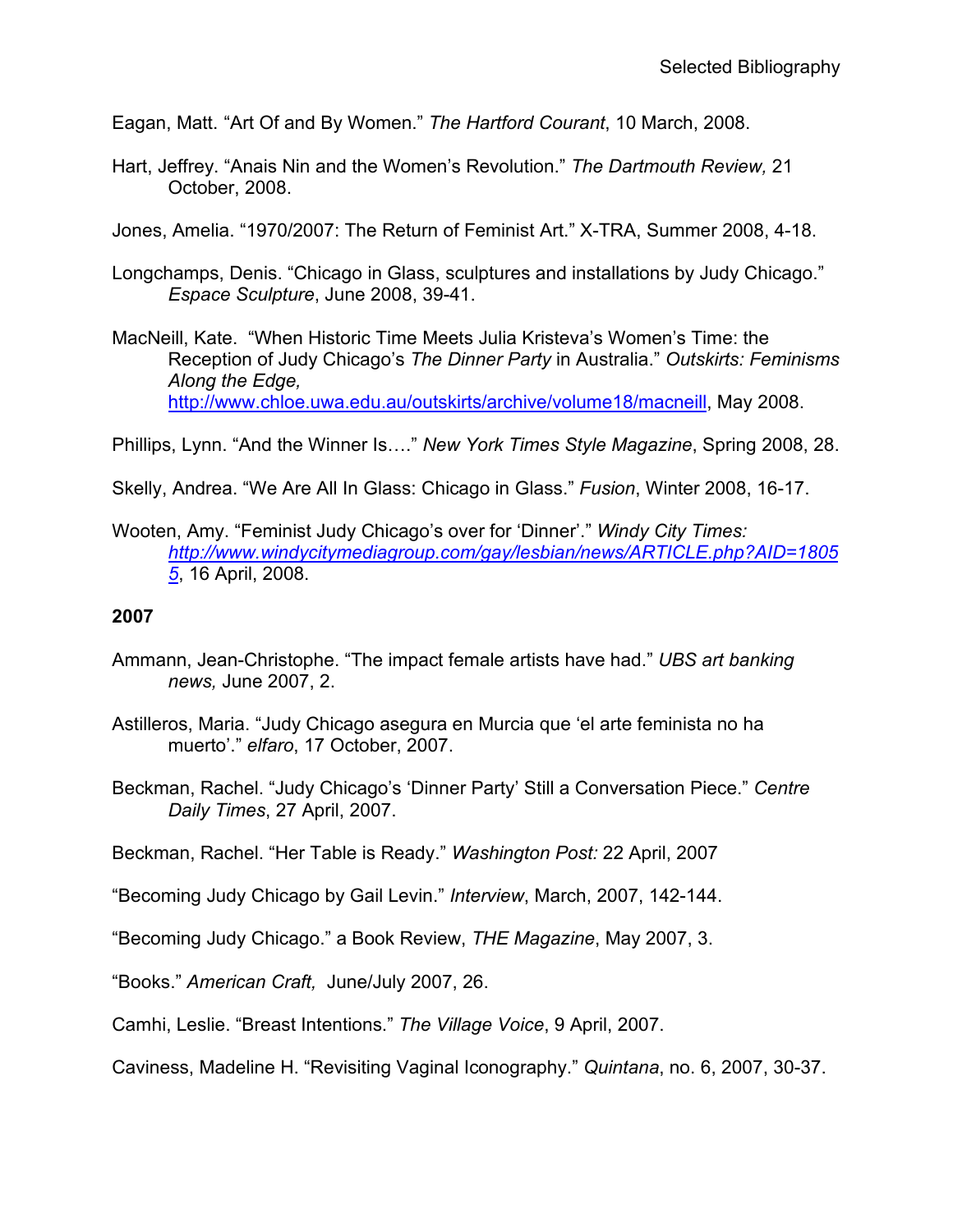Cheng, Scarlet. "Judy Chicago's movable feast." *Los Angeles Times*, 25 March, 2007.

- Chicago, Judy. "As It Happens interview by Talin Vartanian." *CBC Radio*, 11 September, 2007.
- Chicago, Judy. "Chicago in Glass, interviewed by Diane Vernile." *CAFKA.TV,* 9 September, 2007.
- Chicago, Judy. "The AI Interview: Judy Chicago, interview by Jacquelyn Lewis." [http://www.ArtInfo.com,](http://www.artinfo.com/) 22 February, 2007.
- Cook-Romero, Elizabeth. "Setting the Table, A Feast of Feminist Art." *Pasatiempo*, 4 May, 44-47.
- Cotter, Holland. "The Art of Feminism As It First Took Shape." *New York Times* Weekend Arts, 9 March, 2007.
- Cotter, Holland. "Feminist Art Finally Takes Center Stage." [http://www.nytimes.com](http://www.nytimes.com/)*,* 29 January, 2007.
- Davis, Ben. "White Walls, Glass Ceiling." [www.artnet.com,](http://www.artnet.com/) 12 March, 2007.
- Davis, Kathryn M. "Judy Chicago History in the Making: Rare Preparatory Materials for The Dinner Party, The Dinner Party Symposium: Its Historical Significance and Influence." *THE magazine*, June 2007, 51.
- Dixler, Elsa. "A Place at the Table." *New York Times Book Review*, 4 March, 2007.
- Eichhorn, Virginia. "Making Meaning." *The Canadian Craft Federation*, 2007.
- Fineman, Mia. "Table for 39 The Dinner Party, Judy Chicago's Iconic Work of Feminist Art Stands the Test of Time." *Slate:* [http://www.slate.com,](http://www.slate.com/) 25 April, 2007.
- Gerstel, Judy. "Feminist Artist Reflects on Controversial Piece." *Toronto Star*, 7 September, 2007.
- Gopnik, Blake. "What is Feminist Art?" *Washington Post,* 22 April, 2007.
- Haggo, Regina. "Let's all give Judy Chicago a hand." *Hamilton Spectator*, 2 October, 2007.
- Hajela, Deepti. "'Herstory': Feminist Art Finds a Home at Brooklyn Museum." *Los Angeles Times*, 2 April 2, 2007.

Heartney, Eleanor. "Worldwide Women." *Art in America*, June/July, 2007, 154-165.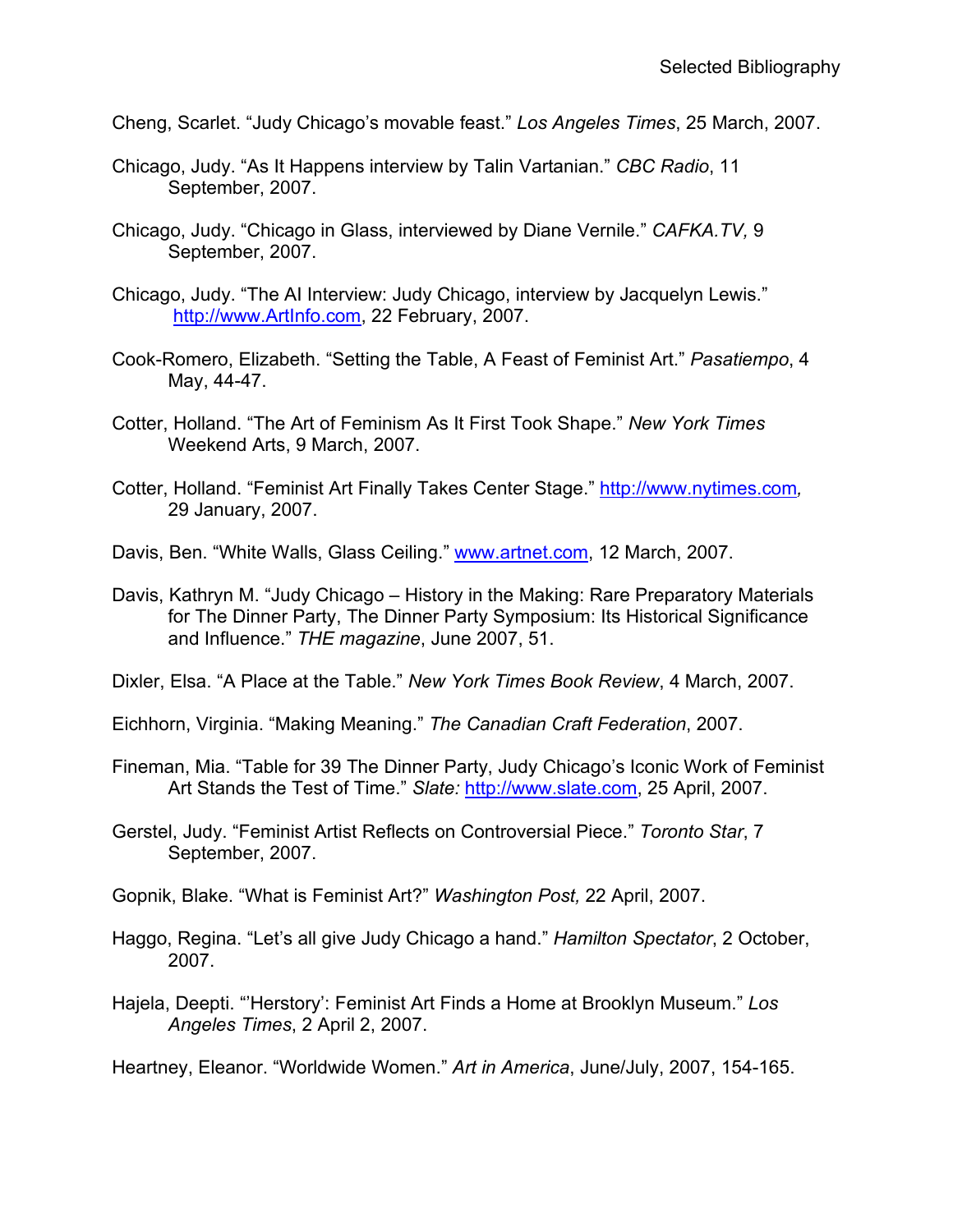Hoban, Phoebe. "We're finally Infiltrating." *ARTnews*, February 2007, 108-113.

Hunter, Colin. "Chicago Draws Out Girls." *The Record*, 8 September, 2007.

Jacobs, Alexandra. "XX-Rated Art." *ELLE*, March 2007, 430-433.

"Judy Chicago pone el arte feminista en el siglo XXI." *La Verdad*, 17 October, 2007.

- Knight, Christopher. "A feminist breakout." *Los Angeles Times*, 5 March, 2007.
- Knowles, Susan. "Judy Chicago and Donald Woodman at Vanderbilt." *Sculpture magazine*, March 2007.

Kort, Michele. "Home at Last." *Ms. Magazine*, Winter 2007, 44-48.

Lacayo, Richard. "What Women Have Done to Art." *Time*, 2 April, 2007, 66-67.

Lawson, Mark. "A Portrait of Prejudice." *The Guardian:* [http://www.guardian.co.uk,](http://www.guardian.co.uk/) 30 March, 2007.

Lippard, Lucy. "No Regrets." *Art in America*, June/July 2007, 75-79.

Liss, Barbara. "Setting the table." [http://www.chron.com,](http://www.chron.com/) 23 February, 2007.

Lovelace, Carey. "Girls, Girls, Girls." *Art in America*, June/July 2007, 88-93.

- Lovelace, Carey. "The CalArts Program That Transformed Feminist Art." *CalArts Magazine,* Summer/Fall 2007, 4-6.
- Lucas, Ana. "Cuando empece en esto no se podia ser mujer, artista y judia." *La Opinion*, 17 October, 2007.

McCabe, Bret. "Top Ten: The Year in Art." *Baltimore City Paper,* 12 December, 2007.

Miles, Christopher. "A Table Has Been Set." *Los Angeles Times*, 6 April, 2007.

Muchnic, Suzanne. "The next big thing." *Los Angeles Times*, 4 March, 2007.

"Museum Information." *Art Kiss Letter*, August 2007, 2.

Nance, Kevin. "Judy from Chicago." *Sun-Times:* [www.suntimes.com,](http://www.suntimes.com/) 8 April, 2007.

O'Neill-Butler, Lauren. "Party Line." *Bitch*, Spring 2007, 36-41.

Patterson, Claire. "Arts Reader." *American Style,* August 2007, 28.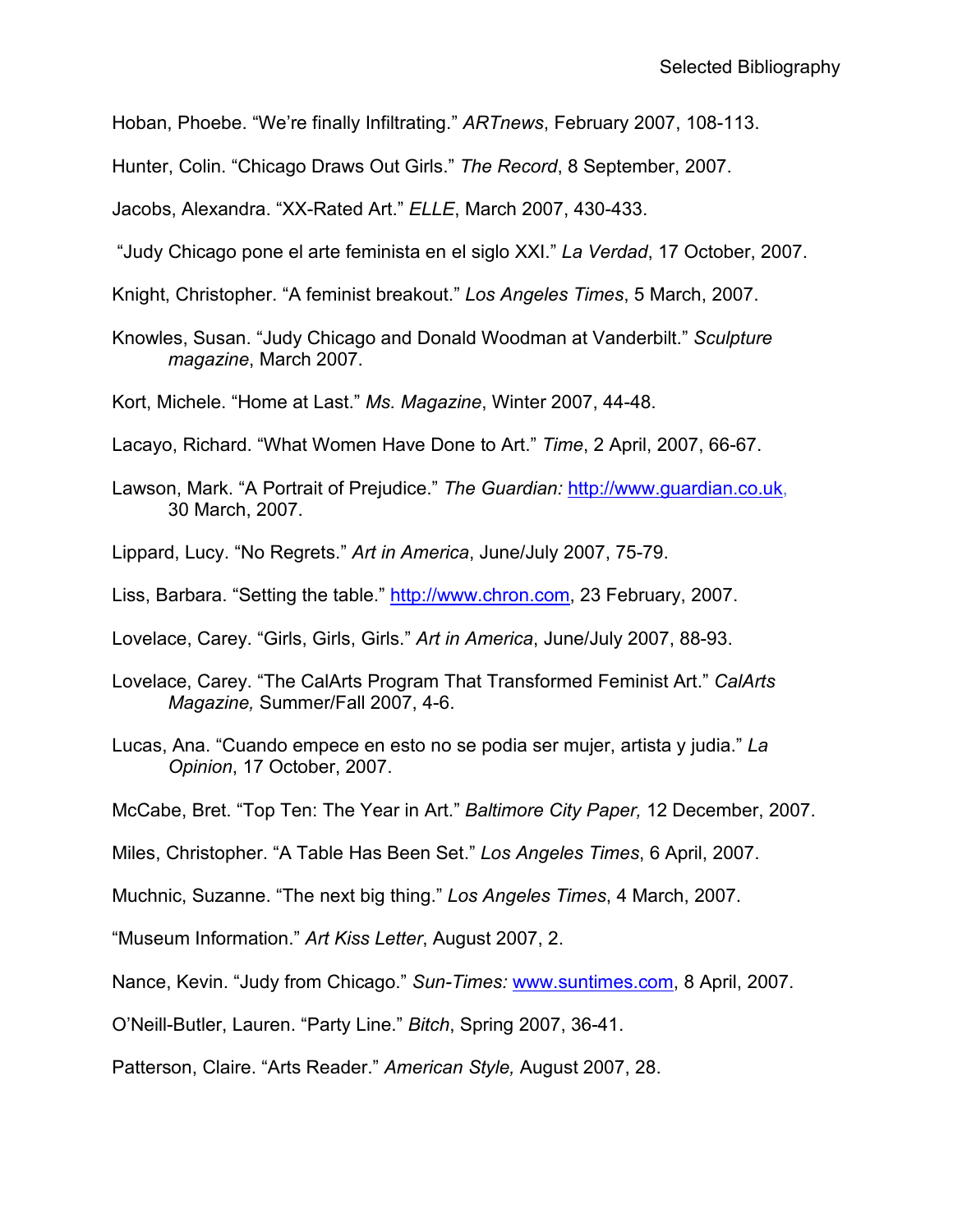Pepper, Rachel. "The Eyes Have It." *Curve*, July/August 2007, 70.

- Perreault, John. "Why Art History Needs A Re-Write: High Times/Hard Times." *Artopia:*  [www.artsjournal.com/,](http://www.artsjournal.com/) 10, April, 2007.
- Perreault, John. "Judy Chicago: Who's Afraid of Vagina Wolf?" *Artopia*: [http://johnperreault.com/,](http://johnperreault.com/) 11 April, 2007.
- Plagens, Peter. "'The Dinner Party' Gets a Home." *Newsweek Web Exclusive:*  [http://www.msnbc.msn.com,](http://www.msnbc.msn.com/) 30 March, 2007.
- Pogrebin, Robin. "Ms. Chicago, Party of 39? Your Table's Ready in Brooklyn." *The New York Times*, [http://www.nytimes.com/2007/02/01/arts/design/01party.html,](http://www.nytimes.com/2007/02/01/arts/design/01party.html) 1 February, 2007.
- Pollack, Barbara. "Free Radicals." *Washington Post*, 22 September, 2007.
- Princenthal, Nancy. "Feminism Unbound." *Art in America*, June/July, 2007, 142-153.

Reid, Robert. "Chicago Burns." *The Record*, 21 December, 2007.

- Rogers, Margaret. "Judy Chicago: Chicago in Glass." *Glass Quarterly*, no. 109, 2007, 59.
- Rosenbaum, Lee. "Attention All Feminists! MoMA and Brooklyn Go Guerrilla." *CultureGrrl:* [http://www.artsjournal.com,](http://www.artsjournal.com/) 18 January, 2007.
- Russell, Carol K. "The Dinner Party Still Rocks." *Fiber Arts Magazine*, Ashville, NC, 1 July, 2007, 50.

Schjeldahl, Peter. "Women's Work." *New Yorker*, 9 April, 2007, 73.

Seaman, Donna. "Detailed Portrait of Uncommon Feminist Artist Judy Chicago." *Chicago Tribune Online Edition:* [http://www.chicagotribune.com,](http://www.chicagotribune.com/) 8 April, 2007.

Shapiro, Gregg. "'Dinner' Is Served." *Free Press*, 11 April, 2007, 21.

- Sischy, Ingrid. "Whatever Happened to Feminism?" *The New York Times Style Magazine*, Spring 2007, 224-225.
- Smith, Roberta. "They Are Artists Who Are Women; Hear Them Roar." *The New York Times*, 23 March, 2007.

Swanson, Stevenson. "A toast to 'The Dinner Party'." *Chicago Tribune*, 23 March, 2007.

"Then and Now." *Ms. Magazine*, Fall 2007, 10.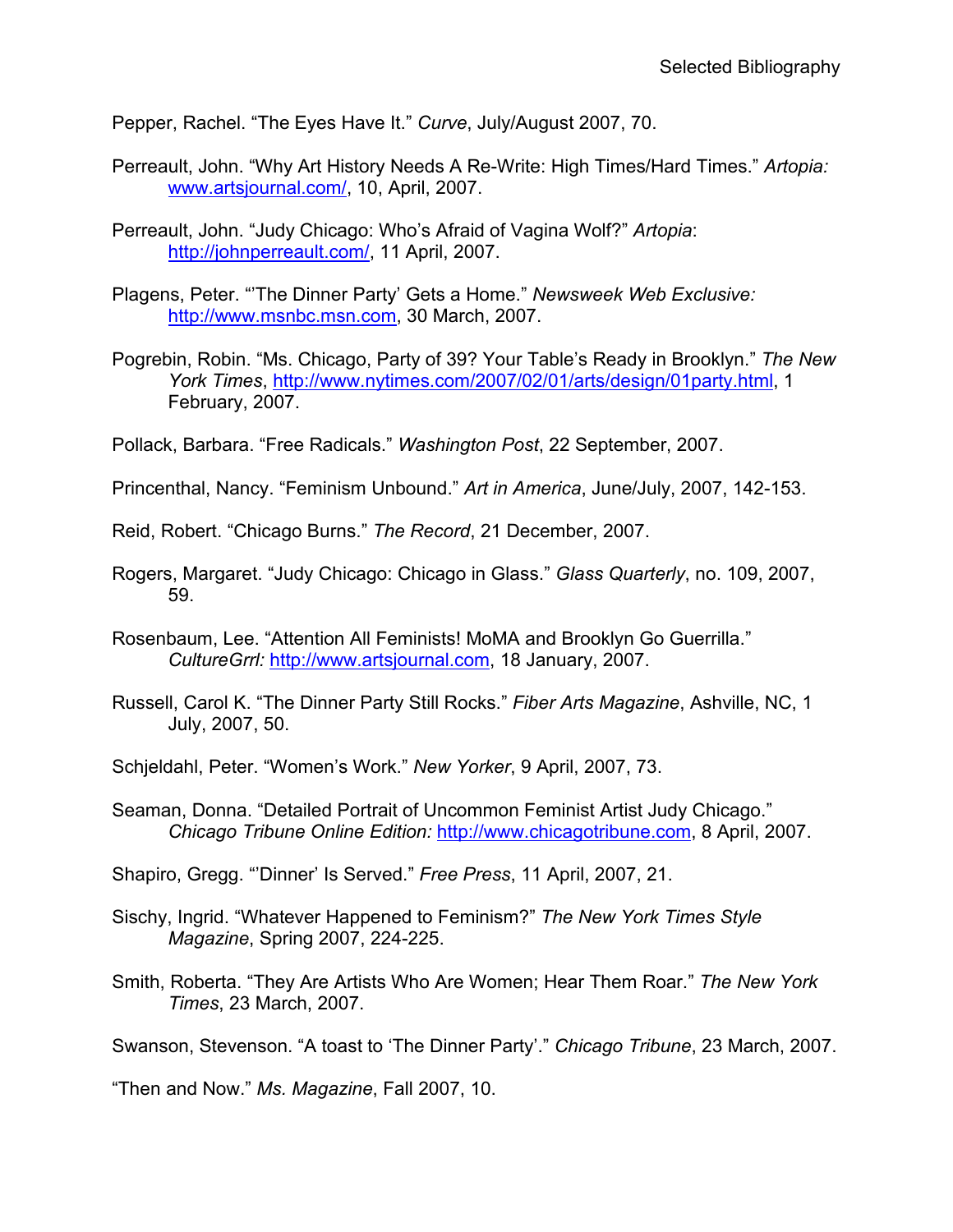Waggoner, Shawn. "Chicago in Glass: How Norm and Ruth Dobbins Helped Judy Chicago Achieve New Designs in Glass." *Glass Art*, March/April 2007, 6-19.

Walker, Hollis. "Reviews: National." *ARTnews*, October 2007, 222.

Wiebe, Christabel. "What's a Girl to Do?" *Border Crossings*, August 2007, 112-117.

Wiedman Schneider, Susan. "A Philanthropist Gives Feminist Art What It Deserves." *Lilith*, Spring 2007, 20-25.

Woltman, Robert. "Feminist Mystique." *Albuquerque Journal*, 6 May, 2007.

- Yablonsky, Linda. "'Dinner Party' Finds Home Near Nursing Neanderthal in Brooklyn." [http://www.Bloomberg.com,](http://www.bloomberg.com/) 27 March, 2007.
- Yablonsky, Linda. "Virgins, Sluts, Feminists Triumph at L.A.'s Geffen Contemporary." [http://www.Bloomberg.com,](http://www.bloomberg.com/) 6 March, 2007.

Zimmer, Amy. "A Place at the Table." *Metro New York*, 23 March, 2007.

#### **2006**

Adams, Brooks. "The School of L.A." *Art in America*, November 2006, 160-167.

Adlemann, Jan E. "Judy Chicago: Chicago in Glass." *THE Magazine,* Vol. XIV, No. V, 51.

Cook-Romero, Elizabeth. "Talk to the Hand." *Pasatiempo*, 3 November, 2006, 40-42.

- Davis, Kathryn M. "Chicago in Glass." *Santa Fean Magazine*, November 2006, 48.
- Diana, Allyson. "Feminist artist Judy Chicago visits Eastern Connecticut State University." *The Broadcaster North*, 7 April, 2006.

Frascina, Francis. "We Dissent." *Modern Painters*, November 2006, 80-85.

Judy Chicago, interview by Nancy Keefe Rhodes, "Visual Arts Near and Far." Women's Voices Radio, 9 November, 2006.

Heimerl, Marlon. "Shattering Boundaries." *Santa Fe Reporter, 1* November, 2006, 27.

Mattox, David. "Chicago in Nashville." *Nashville Scene*, 13 April, 2006.

Roberts, Kathaleen. "What Lies Below." *Albuquerque Journal Venue Santa Fe/North,* 27 October, 2006.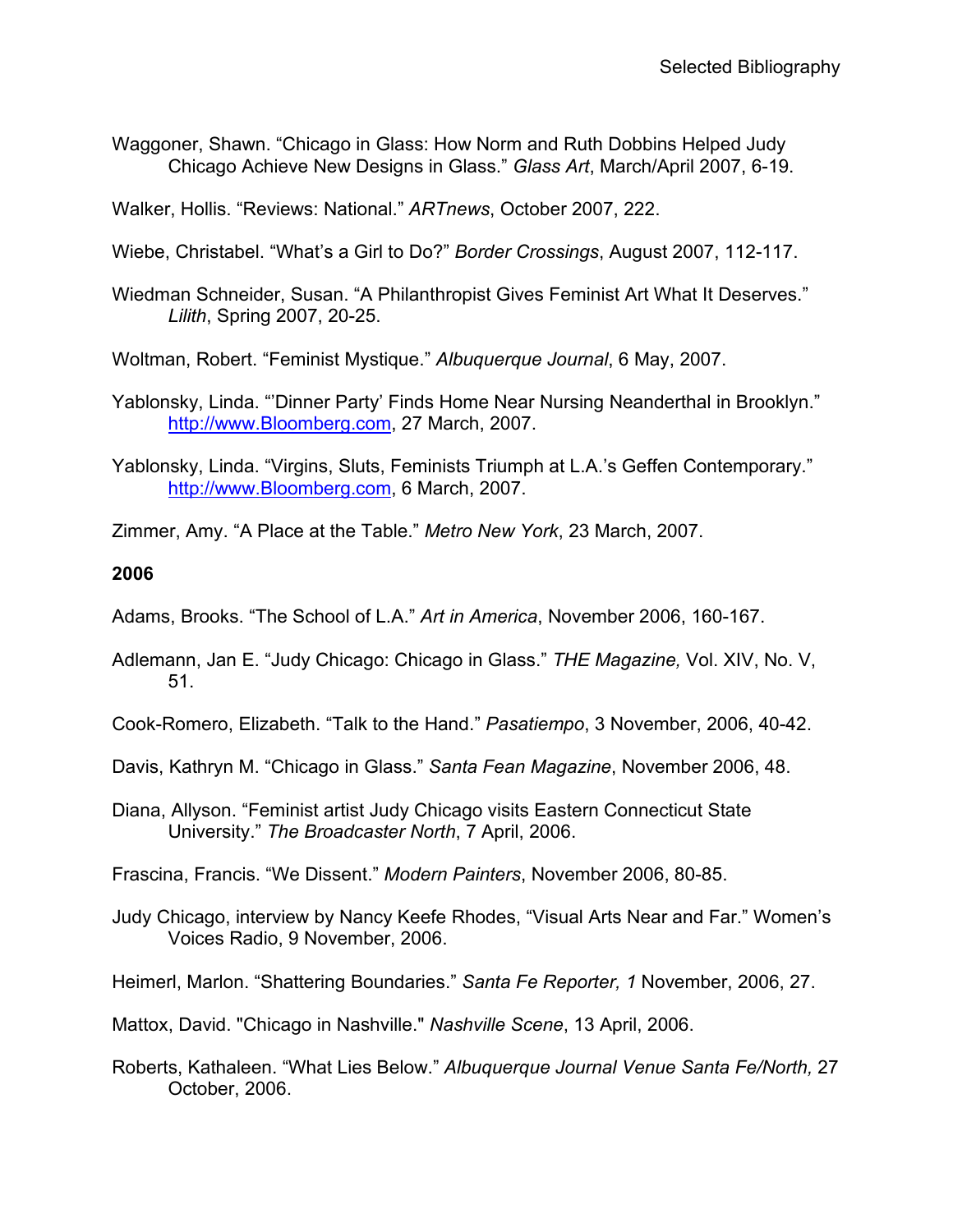- Strong, Donna. "Collaborative Partnership." *Glass….craftsman, October/November 2006.*
- Pulkka, Wesley. "Chicago Rules A New Mexico artist devotes her life to shattering assumptions and stereotypes." *Santa Fe Trend,* Fall 2006/Winter 2007, 138-143.
- Pulkka, Wesley. "Judy Chicago puts her hands out for all to see." *Albuquerque Journal*, 19 November, 2006.
- Sims, Amber N. "Exhibit reflects emotion of real life." *Vanderbilt Register, 8* May, 2006.
- Steinhagen, Janice. "Judy Chicago: From anger to a sense of hope and serenity."*(Willimantic (CT) Chronicle*, 27 April, 2006.
- Wrobel, Loretta. "On Revisiting a Heroine." *Neighbors (Ashford, CT)*, May 2006.
- Wylder, Viki D. Thompson. "A Contemporary Repository Judy Chicago's Kitty City: A Feline Book of Hours." *Visual Culture & Gender - an annual peer-reviewed international multimedia journal,* Vol. 1*,* 2006, 92-105.

- Bellafante, Ginia. "Facts of Life, For Their Eyes Only." *New York Times, Sunday Styles,* 5 June, 2005.
- Bischoff, Dan. "Feminist Postmodernism." *Star Ledger*, 23 December, 2005.
- Bynoe, Julian. "Chicago Talk Witty & Wise" and "Sexual Intelligence." *Outreach Connection,* 11 February, 2005, 6.
- Chicago, Judy. "Giving Birth to the *Birth Project.*" *Valencia County News-Bulletin,* 25 May, 2005.
- "Chicago, Woodman to be Chancellor's Artists in Residence." *Vanderbilt Register,* 19 September, 2005.
- Egelman, Sarah Rachel. "Artist's Jewish Identity Shaped Her Career." *New Mexico Jewish Link*, January 2005, 15.
- Genocchio, Benjamin. "Maybe Not the First Postmodernists, but Who's Counting?" *New York Times*, 8 January 8, 2006.

Goddard, Peter. "Southern Revival." *Toronto Star,* 29 January, 2005.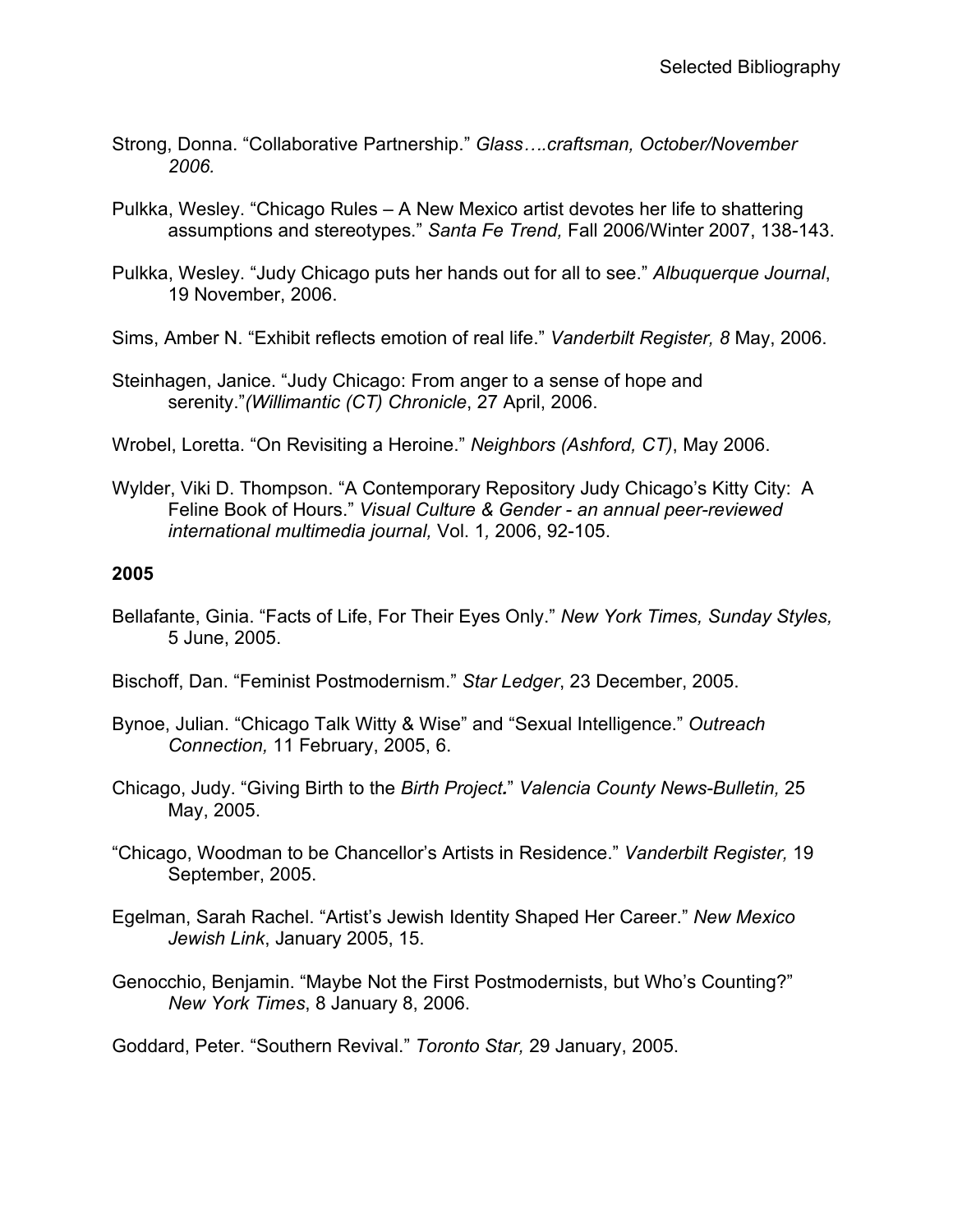Granieri, Laurie. "Postmodern Women Come to Rutgers." *(Central New Jersey) Home News Tribune*, 15 December, 2005.

Indyke, Dottie. "Judy Chicago." *ArtNews*, January 2005, 135.

- Jager, David. "Vulva to Venus." *NOW (Toronto) Magazine,* 3 February, 2005, 71.
- Kalonick, Jillian. "How Women Invented Postmodernism." *Princeton Packet, TIMEOFF*, 23 December, 2005.
- Kaplan, Karl P. "More Than Pretty Pictures." (book review) *Crosswinds Weekly,* 6 July 6, 2005, 13.
- King, Sarah S. "Judy Chicago at LewAllen Contemporary." *Art in America,* April 2005, 158-9.
- Kingston, Anne. "Feminist Art Icon or High Priestess of Feminist Kitsch." *National Post,*  12 February, 2005.
- Levin, Gail. "Beyond the Pale: Jewish Identity, Radical Politics and Feminist Art in the United States." *Journal of Modern Jewish Studies,* July 2005, 205-232.
- "Local Authors Publish Books on Varied Subjects." (includes book review of *Kitty City: A Feline Book of Hours), New Mexico Jewish Link,* August 2005, 11, 14.
- Milroy, Sarah. "Life After The Dinner Party." *Globe and Mail*, 12 February, 2005.
- Mitchner, Stuart. "Women Artists: Up To, Including, and Exceeding Their Limits," *Town Topics, Princeton, NJ*, 21 December, 2005.
- Nott, Robert. "Be Here Meow." (book review) *Pasatiempo,* 22 April, 2005, 30.
- Orr, Joey. "The Last Taboo." *PRIDE 05: the Official Magazine of Atlanta Pride 2005,* 21- 30.
- Pincus, Robert L. "Best Bet." *San Diego Union-Tribune,* 28 January, 2005.
- Rogerson, Stephanie. "Graphic Feelings: Still Proud of the F-word (Feminism, That Is)." *X-TRA!* 3 February, 2005, 28.
- Rosenbaum, Judith. & Goldman, Karla. "Jewish Women Who Changed the World." Reform Judaism, Winter 2005, 38.
- "Rutgers Displays Feminist Art at the Mason Gross Galleries." *Rutgers Focus*, 12 December 12, 2005.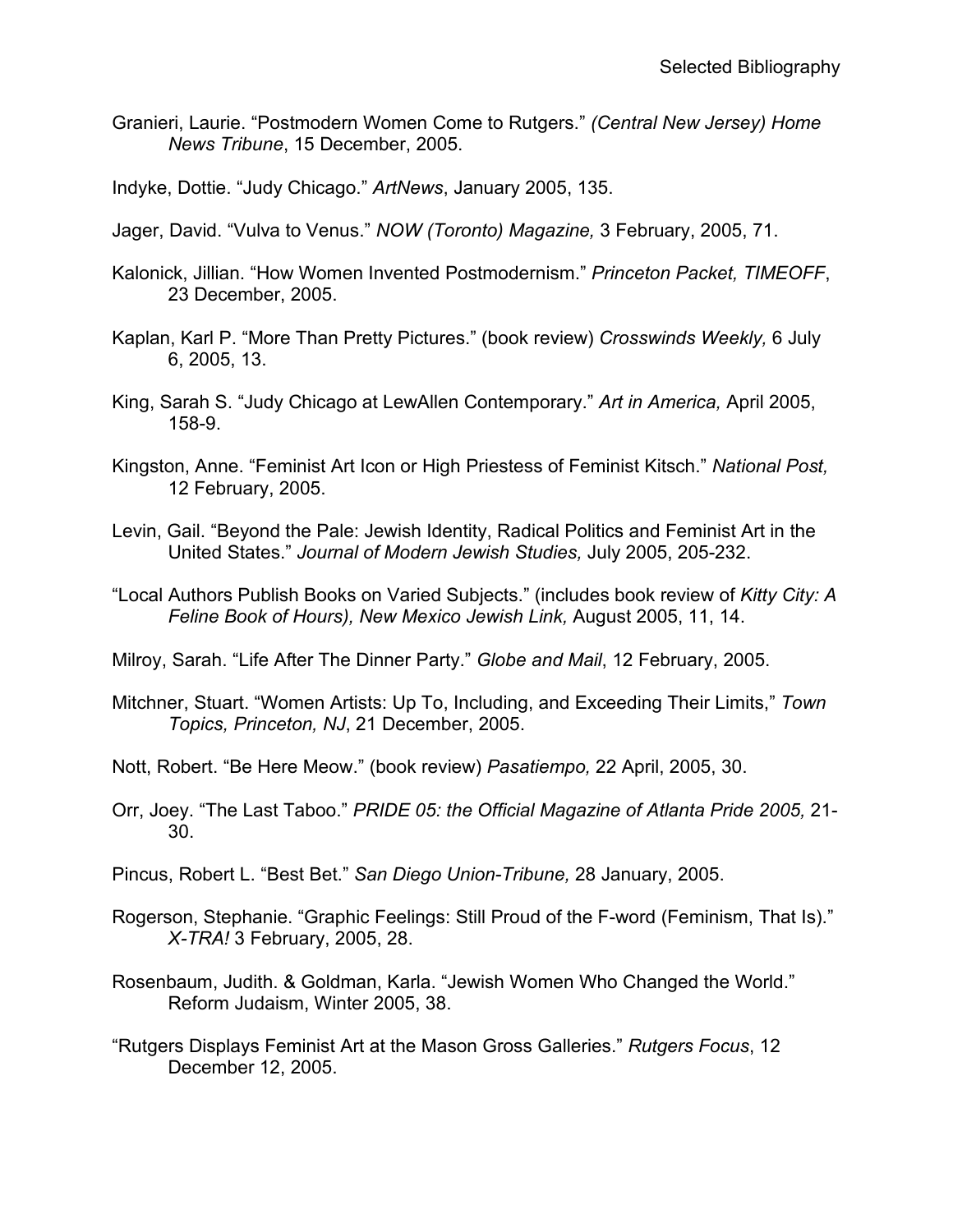"A Minimal Future? Art as Object 1958-1968." *Sculpture,* May 2004, 17.

- "Advocacy, Artwork Synonymous for Chicago." *Moorenews,* Summer 2004, 3.
- Allen, David. "Envisioning the Future Art Before It Becomes Passe." *Inland Valley (CA) Daily Bulletin*, 10 January 2004.
- Archer, Michael. "Minimalism: LA." *Art Monthly,* June 2004.
- "Artist/Author to Speak on Judaism's Influence on Her Life and Art." *New Mexico Jewish Link,* November 2004, 9.
- "Bare Essentials." *LosAngeles*, June 2004, 192-94.
- Behrens, Ahn. "JC Fondly Recalls Mentor in Latest Works." *Waterfront Journal,* 19 February, 2004.
- Behrens, Ahn. "Sexy, arty ideas abound for Valentine's Day." *Everything New Jersey,* 12 February, 2004.
- Berkovitch, Ellen. "Judy Chicago: LewAllen Contemporary." *Artforum International,* December 2004.

"Black-box Theater." *Artforum International*, Summer 2004, 194.

- Bois, Yve-Alain. "Specific Objections: Yve-Alain Bois on Donald Judd in London and Minimalism in New York and Los Angeles." *Artforum International*, Summer 2004, 196-203, 289.
- Brown, Betty. "Judy Chicago's 'Envisioning the Future.'" *Art Scene*, February 2004, 18- 19.
- Carson, Juli. "Museum of Contemporary Art, Los Angeles: A Minimal Future? Art as Object 1958-1968 and Ann Goldstein and Lisa Mark, eds. A Minimal Future? Art as Object 1958-1968." *CAA Reviews,* 15 July, 2004.

"Chicago in New York." *New York Times,* 5 December, 2004.

Collins, Tom. "The Apolitical Side of Chicago." *Albuquerque Journal,* 1 October, 2004.

Davis, Kathryn M. "Judy Chicago: Minimalism, 1965-1973." *THE Magazine,* November 2004, 49.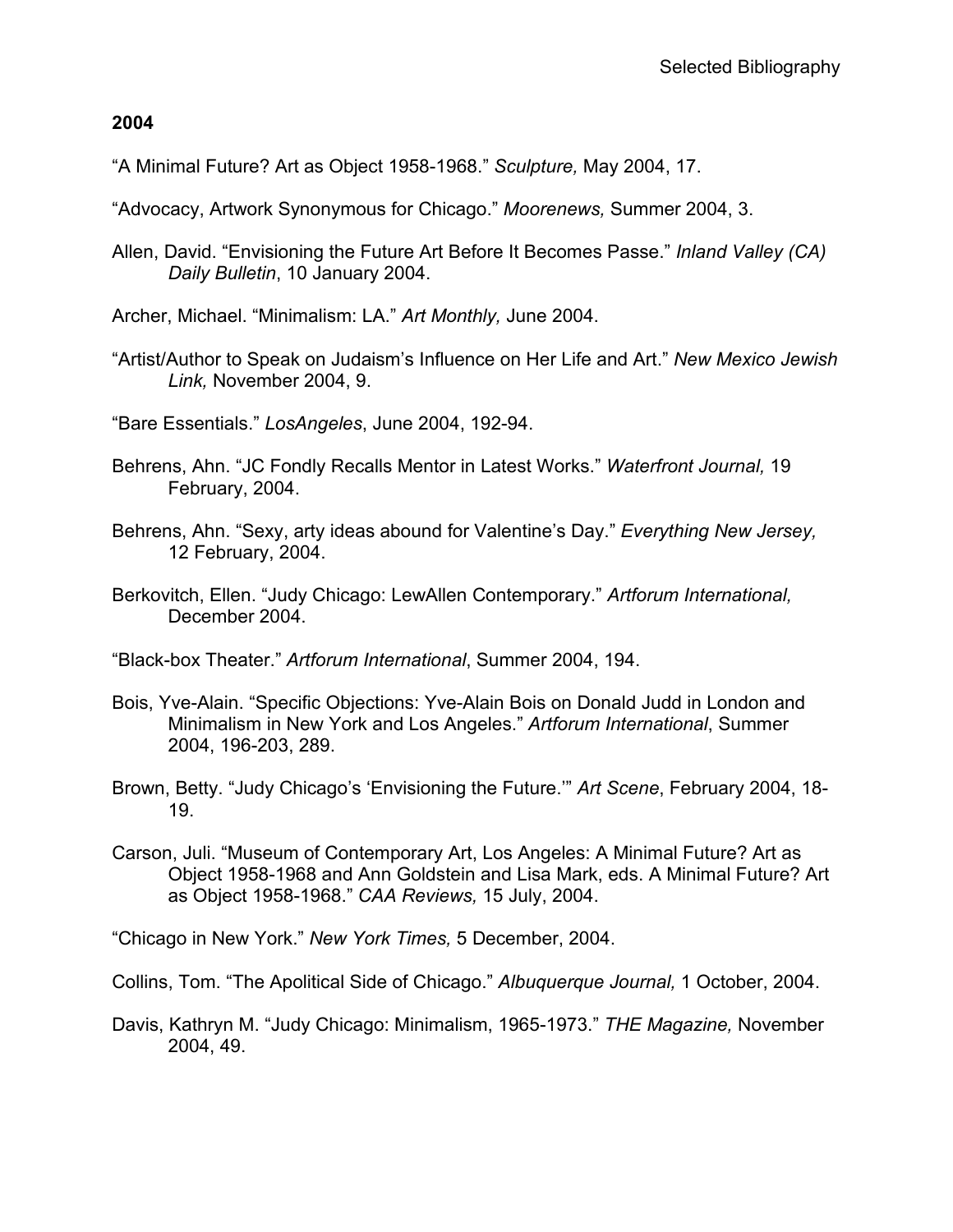- Dingmann, Tracy. "Judy Chicago Opens Another Art Space in Belen." *Albuquerque Journal,* 6 June, 2004.
- Dove, Amy. "A Minimal Future? Art as Object 1958-68." *Flash Art,* May/June 2004, 78.
- Drohojowska-Philp, Hunter. "A Minimal Future? Art as Object 1958-1968." *ARTNews,* June 2004, 119.
- Egelman, Sarah Rachel. "Artist's Jewish Identity Shaped Her Career." *New Mexico Jewish Link,* January 2005, 15.
- Fischer, Zane. "Garcia St. Books." *Santa Fe Reporter,* 4 February, 2004.
- Fischer, Zane. "What Feminist Content?" *Santa Fe Reporter,* 15 September, 2004.
- Gilbert-Rolfe, Jeremy. "First Degree: Minimalism at the Moment." *ArtUS,* June-August, 2004, 14.
- Godfrey, Mark. "Dimensions variable." *Frieze,* June/July/August 2004, 116-121.

Gopnick, Blake. "Simple Gifts." *Washington Post,* 4 July 2004.

- Haithman, Diane. "Little Goes a Long Way." *Los Angeles Times,* May 2004*.*
- Harvey, Doug. "Next to Nothing: Less is More, More or Less." *LA Weekly,* 16 April, 2004, 44.
- Holmes, Kristin E., "Feminism, Jewishness Inform Judy Chicago's Art." *Philadelphia Inquirer,* 10 October, 2004.
- Indyke, Dottie. "Chicago Style: LewAllen Exhibit Highlights the Artist's Early Sculptures and Drawings." *Albuquerque Journal Venue North,* 10 September, 2004.

"Judy Chicago." *The New Yorker,* 15 March, 2004, 37.

- Karmel, Pepe. "The Year of Living Minimally." *Art in America,* December 2004, 90-101.
- Kimmelman, Michael. "How Not Much is a Whole World." *New York Times,* 12 April, 2004.
- Kluger, Barry. "Provocative art, it seems, is doomed in Scottsdale." *Scottsdale (AZ) Republic*, 29 May, 2004.
- Knight, Christopher. "Simple Longings." *Los Angeles Times Calendar,* 4 July, 2004.

Knight, Christopher. "Max Minimal." *Los Angeles Times Calendar,* 16, March 16, 2004.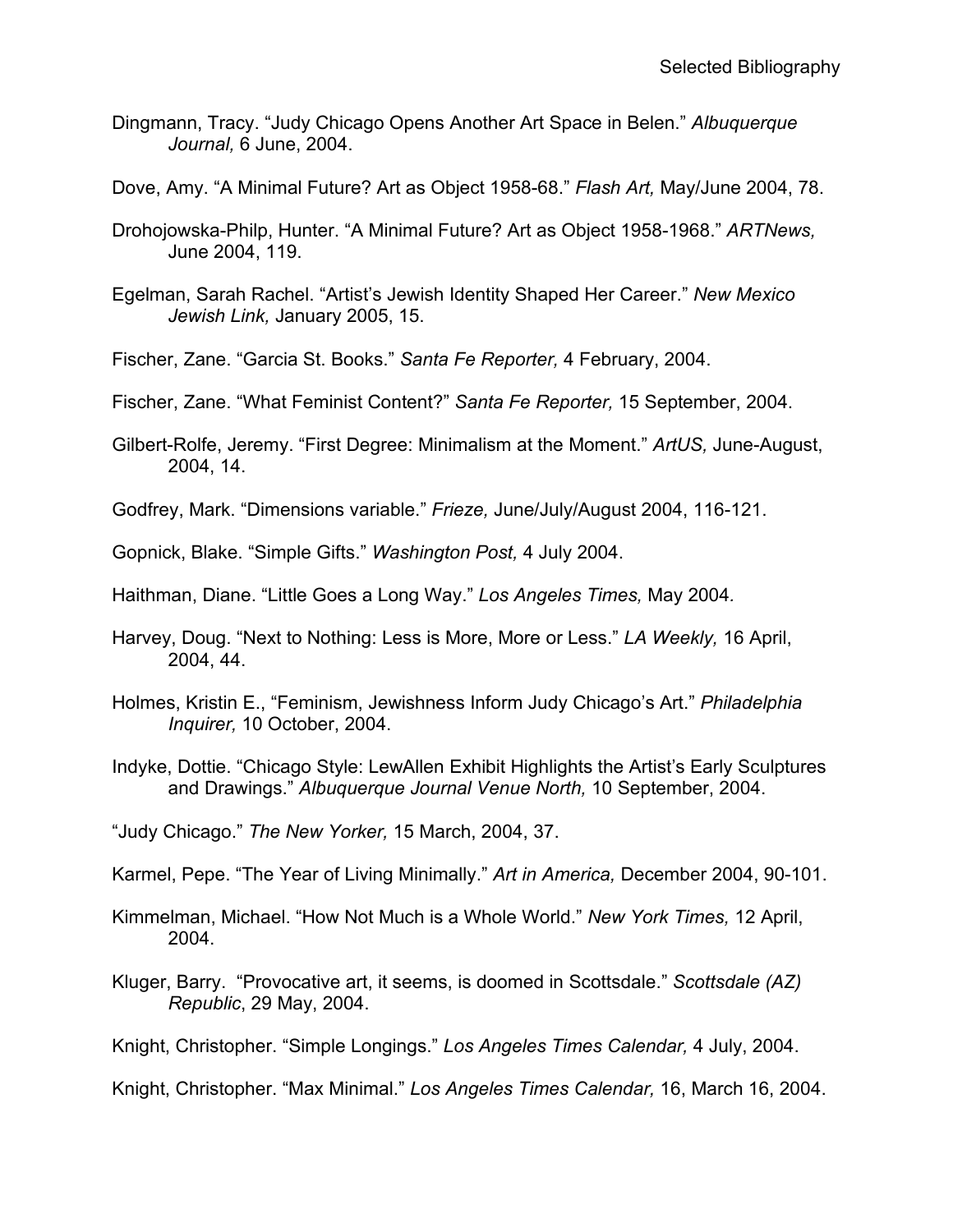Lacayo, Richard. "Blunt Objects." *Time, 24* May, 2004, 75-76.

- Langer, Cassandra. "Judy Chicago," "Personal and Political: The Women's Art Movement, 1969-1975," and "Gloria: Another Look at Feminist Art of the 1970's." *Woman's Art Journal,* Spring/Summer 2004, 61-64.
- Levin, Gail. "American Women Artists, Art Dealers, and Museum Personnel: Feminists or Self-involved Careerists?" *Art Research,* March 2004.
- Litz, Paige. "Future tense via Chicago." *Claremont-Upland (CA) Voice*, 9 January, 2004.
- Lovelace, Carey. "A Feast of Feminist Art: Brooklyn Welcomes 'The Dinner Party' and L.A. reconsiders the 70's."*Ms. Magazine,* Fall 2004, 69-70.
- Meyers, Laura. "Art-to-Object Movement Gains Momentum." *Art Business News,* July 2004, 34.
- Nilsen, Richard. "Judy Chicago Broke Taboos for Women." *Arizona Republic,* 28 March, 2004.
- Nott, Robert. "Nin + Nine: A Steamy Valentine." *Pasatiempo,* 12 February, 2004, 8.
- Petretti, Robert. "Judy Chicago: LewAllen Contemporary, Santa Fe." *Santa Fean,* September 2004, 58.
- Pietrantoni, Nicole. "From Chicago to Kentucky." *Nashville Scene,* 11 March, 2004.
- Phillips, Renee. "Woman Artists Moving Forward." *CAC Artists News: a Publication of the Chicago Artists Coalition,* March 2004, 1, 9.
- Plagens, Peter. "Georgia on Our Minds." *Newsweek,* 23 August, 2004, 64.
- Preciado, Beatriz. "Genero y Performance: 3 Episodios de un Cybermanga Feminista Queer Trans." *Zehar,* November 2004, 20-7.
- Rockwell, Susanne. "Rediscovering a Treasure." *UC Davis Magazine*, Winter 2004, 18- 23.
- Salaff, Jennifer Cho. "Futuristic Exhibit Insightful." *Inland Valley (CA) Daily Bulletin,*  12 January 12, 2004.
- Salaff, Jennifer Cho. "Eye on the Future: Multimedia Display Features Social Artists." *Inland Valley (CA) Daily Bulletin,* 9 January, 2004.

Schjeldahl, Peter. "Bare Minimal." *The New Yorker,* 3 May, 2004, 108.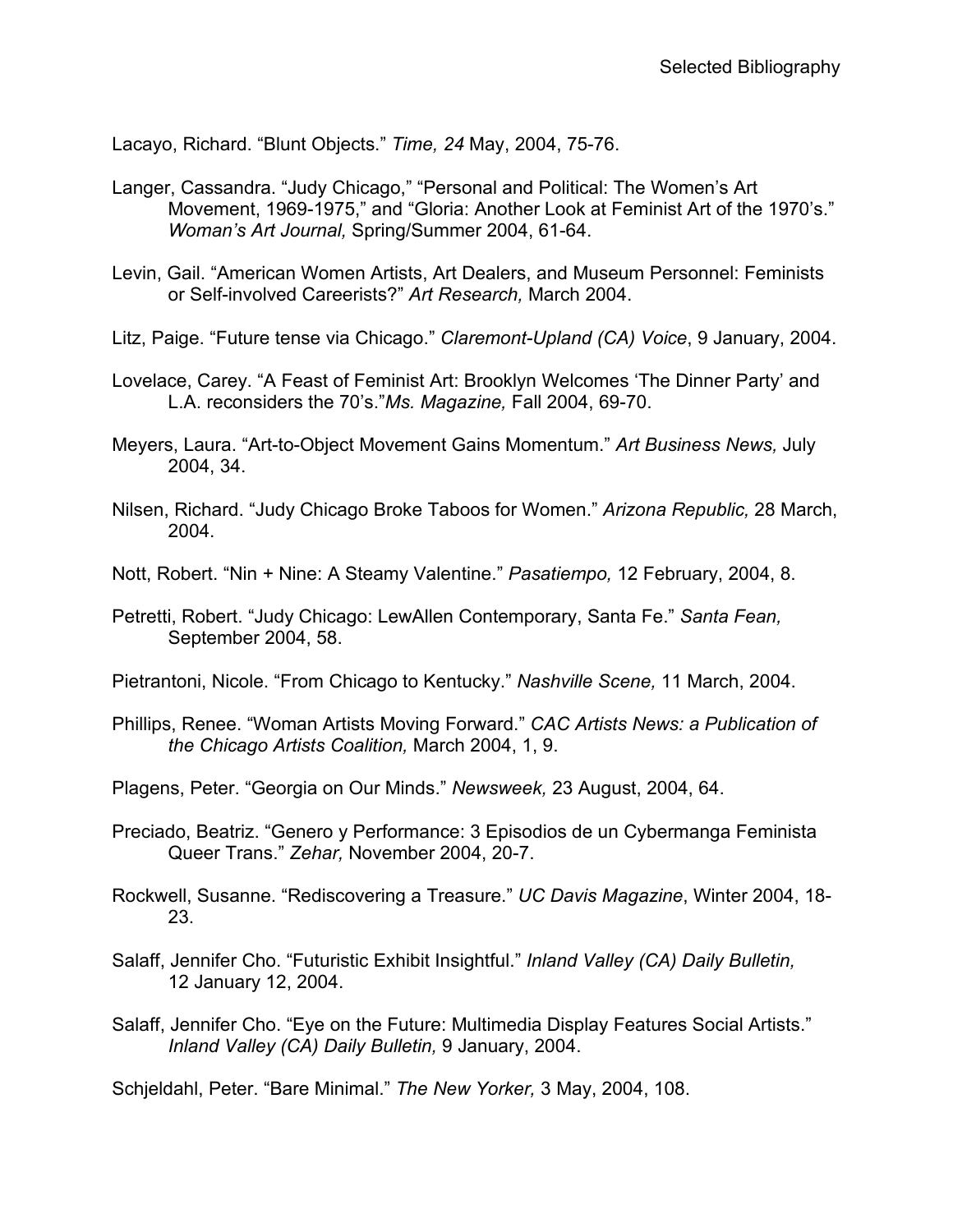Steinberg, David. "New Mexicans Put in the Minimal." *Albuquerque Journal,* 4 April, 2004.

Tropiano, Dolores. "Panel won't buy 'offensive' art." *Arizona Republic*, 21 May, 2004.

Zox. "Minimalism at MOCA." *North Hollywood Biweekly,* 13 April, 2004.

## **2003**

"Happy Anniversary, Judy of the Flower." *Valencia County News-Bulletin*, 25 June, 2003.

Koplos, Janet. "The Dinner Party Revisited." *Art in America,* May 2003, 75-77.

Morrison, Melissa. "Profile, Judy Chicago Feminist Erotica." *Shade***,** October/November 2003.

Russell, Carol K. "A Dinner Party in Brooklyn." *Fiberarts*, Summer 2003.

Salaff, Jennifer Cho. *"*Visionaries further Arts Colony's cause: Program brings top artists to Pomona. *"Inland Valley (CA) Daily Bulletin*, 21 September, 2003.

Vogel, Carol. "A Brooklyn Home for Feminist Art." *New York Times,* 5 December, 2003.

Wylder, Viki D. Thompson. "A Distinct Feminist Process and Form At Home: A Kentucky Project." *The Journal of Gender Issues in Art and Education*, No. 3, 2002/2003, 79-90.

## **2002**

"Jewish Artists on the Edge." *ARTnews*, April 2002.

Cereceda, Miguel. "El arte de comer." *Lapiz* XXII, no. 189, 27.

- Cotter, Holland. "Two Nods to Feminism, Long Snubbed by Curators." *New York Times*, 11 October, 2002.
- Culbertson, D.C. "Chicago, Chicago (Judy, That Is)." *Gay Life Baltimore Gay Paper*, 18 October, 2002.

Danto, Arthur C. "The Feminine Mystique." *The Nation*, 25 November, 2002.

Disch, Thomas M. "Revealing Women: Judy Chicago Returns to New York." *The Weekly Standard,* 21 October, 2002.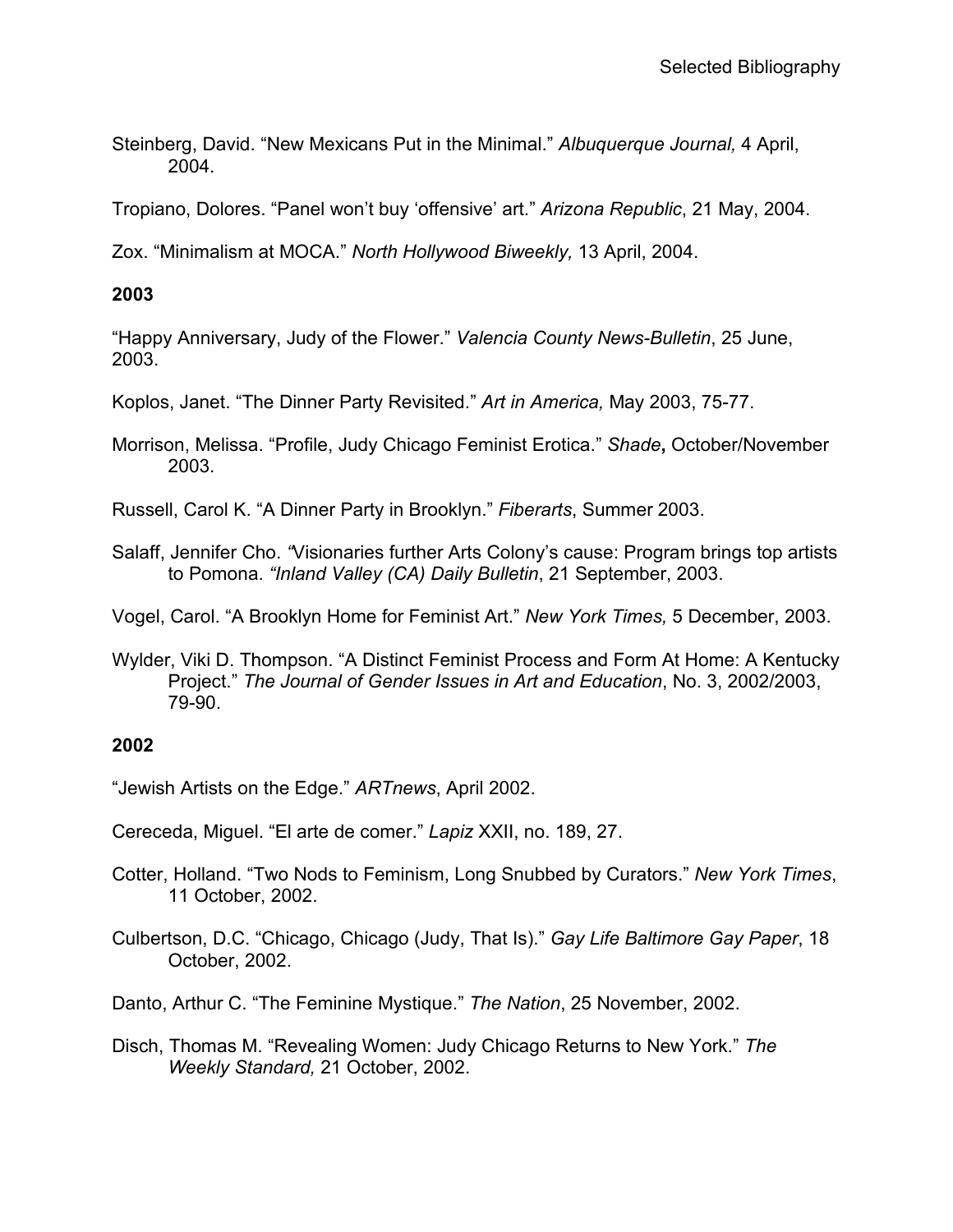- Giuliano, Mike. "College Set A Place for Feminist Icon." *Columbia (MD) Flier*, 10 October, 2002.
- Levin, Gail. "Learning to Appreciate Judy Chicago." *National Museum of Women in the Arts,* Fall 2002, 12-17.
- McGee, Celia. "An Incomplete 'Chicago Loop'." *Washington Post*, 18 October, 2002.
- McGee, Celia. "Feminist Food for Thought." *New York Daily News*, September 19, 2002.
- Pearlman, Judith. "Women's Work." *Museum's Washington*, Fall/Winter 2002-2003.
- Satorius, Katherine. "Women's Work." *Soma Magazine: Erotica Issue*, May/June 2002.
- Smith, Roberta. "For a Paean to Heroic Women, a Place at History's Table." *New York Times*, [http://www.nytimes.com/2002/09/20/arts/design/20SMIT.html,](http://www.nytimes.com/2002/09/20/arts/design/20SMIT.html) 20 September, 2002.
- Sterling, Susan. "Four Decades with Judy Chicago." *National Museum of Women in the Arts*, Holiday 2002.
- Solomon, Deborah. "Questions for Robert Indiana: Vital Signs." *New York Times*, 1 December, 2002.
- Vogel, Carol. "Women at the Table." *New York Times*, 3 May, 2002.
- Welland, Sasha S. "The Long March to Lugu Lake: A Dialogue with Judy Chicago." *Yishu,* November 2002, 69-75.

- "Artist Judy Chicago at Fort Wayne Museum of Art." *Northwest News*, 5 September, 2001.
- Becker, Suzanne. "Breaking New Ground." *Souderton (PA) Independent*, 27 September, 2001.
- Bouchard, Gilbert. "Proverbs Make a Point." *Edmonton Journal*, 19 April, 2001.
- Cheng, Scarlett. "Judy Chicago Exhibit Embraces Positive Values." *Journal Gazette Weekender*, September 2001, 14-16.

"Current and Coming." *Fiber Arts* 27, January/February 2001.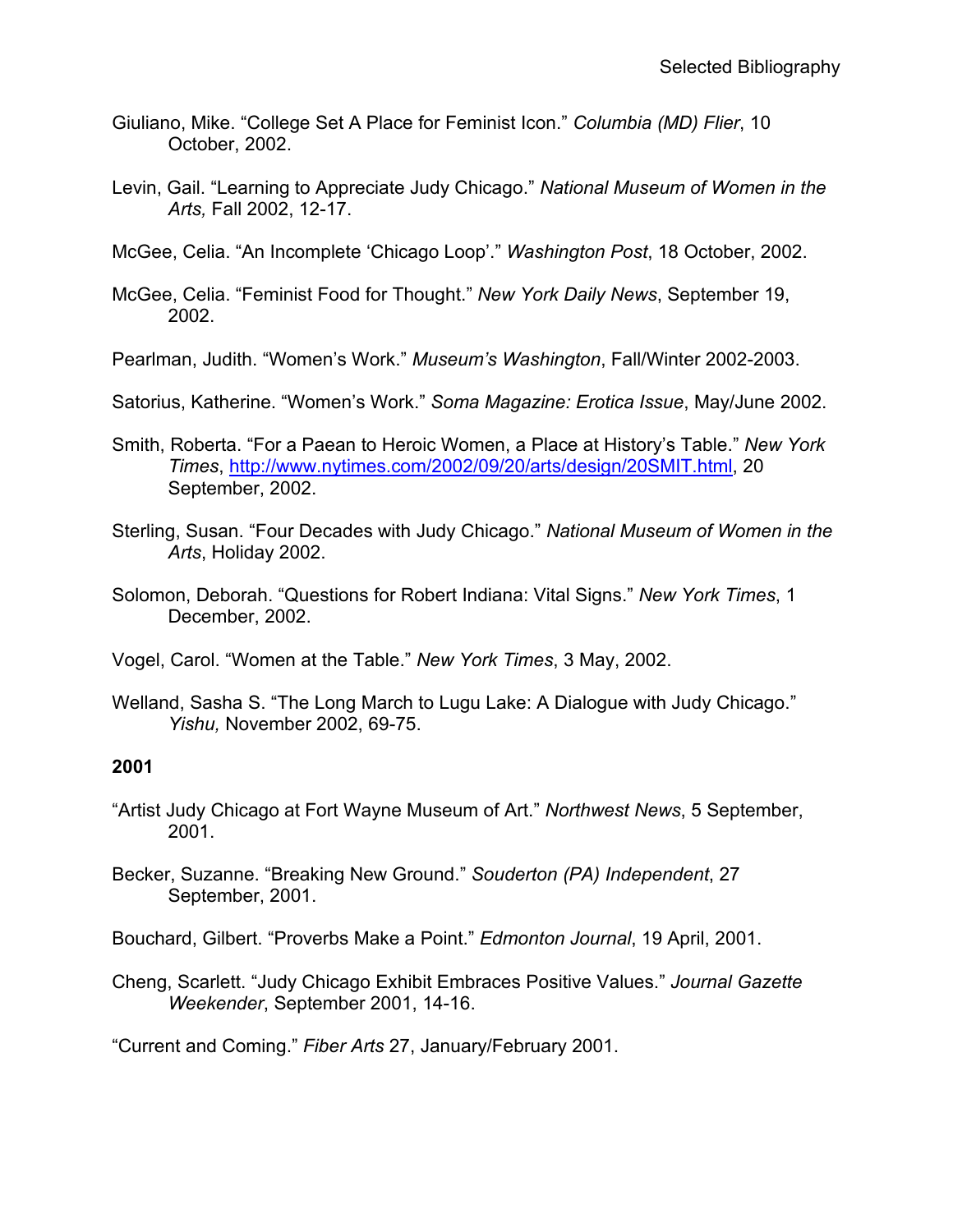Downs, Emma. "In Stitches: Judy Chicago Exhibit Portrays Parables in Textile." *News-Sentinel* (Fort Wayne, IN), 13 September, 2001.

Robertson, Jean. "Feminism and Fiber." *Surface Design*, Fall 2001, 39-46.

Wylder, Viki D. Thompson Ph.D. "New Orleans Museum of Art-Judy Chicago: Trials and Tributes." *Arts Quarterly 23*, January/February/March 2001.

#### **2000**

- Abrams, Carol K. "Landmark Exhibits at 2 HUC Campuses." *Cleveland Jewish News*, 15 December, 2000.
- Andre, Mila. "Hurry, This Crafts Menagerie Won't Last." *New York Daily News*, 18 August, 2000.
- Barber, Christina. "Chicago's (Dinner) Party Isn't Over." *Daily Hampshire Gazette* (Northampton, MA), 18 May, 2000.
- Brannock, Amy. "Judy Chicago: Artist in Residence This Fall at UNC and Duke." *Arts Carolina,* Fall 2002.
- Brock, Lisa A. "Post-Feminism? 'Ridiculous'." *The Minnesota Women's Press* 16, no. 15, 2000.
- Budick, Ariella. "Chicago Explores Values with 'A Stitch in Time'." *Newsday*, 9 June, 2000.
- "Chicago's Artwork Packs a Principled Punch." *Tampa Tribune*, 9 January, 2000.
- Duffy, L.A. "Lunch with Judy Chicago at ERA's 26th Anniversary." *Bay Area Business Woman* 7, June 2000, 3.

*Grapheion*, no.13, 2000, 42, 46.

- Greenberg, Blue. "Chicago's Art Honors Women in History." *The Herald-Sun* (Durham, SC), 20 October, 2000.
- Halperen, Max. "Artist's Work is Never Done." *The News & Observer* (Raleigh, NC), 1 October, 2000.
- Harper, Paula. "The Chicago Resolutions." *Art in America*, June 2000, 112-115.
- "Holocaust Exhibit a Semester Long Project." *Lehigh (PA) Week*, 26 January, 2000.

Indyke, Dottie. "Judy Chicago: LewAllen Contemporary." *ARTNews,* January 2005, 135.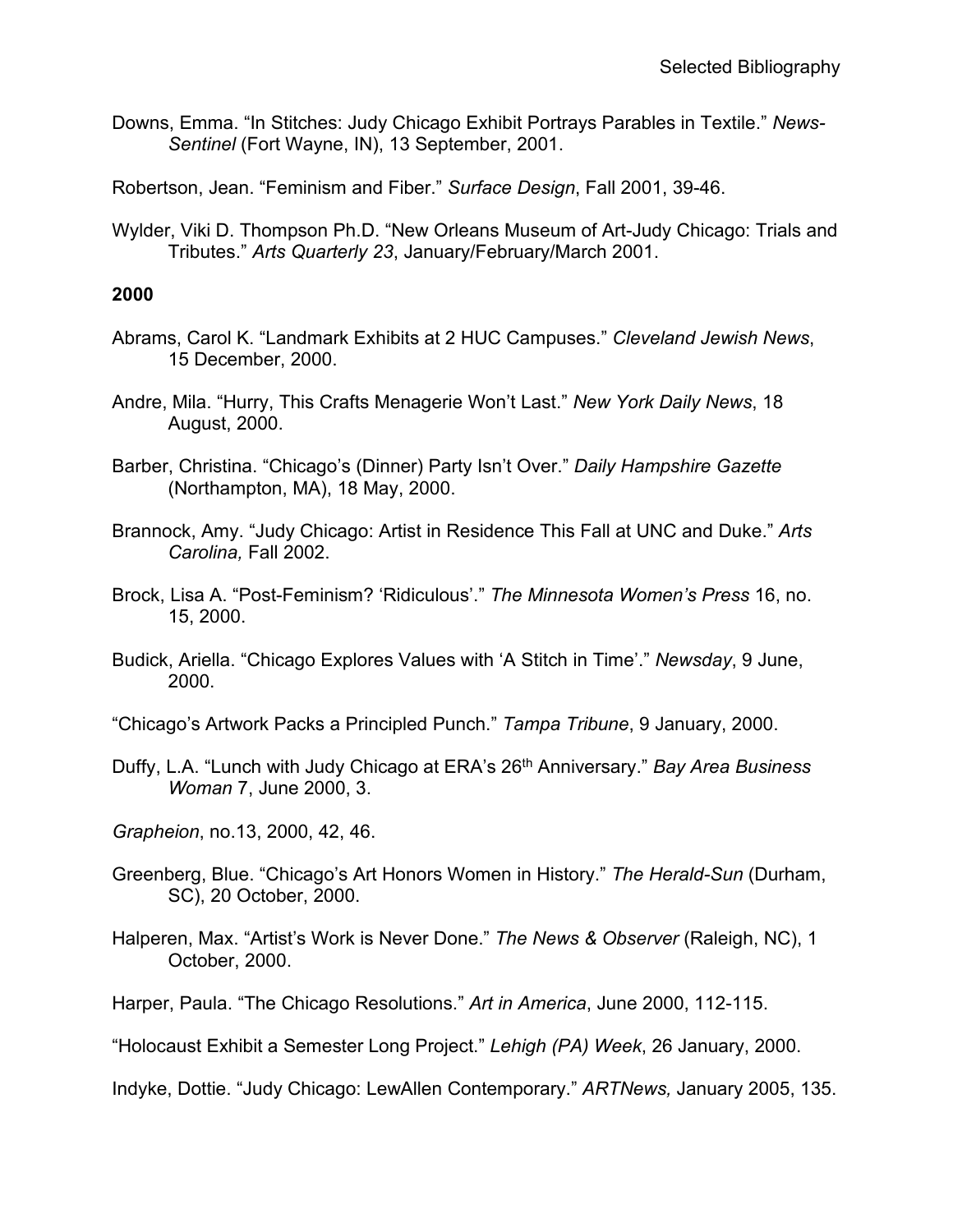- Jameson, Marnell. "Teaching Humanities as a Life Skill." *Los Angeles Times*, 6 June, 2000.
- Johnson, Ken. "Offering Up Good Cheer and the Humanist Values, All Rendered in Clichés." *New York Times*, 4 August, 2000.
- "Judy Chicago Uses Age Old Crafts in Contemporary Art Installation." *Antiques and The Arts Weekly*, 12 May, 2000, 93.
- "Judy Chicago's Birth Project on Display Daily at Albuquerque Museum Through October 29." *Valencia County News Bulletin*, 30 August, 2000.
- "Judy Chicago in Residence at Lehigh University." *Art Matters*, March 2000, 7.
- Lucie-Smith, Edward. "A Sense of Resolution." *Crafts,* May/June 2000, 39-43.
- Martin, Nedene. "Meet Our Woman of the Weekend: The 12<sup>th</sup> Century Star Eleanor de Aquitaine." *Vermont Humanities*, Fall 2002, 16.
- McNamara, Eileen. "Reach for the Stars, Let Balance Guide Steps to Life Goals." *Times Union* (Albany, NY), 22 May, 2000.
- McNamara, Eileen. "Women Grads Get Wrong Idea." *Boston Globe*, 17 May, 2000.
- Potts, Leanne. "Chicago Hope." *Albuquerque Tribune*, 11 August, 2000, C3.
- Pulkka, Wesley. "Exhibition of Jewish Artwork Expands Past Original Ideas." *Albuquerque Journal*, 4 June, 2000.
- "*Resolutions: A Stitch in Time*." *Museum News*, M Calendar, 2000.
- "Rich in Art." *Floridian*, 7 January, 2000.
- Russell, Gloria. "The Many Sides of Judy Chicago." *Sunday Republican* (Springfield, MA), 21 May, 2000.
- Sanchez-Morantz, Regina. "Artists-in-Residence Judy Chicago Presents NEH-Trustee Lecture on Tolerance." *Philip and Muriel Berman Center for Jewish Studies Newsletter* 13, Fall 2000.
- Smith Alumnae Quarterly. "Commencement 2000: Artist Judy Chicago Gives Grads a Reality Check." *Banks of Paradise*, Fall 2000.

Steinberg, David. "Local Icon." *Albuquerque Journal*, 4 June, 2000.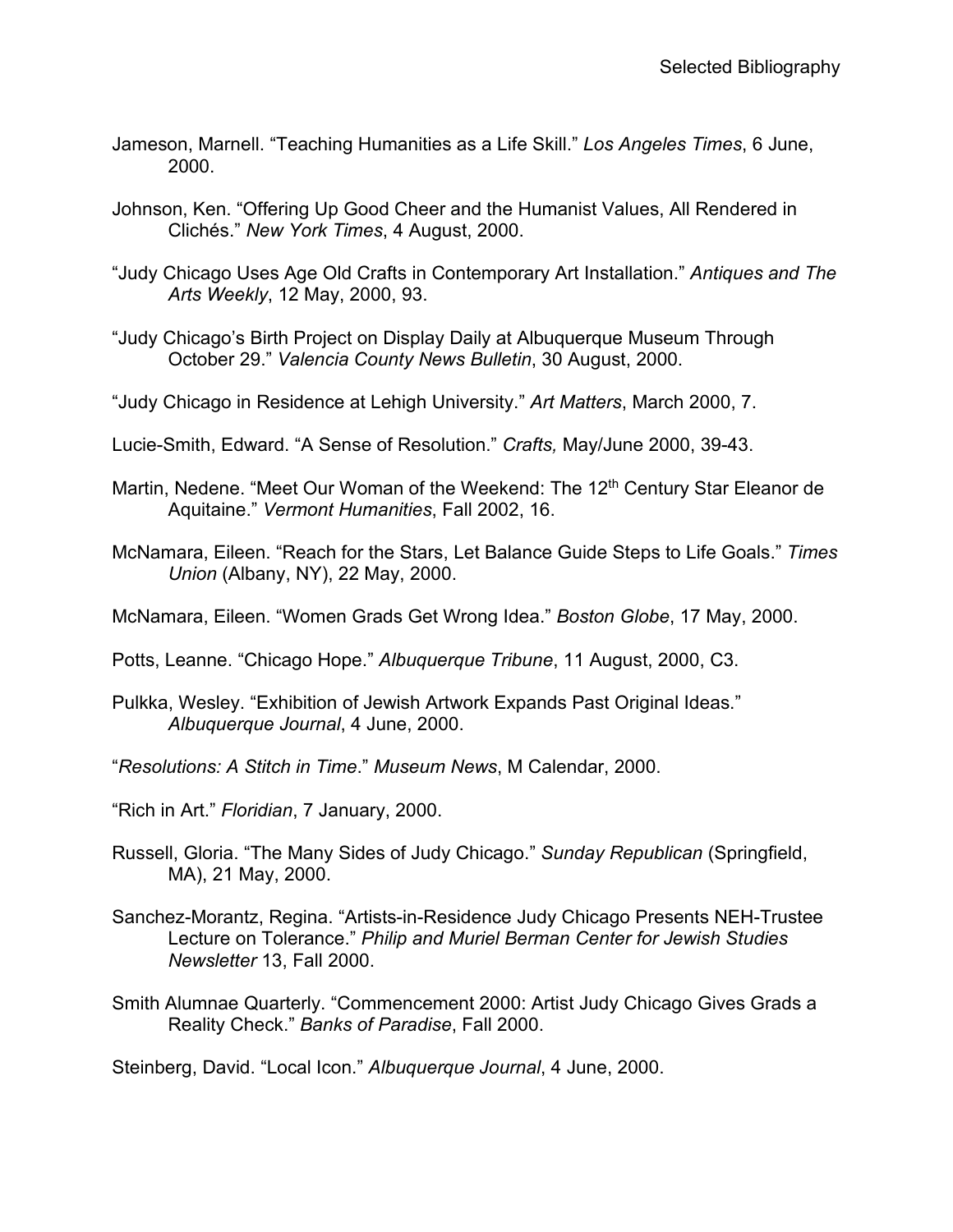"Through Women's Eyes." *Tampa Tribune*, 9 January, 2000.

"To Deconstruct Her Is to Know Her," *Floridian*, 7 January, 2000.

Weinraub, Bernard. "Beyond Tans and Tinsel." *New York Times*, 23 October, 2000.

- Wilensky, Melody. "Radical Smith Speaker Engages Tradition, Commencement Speaker Turns Toward Ritual in Feminist Art Movement." *The Jewish Advocate*, 19 May, 2000.
- Wilgoren, Jodi. "Words of Advice for Graduates on the Threshold of the Millennium." *New York Times,* 29 May, 2000.

#### **1999**

- Alt, Jeannette. "Judy Chicago." *Santa Fean*, Gallery Previews, June 1999, 78.
- Bakke, Kristin M. "Chicago Comes to Bloomington." *Indiana Daily Student*, 9 September, 1999.
- Bakke, Kristin M. "Feminist Artist to Return to IU-B Campus." *The IUPUI Sagamore*, 13 September, 1999.
- Bakke, Kristin M. "Influential Artist to Teach at IU." *Indiana Daily Student*, September 1999.
- Berry, S.I. "Art with Attitude." *Indianapolis Star*, 26 September, 1999.
- Brand, Peg. "Judy Chicago's Art and Presence Resulting in Interest and Education." *Herald-Times* (Bloomington, IN), 15 October, 1999.
- Bright, Kimberly. "A Life in Art." *Bloomington Independent*, 16 September, 1999.
- Cavalli, Ellen. "Judy Chicago Reaches Out in New Direction." *Pasatiempo*, 4 June, 1999, 14.
- Chen, Elsa H.C. "Women in Art." *Art China*, 1 April, 1999.
- "Conversations with...Judy Chicago, co-author of Women in Art: Contested Territory*,*" *Today's Librarian*, December 1999, 16.
- Falkenstein, Michelle. "What's So Good About Being Bad?" *ARTnews*, November 1999, 159-163.
- Finkelstein, Lydia B. "Taking a Look Back at the Career of Judy Chicago." *Sunday Herald-Times*, 19 September, 1999.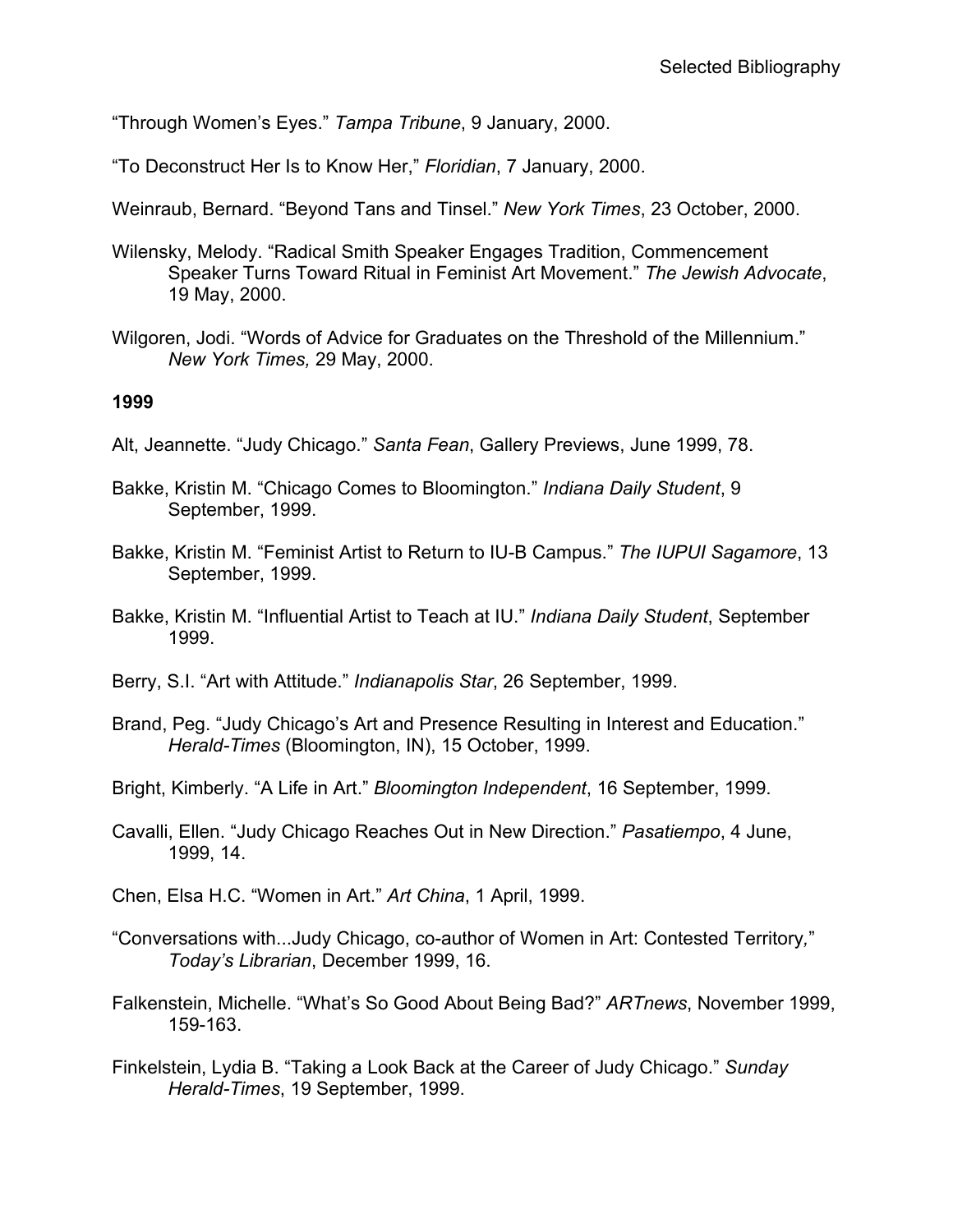- Frank, Johanna. "Judy Chicago: Bridging Feminism and the Art World." *The Ryder*, September 1999, 26-29.
- Henderson, Michelle. "Judy Chicago to Visit IU Art Museum." *Sunday Herald-Times*, 12 September, 1999.

"Hide in Plain Sight." *ARTnews*, April 1999, 27.

*Home Pages: Indiana University*, 17 September, 1999.

"International Artists to Sign Books at Herron." *The IUPUI Sagamore*, 13 September, 1999.

Koba, Kirsten. "Chicagoland." *Ms. Magazine*, October-November 1999, 87.

*Kunstbeeld*, November 1999, 42-45.

- Mannheimer, Steve. "Judy Chicago's Work Is Art to Dissect and Digest." *Indianapolis Star*, 3 October, 1999.
- Morrison, Richard. "Week in the Arts." *London Times*, 26 October, 1999.
- Neal, Andrea. "Feminist Draws Fire at IU." *Indianapolis Star*, 14 October, 1999.
- Rhea, Tom. "Personal Monuments: Judy Chicago Retrospective Opens in Indiana University Art Museum." *Bloomington Independent*, 2 September, 1999.
- Saltzstein, Katherine. "Judy Chicago Recreates Hill in Watercolor." *Valencia County News-Bulletin*, 9 June, 1999.

"Ten Works of Art That Have Rocked the Ages." *Newsweek*, 11 October, 1999, 70.

Whitehead, John W. "Women in Art: An Interview with Judy Chicago." *Gadfly*, November/December 1999, 44-49.

"What Are You Doing New Year's Eve?" *St. Petersburg Times*, 31 December, 1999

Williams, Kevin M. "Woman." *Chicago Sun-Times*, 22 October, 1999.

Yu, San-San. "To Break Silence of a Sixty-Million-Year Taboo." *Art China*, April 1999.

**1998**

Battin, Sandy. "A Stitch in Time." *Valencia County News-Bulletin*, 11 July, 1998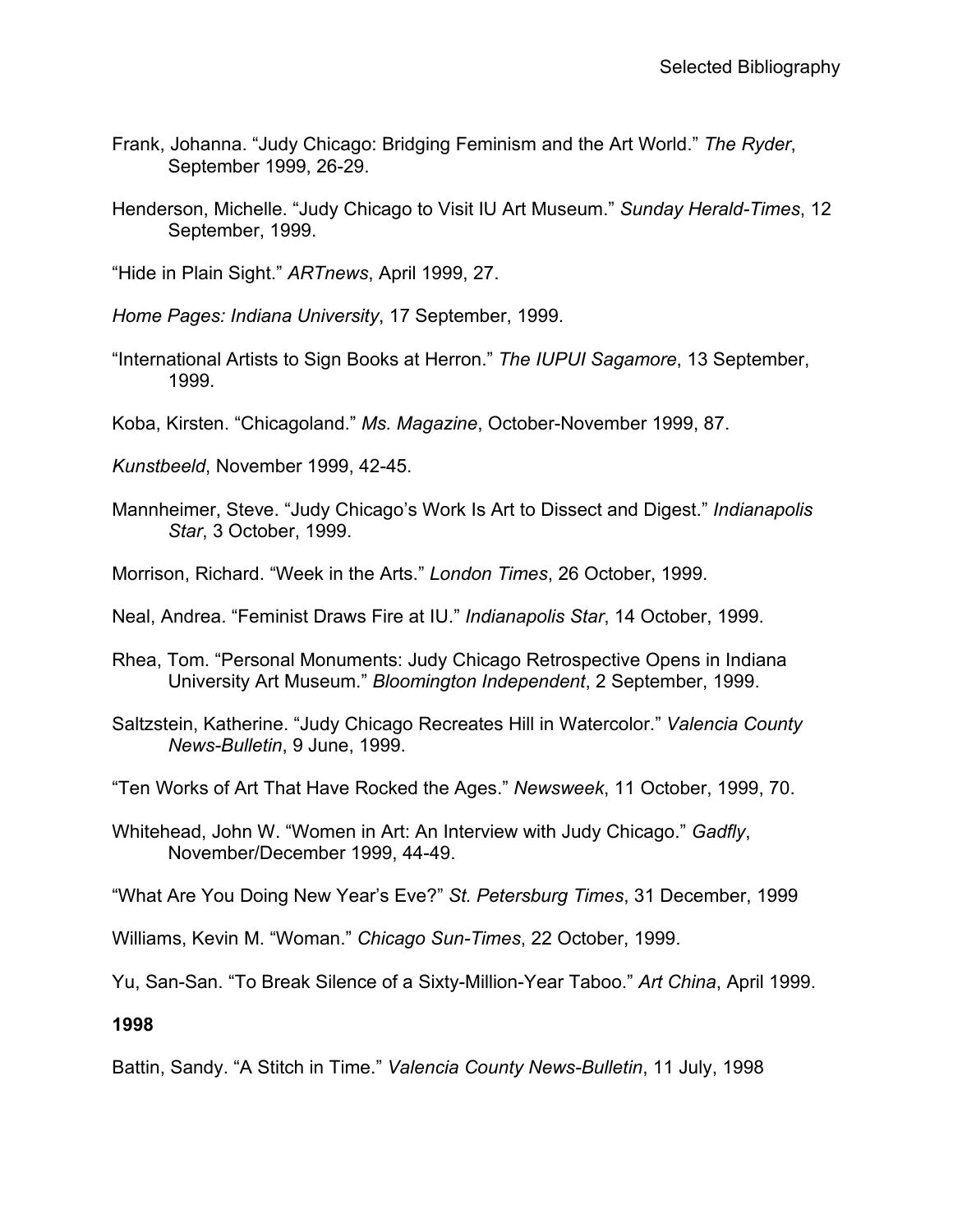Bellafonte, Ginia. "Feminism: It's All About Me." *Time*, 29 June, 1998, 54-62.

*Ceramic Art*. Vol. 18, 1998, 86-91.

- Charles, Goldie. "Dangerous Men, Unorthodox Women." *The Jewish Week*, November 6, 1998.
- Garbowsky, Maryanne. "Who Goes to Dine: Judy Chicago's Dinner Party." *Emily Dickinson International Society Bulletin*, November/December, 1998, 6-7, 25.

"Judy Chicago Interview." *Chinese Art News*, Volume 1/2, 1998, 106.

- Maxbauger, Lisa. "Dinner Party Serves up Women's Past," "Womanhouse Becomes 1st Curriculum for Female Artist," and "Judy Chicago's Work Strives to Rewrite History." *The Observer*, 4 November, 1998.
- Mercer, Pamela. "Tampa Bay Expands Its Holocaust Museum." *New York Times*, 26 April, 1998.
- Miller, Stephen. "A Note on the Banality of Evil." *The Wilson Quarterly*, Autumn 1998, 54-59.
- Moore, Derrickson. "Judy Chicago's Latest Project Looks to the Millennium." *Sun Life*, 26 July, 1998,.

Olmstead, Donna. "Artistic Awakenings." *Albuquerque Journal South*, 16 July, 1998.

Rosoff, Patricia. "Cheeky Chick, I Must Say." *Hartford Advocate*, 18 June, 1998.

"View Backstage." *Vogue* - Taiwan Edition, January 1998, 110-112.

"Would You Wear Your Dog?" *PETA's Animal Times*, Fall 1998.

- York, Julie. "Judy Chicago Moves Crowd with Art Work." *South Bend Tribune*, 5 November, 1998.
- York, Julie. "Feminist Artist Judy Chicago to Visit St. Mary's." *South Bend Tribune*, 1 November, 1998.

#### **1997**

Artist Magazine. Volume 12, 1997, 12, 166-167, 352, 528.

Battin, Sandy. "Judy Chicago Donates Books on which The Dinner Party was Based." *Valencia News-Bulletin*, 17 September, 1997.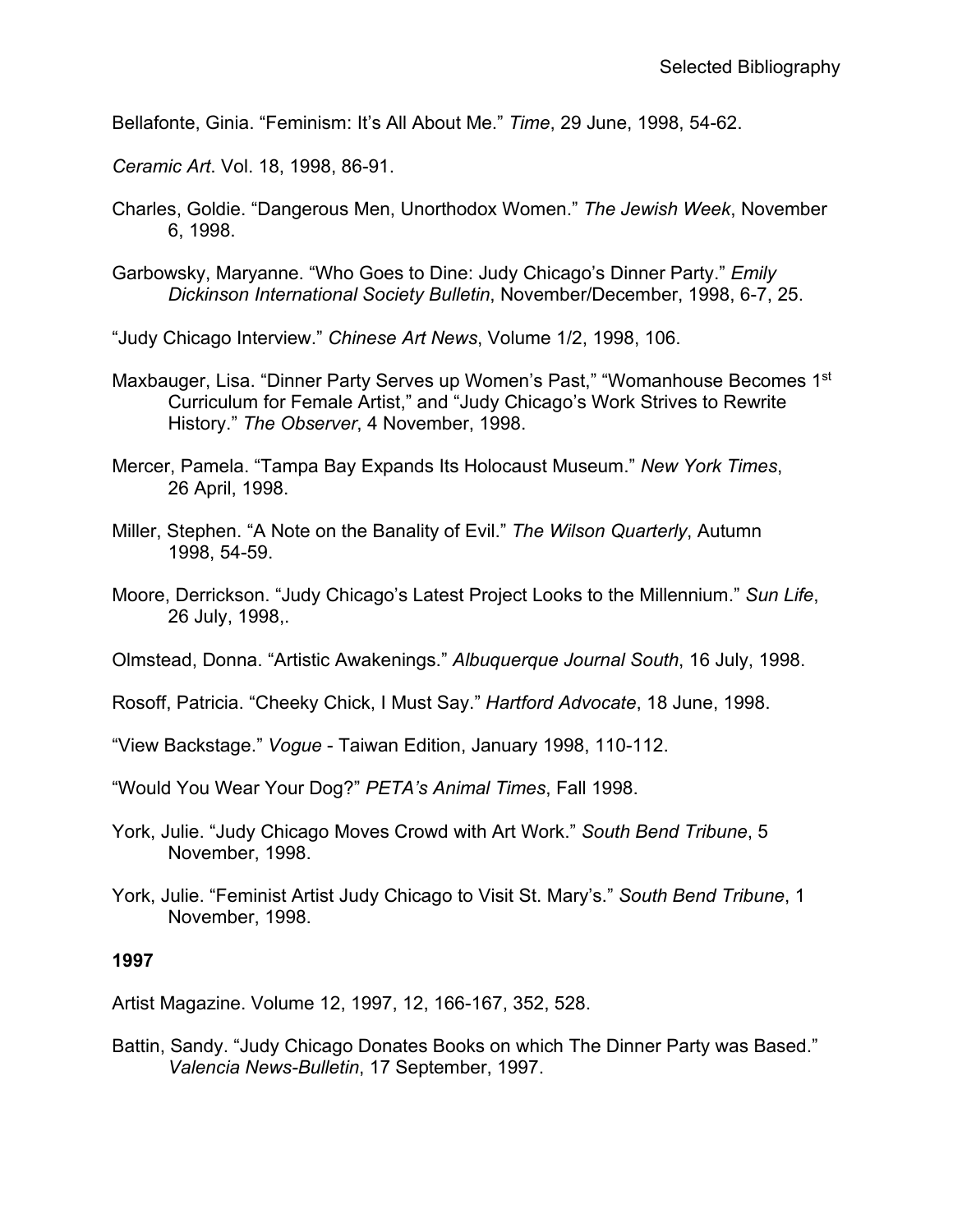- Brackney, Susan. "Looking Backward, Look Forward: Judy Chicago on Feminist Art." *bc magazine*, May 1997, 30-31.
- Brown, Patricia. "40 Fenders and Dada in the Rearview Mirror." *New York Times*, 20 April, 1997.
- Cheng-Yu, Emma. *China Times,* December 1997.
- Chien, Ying-Ying. "Sexual Politics: Judy Chicago's Dinner Party & Feminist Art History." *Unitas*, February 1997, 56-61.
- *China Times*, 21 August, 23 October, 6 December, 25 December, 1997.
- *China Times Weekly*, December 1997.
- Fischer, Rachel. "Richland Students Attend 'Chicago' Dinner Party." *Westside Weekly,* 11 May, 1997.
- *Gadfly*, *1*, September 1997, cover art.
- *Great News Daily,* 2 November, 1997.
- "Info Elle Art." *Elle*  Taipei edition, December 1997, 68.
- Joselit, David. "Identity Politics: Exhibiting Gender." *Art in America*, January 1997, 36-39.
- Levinson, James F. "Beyond Indifference, Forging Solidarity." *The Witness*, October 1997, cover art.
- "Lords of the Rim." *Chinese Art News*, Volume 12, 1998, 118-119.
- Meyer, Laura. "A Monumental Meal." *Gadfly,* 1, September 1997, 6-11, 26.
- *Min Sheng Daily*, December 1997.
- Nickell, Amy. "Judy Chicago, Creator of the Controversial Installation The Dinner Party." *Gadfly,* 1, September 1997, 4.
- Nickell, Amy and Nisha Mohammed. "Food for Thought. An Interview with Judy Chicago." *Gadfly*, 1, September 1997, 14-17.
- Padilla, Carmella. "Camoinando Canyon Road." *Santa Fe Reporter*, 10 September, 1997.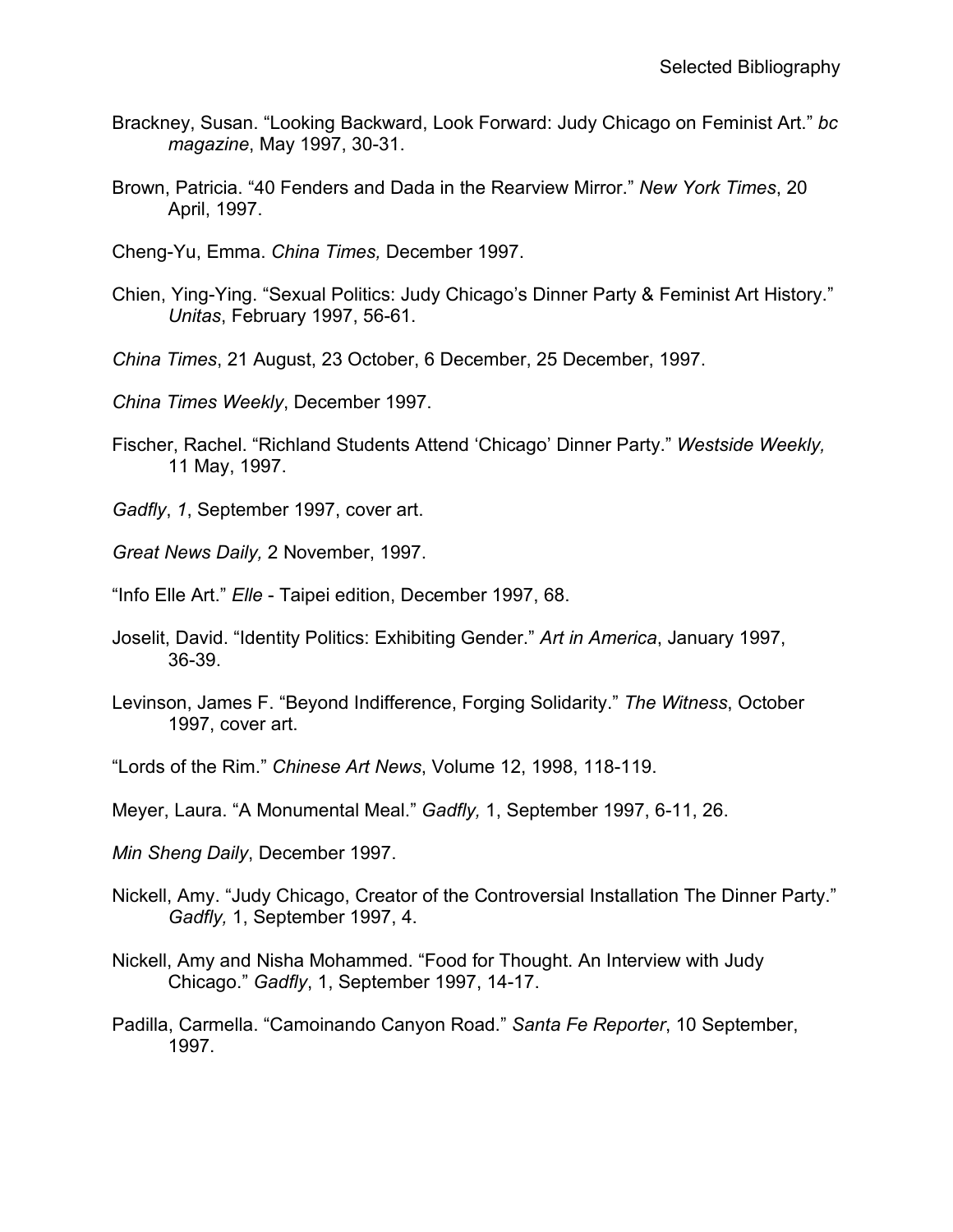- Pulkka, Wesley. "Focusing Female Energy: Artist Judy Chicago's Collaborative Projects Stir Emotions, Controversy." *Albuquerque Journal*, 7 September, 1997.
- Springer, Julie. "Interview with Judy Chicago." *The Bookwoman* 60, Spring/Summer 1997, cover art, 1-5.
- *Taiwan Times*. 27 November, 1997.
- Temin, Christine. "Local Artists Back Belz amid Brandesi Woes." *Boston Globe*, 12 November, 1997.
- *Tikkun*, May/June 1997, cover art.
- Thomas, Susan Gregory. "1998 Tech Guide." *U.S. News & World Report*, 1 December, 1997, 66.
- *United Daily News* (Taipei, Taiwan), 20 October, 1997.
- *United Daily News* (Taipei, Taiwan), December 1997.
- *Vogue* (Taiwan). December 1997.
- Wei-Jing, Lee. *China Times*, December 1997.
- Wilkenson, Alec. "Basic Brick." *Preservation*, January/February 1997, 46-51.
- Zinnes, Harriet. "Autobiography of a Feminist Artist." *The Bridge*, Fall/Winter 1997, 145- 148.

- "A Journey through the Landscape of the Holocaust." *New York Forward*, 6 December, 1996.
- Abracarian, Robin. "The Lesson of Judy Chicago: Fame Has Its Detractions." *Los Angeles Times*, 28 April, 1996.
- "Alumni One on One: Judy Chicago." *UCLA School of the Arts and Architecture,* Spring Newsletter, 1996, 11.
- "Artist, Descendant of Rabbis, Combats Evils of Holocaust." *Cleveland Plain Dealer*, 3 May 1996.
- "Artist Sets Place for Women in History." *The Post Journal*, 4 May, 1996.

Askey, Ruth. "*The Dinner Party* Revisited." *Shespeaks*, Autumn 1996, 1.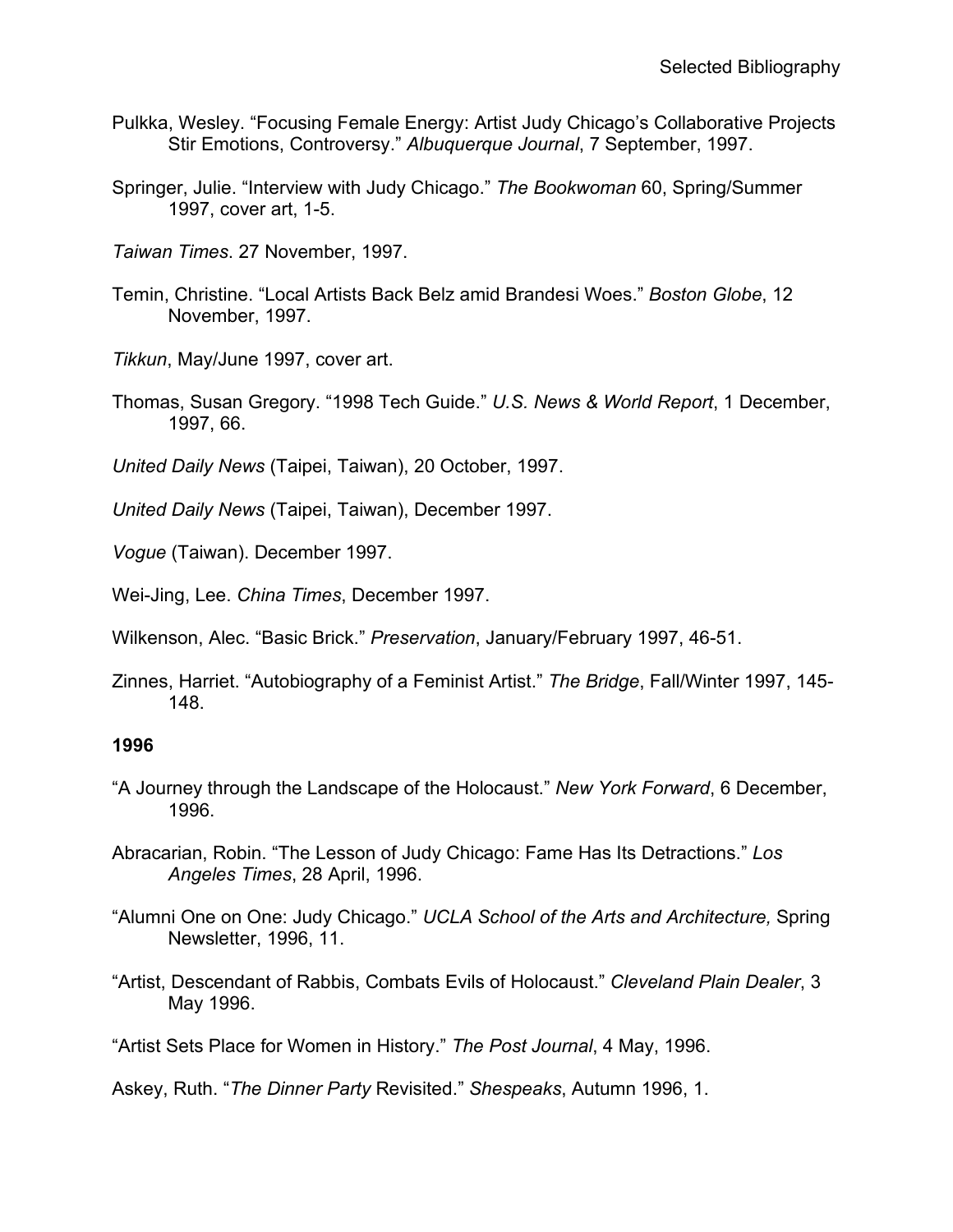Beyette, Beverly. "Guess Who Came (Again) To 'Dinner'?" *Los Angeles Times*, 22 April, 1996.

Bookhardt, Eric. "Remembering Sex and Feminism." *Gambit*, 22 October, 1996.

- Brunskill, Joan. "Dinner Invitation: Artist Sets Place for Women in History." Associated Press article, published in various papers around the United States, including *Jamestown Post-Journal*, 4 May, 1996.
- Butruille, Susan. "Women's Voices: Past and Future...A Most Splendid Dinner Party." *Women's Journal* 4, no. 8, 1996, 14.
- Cantor, Judy. "Chicago Hope." *Miami New Times*, March 1996, 63.
- Christian, Barbara. "CCA to Host Judy Chicago's Holocaust Project." *Currents*, April 1996, B11.
- Cohen, Ruth. "Interview with Judy Chicago: Artist, Writer, Teacher and Intellectual." *Women's Voices*, September 1996.
- Corradi, Ruth, "Chicago in Cleveland." *Northern Ohio Live,* June 1996, 11.
- Cross, Guy. "An Interview with Judy Chicago." *THE Magazine*, September 1996, 42.
- Dawkins, Jim. "Controversial Artist Judy Chicago's Holocaust Project Bound for Pinellas." *Jewish Press of Pinellas County*, 11 September, 1996.
- Dewey, Fred. "Letter from Freedom X." *Coagula*, Summer 1996, 16, 68.
- Donson, Naomi. "There's Nothing Indifferent about Chicago's Works." *Sarasota Herald Tribune*, 25 October, 1996.
- Ferrari, Jay. "Artist-Author Chicago Issues Challenge." *Chicago Tribune*, 1 May, 1996.
- Fernandez, Susan. "Judy Chicago: Artist and Woman." *St. Petersburg Times*, 6 October, 1996.
- Freese, Joan. "Open Seating: Judy Chicago is Coming to Dinner." *Minnesota Women's Press,* 3 April, 1996, 28.
- Heller, Fran. "Holocaust Project: From Darkness into Light." *Cleveland Jewish News*, 3 May, 1996.
- "In Print and Life: Holocaust Project: From Darkness into Light." *St. Petersburg Times*, 1 December, 1996.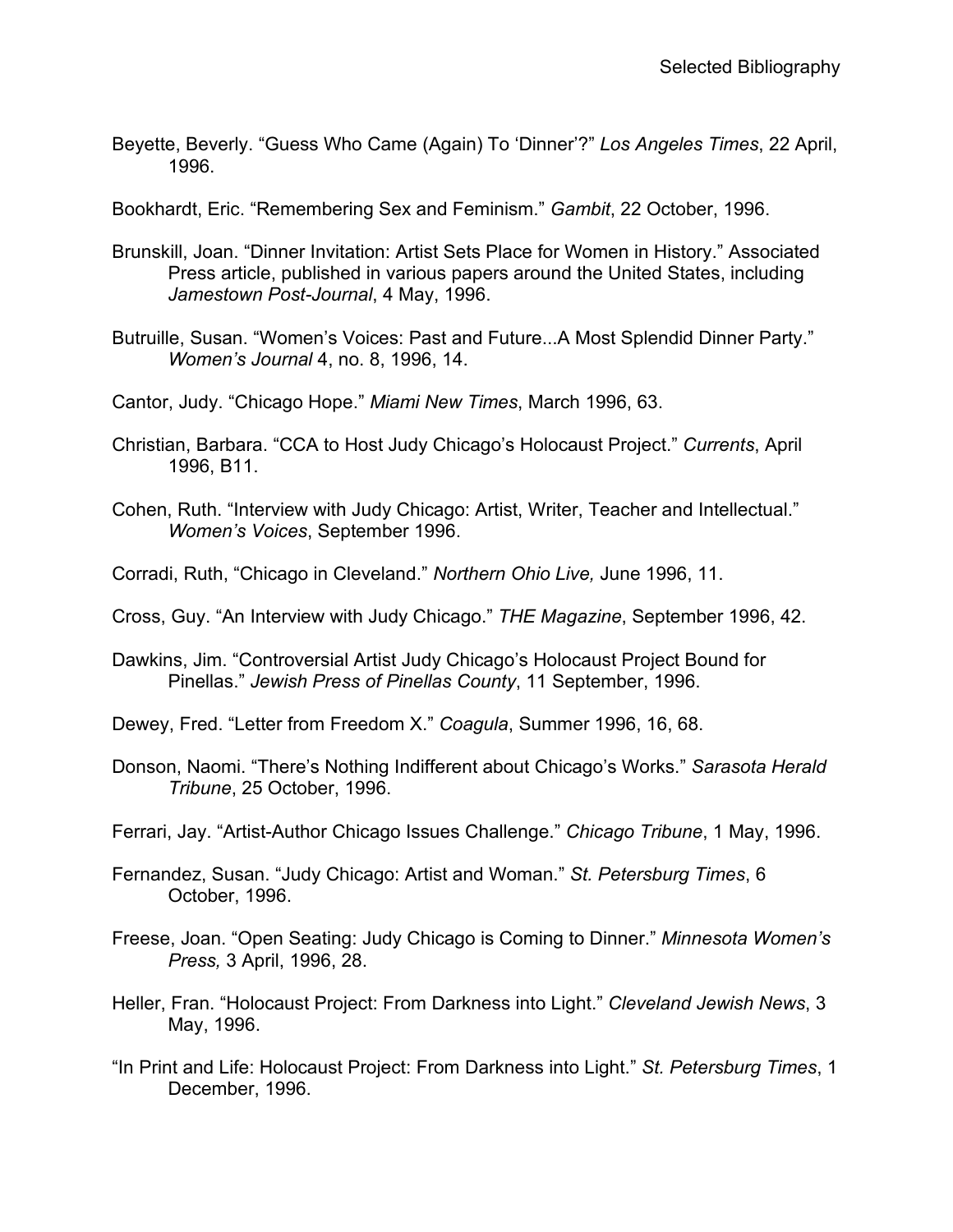- Jungerman, Eva. "Holocaust Project: From Darkness into Light." *Focus on Art*, Spring 1996, 18.
- Kapitanoff, Nancy. "Feminist Visions in Clay." *Ceramics: Art and Perception*, no. 25, 1996.
- Kaufman, Peter, and Donna Kaufman. "Light Mixed with Darkness: Judy Chicago's Rainbow Shabbat." *Crosswind*, February 1996.
- Klein, Jennie. "Sexual Politics: The Battle over Art of the 70's." *New Art Examiner*, October 1996, 26-31.
- Knight, Christopher. "More Famine than Feast." *Los Angeles Times*, 2 May, 1996.
- Laughridge, Rhonda. "Judy Chicago Finds Her Heritage." *Tampa Bay Magazine* September/October 1996, 54-55.
- Lewis, Judith. "The Trouble with Judy: Reflections on The Dinner Party and the Artist Who Created It." *Los Angeles Weekly*, 26 April, 1996, 26-28, 30, 32, 34, 36.
- Mackey, Mary. "Has the World Forgotten Judy Chicago?" *San Francisco Chronicle/Examiner*, 17 March, 1996.
- Marger, Mary Ann. "Holocaust Exhibit Is Designed to Educate," ""Emotional Holocaust Project Opens Monday." *St. Petersburg Times*, 11 October, 1996.
- McCloud, Kathleen. "Beyond the Dinner Party." *Pasatiempo*, 6 September, 1996, 28.
- Monteagudo, Jesse. "'Flower' Still Blooms for Feminist Artist Judy Chicago." *Fort Lauderdale Sun-Sentinel*, 24 March, 1996.
- Moynihan, Leslie and Valerie Dilddo. "Dinner Party Needs Permanent Site." *Cleveland Plain Dealer,* 5 March, 1996.
- Muchnic, Suzanne. "Judy Chicago's Dinner Party Returns: Does Feminism Mean Anything Anymore?" *Los Angeles Times*, 21 April 21, 1996.
- Perille, Gina. "Lewitzky Dance Company." *Dance Magazine,* October 1996.
- Polak, Maralyn Lois. "A Feminist Struggles with the Boys' Club of Art." *Philadelphia Inquirer*, 5 May, 1996.
- Preziosi, Donald. "Sexual Politics an Important Show." *Los Angeles Times*, 13 May, 1996.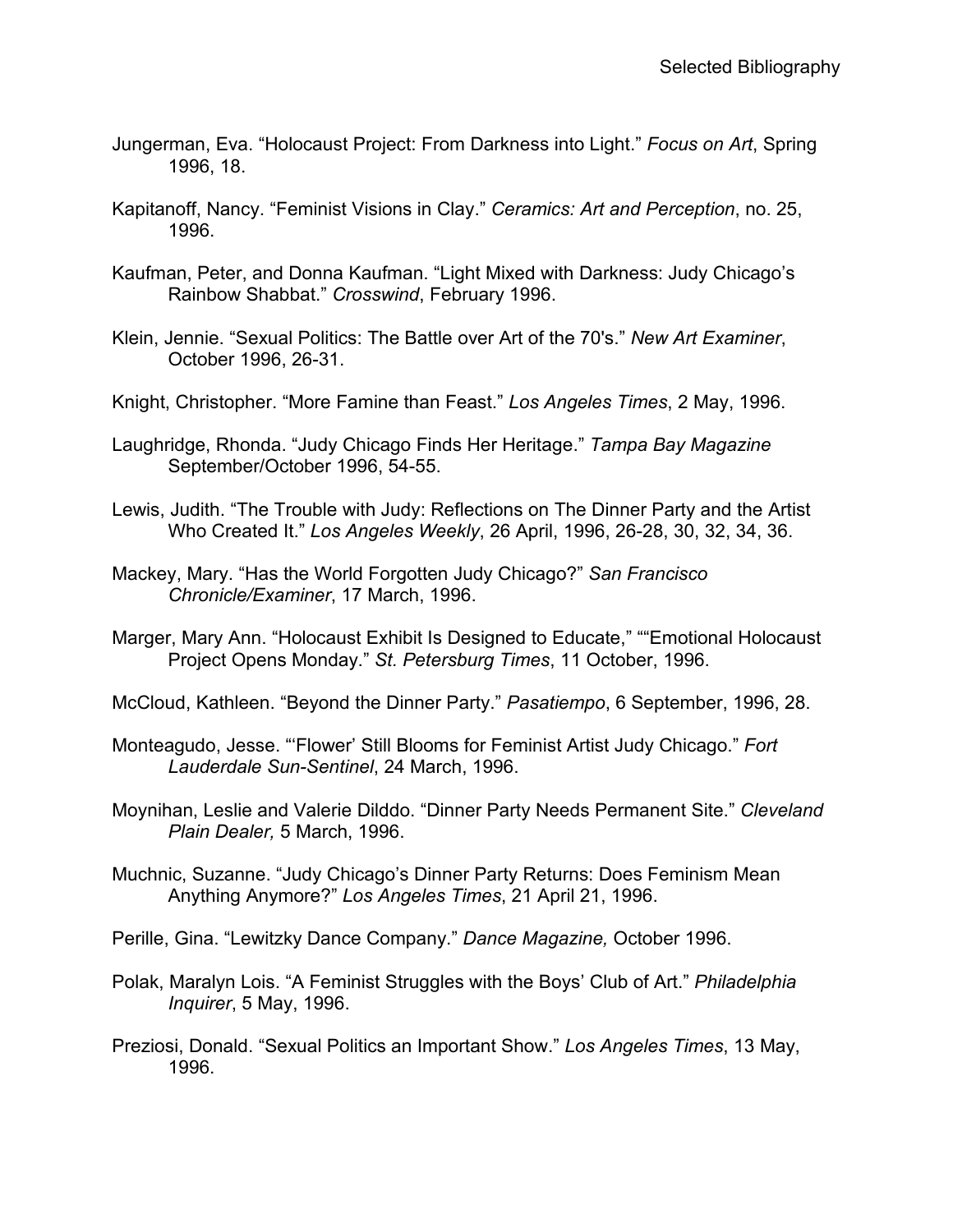- Razaire, Becky. "Holocaust Exhibit to Recognize Gay and Lesbian Victims." *Tampa Gazette*, October 1996.
- Russ, Adrienne. "Judy Chicago's Holocaust Work Makes Debut Here." *The Sun Press* (Cleveland, OH), 9 May, 1996.
- Salisbury, Wilma. "Artist's Vulnerable Side Bared." *Cleveland Plain Dealer*, 14 April, 1996.
- Scherzer, Amy. "A Life of Feminism, Art and Heartache." *Tampa Tribune-Times*, 1 December, 1996.

———. "Seeing Chicago." *Tampa Tribune-Times*, 6 October, 1996.

- Schillinger, Liesl. "Misunderstood as Ever." *New York Times*, 24 March, 1996.
- Schultz, Susy. "Feast for the Eyes Back on the Road." *Chicago Sun-Times*, 5 May, 1996.
- Snedeker, Rebecca. "Pull Up a Chair." *New Orleans Art Review,* November/ December 1996, 28-29.
- Steinberg, David. "Artist Speaks for Silenced Majority." *Albuquerque Journal,* 8 September, 1996.
- Sundstrom, Nancy. "Is It Art or Is It Politics?" *Traverse City Record Eagle*, 19 January, 1996.
- "Tampa Bay Holocaust Museum to Feature Contemporary Artist, Judy Chicago." *Stonewall Lifestyles*, September 1996.
- Tanaka, Rodney. "The Party Reconvenes." *Daily Bruin*, 25 April, 1996.
- "Visual Art." *Sarasota Arts Review,* October 1996, 10.
- Weinstein, Natalie. "After Dinner Party, Judy Chicago Feasts on Judaism." *Jewish Bulletin of Northern California*, 14 June, 1996.
- Winegar, Karen. "Judy Chicago Restores Women's Place." *Minneapolis Star Tribune*, 10 April, 1996.

#### **1995**

Branham, Joan R. "Sacrality and Aura in the Museum: Mute Objects and Articulate Space." *The Journal of the Walters Art Gallery* 52/53, 1994/1995, 33-47.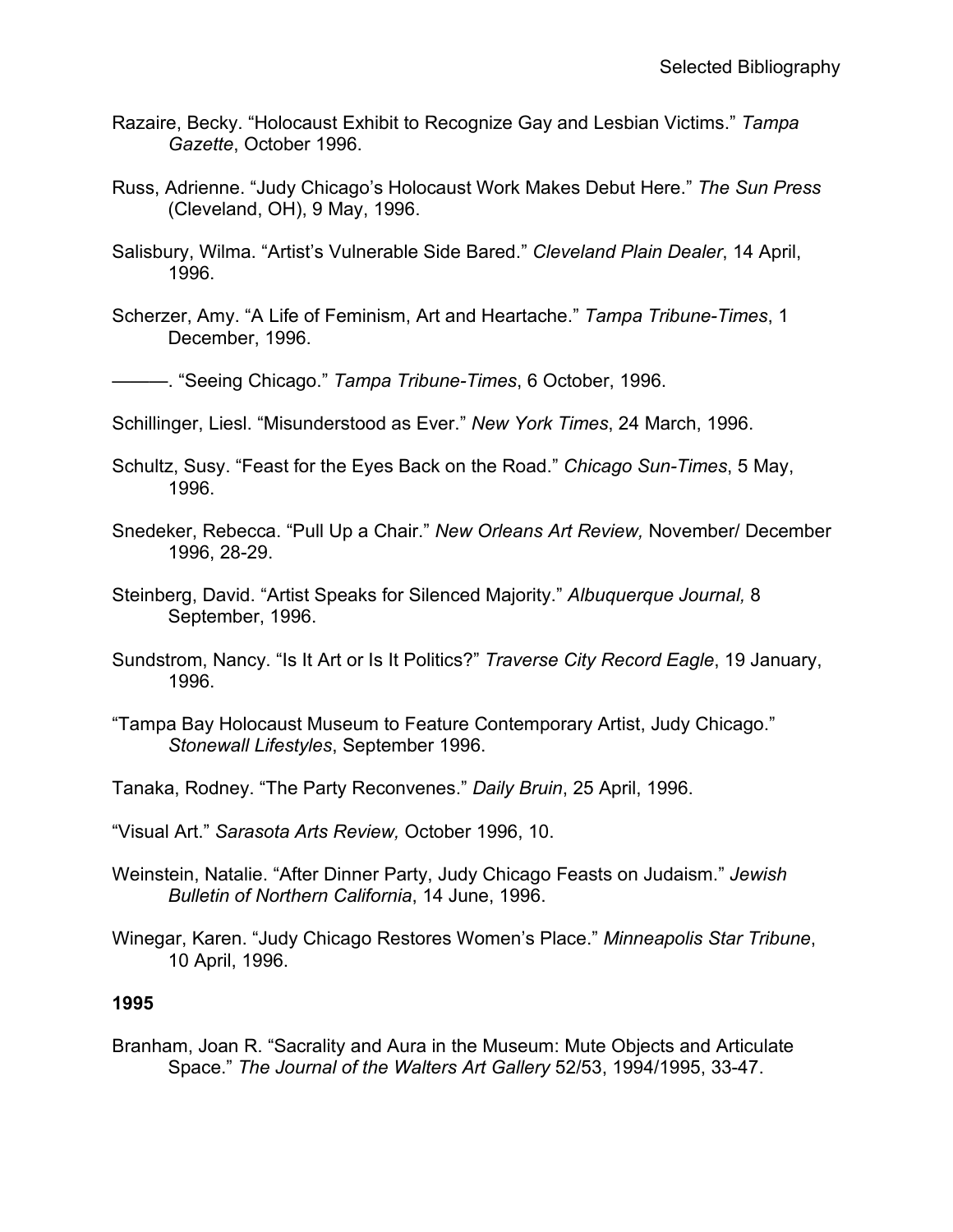- Cotter, Holland. "Feminist Art, 1962 Until Tomorrow Morning and International." *New York Times,* 16 March, 1995.
- Daniel, Diane. "Artist Finds Parallel Between Holocaust and Other Tragedies." *Patriot Ledger*, 16 September, 1995.
- Drohojowska-Philp, Hunter. "Prints of the City." *Los Angeles Times*, 15 October, 1995.
- Graham, Renee. "Why Judy Chicago Is the Artist the Art World Loves to Hate." *Boston Sunday Globe*, 24 September, 1995.
- Hamilton, Peter. "ULCART Interviews: Judy Chicago." *UCLART Literary Art Journal*, Winter 1995.
- Helfand, Glen. "Big Gay Art." *The Advocate*, 7 March, 1995.
- Jones, Amelia. "Feminist Heresies: 'Cunt Art' and the Female Body in Representation." *Heresies*, 7 February, 1995.
- "Judy Chicago's Holocaust Project Opens at Brandeis." *The Journal*, 22 September, 1995.
- Kahn, Sharon. "Judy Chicago's Holocaust Project: From Darkness into Light." *Bridges*, Summer 1995, 100-103.
- Kelp, Larry. "A Look at Chicago's Controversial Vision." *Press Democrat*, 26 February, 1995.
- Knight, Christopher. "'*Women's Work*' Is Never Done at MOCA." *Los Angeles Times*, 1 October, 1995.
- Lord, M.G. "Women's Work is (Sometimes) Done." *New York Times*, 19 February, 1995.
- "Made in L.A.: The Prints of the Cirrus Editions." *At the Museum,* October 1995, 5.
- McQueen, Rachel. "Judy Chicago." *Deneuve-The Lesbian Magazine*, December 1995, 48-49.
- Meyer, Laura. "Judy Chicago, Feminist Artist and Educator." *Women & Therapy: A Feminist Quarterly* 17, nos. 1 and 2, 1995.
- Mirrer, Judy. "Where Is Judy Chicago?" *The Flying Needle* 42, February 1995, 13-14.

Rodriquez, Sarah A. "From Darkness into Light." *Harvard Crimson*, 19 October, 1995.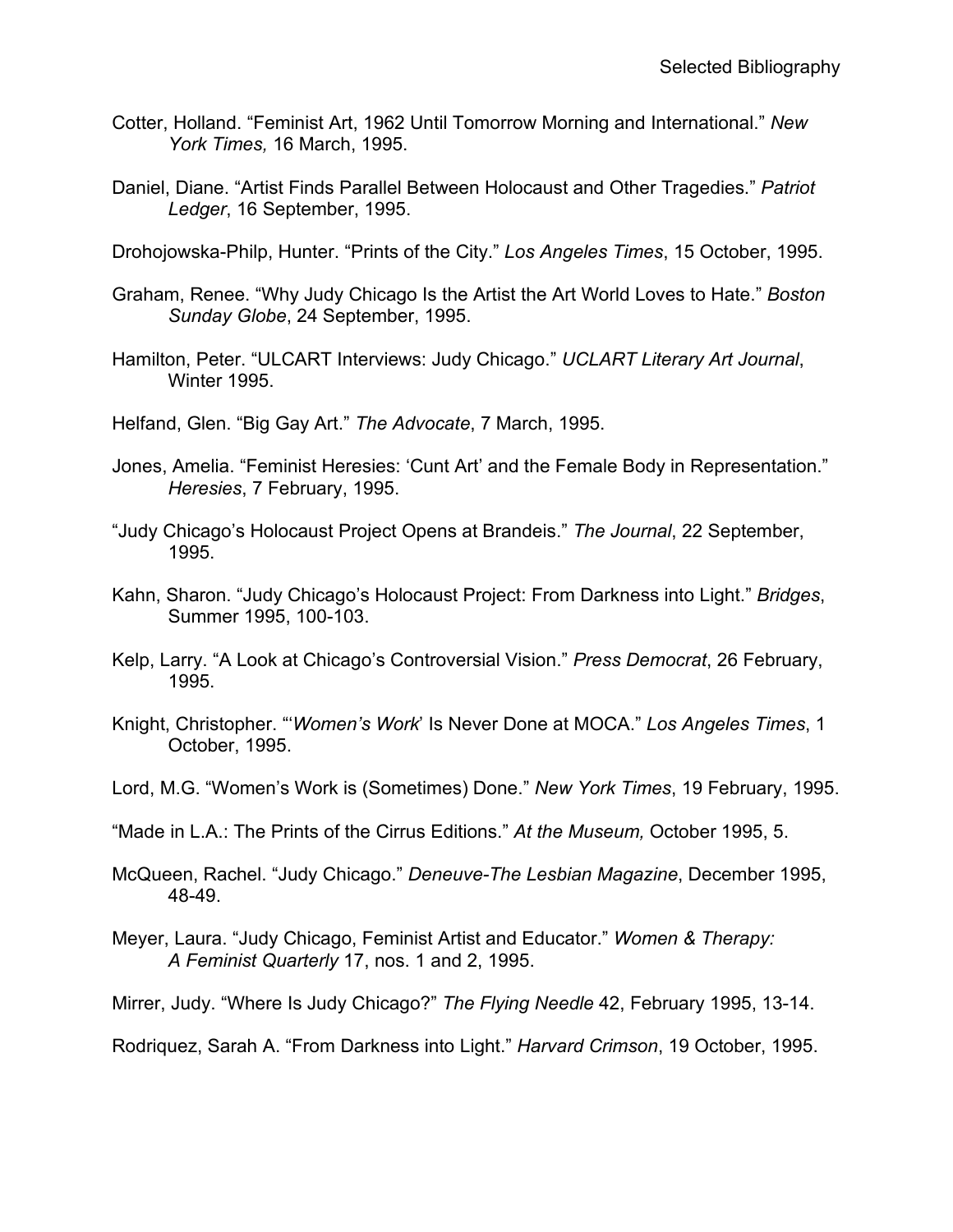- Rosenfeld, Alvin H. "The Americanization of the Holocaust." *Commentary*, June 1995, 35-40.
- Schorow, Stephanie. "Illuminating Darkness." *Boston Herald*, 14 September, 1995.
- Smith, Roberta. "Void, Self, Drag, Utopia (and 5 Other Gay Themes)." *New York Times*, 26 March, 1995.
- Strickland, Carol. "Crash Course in Modern Matters." *Christian Science Monitor*, 26 October, 1995.

- Charles, Nick. "Project Not on Critics' List: Multi-Media Holocaust Exhibit Hit." *New York Daily News*, 22 April, 1994.
- Cross, Guy. "Exclusive Interview with Judy Chicago." *THE Magazine,* March 1994, 14-17.

Felman, Jyl Lynn. "Judy Chicago's Holocaust Project." *Lilith,* Summer 1994, 15-16.

———. "Presentation of Evil." *Sojourner*, February 1994.

- Fred, Morris. "Lessons of the Holocaust Project Exhibition at the Spertus Museum: First Reflections." *Council of American Jewish Museums Newsletter,* April 1994, 1, 11-12.
- Gaver, Cynthia. "Judy Chicago: From Darkness into Light." *Out Smart,* November-December 1994, 54-55.
- Goldman, Saundra. "Multi-Media Artist Judy Chicago's Journey from Darkness into Light." *Austin American-Statesman*, XL Magazine, 13 October, 1994, cover art, 38.

"Holocaust Project: Judy Chicago" *Scene*, London, April-May 1994.

- Hoy, Nancy Jo. "Being in the Presence of the Truth: An Interview with Judy Chicago." *The Ear*, Spring 1994, 26-45.
- Levy, Rebecca. "Judy Chicago's Holocaust Project: A Time to Heal." *Austin Chronicle*, 4 November, 1994, 34.
- Lindow, Sandara, and Michael Levy. "From Darkness into Light: Judy Chicago's Holocaust Project." *Kaleidoscope*, Summer/Fall 1994, 22-31.

Loftus, Kelly. "Long Distance: Judy Chicago." *Art Lies,* December 1994, 10-12.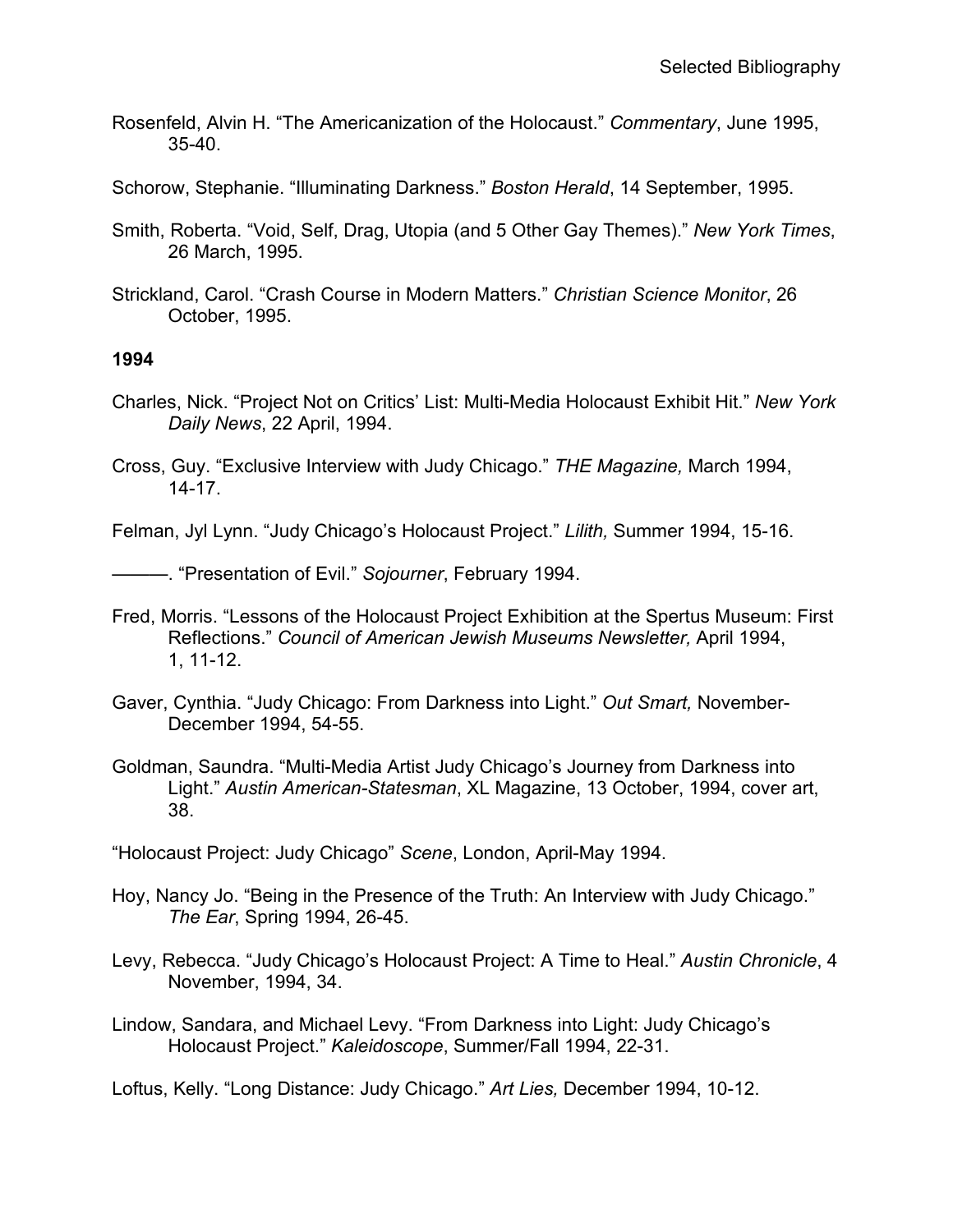Miller, Lynn C. "Life Imitates Art." *Texas Triangle*, 20 October, 1994, 7.

Myers, Terry R. "The Mike Kelly Problem." *New Art Examiner*, Summer 1994, 24-29.

- Nutkiewicz, Michael. "Watching Evolution of a Challenging Work." *Cleveland Jewish News*, 7 January, 1994.
- O'Hara, Delia. "Chicago Spertus Museum Sees More Visitors." *Chicago Sun Times*, 3 March, 1994.
- "Opening Day." *Austin American-Statesman*, 17 October, 1994.
- Parke, J. Cary. "The Heart of Darkness." *The Pink Paper* (London), 1994.
- Raphael, Frederic. "On Not Keeping One's Voice Down." *TLS: Jewish Studies* (London), 6 May, 1994, 7-8.
- Raven, Arlene. "Judy Chicago: The Artist Art Critics Love to Hate." *On The Issues,* Summer 1994, 35-40.
- Sholiton, Faye. "Judy Chicago's Holocaust Project." *Cleveland Jewish News*, 7 January, 1994: cover art, 12-14.
- Sprin, Michele. "From Darkness into Light: An Interview with Judy Chicago on the Holocaust Project." *National Council of Jewish Women Journal*, Fall 1994, 15-19, cover art.
- Staments, Bill. "The Holocaust Project: From Darkness Into Light." *The New Art Examiner,* March 1994.
- Sweets, Ellen. "An Artist's Haunting Vision." *Dallas Morning News*, October 1994.
- Tomchin, Susan. "Judy Chicago's Bold Look at the Holocaust." *B'nai B'rith Women's World*, Summer 1994.

Zemel, Carol. "Beyond the Reach of Art?" *Women's Review of Books,* April 1994, 6-7.

#### **1993**

"Art Spotlight." *Scholastic Art* 23, No. 5, March 1993, 10.

- "Artist Judy Chicago's Holocaust Project." *Lilith*, Summer 1993.
- Artner, Alan. "Exploiting Pain: Judy Chicago's Holocaust Project Will Move Viewers." *Chicago Tribune*, 26 November, 1993.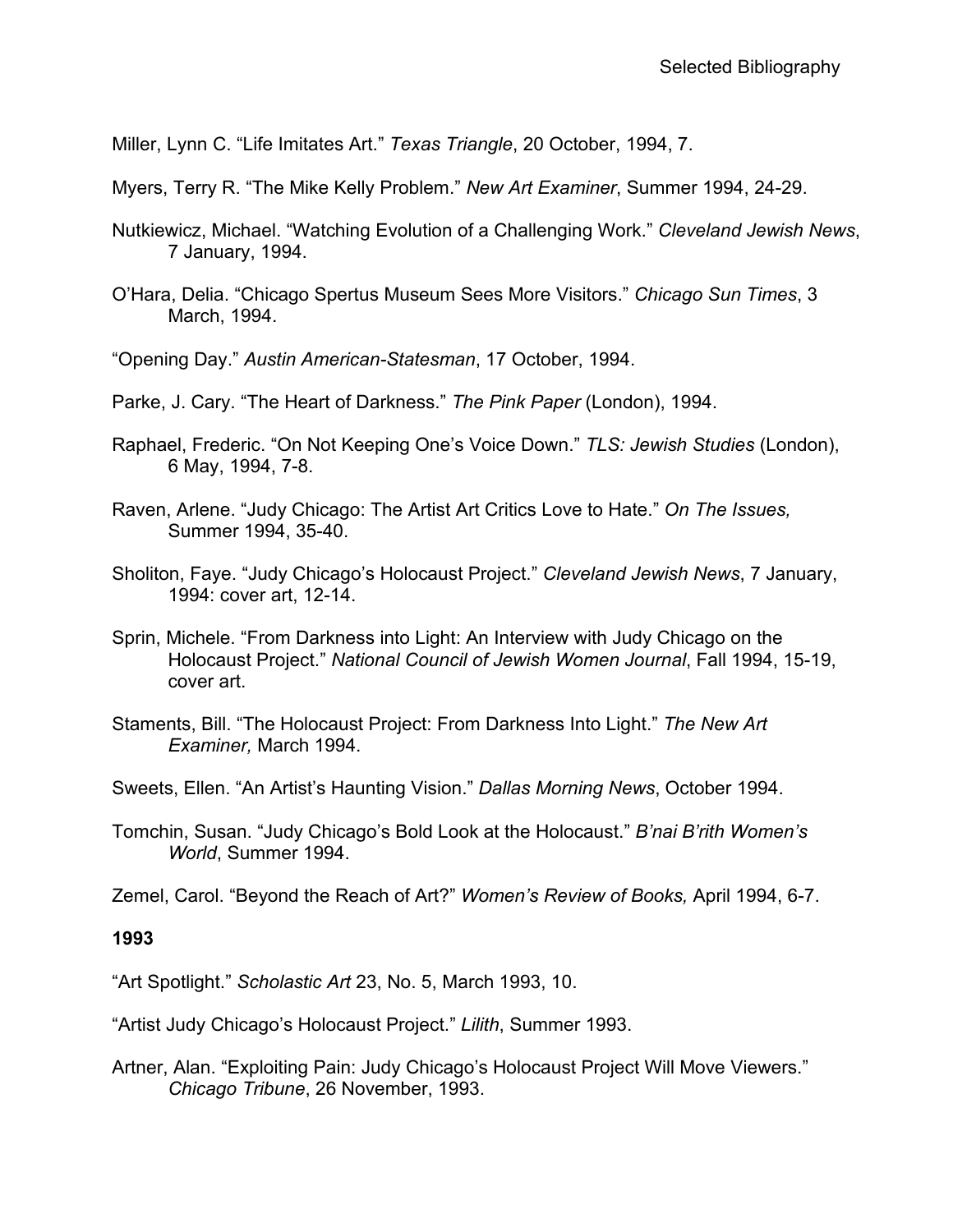- Baumgardner, Jennifer. "Judy Chicago's Holocaust Project." *Ms*. *Magazine*, November-December 1993.
- Bernstein, Elizabeth. "Chicago View of Holocaust." *JUF News,* October 1993.
- Cohn, Robert. "Judy Chicago Taps Neglected Roots in Her Holocaust Project." *St. Louis Jewish Light*, 1 December, 1993.
- Eauclaire, Sally. "The Holocaust Project." *Chicago Tribune Magazine*, 17 October, 1993, Section 10:17-20.
- "Feminist Artist Judy Chicago to Give Lecture." *New Haven Jewish Ledger*, 19 February, 1993.
- Freidman, Jason. "Holocaust Project: From Darkness into Light." *Baltimore Alternative*, December 1993, 38.
- Hess, Elizabeth. "Planet Holocaust." *Village Voice*, 2 November, 1993, 43-44.
- Hirsh, Kim. "About Women." *New Haven Register*, 22 February, 1993.
- Niederman, Sharon. "Holocaust Project: Darkness to Light." *Santa Fe Reporter*, 17 March, 1993, 25.
- O'Hara, Delia. "Search for Roots Gives Birth to Holocaust Project." *Chicago Sun Times*, 20 October, 1993.
- "A powerful chronicle of the genesis and creation of one of the most provocative exhibitions of our time: Judy Chicago's searching evocation of the Holocaust." *Jewish Book News*, 16 December, 1993.
- *Rainbow Shabbat*. *Mulitcultural Review* 2, No. 4, cover art.
- Reed, Ollie Jr. "Confronting the Horror." *Albuquerque Tribune*, 13 April, 1993.
- Reuther, Rosemary R. "Law & Heart: God and Gaia." *The Witness* 76, April 1993, 24.
- Steinberg, David. "Judy Chicago: Coming to Grips with Pain." *Albuquerque Journal*, 14 November, 1993.
- Vallongo, Sally. "Giving Life to Holocaust Art Brings Own Rebirth." *Toledo Blade*, 23 October, 1993.
- Woods, Linda. "The Holocaust Project: By Remembering the Past, We Can Change the Future." *Los Alamos* (New Mexico) *Monitor*, 18 April, 1993.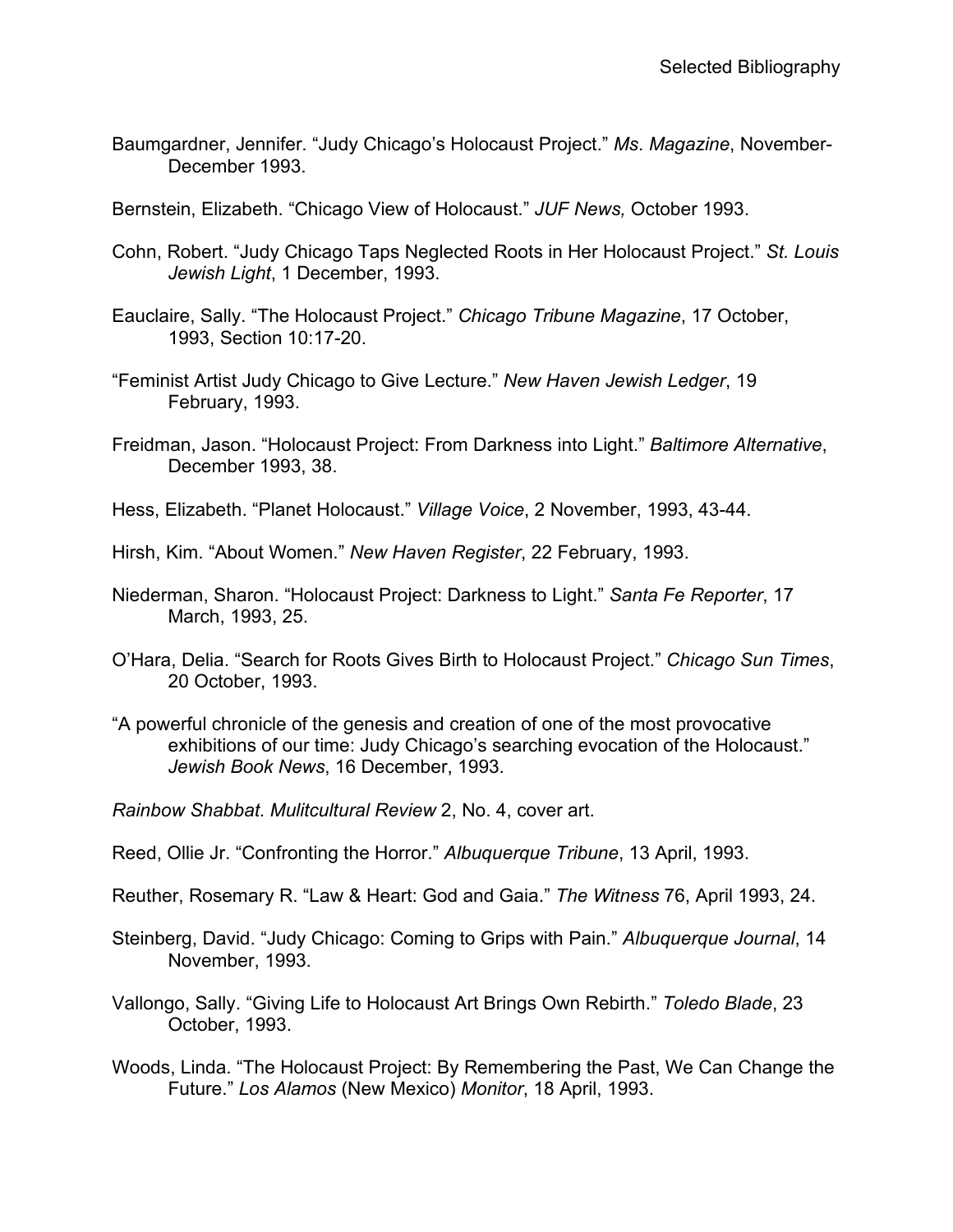"Artistic Differences." *UCLA Magazine*, Winter 1992, 24.

- Epstein, Pancho. "Through the Flower." *Santa Fe New Mexican*, 24 January, 1992, 20-21.
- Feldman, Gayle. "FGS's 'Vindication' of the Slush Pile." *Publishers Weekly*, 12 October, 1992, 20.

Mifflin, Margot. "Feminism's New Face." *ArtNews*, November 1992.

Rosen, Steven. "Local Show Previews a '93 Blockbuster." *Denver Post*, 10 May, 1992.

- Sandhass, Kari. "Birth, Choice, and the Abuse of the Sacred: A Personal Story of Resistance." *Daughters of Sarah*, Fall 1992.
- "The Stained Glass Window of Judy Chicago's Holocaust" *Stained Glass*: *Quarterly of the Stained Glass Association of America,* Fall 1992, 193.
- Sweets, Ellen. "Giving the Holocaust New Meaning." *Dallas Morning News*, 12 August, 1992.
- "20 Years of the Women's Movement." *Ms*. *Magazine,* 1992.

## **1991**

Carrol, Alberta. "Judy Chicago and Her Art." *Minnesota Women's Press*, 22 May, 1991, 18-19.

Craven, Joan. "Canadian Dinner Party a Celebration." *Calgary Herald*, 4 April, 1991.

Danis, Naomi. "Worthy Causes." *Lilith*, Spring 1991, 32.

Eauclaire, Sally. "The Female Gaze." *Southwest Profile*, February-April 1991, 12-14.

Eisler, Riane. "Sex, Art and Archetypes." *Women's Review of Books*, March 1991,16.

Harrison, Helen. "No Muffling of Women's Voice." *New York Times*, 12 May, 1991.

- Knight, Christopher. "From Out West and the 'Cool School', It's Abstract Pop." *Los Angeles Times*, 4 April, 1991.
- Lacy, Suzanne. "The Name of the Game." And "Fractured Space." *Art Journal*, Summer 1991.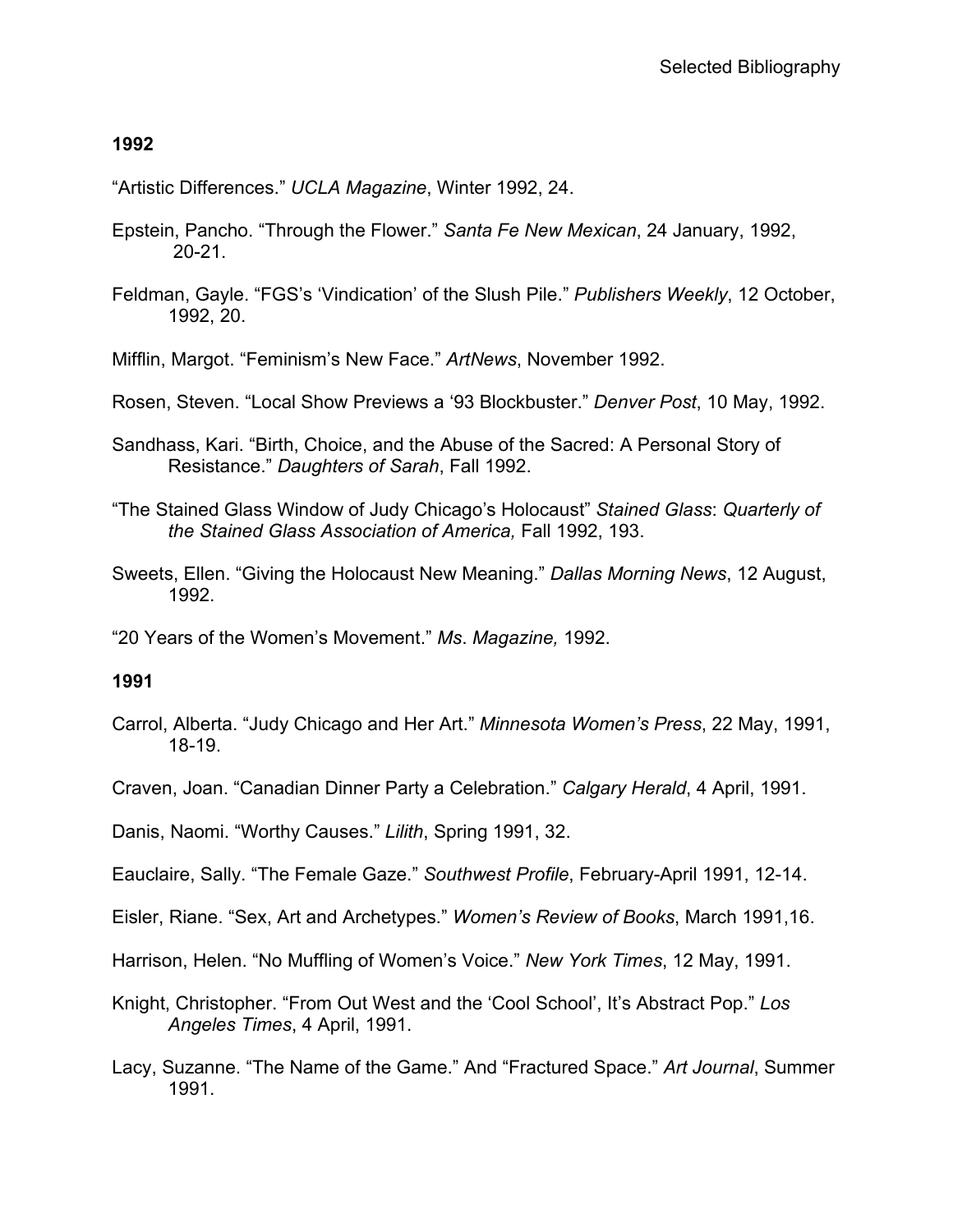- Levy, Daniel. "Quarreling Over Quality." *Time* (Special Issue: Women: The Road Ahead), 1991, 61-62.
- Lippard, Lucy. "Uninvited Guests: How Washington Lost The Dinner Party." *Art in America* December 1991, 39-49.
- Melendez, Michelle. "Getting Closer to the Work." *Albuquerque Journal*, 20 October, 1991.
- Olmstead, Kim. "An Icy Reception for The Dinner Party." *Washington Review,* June-July 1991, 20.
- Tobia, Blaise, and Virginia Maksymowicz. "Judy Chicago Birthing Art." *Witness,* 12 December, 1991.

"Worthy Causes' in Tsena-Rena." *Lilith,* Spring 1991, 32.

### **1990**

Ballatore, Sandy. "Judy Chicago's Fiber Art." *Fiberarts,* Summer 1990.

Barras, Jonetta Rose. "UDC Facing Growing Debt, Status Review." *Washington Times*, 25 July, 1990.

———. "Financial Inquiries Crash The Dinner Party at UDC." *Washington Times*, 20 July, 1990.

———. "D.C. Council's 'Sanity' Questioned as Hill Learns of The Dinner Party." *Washington Times*, 19 July, 1990.

———. "UDC's \$1.6 Million 'Dinner'." *Washington Times*, 18 July, 1900.

Berenbaum, Michael. "The Mystifying Burden of Goodness." *Dimensions: A Journal of Holocaust Studies,* 1990, 21.

Bird, Kay. "House Smacks of Anti-Feminist-Artist." *Santa Fe New Mexican*, 6 August, 1990.

"D.C. Under the Thumb Again." *Washington Post* (editorial), 31 July, 1990.

"The Dinner Party." *Albuquerque Journal* (editorial)*,* 17 September, 1990.

Faust, Wolfgang Max. "Auf stand gegen din guten Geschmack (An Uprising Against Good Taste)." *Art Magazine,* September 1990, 44.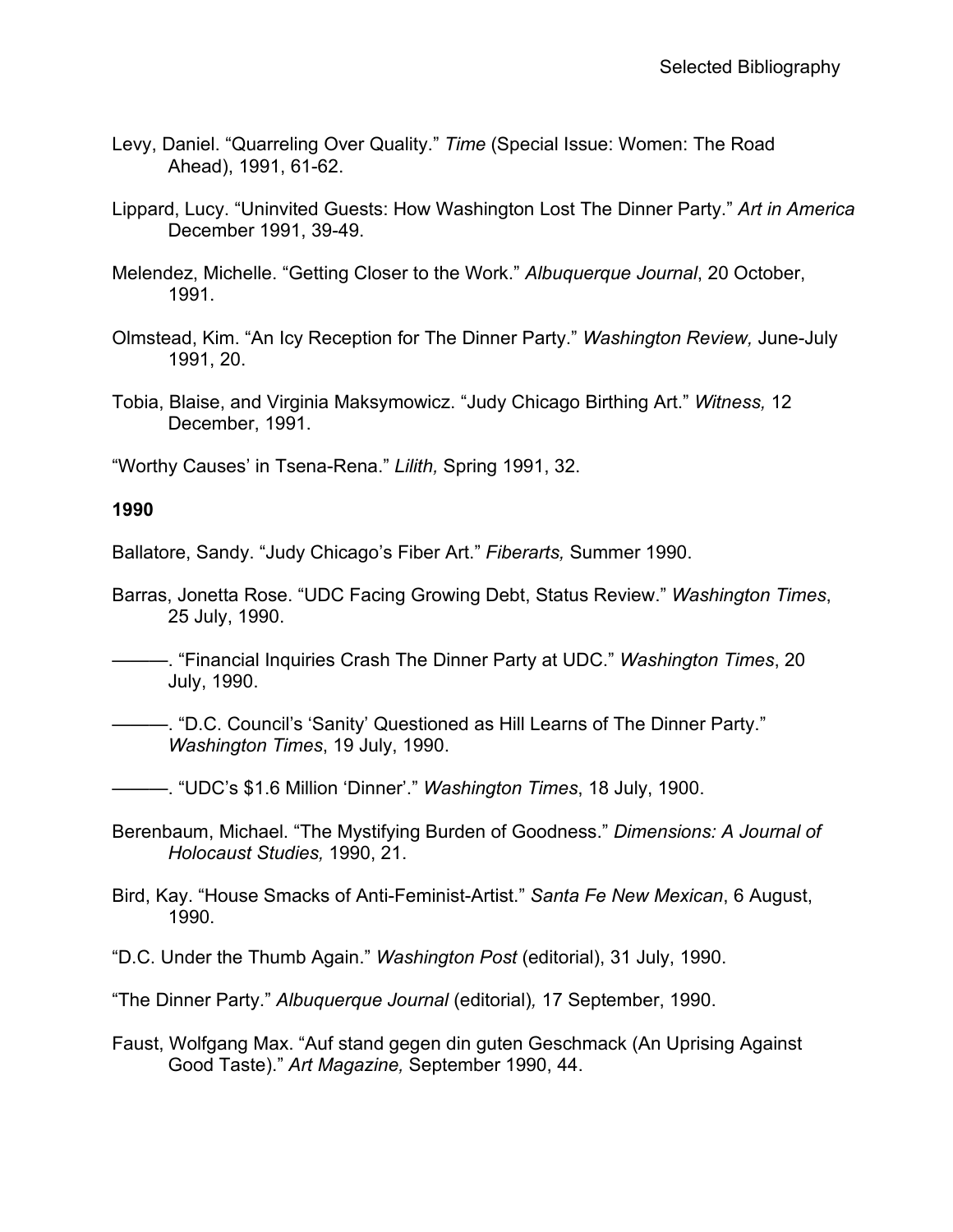- Gamarekian, Barbara. "A Feminist Artwork for University Library." *New York Times*, 21 July, 1990.
- Harrison, Keith. "UDC Trustee Wants Artwork Reconsidered." *Washington Post*, 30 July, 1990.
- Hickox, Katie. "Work by Santa Fe Artist Stirs Congressional Fray." *Santa Fe New Mexican*, 28 July, 1996.
- Jackson, Susan. "Investigating How 'The Other Half' Creates." *Japan Times*, 27 May, 1990.
- Long, Nira Hardon. "The Dinner Party." *Arts Advocate*, September-October 1990.
- Long, Nira Hardon. "The Dinner Party: A Matter of Basic Human Liberties." *Washington Post*, 9 August, 1990.
- Mahler, Richard. "The Battle of Chicago." *Los Angeles Times*, 12 October, 1990.
- Mann, Judy. "Art and Sexual Power." *Washington Post*, 12 September, 1990.
- Richardson, Congressman Bill. "Not a Vote on Art." *Santa Fe New Mexican*, 16 August, 1990.
- Sinclair, Molly. "An Artist's Open-Ended Invitation." *Washington Post*, 21 July, 1990.
- Statesline. *USA Today*, 20 July, 1990.
- Strand, John. "Washington D.C.: '3-D Pornography!'" *Art International,* Winter 1990, 26.
- Suh, Mary. "Guess Who's Not Coming to Dinner." *Ms*. *Magazine,* September-October 1990.
- Sweets, Ellen. "The Chicago Story." *Dallas Morning News*, 16 September, 1990.
- "U. Of the District of Columbia's Decision to Acquire Controversial Artwork Angers Some on Campus." *Chronicle of Higher Learning*, 1 August, 1990.
- "UDC's 'Dinner Party'." *Washington Post*, 24 July, 1990.
- "Washington, D.C.: University Won't Host The Dinner Party." *ARTnews*, December 1990, 61-62.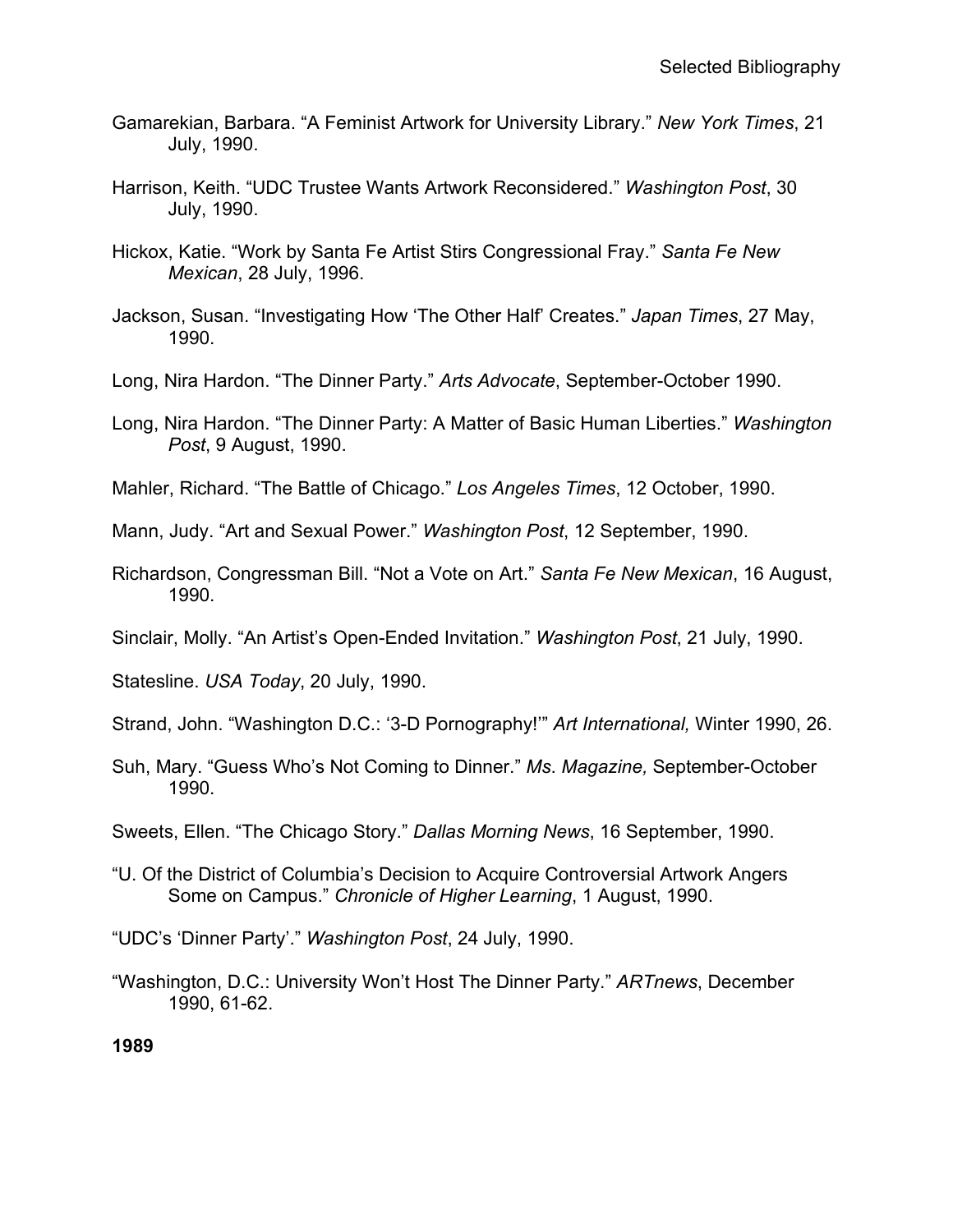Kubitza, Anna. "The Pink Sneakers (Die Rasafarbenen Turnschuhe)," *Lichtblick-Feminisische Kunstzeitschrift*, Fall 1989, 8-11.

### **1988**

- Bell, June D. "Setting the Table for Changes, an Artist Discusses Her Work," *Melbourne Times Leader*, 3 November, 1988.
- Gray, Sharon. "Weep, Be Moved and Drink Wine," *Melbourne Age*, 30 January, 1988.
- "Table for 39 Looks for a Home," *Melbourne Times on Sunday*, 17 January, 1988.

### **1987**

- Kuperstein, Elana. "Judy Chicago: A Feminist Artist in Search of Her Jewish Self," *B'nai B'irth Women's World* 78, April 1987.
- Netsky, Ron. "Judy Chicago's Style of Creation," *Democrat and Chronicle*, 14 January, 1987.
- Roessner, Barbara T. "Bearing Children Is What Women Do," *International Herald Tribune*, 13 March, 1987.

### **1986**

- Chamaj, Betty. "Visions and Revisions: Women's Studies and the Challenge to See Anew," *Frontiers: A Journal of Women's Studies* 8, No. 3, 1986.
- Hawkins, Margaret. "Birth Project Survives Needling From Critics," *Chicago-Sun Time*s, 3 October, 1986, 39-40.

Thompson, Ruthie. "Judy Chicago's Birth Project*,*" *Screen Printing*, 1986.

#### **1985**

- Battiata, Mary. "Judy Chicago's Tapestry of Birth," *Washington Post*, 13 May, 1985.
- Bennetts, Leslie. "Judy Chicago: Women's Lives and Art," *New York Times*, 8 April 1985.
- Januszczak, Waldemer. "Look Who's Coming to Dinner," *Guardian Women* (London) 19 March 1985.
- Lauter, Estella. "Acts of Creation," *Women's Review of Books* 2, No. 12, September 1985.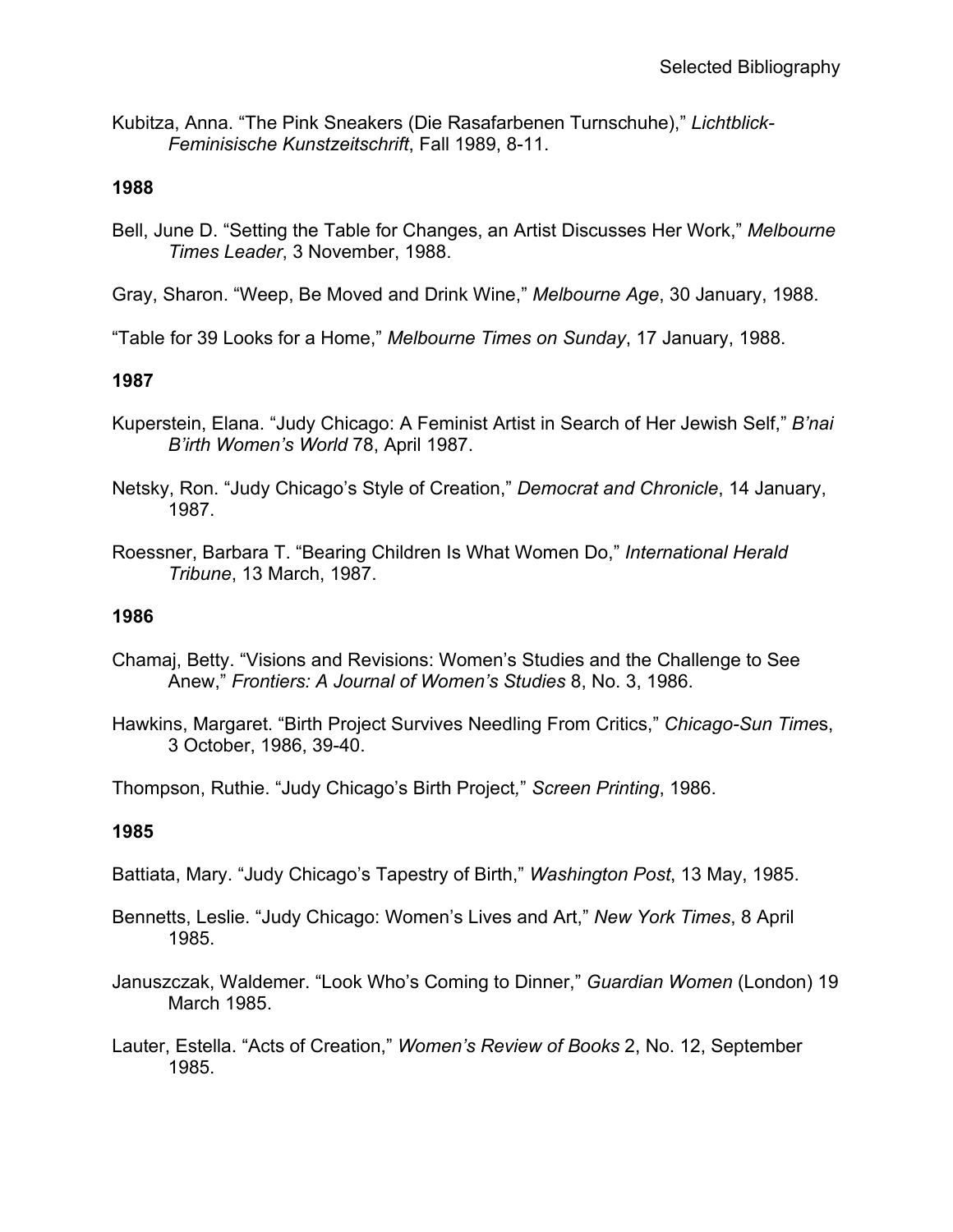Lippard, Lucy. "Born Again," *Village Voice*, 16 April 1985.

- McWilliams, Martha. "Judy Chicago Strikes Again: The *Birth Project*," *Washington Review,* October-November 1985.
- Stein, Judith. "Midwife to the Revolution," *New York Times Book Review*, 15 September 1985.

#### **1983**

- Blair, Gwenda. "Reviewing the Birth Project Judy Chicago's Judgment Day," *Village Voice*, 1 November, 1983.
- "Interview with Judy Chicago by Arlene Raven and Susan Rennie," *Chrysalis*, No. 4, 1983.
- Keerdoja, Eileen. "Judy Chicago's Controversial Creation," *Newsweek*, 31 October, 1983.
- Roth, Moira. "The Amazing Decade: Women and Performance Art in America," *Astro Artz*, 1983.

#### **1982**

- Blair, Gwenda. "The Womanly Art of Judy Chicago," *Mademoiselle*, January 1982.
- Cox, Meg. "Making Art with a Female Message," *Wall Street Journal*, 8 January, 1982.
- Freeman, Natalie V. "A Dream of a Dinner Party Judy Chicago," *City Woman*, Spring 1982.

———. "Revelations of a Private Female World," *Macleans*, 5 April, 1982.

Mays, John Bentley. "Epic Dinner Party Strikes to the Core," *Toronto Globe and Mail*, May 1982.

#### **1981**

Adams, Jane. "Judy Chicago," Horizon, March 1981.

Berger, Suzanne. "Dinner Party Comes to Chicago," *Sister Source*, 1 August, 1981, 1-7.

Evett, David. "Moveable Feast." *Northern Ohio Live*, 4017, May 1981, 27-29.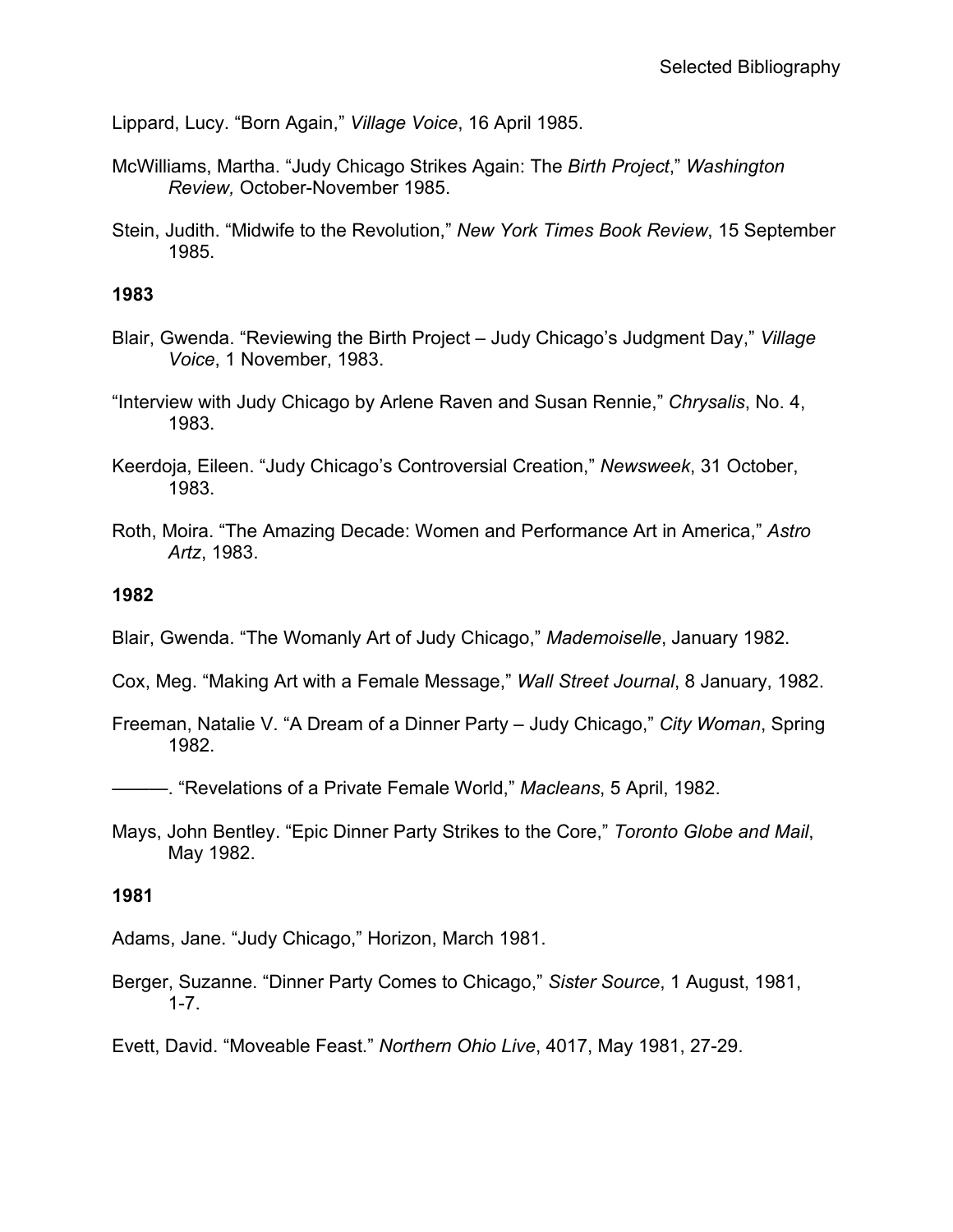- Mullarkey, Maureen. "Dishing It Out: Judy Chicago's Dinner Party," *Commonweal* 108, April 1981, 210-211.
- Seebohm, C. "The Dinner Party: Turning Women's Crafts into Art," *House & Garden*, April 1981.
- Wachtel, Eleanor. "This Is Judy Chicago," *Homemaker's Magazine*, November 1981, 34.

- "Chicago's Dinner Party Comes to Brooklyn Museum," *New York Times*, 17 October, 1980.
- Gerber, Eric. "Right Out of History," *Houston Post*, 14 March, 1980.
- Goldenhersh, Sheryn. "Judy Chicago Hosts Her Dinner Party at Brooklyn Art Museum," *St. Louis Jewish Light*, 5 November, 1980, 7.
- Hughes, Robert. "An Obsessive Feminist Pantheon: Judy Chicago's Dinner Party Turns History into Agitprop," *Time*, 15 December, 1980, 85.
- Lippard, Lucy. "Judy Chicago's Dinner Party," *Art in America*, April 1980, 115-126.
- Mitgang, Herbert. "Publishing: Judy Chicago Speaking in Volumes," *New York Times*, 26 September, 1980.
- Pennington, Ron. "Right Out of History," *Hollywood Reporter*, 29 August, 1980.
- Perrault, John. "No Reservations," *Soho News*, 22 October, 1980.
- "Right Out of History: A Film by Johanna Demetrakas," *The Current*, 17 July, 1980, 5.
- Tennant, Donna. "'Right out of History' a Remarkable Story," *Houston Chronicle*, 14 March, 1980.
- Wolfert, Lee. "Sassy Judy Chicago Throws A Dinner Party, but the Art World Mostly Sends Regrets," *People*, 8 December, 1980, 156.

#### **1979**

"A Feminist Sculptor's Dinner Party," *New York Times*, 1 April, 1979.

Albright, Thomas. "Guess Who's Coming to Dinner," *ARTnews*, January 1979.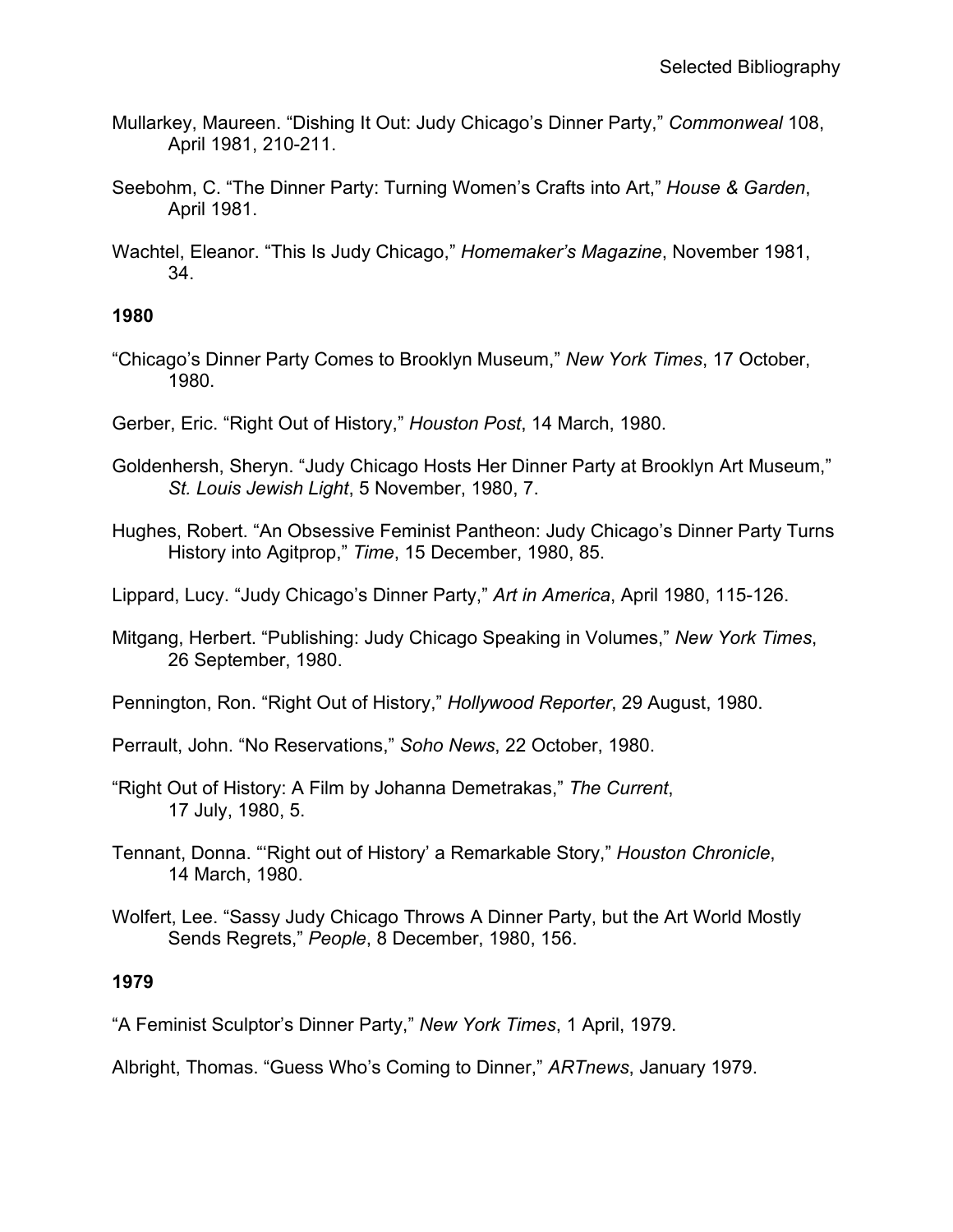- Berger, Arthur. "Nourishing Art from the Rich History of Women," *Chronicle of Higher Education*, 16 April, 1979.
- Butterfield, Jan. "Guess Who's Coming to Judy Chicago's Dinner," *Mother Jones*, January 1979, 23.

Fischer, Hal. "Judy Chicago, San Francisco Museum of Art," *Artform*, Summer 1979, 77.

- Glueck, Grace. "Judy Chicago's Rochester Dinner Party is Canceled," *New York Times*, 11 August, 1979.
- Hamilton, Mildred. "*The Dinner Party*," *Graduate Woman*, July-August 1979.
- "Judy Chicago's The Dinner Party, Two Views of the First Feminist Epic Artwork," *Village Voice*, 11 June, 1979.

Kingsley, April. "The I-Hate-to-Cook Dinner Party," *Ms*. Magazine, June 1979.

Larson, Kay. "Under the Table: Duplicity, Alienation," *Village Voice*, 11 June, 1979, 51.

Lipinski, Ann Marie. "Judy Chicago's *Dinner Party,*" *Chicago Tribune*, 19 August, 1979.

Lippard, Lucy. "Dinner Party a Four-Star Treat," *Seven Days*, April 1979.

Roth, Moira. "Connecting Conversations," *Smith Publications*, 1979.

Stevens, Mark. "Guess Who's Coming to Dinner," *Newsweek*, 2 April, 1979, 93.

"A Table for 39," *Life,* May 1979.

- Woo, Elaine. "Judy Chicago's The Dinner Party." *Los Angeles Herald Examiner*, 20 March, 1979.
- Zolotow, Maurice. "The 78 Most Interesting People in Los Angeles." *Los Angeles*, November 1979, 203.

## **1978**

"A Dinner Party." *The Spokeswoman*, 15 June, 1978.

"Judy Chicago: World of the China Painter." *Ceramics Monthly*, May 1978, 40-45.

Isenberg, Barbara. "Invitation to a Dinner Party." *Los Angeles Times*, 16 April, 1978.

**1977**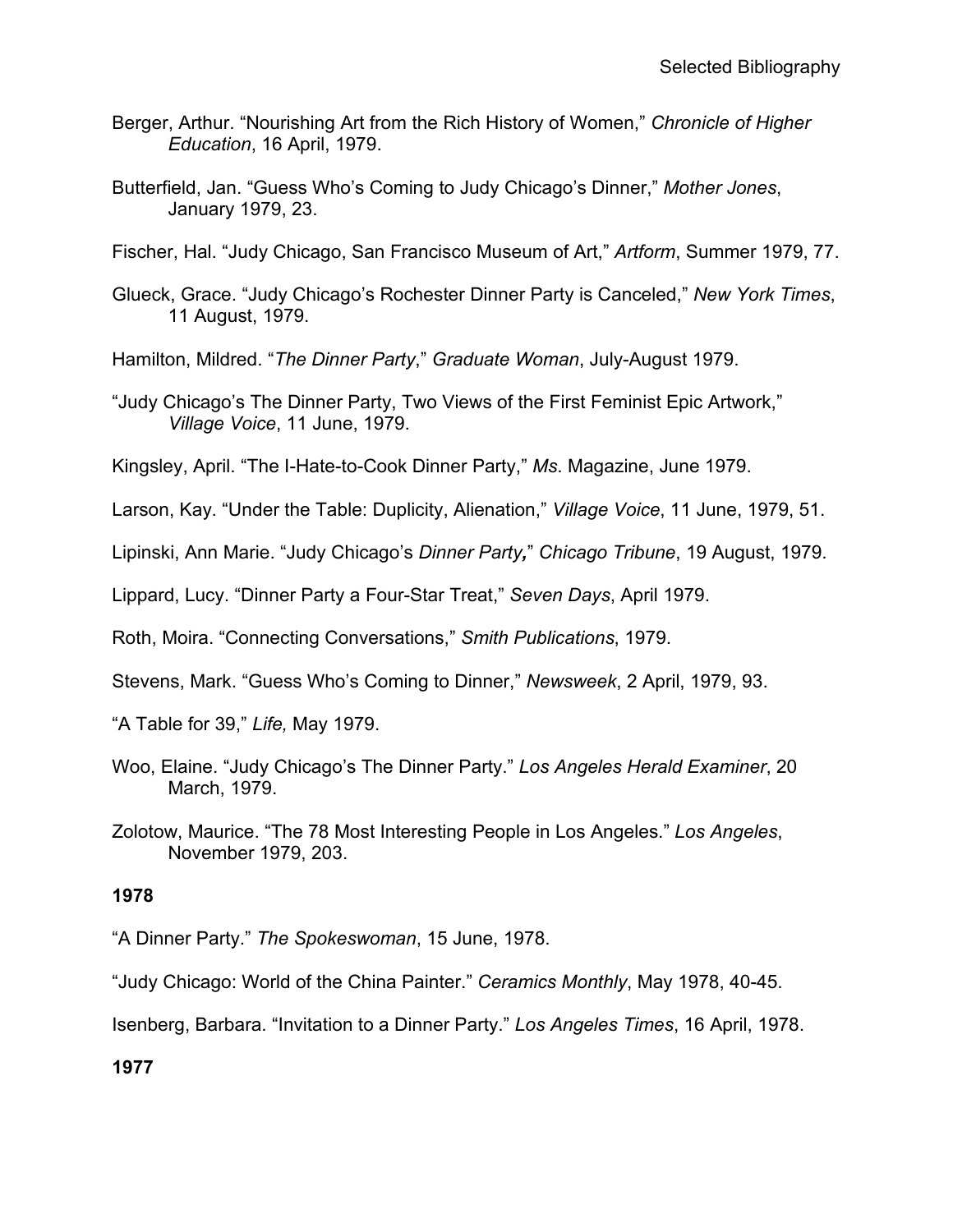Hass, Charlie. "Judy Chicago's Dinner Party: A Room of Her Own." *New West*, 1 August, 1977.

*Heresies: A Feminist Publication on Art and Politics* 1, 1977, 107.

"Judy Chicago: China Painter." *Ceramics Monthly*, June 1977, 34-35.

Raven, Arlene, and Susan Rennie. "The Dinner Party Project: An Interview with Judy Chicago." *Chrysalis*, No. 4, 1977, 96.

Wilding, Faith. "By Our Own Hands." *Double X*, 1977.

## **1975**

Chicago, Judy. "Judy Chicago – the Artist Views Herself," *Playgirl*, May 1975, 80-1, 102-4.

Butterfield, Jan. "Interview with Judy Chicago." *City of San Francisco*, January 1976.

## **1974**

"Judy Chicago." *Art in America*, July 1974, 93.

Chicago, Judy, and Arlene Raven. "Letter to a Young Woman Artist." *Anonymous Was A Woman*, California Institute of the Arts, 1974, 67-68.

Lippard, Lucy. "Judy Chicago Talking to Lucy R. Lippard." *Artforum,* September 1974.

# **1973**

- Chicago, Judy and Arlene Raven. "An Evening with Judy Chicago." Pacifica Radio Archives, Los Angeles, 9 January, 1973.
- Chicago, Judy and Arlene Raven. "Women's Art History." Pacifica Radio Archives, Los Angeles, 2 January, 1973.

## **1971**

Chicago, Judy. Statement in "Miss Chicago and the California Girls." *Everywoman II*, No. 7, 7 May, 1971.

# **1970**

Chicago, Judy. Advertisement announcing name change from Judy Gerowitz to Judy Chicago. *Artforum*, October 1970, 20.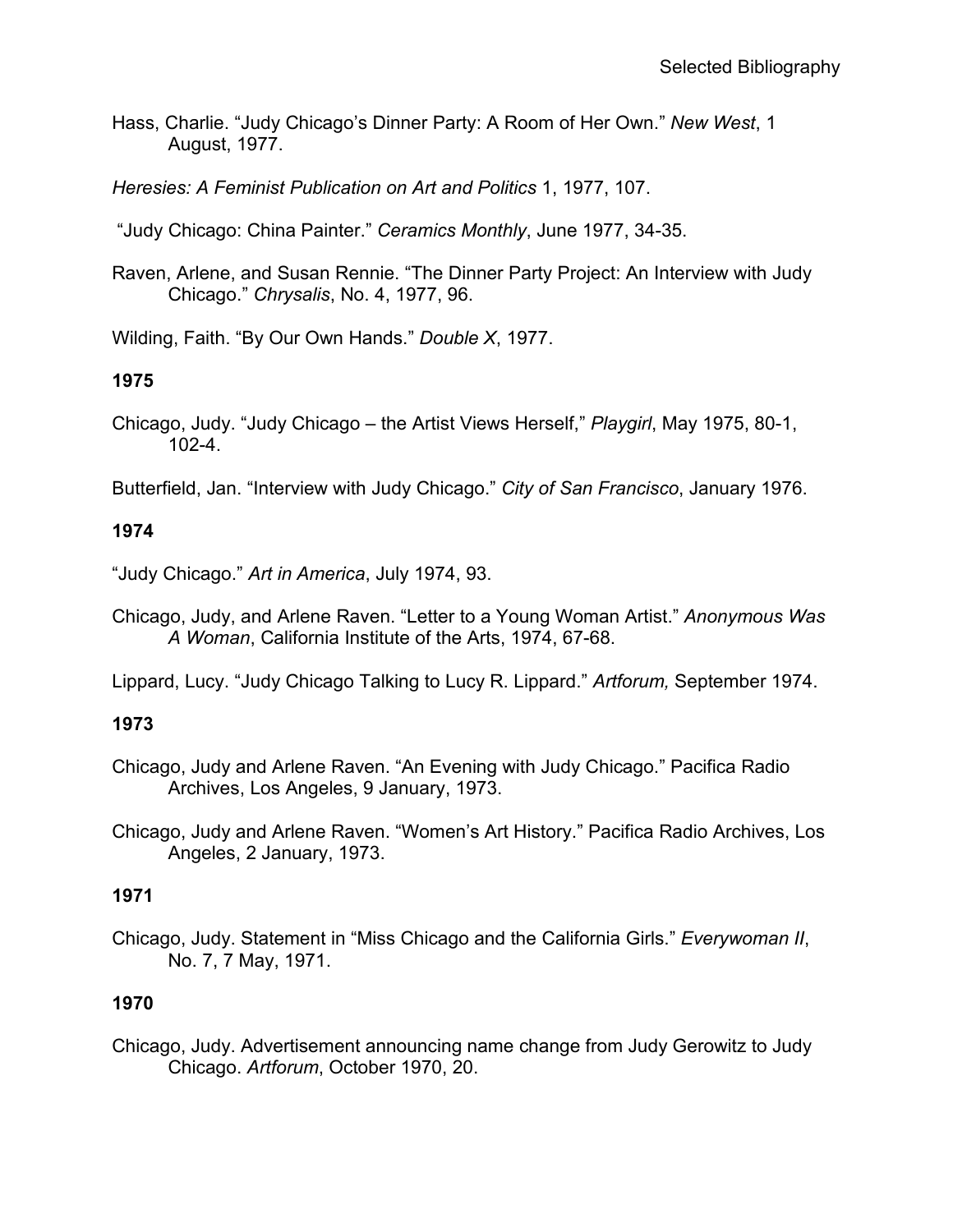Selz, Peter with Jane Livingston. "Two Generations in L.A." *Art in America,* January – February 1969, 92-7.